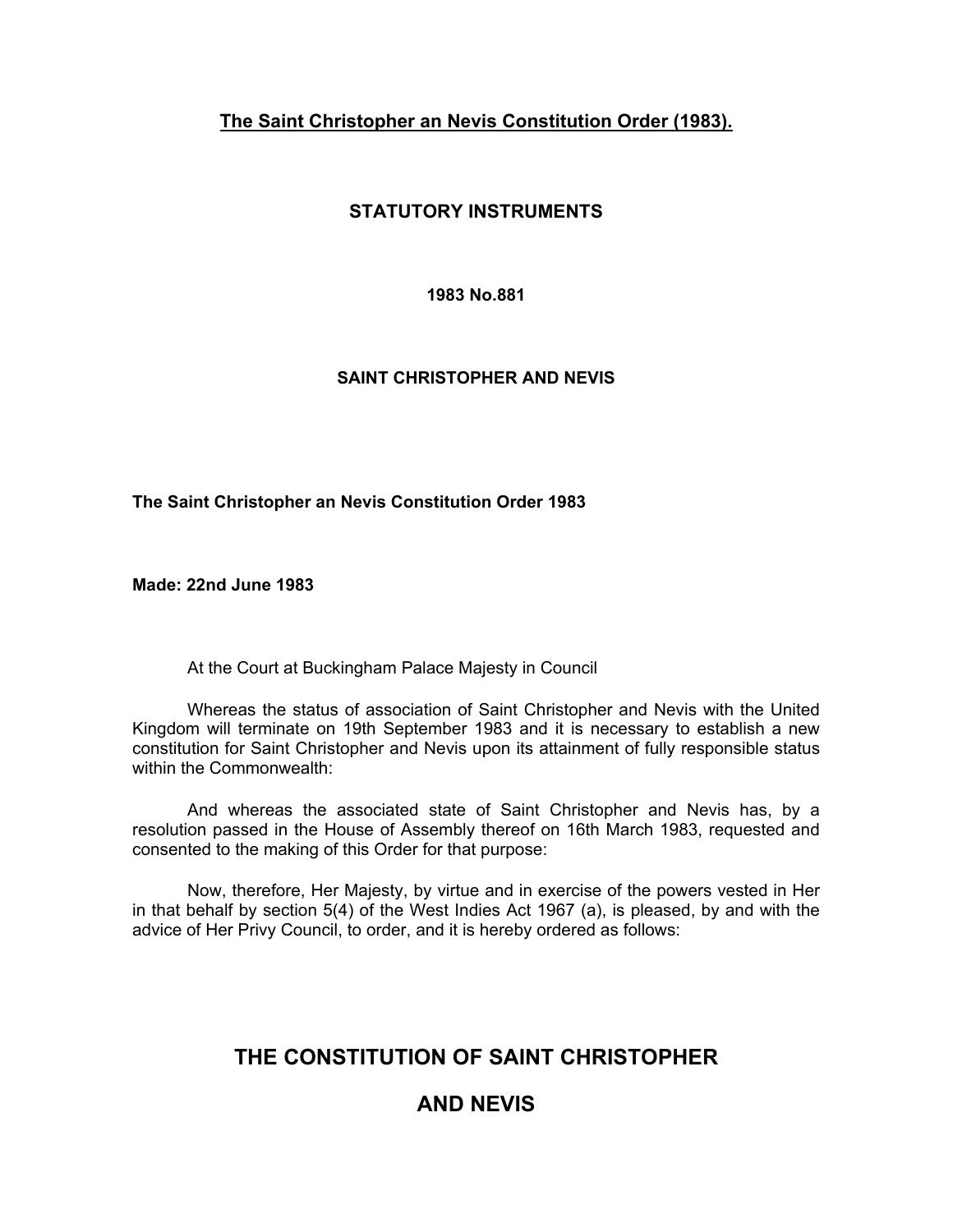WHEREAS the People of Saint Christopher and Nevis-

a) declare that the nation is established on the belief in Almighty God and the inherent dignity of each individual;

b) assert that they are entitled to the protection of fundamental rights and freedoms;

c) believe in the concept of true democracy with free and fair elections;

d) desire the creation of a climate of economic wellbeing in the context of respect for law and order; and

e) are committed to achieve their national objectives with a unity of purpose:

NOW THEREFORE, the following provisions shall have effect as the Constitution of Saint Christopher and Nevis:-

# **CHAPTER I**

## **THE FEDERATION AND THE CONSTITUTION**

## **The Federation and its territory.**

**1.-** (1) The island of Saint Christopher (which is otherwise known as Saint Kitts) and the island of Nevis shall be a sovereign democratic federal state which may be styled Saint Christopher and Nevis or Saint Kitts and Nevis or the Federation of Saint Christopher and Nevis or the Federation of Saint Kitts and Nevis.

(2) The territory of Saint Christopher and Nevis shall comprise all areas that were comprise in the associated state of Saint Christopher and Nevis immediately before 19th September 1983, together with such other areas as may be declared by Parliament to form part of the territory of Saint Christopher and Nevis.

**Constitution is supreme law.**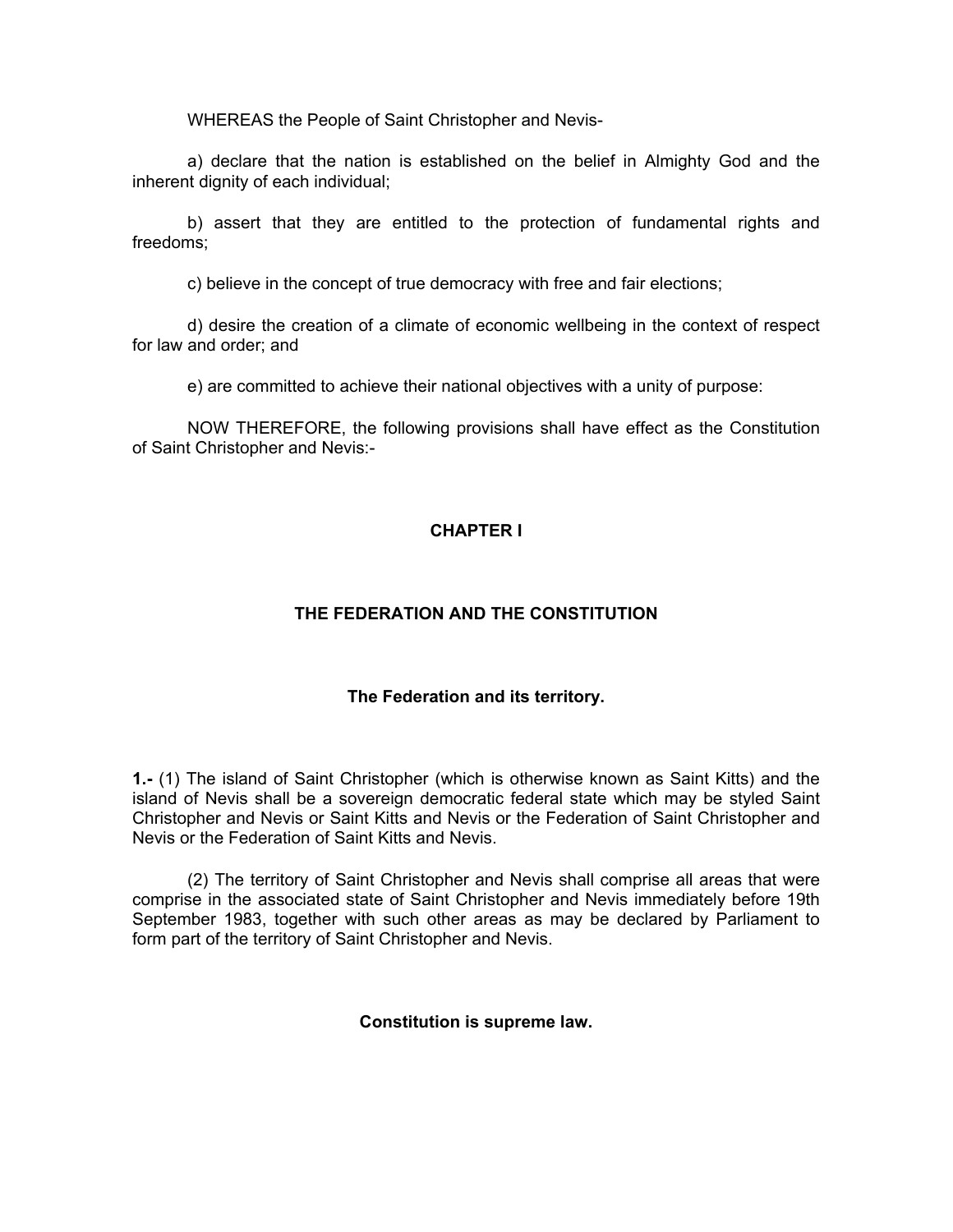**2.-** This Constitution is the supreme law of Saint Christopher and Nevis and, subject to the provisions of this Constitution, if any other law is inconsistent with this Constitution shall prevail and the other law shall, to the extent of the inconsistency, be void.

## **CHAPTER II**

## **PROTECTION OF FUNDAMENTAL RIGHTS AND FREEDOMS**

## **Fundamental rights and freedoms.**

**3.-** Whereas every person in Saint Christopher and Nevis is entitled to the fundamental rights and freedoms, that is to shay, the right, whatever his race, place of origin, birth, political opinions, colors, creed or sex, but subject to respect for the rights and freedoms of others and for the public interest, to each and all of the following, namely-

a) life, liberty, security of the person, equality before the law and the protection of the law;

b) freedom of conscience, of expression and of assembly and association; and

c) protection for his personal privacy, the privacy of his home and other property and from deprivation of property without compensation, the provisions of this Chapter shall have effect for the purpose of affording protection to those rights and freedoms subject to such limitations of that protection as ate contained in those provisions, being limitations designed to ensure that the enjoyment of those rights and freedoms by any person does not impair the rights and freedoms of others or the public interest.

# **Protection of right to life.**

**4.-** (1) A person shall not be deprived of his life intentionally safe in execution of the sentence of a court in respect of a criminal offence of treason or murder under any law of which he has been convicted.

(2) A person shall not be regarded as having been deprived of his life in contravention of subsection (1) if he dies as the result of the use, to such extent and in such circumstances as are permitted by law, of such force as is reasonably justifiable-

a) for the defence of any person from violence or for the defence of property;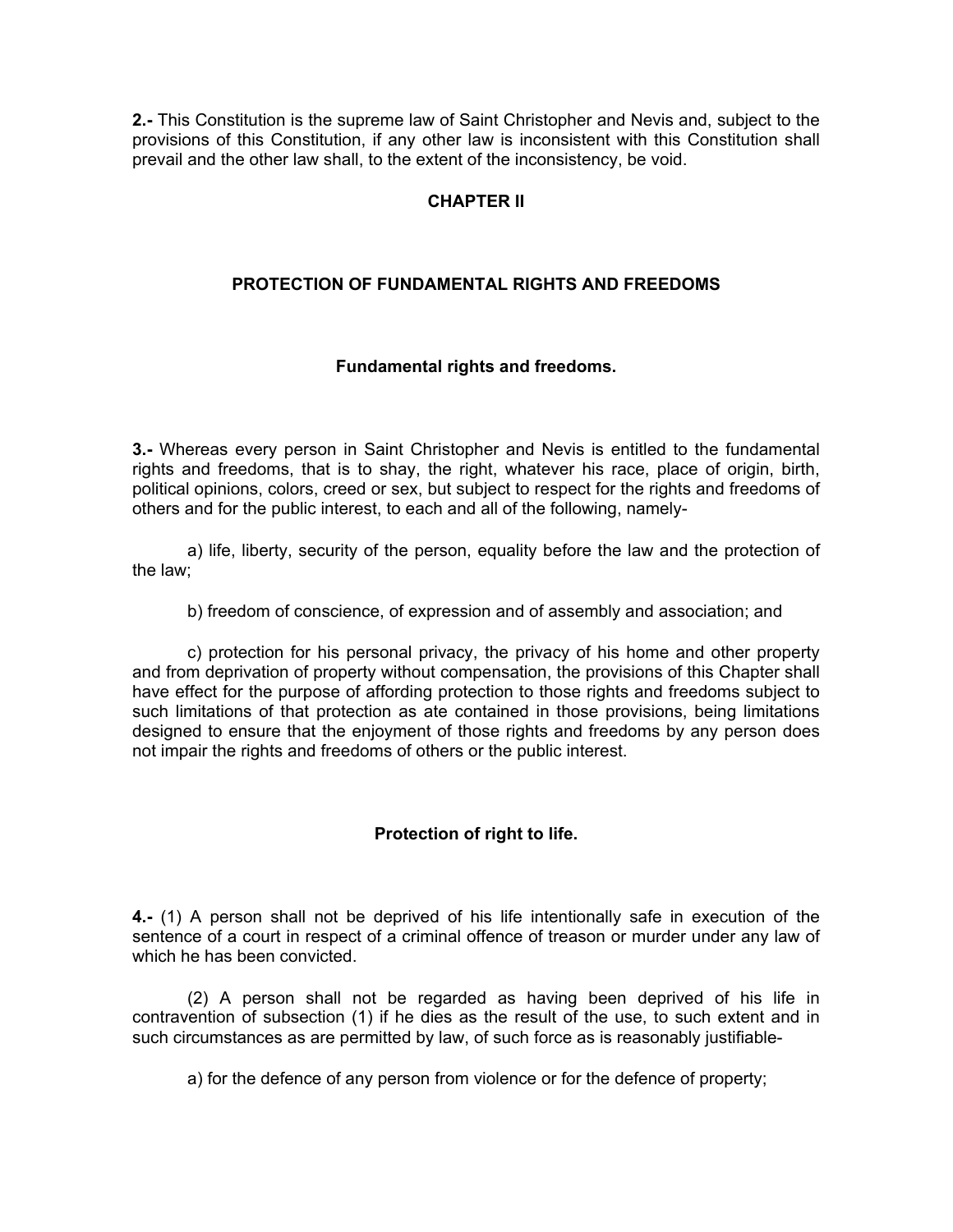b) in order to effect a lawful arrest, or to prevent the escape, or a person lawfully detained;

c) for the purpose of suppressing a riot, insurrection or mutiny; or

d) in order to prevent the commission by that person of a criminal offence,

or if he dies as the result of a lawful act of war.

## **Protection of right to personal liberty.**

**5.-** (1) A person shall not be deprived of his personal liberty save as may be authorized by law in any of the following cases, that is to say-

a) in consequence of his unfitness to plead to a criminal charge;

b) in execution of the sentence or order of a court, whether established for Saint Christopher and Nevis or some other country, in respect of a criminal offence of which he has been convicted;

c) in execution of the order of the High Court or the Court of Appeal punishing him for contempt of that court or of another court or tribunal;

d) in execution of the order of a court made to secure the fulfillment of any obligation imposed on him by law;

e) for the purpose of bringing him before a court in execution of the order of a court;

f) upon reasonable suspicion of his having committed, or being about to commit, a criminal offence under any law;

g) under the order of a court or with the consent of his parent or guardian, for his education or welfare during any a period ending not later than the date when he attains the age of eighteen years;

h) for the purpose of preventing the spread of an infectious of contagious disease;

i) in the case of a person who is, or is reasonably suspected to be, of unsound mound, addicted to drugs or alcohol, or a vagrant, for the purpose of his case or treatment or the protection of the community;

j) for the purpose of preventing the unlawful entry of that person into Saint Christopher and Nevis or for the purpose of effecting the expulsion, extradition or other lawful removal of that person from Saint Christopher and Nevis or for the purpose of restricting that person while he is being conveyed through Saint Christopher and Nevis in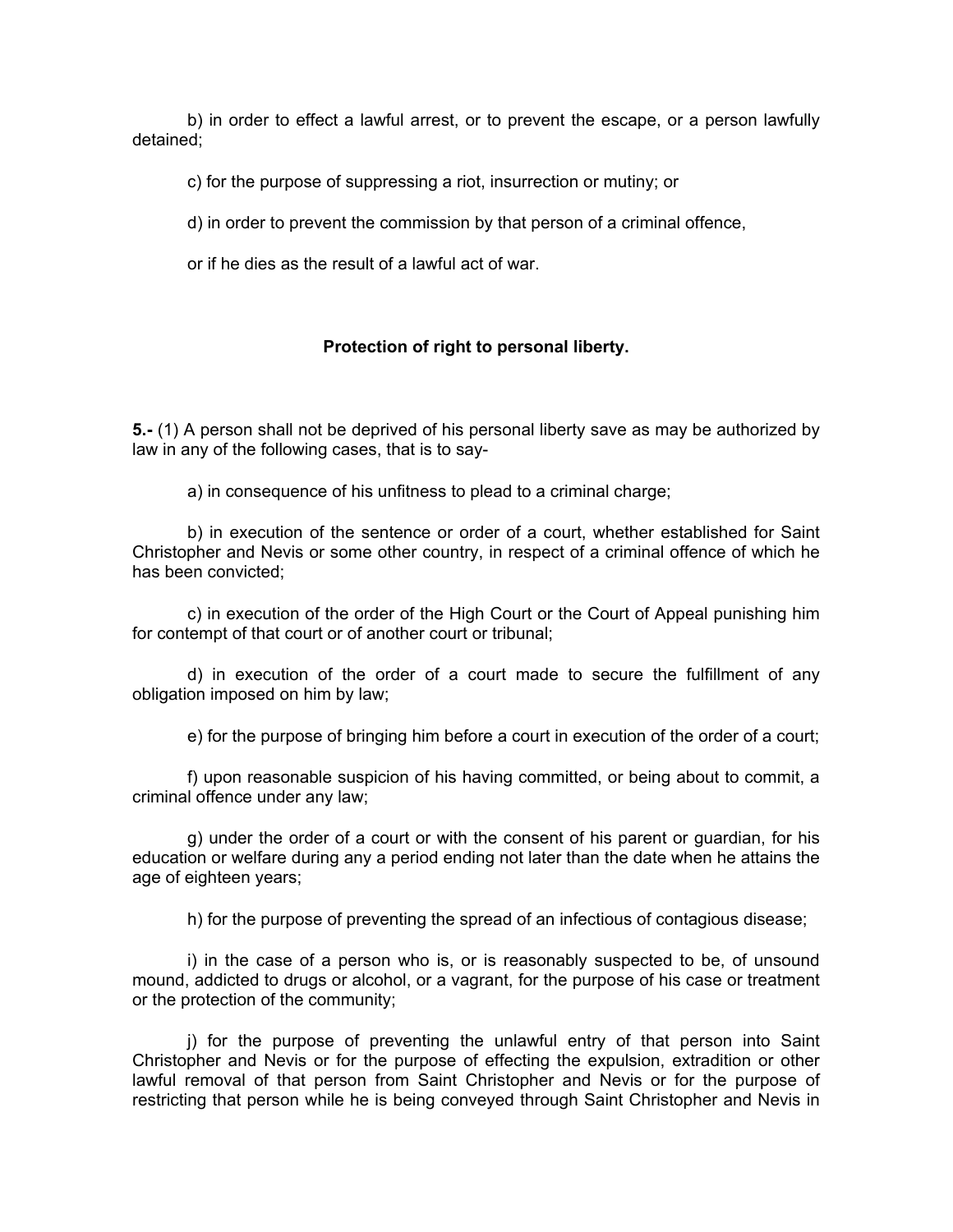the course of his extradition or removal as a convicted prisoner from one country to another; or

k) to such extent as may be necessary in the execution of a lawful order requiring that person to remain within a specified area within Saint Christopher and Nevis, or prohibiting him from being within such an area, or to such extent as may be reasonably justifiable for the taking of proceedings against that person with a view to the making of any such order or relating to such an order after it has been made, or to such extent as may be reasonably justifiable for restraining that person during any visit that he is permitted to make to any part of Saint Christopher and Nevis in which, in consequence of any such order, his presence would otherwise be unlawful.

(2) Any person who is arrested or detained shall with reasonable promptitude and in any case not later than forty-eight hours after such arrest or detention be informed in a language that he understands of the reasons for his arrest or detention and be afforded reasonable facilities for private communication and consultation with a legal practitioner of his own choice and, in the case of a person under the age of eighteen years, with his parents or guardian.

(3) Any person who is arrested or detained-

a) for the purpose of bringing him before a court in execution of the order of a court; or

b) upon reasonable suspicion of his having committed, or being about to commit, a criminal offence under any law and who is not released, shall be brought before a court without undue delay and in any case not later than seventy-two hours after his arrest or detention.

(4) Where any person is brought before a court in execution of the order of a court in any proceedings or upon suspicion of his having committed or being about to commit a criminal offence, he shall not be thereafter further held in custody in connection with those proceedings of that offence save upon the order of a court.

(5) If any person arrested or detained as mentioned in subsection (3)(b) is not tried within a reasonable time, then, without prejudice to any further proceedings that may be brought against him, he shall be released either unconditionally or upon reasonable conditions, including in particular such conditions as are reasonably necessary to ensure that he appears at a later date for trial or for proceedings preliminary to trial, and such conditions may include bail so long as it is not excessive.

(6) Any person who is unlawfully arrested or detained by any other person shall be entitled to compensation thereof from that other person or from any other person or authority on whose behalf that other person was acting:

Provided that a judge, a magistrate or a justice of the peace or an officer of a curt of a police officer acting in pursuance of the order of a judge, a magistrate or a justice of the peace shall not be under any personal liability to pay compensation under this subsection in consequence of any act performed by him in good faith in the discharge of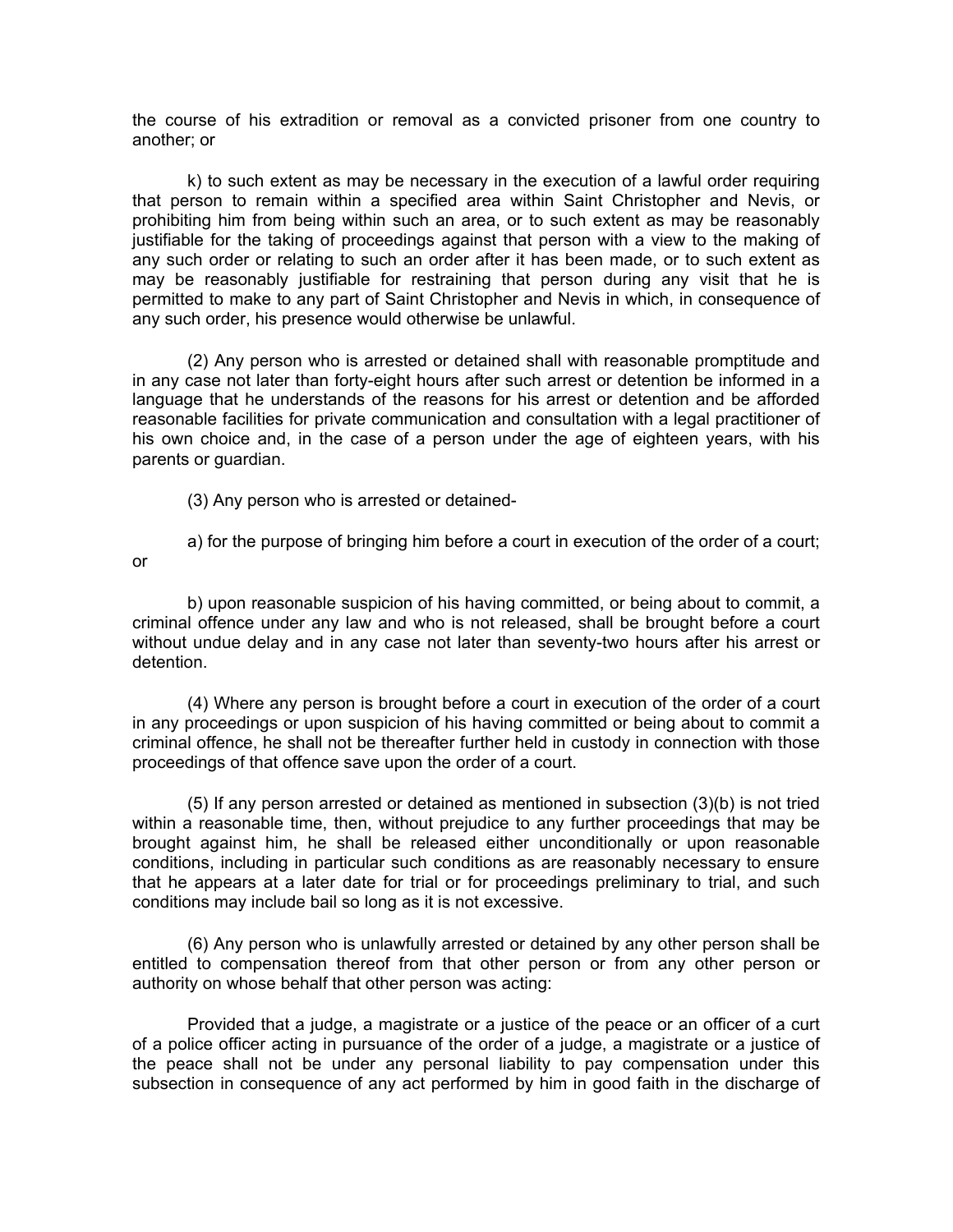the functions of his office and any liability to pay any such compensation in consequence of any such act shall be a liability of the Crown.

(7) For the purposes of subsection (1)(b) a person charged before a court with a criminal offence in respect of whom a special verdict has been returned that he was guilty of the act or omission or that he is not guilty by reason of insanity shall be regarded as a person who has been convected of a criminal offence and the detention of that person in consequence of such a verdict shall be regarded as detention in execution of the order of a court.

## **Protection from slavery of forced labour.**

**6.-** (1) A person shall not be held in slavery or servitude.

(2) No person shall be required to perform forced labour.

(3) For the purposes of this section, the expression "forced labour" does not include-

a) any labour required in consequence of the sentence or order of a court;

b) labour required of any person while he is lawfully detained that, though not required in consequence of the sentence or order of a court, is reasonably necessary in the interests of hygiene or for the maintenance of the place at which he is detained;

c) any labour required of a member of a disciplined force in pursuance of his duties as such or, in the case of a person who has conscientious objections to service as a member of a defence force, any labour that person is required by law to perform in place of such service; or

d) any labour required during any period of public emergency or in the event of any accident or natural calamity that threatens the life and well-being of the community, to he extent that the requiring of such labour is reasonably justifiable in the circumstances of any situation arising or existing during that period or as a result of that accident or natural calamity, for the purpose of dealing with that situation.

## **Protection from inhuman treatment.**

**7.-** A person shall not be subjected to torture or to inhuman or degrading punishment or other like treatment.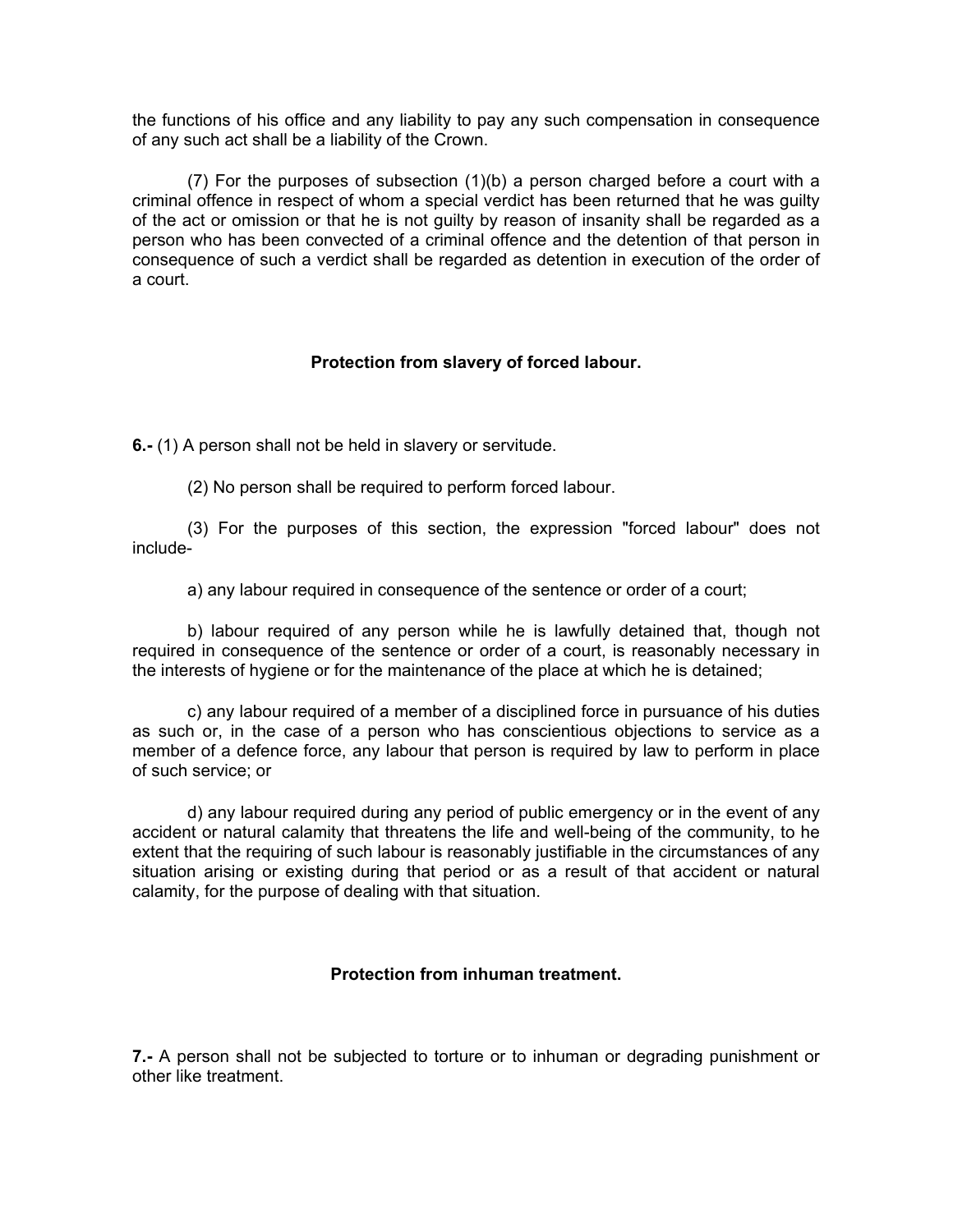#### **Protection from deprivation of property.**

**8.-** (1) No property of any description shall be compulsorily taken possession of, and no interest in or right over property of any description shall be compulsorily acquired, except for a public purpose and by or under the provisions of a law that prescribes the principles on which and the manner in which compensation therefor is to be determined and given.

(2) Every person having an interest in or right over property that is compulsorily taken possession of or whose interest in or right over any property is compulsorily acquired shall have a right of direct access to the High Court for-

a) the determination of his interest or right, the legality of the taking of possession or acquisition of the property, interest of right and the amount of any compensation to which he is entitled; and

b) the purpose of enforcing his right to prompt payment of that compensation:

Provided that, if the legislature so provides in relation to any matter referred to in paragraph (a), the right of access shall be by way of a appeal (exercisable as of right at the instance of the person having the interest in or right over the property) from a tribunal or authority, other than the High Court, having jurisdiction under any law to determine that matter.

(3) The Chief Justice may make rules with respect to the practice and procedure of the High Court or, subject to such provisions as may have been made in that behalf by the legislature, with respect to the practice and procedure of any other tribunal or authority in relation to the jurisdiction conferred on the High Court by subsection (2) or exercisable by the other tribunal or authority for the purposes of that subsection (including rules with respect to the time within which applications or appeals to the High Court or applications to the other tribunal or authority may be brought).

(4) A person who is untitled to compensation by virtue of subsections (1) shall not be prevented from remitting, within a reasonable time after he has received any amount of that compensation in the form of a sum of money or, as the case may be, has received any such amount in some other form and has converted any of that amount into a such of money, the whole of that some of money (subject to any tax that applies generally to persons remitting moneys but free from any other deduction, charge of tax made or levied in respect of its remission) to any country of his choice outside Saint Christopher and Nevis.

(5) Nothing contained in or done under the authority of any law shall be held to be inconsistent with or in contravention of subsection (4) to the extent that the law in question authorizes-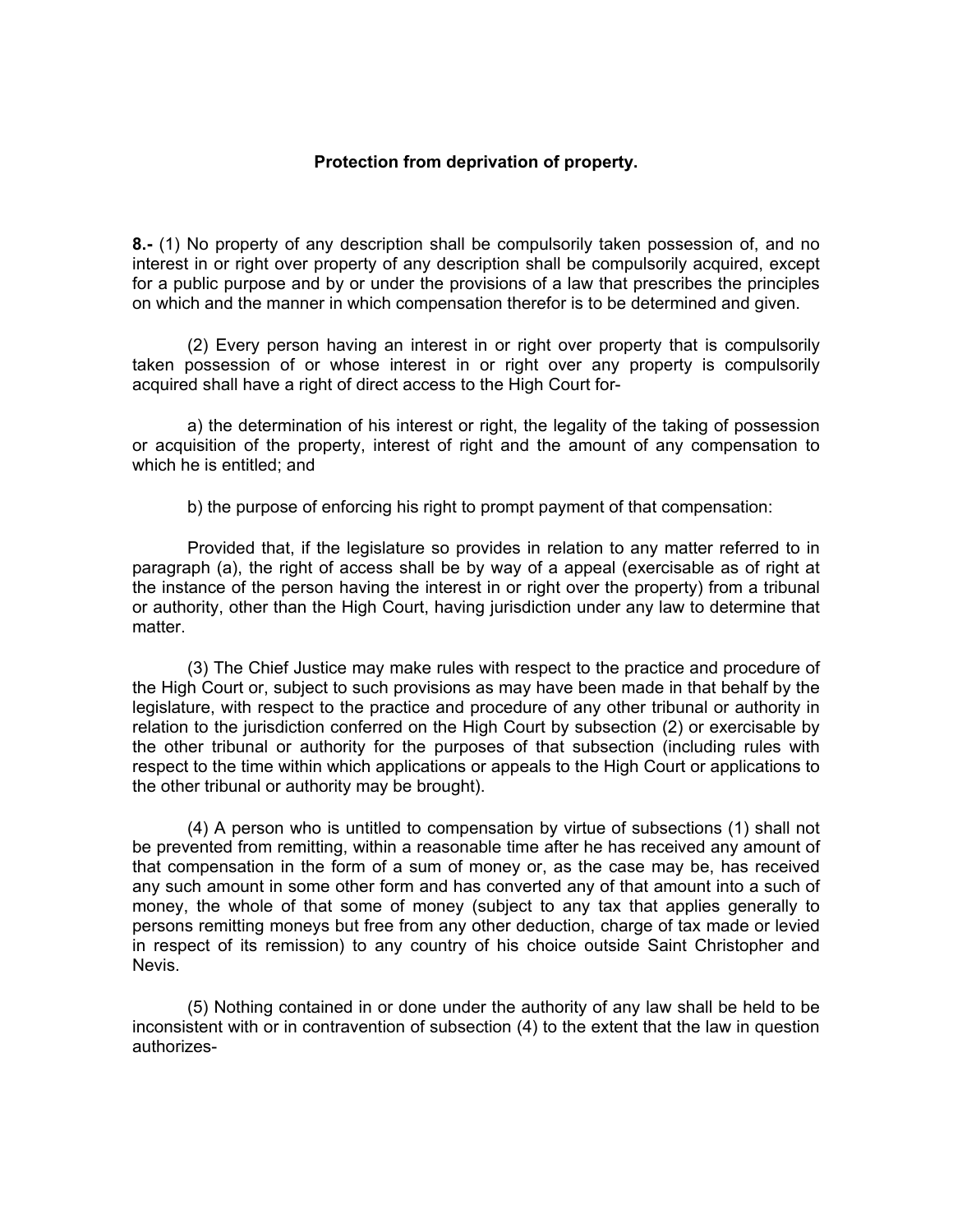a) the attachment, by order of a court, of any amount of compensation to which a person is entitled in satisfaction of the judgment of a court or pending the determination of civil proceedings to which he is a party;

b) the imposition of reasonable restrictions on the manner in which any sum of money is to be remitted; or

c) the imposition of reasonable restrictions upon the remission of any sum of money in order to prevent or regulate the transfer to a country outside Saint Christopher and Nevis of capital raised in Saint Christopher and Nevis or in some other country or derived from the natural resources of Saint Christopher and Nevis.

(6) Nothing contained in or done under the authority of any law shall be held to be inconsistent with or in contravention of subsection (1)-

a) to the extent that law in question makes provision for the taking of possession of or acquisition of any property, interest or right-

i) in satisfaction of any tax, rate or due,

ii) by way of penalty for breach of any law or forfeiture in consequence of breach of any law;

iii) as an incident of a lease, tenancy, mortgage, charge, bill of sale, pledge or contract;

iv) in the execution of judgments or orders of a court in proceedings for the determination of civil rights or obligations;

v) in circumstances where it is reasonably necessary so to do because the property is in a dangerous state or likely to be injurious to the health of human beings, animals or plants;

vi) in consequence of any law with respect to the limitation of actions; or

vii) for so long only as may be necessary for those purposes, for the purposes of any examination, investigation, trial or inquiry or, in the case of land, for the purposes of the carrying out thereon of work of soil conservation or the conservation of other natural resources or work relating to agricultural development or improvement (being work relating to such development or improvement that the owner or occupier of the land has been required, and has without reasonable excuse refused or failed, to carry out), and except so far as that provision or, as the case may be, the thing done under he authority thereof is shown not to be reasonably justifiable in a democratic society; or

b) to the extent that the law in question makes provision for the taking of possession of or acquisition of any of the following property (including an interest in or right over property), that is to say-

i) enemy property;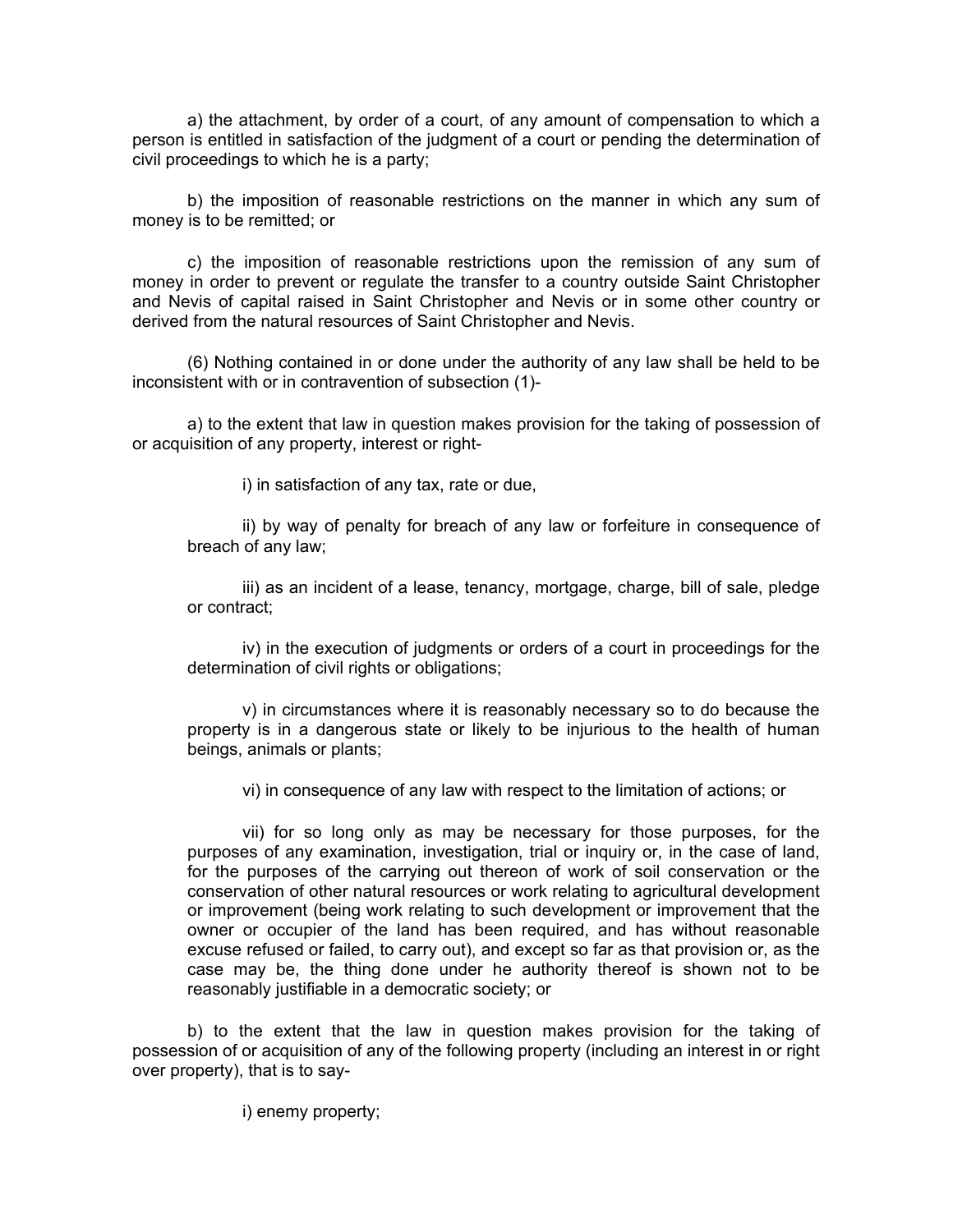ii) property of a deceased person, a person of unsound mind or a person who has not attained the age of eighteen years, for the purpose of its administration for the benefit of the persons entitled to the beneficial interest therein;

iii) property of a person adjudged bankrupt or a body corporate in liquidation, for the purpose of its administration for the benefit of the creditors of the bankrupt or body corporate and, subject thereto, for the benefit of other persons entitled to the beneficial interest in the property; or

iv) property subject to a trust, for the purpose of vesting the property in persons appointed as trustees under the instrument creating the trust or by a court or, by order of a court, for the purpose of giving effect to the trust.

(7) Nothing contained in or done under the authority of any law enacted by Parliament shall be held to be inconsistent with or in contravention of this section to the extent that the law in question makes provision for the compulsory acquisition of any interest in or right over property, where that property, interest or right is held by a body corporate established by law for public purposes in which no moneys have been invested other than money provided by Parliament.

(8) Nothing contained in or done under the authority of any law enacted by the Nevis Island Legislature shall be held to be inconsistent with or in contravention of this section to the extent that the law in question makes provisions for the compulsory taking of possession of any property, or the compulsory acquisition of any interest in or right over property, where that property, interest or right is held by a body corporate established by law for public purposes in which no moneys have been invested other than moneys provided by that Legislature.

#### **Protection from arbitrary search or entry.**

**9.-** (1) Except with his own consent, a person shall not be subject to the search of his person or his property or the entry by others o his premises.

(2) Nothing contained in or done under he authority of any law shall be held to be inconsistent with or in contravention of this section to the extent that the law in question makes provision-

a) that is reasonably required in the interests of defence, public safety, public order, public morality, public health, town and country planning, the development and utilization of mineral resources or the development or utilization of any property for a purpose beneficial to the community;

b) that is reasonably requires for the purpose of protecting the rights or freedoms of other persons;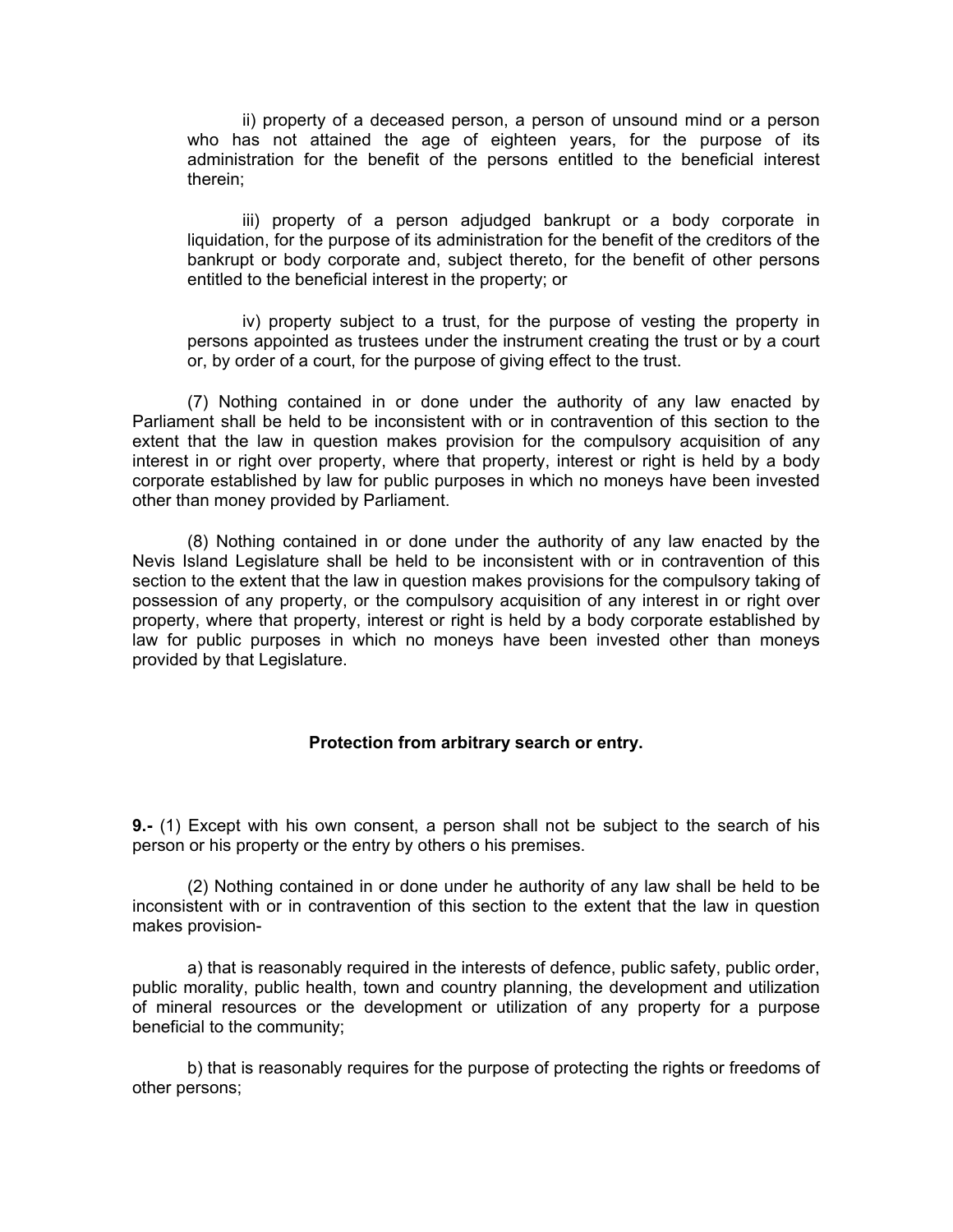c) that authorizes an officer or agent of the Government, the Nevis Island Administration, a local government authority or a body corporate established by law for public purposes to enter on the premises of any person in order to inspect those premises or any thing thereon for the purposes of any tax, rate or due or in order to carry out work connected with any property that is lawfully on those premises and that belongs to that Government, Administration, authority or body corporate, as the case may be; or

d) that authorizes, for the purpose of enforcing the judgment or order of a court in any civil proceedings, the search of any person or property by order of a court or entry upon any premises by such an order, and except so far as that provision or, as the case may be, anything done under the authority thereof is shown not to be reasonably justifiable in a democratic society.

#### **Provisions to secure protection of law.**

**10.-** (1) If any person is charged with a criminal offence, then unless the charge is withdrawn, the case shall be afforded a fair hearing within a reasonable time by an independent and impartial court established by law.

(2) Every person who is charged with a criminal offence-

a) shall be presumed to be innocent until he is proved or has pleaded guilty;

b) shall be informed as soon as reasonably practicable, in a language that he understands and in detail, of the nature of the offence charged;

c) shall be given adequate time and facilities for the preparation of his defence;

d) shall be permitted to defend himself before the court in person or, at his own expense, by a legal practitioner of his own choice;

e) shall be afforded facilities to examine in person or by his legal representative the witnesses called by the prosecution before the court, and to obtain the attendance and carry out the examination of witnesses to testify on his behalf before the court on the same conditions as those applying to witnesses called by the prosecution; and

f) shall be permitted to have without payment the assistance of an interpreter if he cannot understand the language used at the trial, and except with his own consent the trial shall not take place in his presence impracticable and the court has ordered him to be removed and the trial to proceed in his absence:

Provided that the trial may take place in his absence in any case in which it is so provided by a law under which he is entitled to adequate notice of the charge and the date, time and place of the trial and to a reasonable opportunity of appearing before the court.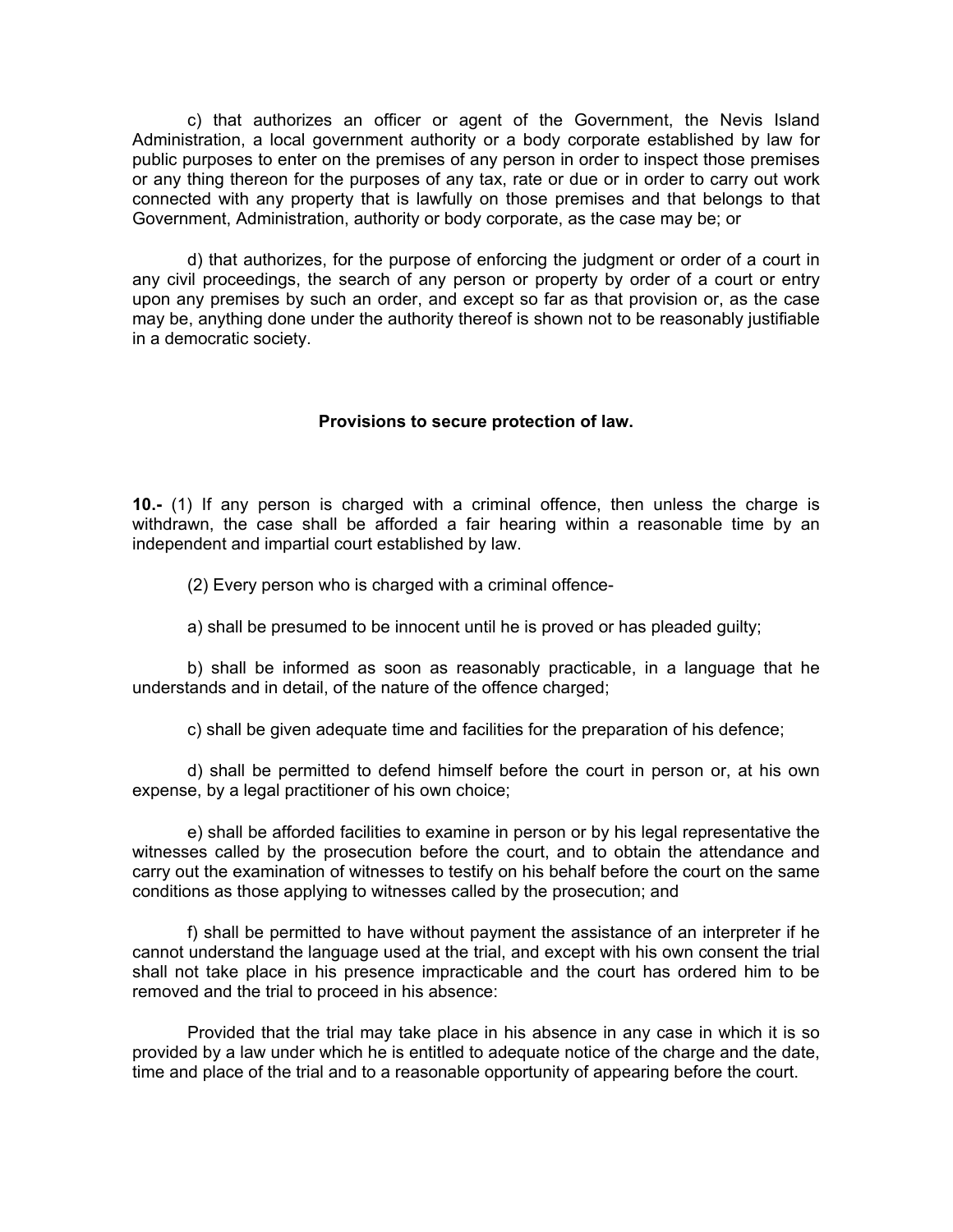(3) When a person is tried for any criminal offence, the accused person or any person authorized by him in that behalf shall, if he so requires and subject to payment of such reasonable fee as may be prescribed by law, be given within a reasonable time after judgment a copy for the use of the accused person of any record of the proceedings made by or on behalf of the court.

(4) A person shall not be held to be guilty of a criminal offence on account of any act or omission that did not, at the time it took place,constitute such an offence, and no penalty shall be imposed for any criminal offence that is severer in degree or description than the maximum penalty that might have been imposed for that offence at the time when it was committed.

(5) A person who shows that he has been tried by a competent court for a criminal offence and either convicted or acquitted shall not again be tried for that offence or for any other criminal offence, save upon the order of a superior court in the course of appeal or review proceedings relating to the conviction or acquittal.

(6) A person shall not be tried for a criminal offence if he shows that he has been pardoned for that offence.

(7) A person who is tried for a criminal offence shall not be compelled to give evidence at the trial.

(8) Any court or other authority prescribed by a law for the determination of the existence or extent of any civil right or obligation shall be established by law and shall be independent and impartial; and where proceedings for such a determination are instituted by any person before such a court or other authority, the case shall be given a fair hearing within a reasonable time.

(9) Where the existence or extent of any civil right or obligation has been determined in proceedings in any court or before any other authority any party to those proceedings shall, if he so requires and subject to payment of such reasonable fee as may be prescribed by law, be entitled to obtain within a reasonable time after the judgment or other determination a copy of any record of the proceedings made by or on behalf of the court of other authority.

(10) Except with the agreement of all the parties thereto, all proceedings of every court and all proceedings for the determination of the existence or extent of any civil right or obligation before any other authority, including the announcement of the decision of the court or other authority, shall be held in public.

(11) Nothing in subsection (10) shall prevent the court or other adjudicating authority from excluding from the proceedings persons other than the parties thereto and the legal practitioners representing them to such extent as the court or other authority-

a) may by law be empowered to do and may consider necessary or expedient in circumstances where publicity would impair the interests of justice or in interlocutory proceedings or in the interests of public morality, the welfare of persons under the age of eighteen years of the protection of the private lives of persons concerned in the proceedings; or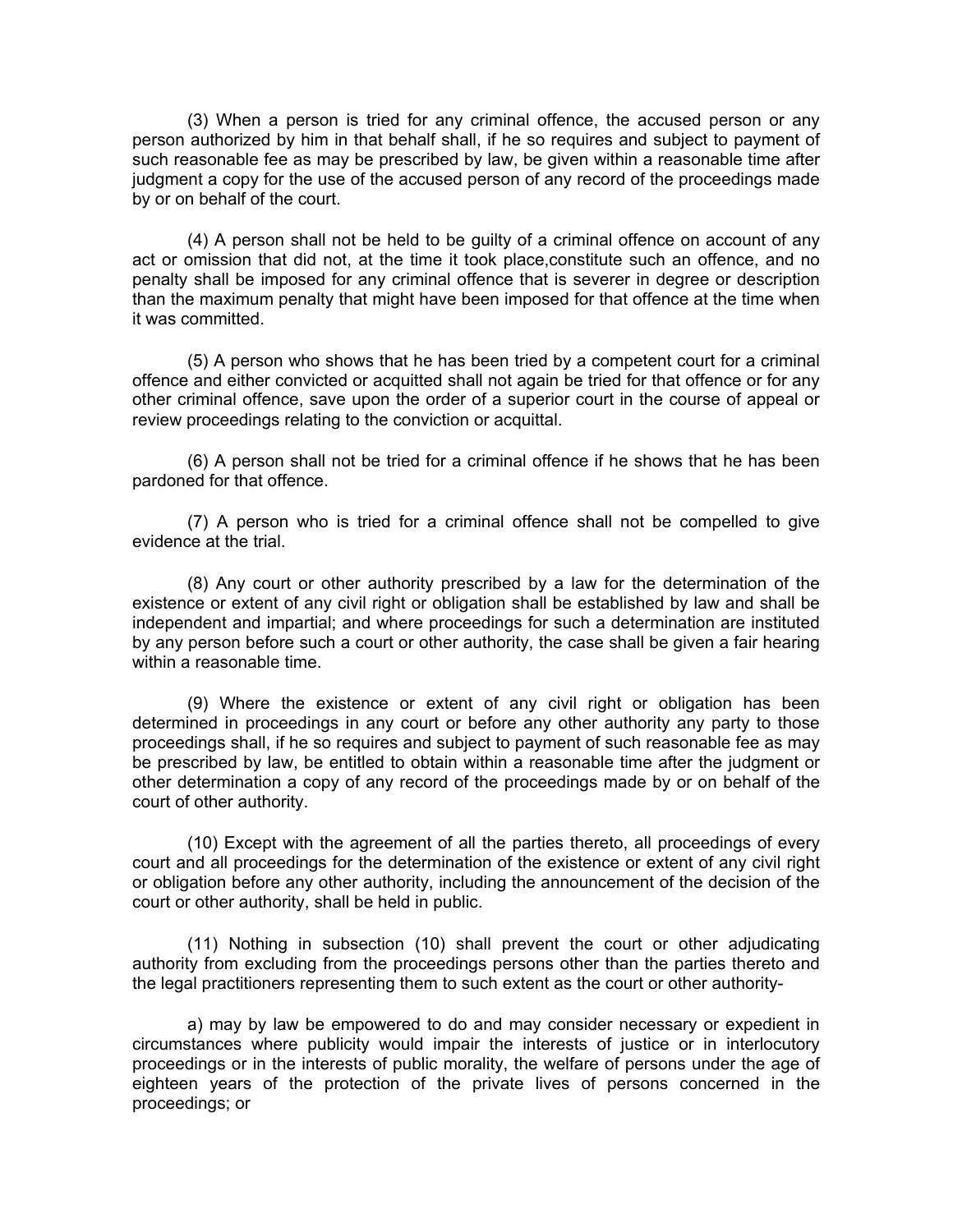b) may by a law be empowered or required to do in the interests of defence, public safety or public order.

(12) Nothing contained in or done under the authority of any law shall be held to be inconsistent with or in contravention of-

a) subsection (2)(a) to the extent that the law in question imposes upon any person charged with a criminal offence the burden of proving particular facts;

b) subsection (2)(e) to the extent that the law in question imposes reasonable conditions that mist be satisfied if witnesses called to testify on behalf of an accused person are to be paid their expenses out of public funds; or

c) subsection (5) to the extent that the law in question authorizes a court to try a member of a disciplined force for a criminal offence notwithstanding any trial and conviction or acquittal of that member under the disciplinary law of that force, so, however, that any court so trying such a member and convicting him shall in sentencing him to any punishment take into account any punishment awarded him under that disciplinary law.

(13) In the case of any person who is held in lawful detention subsection (1), paragraphs (d) and (e) of subsection (2) and subsection (3) shall not apply in relation to his trial for a criminal offence under the law regulating the discipline of persons held in such detention.

(14) In this section "criminal offence"means a criminal offence under a law.

## **Protection of freedom of conscience.**

**11.-** (1) Except with his own consent, a person shall not be hindered in the enjoyment of his freedom of conscience, including freedom of thought and of religion, freedom to change his religion or belief and freedom, either alone or in community with others, and both in public and in private, to manifest and propagate his religion or belief in worship, teaching, practice and observance.

(2) Except with his own consent (or, if he is a person under the age of eighteen years, the consent of a person who is his parent or guardian) a person attending any place of education, detained in any prison or corrective institution or serving in a defence force shall not be required to receive religious instruction or to take part in or attend any religious ceremony or observance if that instruction, ceremony or observance relates to a religion that is not his own.

(3) Every religious community shall be entitled, at its own expense, to establish and maintain places of education and to manage any place of education that it wholly maintains and such a community shall not be prevented from providing religious instruction for persons of that community in the course of any education that it wholly maintains or in the course of any education that it otherwise provides.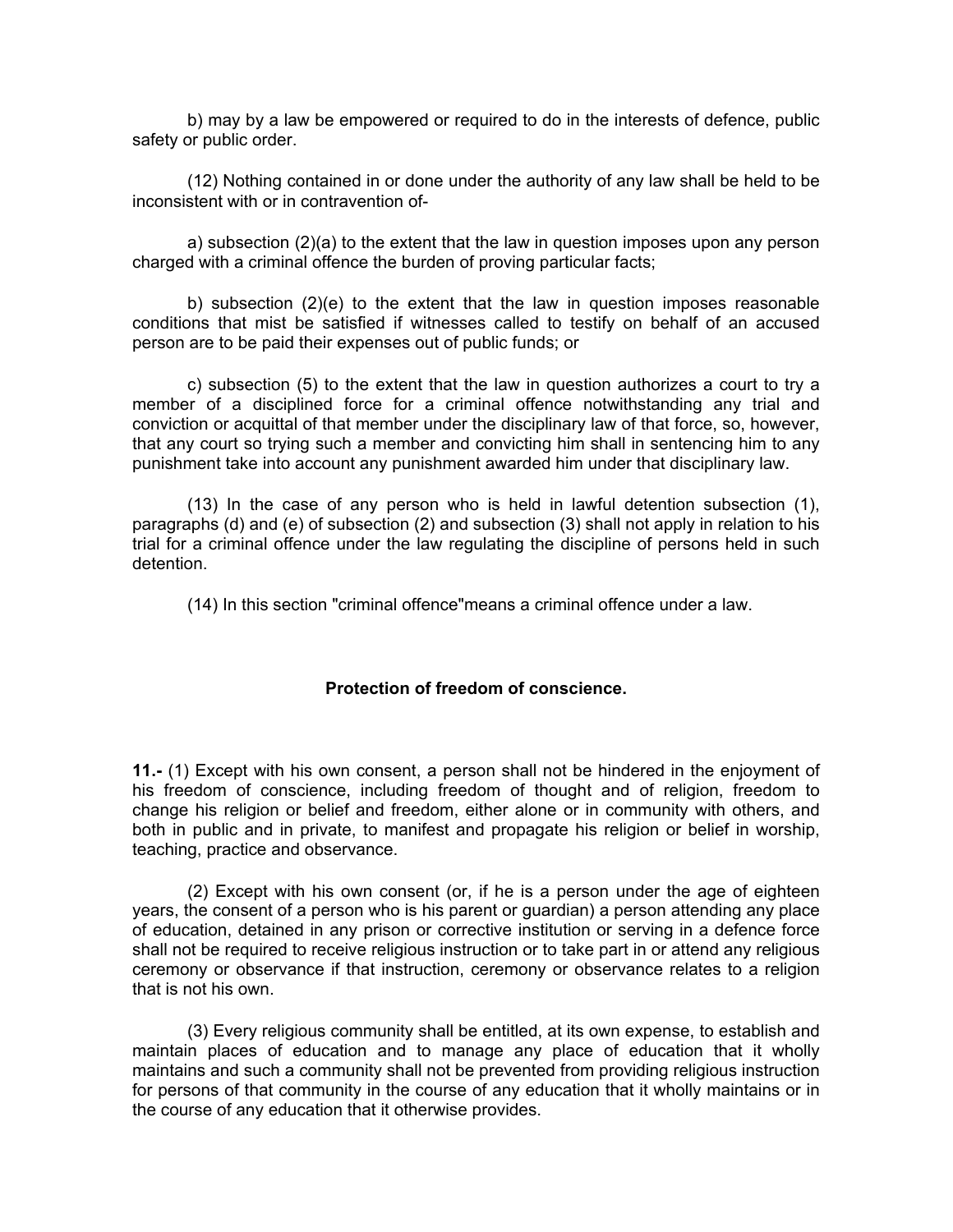(4) A person shall not be compelled to take any oath that is contrary to his religion or belief or to take any oath in a manner that is contrary to his religion or belief.

(5) Nothing contained in or done under the authority of any law shall be held to be inconsistent with or in contravention of this section to the extent that the law in question makes provisions that is reasonably required-

a) in the interests of defence, public safety, public order, public morality or public health;

b) for the purpose of protecting the rights and freedoms of other persons, including the right to observe and practice any religion without the unsolicited intervention of members of any other religion; or

c) for the purpose or regulating educational institutions in the interests of the persons who receive or may receive instruction in them, and except so far as that provisions or, as the case may be, the thing done under the authority thereof is shown not to be reasonably justifiable in a democratic society.

(6) References in this section to a religion shall be construed as including references to a religious denomination, and cognate expression shall be construed accordingly.

#### **Protection of freedom of expression.**

**12.-** (1) Except with his own consent, a person shall not be hindered in the enjoyment of his freedom of expression, including freedom to hold opinions without interference, freedom to receive ideas and information without interference, freedom to communicate ideas and information without interference (whether the communication is to the public generally or to any person or class of persons) and freedom from interference with his correspondence.

(2) Nothing contained in or done under the authority of any law shall be held to be inconsistent with or in contravention of this section to the extent that the law in question makes provision-

a) that is reasonably required in the interests of defence, public safety, public order, public morality or public health;

b) that is reasonably required for the purpose of protecting the reputations, rights and freedoms of other persons of the private lives of persons concerned in legal proceedings, preventing the disclosure of information received in confidence, maintaining the authority and independence of the courts or regulating telephony, telegraphy, posts, wireless broadcasting or television; or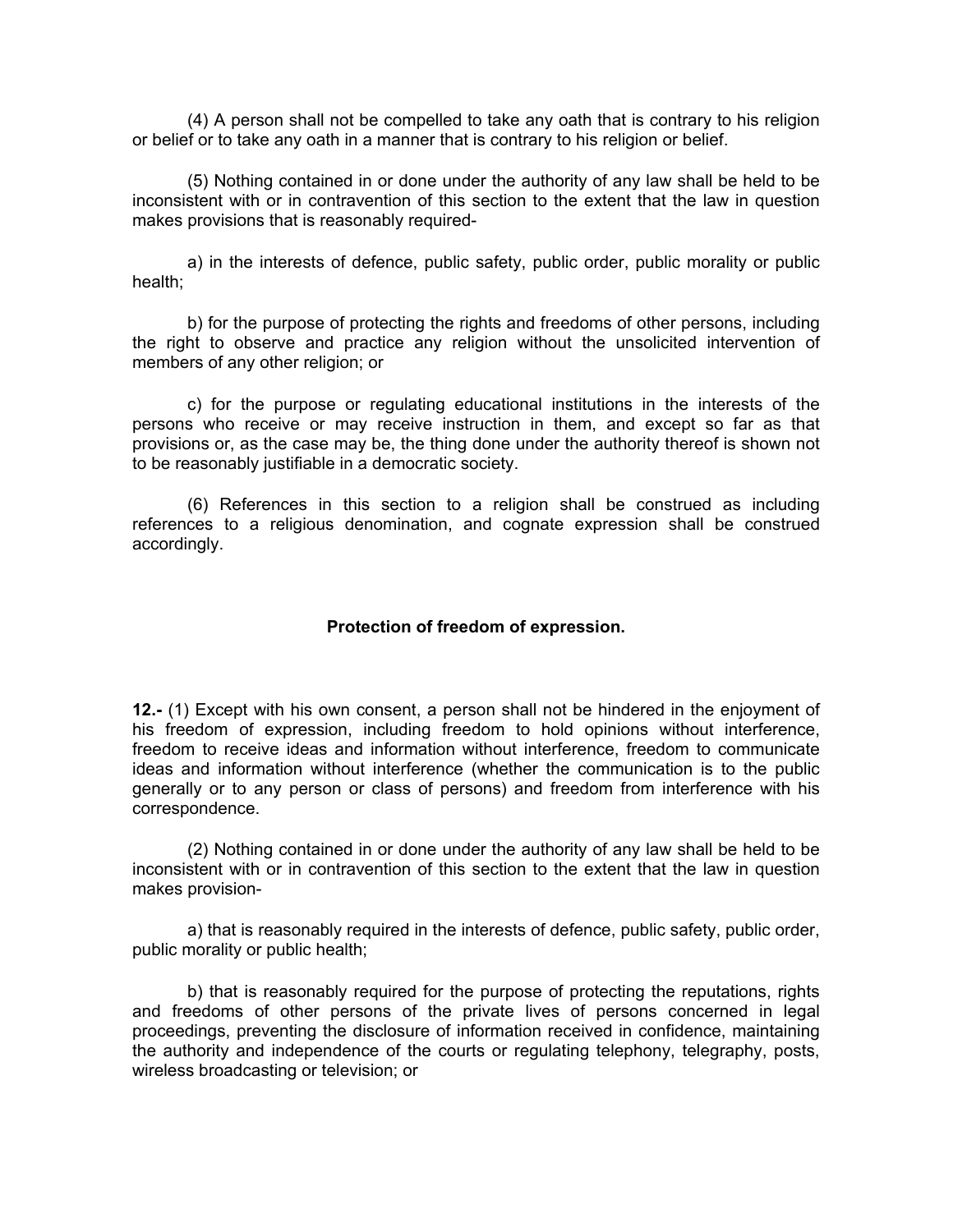c) that imposes restrictions upon public officers that are reasonably required for the proper performance of their functions,

and except so far as that provisions or, as the case may be, the things done under the authority thereof is shown not to be reasonably justifiable in a democratic society.

#### **Protection of freedom of assembly and association.**

**13.-** (1) Except with his own consent, a person shall not be hindered in the enjoyment of his freedom of assembly and association, that is to say, his right to assembly freely and associate with other persons and in particular to form or belong to trade unions or other associations for the protection of his interests or to form or belong to political parties or other political associations.

(2) Nothing contained in or done under the authority of any law shall be held to be inconsistent with or in contravention of this section to the extant that the law in question makes provision-

a) that is reasonably required in the interests of defence, public safety, public order, public morality or public health;

b) that is reasonably required for the purpose of protecting the rights or freedoms or other persons; or

c) that imposes restrictions upon public officers that are reasonably required for the proper performance of their functions, and except so far as that provision or, as the case may be, the thing done under the authority thereof is shown not to be reasonably justifiable in a democratic society.

## **Protection of freedom of movement.**

**14.-** (1) A person shall not be deprived of his freedom of movement, that is to say, the right to move freely throughout Saint Christopher and Nevis, the right to reside in any part of Saint Christopher and Nevis, the right to enter Saint Christopher and Nevis, the right to leave Saint Christopher and Nevis and immunity from expulsion from Saint Christopher and Nevis.

(2) Any restriction on a person's freedom of movement that is involved in his lawful detention shall not be held to be inconsistent with or in contravention of subsection (1).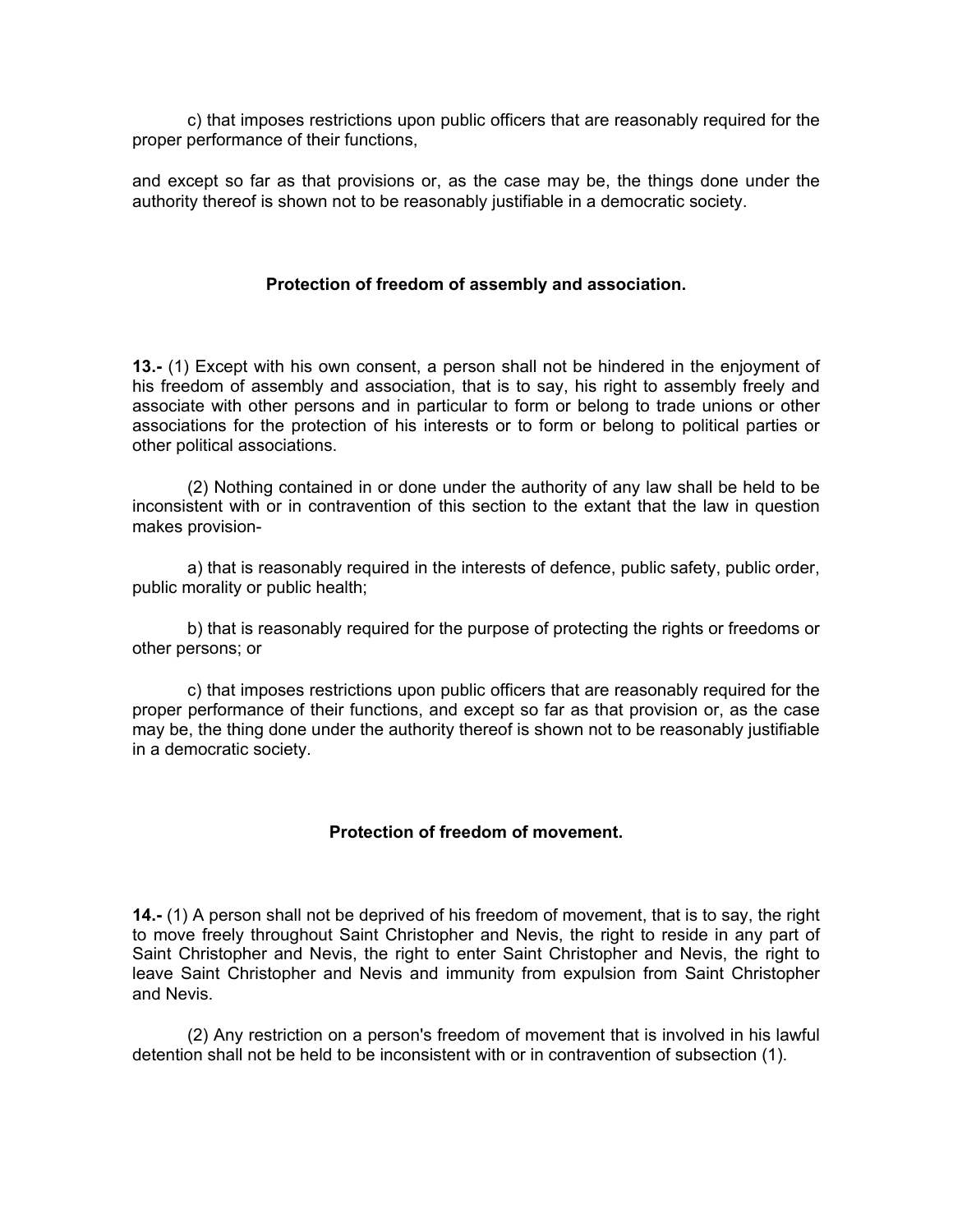(3) Nothing contained in or done under the authority of any law shall be held to be inconsistent with or in contravention of subsection (1) to the extent that the law in question makes provision-

a) for the imposition of restrictions on the movement or residence within Saint Christopher and Nevis of any person or on any person's right to leave Saint Christopher and Nevis that are reasonably required in the interests of defence, public safety or public order;

b) for the imposition of restrictions on the movement or residence within Saint Christopher and Nevis or on the right to leave Saint Christopher and Nevis of persons generally or any class of persons in the interests of defence, public safety, public order, public morality or public health and except so far as that provision or, as the case may be, the thing done under the authority thereof is shown not to be reasonably justifiable in a democratic society;

c) for the imposition of restrictions, by order of a court, on the movement or residence within Saint Christopher and Nevis of any person or on any person's right to leave Saint Christopher and Nevis either in consequence of his having been found guilty of a criminal offence under any law or for the purpose of ensuring that he appears before a court at a later date for trial of such a criminal offence or for proceedings preliminary to trial or for proceedings relating to his extradition or lawful removal from Saint Christopher and Nevis;

d) for the imposition of restriction on the acquisition or use by any person of land or other property in Saint Christopher and Nevis;

e) for the imposition of restrictions on the acquisition or use by any person of land or other property in Saint Christopher and Nevis;

f) for the imposition of restrictions upon the movement or residence within Saint Christopher or on the right to leave Saint Christopher and Nevis of any public officer that are reasonable required for the proper performance of his functions;

g) for the removal of a person from Saint Christopher and Nevis to be tried or punished in some other country for a criminal offence under the law of that other country or to under go imprisonment in some other country in execution or the sentence or a court in respect of a criminal offence under a law of which he has been convicted; or

h) for the imposition of restrictions on the right of any person to leave Saint Christopher and Nevis that are reasonably required in order to secure the fulfillment of any obligations imposed on that person by law, and except so far as that provision or, as the case may be, the thing don under the authority thereof is shown not to be reasonably justifiable in democratic society.

(4) If any person whose freedom of movement has been restricted by virtue of such a provision as is referred to in subsection (3)(a) so request at any time during the period of that restriction not earlier than twenty one days after the order imposing the restriction was made or, as the case may be three months after he last made such a request, his case shall be reviewed by an independent and impartial tribunal presided over by a person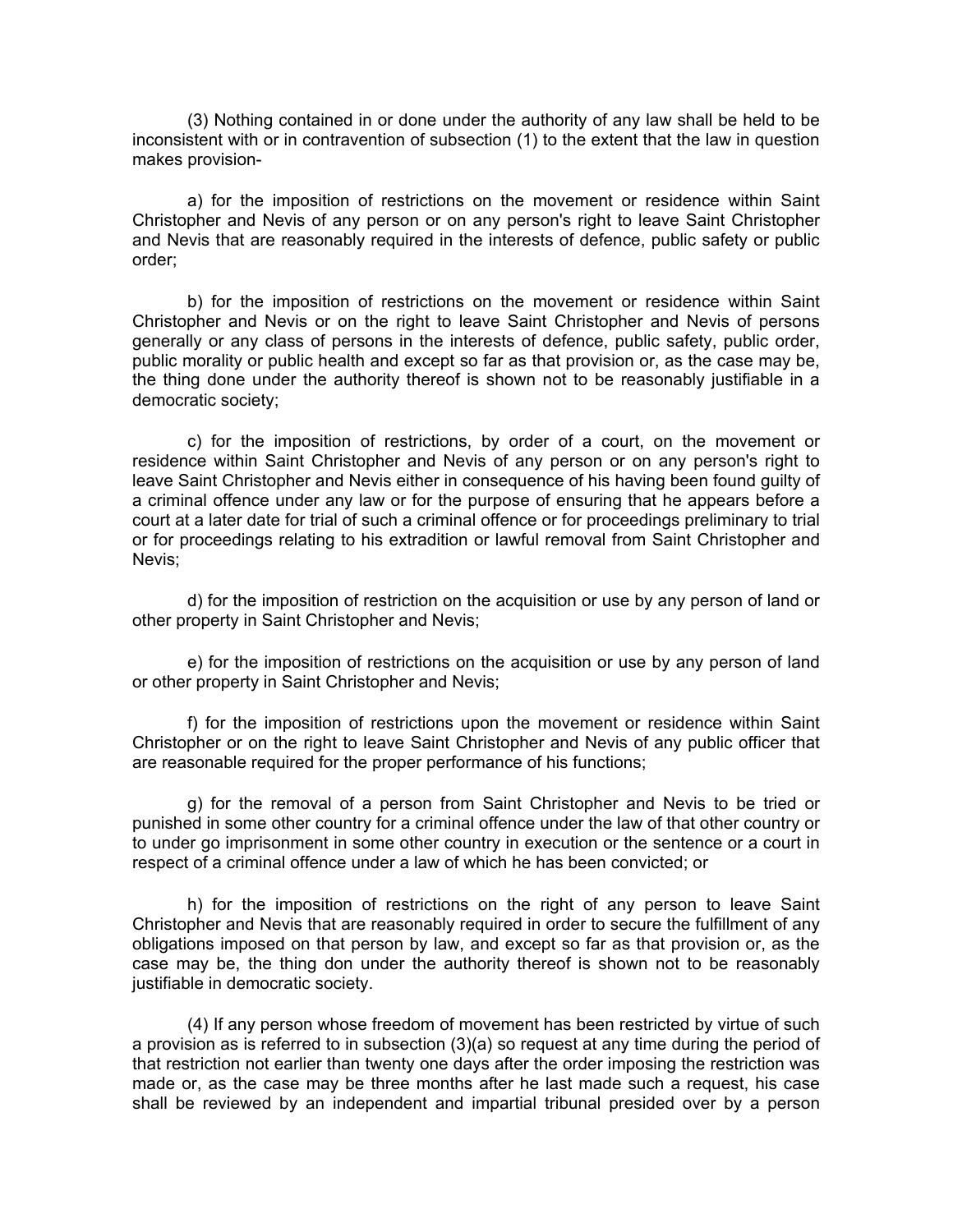appointed by the Chief Justice from among persons who hold the office of magistrate or who are legal practitioners.

(5) On any review by a tribunal in pursuance of subsection (4) of the case of any person whose freedom of movement has been restricted, the tribunal may make recommendations concerning the necessity or expediency of the continuation of that restriction to the authority by whom it was ordered but, unless it is otherwise provided by law, that authority shall not be obliged to act in accordance with any such recommendations.

#### **Protection from discrimination on grounds of race etc.**

**15.-** (1) Subject to subsections (4), (5) and (7), no law shall make any provision that is discriminatory either or itself or in its effect.

(2) Subject to subsections (6), (7), (8) and (9), a person shall not be treated in a discriminatory manner by any person acting by virtue of any written law or in the performance of the functions of any public office or any public authority.

(3) In this section the expression "discriminatory" means affording different treatment to different persons attributable wholly or mainly to their respective descriptions by race, place or origin, birth out or wedlock, political opinions or affiliations, color, sec or creed whereby persons of one such description are subjected to disabilities or restrictions to which persons of another such description are not made subject or are accorded privileges or advantages that are not accorded to persons of another such descriptions.

(4) Subsection (1) shall not apply to any law so far as that law makes provision-

a) for the appropriation of public revenues or other public funds;

b) with respect to persons who are not citizens;

c) for the application, in the case of persons of any such description as is mentioned in subsection (3) (or of persons connected with such persons) of the law with respect to adoption, marriage, divorce, burial, devolution of property on death or other like matters that is the personal law of persons of that description; or

d) whereby persons of any such description as is mentioned in subsection (3) may be subjected to any disability or restriction or may be accorded any privilege or advantage that, having regard to its nature and to special circumstances pertaining to those persons or to persons of any other such description, is reasonably justifiable in a democratic society.

(5) Nothing contained in any law shall be held to be inconsistent with or in contravention of subsection (1) to the extent that it makes provision with respect to standards or qualifications (not being standards or qualifications specifically relating to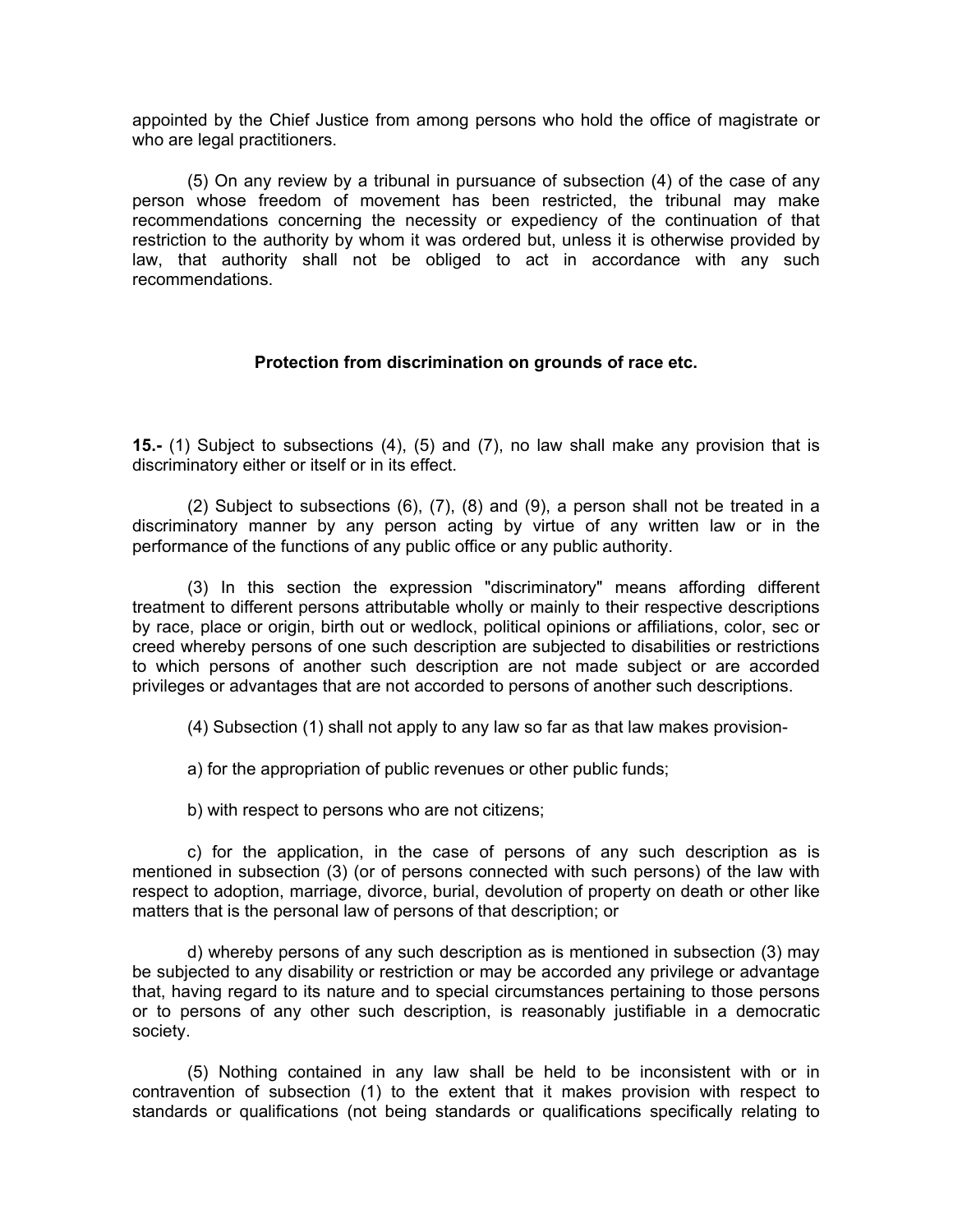race, place of origin, birth out of wedlock, political opinions or affiliations, color, creed or sex) to be required of any person who is appointed to or to act in any office under the Crown, any office in the service of a local government authority of any office in a body corporate established by law for public purposes.

(6) Subsection (2) shall not apply to anything that is expressly or by necessary implication authorized to be done by any such provision of law as is referred to in subsection (4) or (5).

(7) Nothing contained in or done under the authority of any law shall be held to be inconsistent with or in contravention of subsection (1) of (2) to the extent that the law in question makes provision whereby persons of any such description as is mentioned in subsection (3) may be subjected to any restriction on the rights and freedoms guaranteed by section 9, 11, 12, 13 and 14, being such a restriction as is authorized by section 9(2), 11(5), 12(2) or 13(2) or, as the case may be, paragraph (a), (b), of (h) of section 14(3).

(8) Nothing in subsection (2) shall affect any discretion relating to the institution, conduct or discontinuance of civil or criminal proceedings in any court that is vested in any person by or under any law.

(9) Nothing in subsection (2) shall apply in relation to the exercise of any function vested in any person or authority by any of the provisions of this Constitution except sections 78(19, 79(2), 80(1), 82(1), 83 and 85 (which relate to the appointment etc, of public officers).

#### **Emergency measures derogating from s.5 of 15.**

**16.-** Nothing contained in or done under the authority of a law enacted by Parliament shall be held to be inconsistent with or in contravention of section 5 or 15 to the extent that the law authorizes the taking during any period of public emergency of measures that are reasonably justifiable for dealing with the situation that exist in Saint Christopher and Nevis or in part of Saint Christopher and Nevis during that period.

#### **Protection of persons detained in derogation from s.5.**

**17.-** (1) When a person is detained under emergency measures derogating from section 5 by virtue of section 16 the following provisions shall apply, that is to say-

a) he shall, with reasonable promptitude and in any case not more than seven days after the commencement of his detention, be informed in a language that he understands and is detail of the grounds upon which he is detained and furnished with a written statement in English specifying those grounds in detail;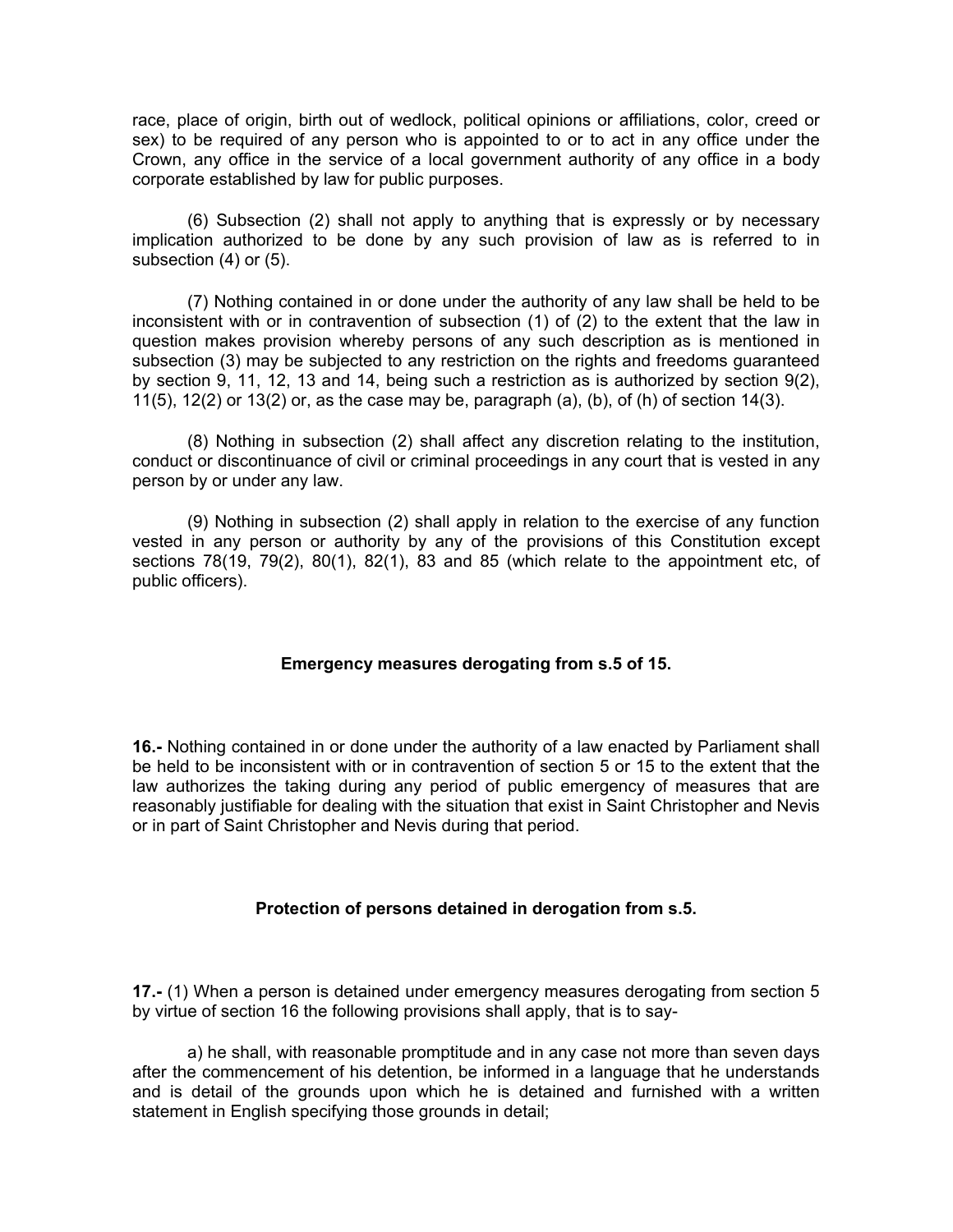b) not more than fourteen days after the commencement of his detention, a notification shall be published in the Gazette stating that he has been detained and giving particulars of the provisions of law under which his detention is authorized;

c) not more than one month after the commencement of his detention and thereafter during his detention at intervals of not more than three months, his case shall be reviewed by and independent and impartial tribunal established by law and presided over by a person appointed by the Chief Justice from among persons who hold the offence of magistrate or who are legal practitioners;

d) he shall be afforded reasonable facilities for private communication and consultation with a legal practitioner of his own choice who shall be permitted to make representations to the tribunal appointed for the review for the case of the detained person; and

e) at the hearing of his case by the tribunal appointed for the review of his case he shall be permitted to appear in person or to be represented by a legal practitioner of his own choice.

(2) On any review by a tribunal in pursuance of this section for the case of a detained person, the tribunal may make recommendations concerning the necessity or expediency of continuing his detention to the authority by which it was ordered but, unless it is otherwise provided by law, that authority shall not be obliged to act in accordance with any such recommendations.

(3) Nothing contained in subsection  $(1)(d)$  or  $(1)(e)$  shall be construed as entitling a person to legal representation at public expense.

#### **Enforcement of protective provisions.**

**18.-** (1) If any person alleges that any of the provisions of section 3 to 17 (inclusive) has been, is being or is likely to be contravened in relation to him (or, in the case of a person who is detained, if any other person alleges such a contravention in relation to the detained person), then, without prejudice to any other action with respect to the same matter that is lawfully available, that person (or that other person) may apply to the High Court for redress.

(2) The High Court shall have original jurisdiction-

a) to her and determine any application made by any person in pursuance of subsection (1); and

b) to determine any question arising in the case of any person that is refereed to it in pursuance of subsection (3) and may make such declarations and orders, issue such writs and give such directions as it may consider appropriate for the purpose of enforcing or securing the enforcement of any of the provisions of section 3 to 17 (inclusive):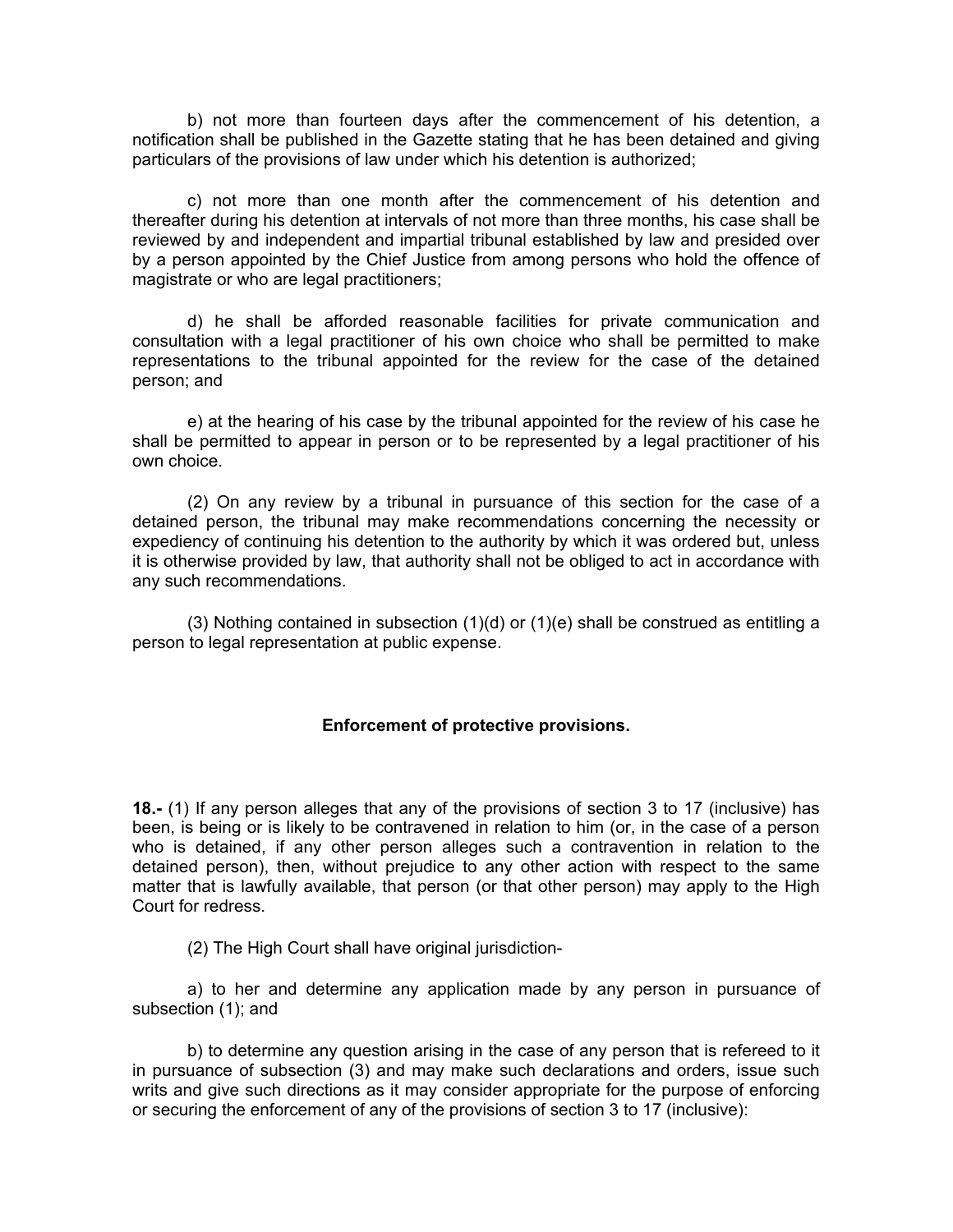Provided that the High Court may decline to exercise its powers under this subsection if it is satisfied that adequate means of redress for the contravention alleger are or have been available to the person concerned under any other law.

(3) If in any proceedings in any court (other than the Court of Appeal or the High Court or a court-martial) any question arises as to the contravention of any of the provisions of section 3 to 17 (inclusive), the person presiding in that court may and, if any party to the proceedings so requests, shall refer the question to the High Court unless, in his opinion, the rasing of the question is merely frivolous or vexatious.

(4) Where any question is referred to the High Court in pursuance of subsection(3), the High Court shall give its decision upon the question and the court in which the question arose shall dispose of the case in accordance with that decision or, if that decision is the subject of an appeal to the Court or Appeal or to Her Majesty in Council, in accordance with the decision of the Court of Appeal or, as the case may be, of Her Majesty in Council.

(5) The High Court shall have such powers in addition to those conferred by this section as may be conferred upon it by the legislature for the purpose of enabling it more affectively to exercise the jurisdiction conferred upon it by this section.

(6) The Chief Justice may make rules with respect to the practice and procedure of the High Court in relation to the jurisdiction and powers conferred on it by or under this section (including rules with respect to the time within which applications may be brought and references shall be made to the High Court).

## **Declaration of emergency.**

**19.-** (1) The Governor-general may by proclamation declare that for the purposes od this chapter a state of emergency exist either in Saint Christopher and Nevis.

(2) A proclamation under subsection (1) shall not be effective unless it includes a declaration that the Governor-general is satisfied that a public emergency has arisen-

a) because of the possibility that Her Majesty may shortly be at war;

b) because of the occurrence of any accident or natural calamity, or

c) because action has been taken by any person, or there is an imminent threat of action by any person, of such a nature and on so extensive a scale as to be likely to endanger the public safety or to deprive the community or any substantial portion of the community of supplies or services essential to life.

(3) Every declaration of emergency shall lapse-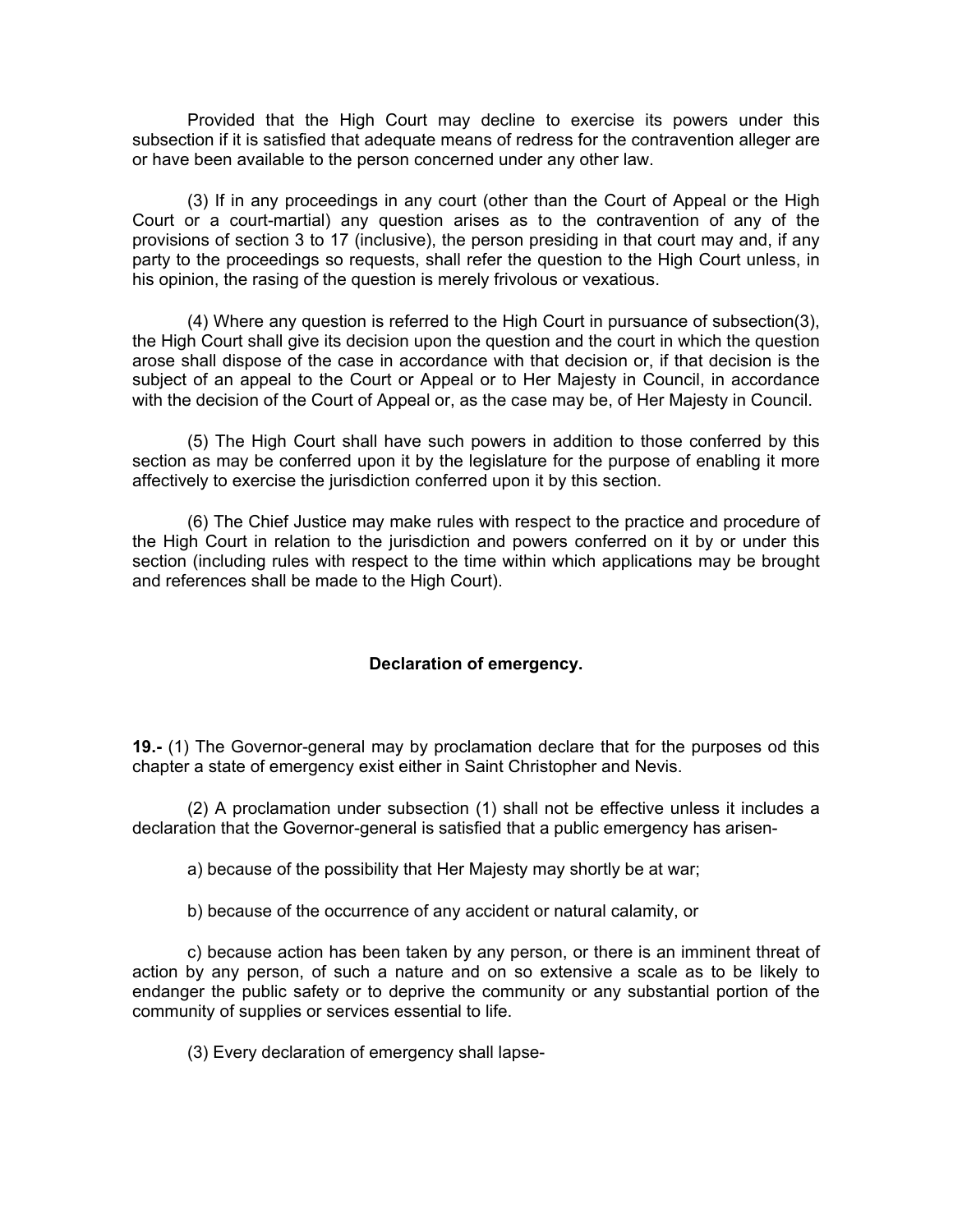a) in the case of a declaration made when the National Assembly sitting, at the expiration of a period of seven days beginning with the date of publication of the declaration; and

b) in any other case, at the expiration of a period of twenty-one days beginning with the date of publication of the declaration unless it has in the meantime been approved by resolution of the Assembly.

(4) A declaration under subsection (1) that a state of emergency exists in a part of Saint Christopher and Nevis that comprises or includes all or part of the island of Nevis shall, to the extent that it relates to that island, lapse-

a) in the case of a declaration made when the Nevis Island Assembly is sitting, at the expiration of a period of seven days beginning with the date of publication of the declaration; and

b) in ant other case, at the expiration of a period of twenty- one days beginning with the date of publication of the declaration, unless it has in the meantime been approved by resolution of the Assembly.

(5) A declaration of emergency may at any time be revoked by the Governor-General by proclamation.

(6) Unless sooner revoked-

a) a declaration of emergency that has been approved by resolution of the Nevis Island Assembly in pursuance of subsection (3) shall case to be in force it that resolution ceases to be in force; and furthermore

b) a declaration of emergency that has been approved by resolution of the Nevis Island Assembly in pursuance of subsection (4) shall, to the extent that it relates to the island of Nevis, cease to be in force it that resolution ceases to be in force notwithstanding that a declaration of the National Assembly approving it in pursuance of subsection (3) remains in force.

(7) A resolution of the National Assembly or the Nevis Island Assembly passed for the purposes of this section shall remain in force for twelve months or such shorter period as may be specified therein:

Provided that any such resolution may be extended from time to time by a further such resolution, each extension not exceeding twelve months from the date of the resolution effecting the extension, and any such resolution may be revoked at any time by a further resolution.

(8) A resolution of the National Assembly for the purposes of subsection (3) and a resolution of the Assembly extending any such resolution shall not be passed in the Assembly unless it is supported by the votes of not less than two-thirds of all the Representatives and Senators; and a resolution revoking any such resolution shall not be passed unless it is supported by the votes of a majority of all the Representatives and **Senators**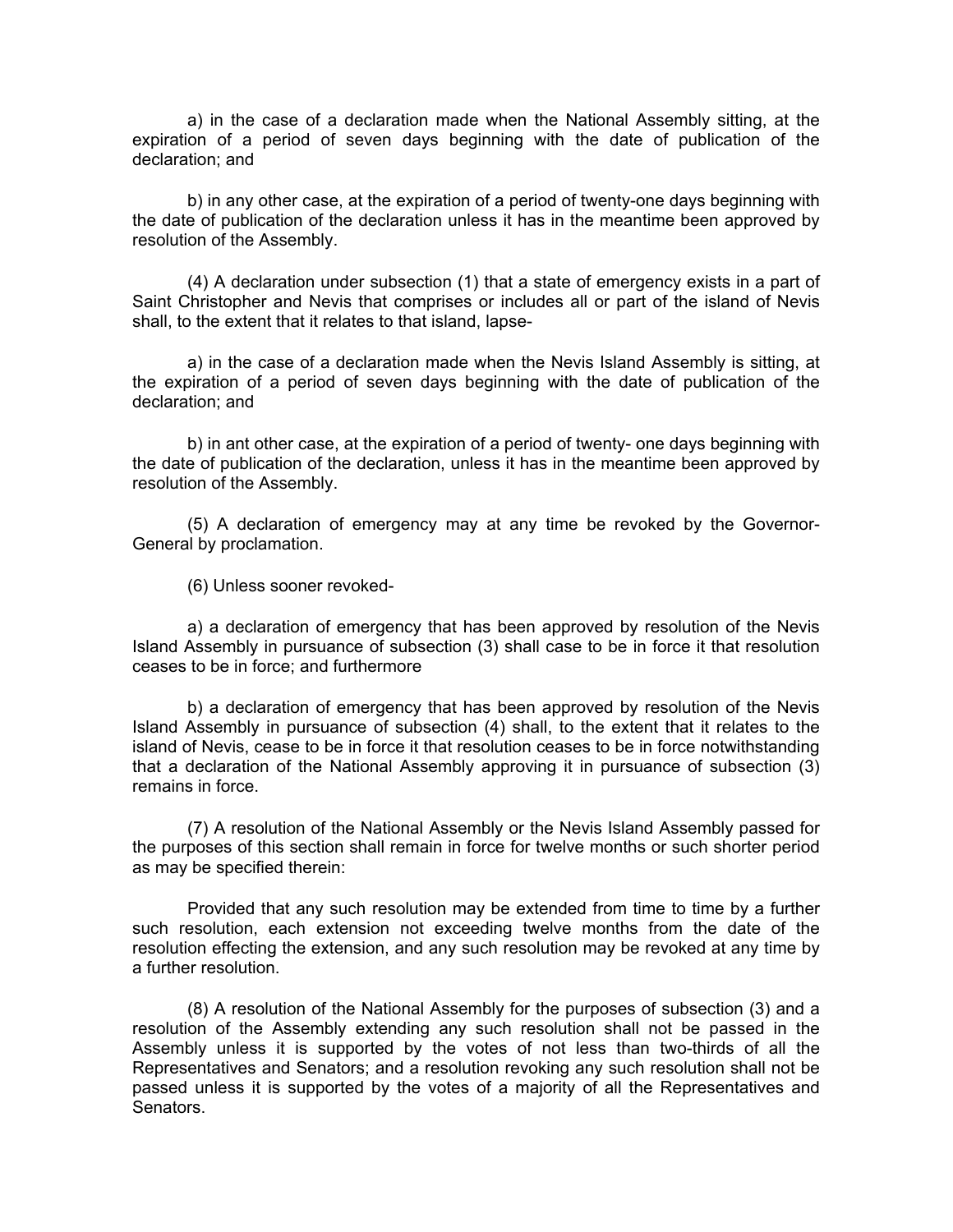(9) Any provision of this section that a declaration of emergency shall lapse or cease to be in force at any particular time is without prejudice to the making of a further declaration of emergency whether before or after that time.

(10) In the exercise of his powers to make or revoke any such declaration as is referred to in subsection (4) the Governor-General shall act in accordance with the advice of the Prime Minister but no such advice shall be given without the concurrence of the Premier.

(11) In this section "declaration of emergency" means a declaration under subsection (1).

#### **Interpretation and savings.**

**20.-** (1) In this Chapter, unless the context otherwise requires-

"contravention", in relation to any requirement, includes a failure to comply with that requirement, and cognate expressions shall be construed accordingly;

"court" means any court of law having jurisdiction in Saint Christopher and Nevis other than a court established by a disciplinary law, and includes Her Majesty in Council and in sections 4 and 6 a court established by a disciplinary law;

"disciplinary law" means a law regulating the discipline of any disciplined force;

"disciplinary force" means-

a) a defence force;

b) the Police Force; or

c) a prison service;

"member", in relation to a disciplined force, includes any person who, under the law regulating the discipline or that force, is subject to that discipline.

(2) In this Chapter "a period of public emergency" means any period during which-

a) Her Majesty is at war; or

b) there is in force a declaration under section 19 that a state of emergency exist in Saint Christopher and Nevis or in part of Saint Christopher and Nevis.

(3) In relation to any person who is a member of a disciplined force of Saint Christopher and Nevis, nothing contained in or done under the authority of the disciplinary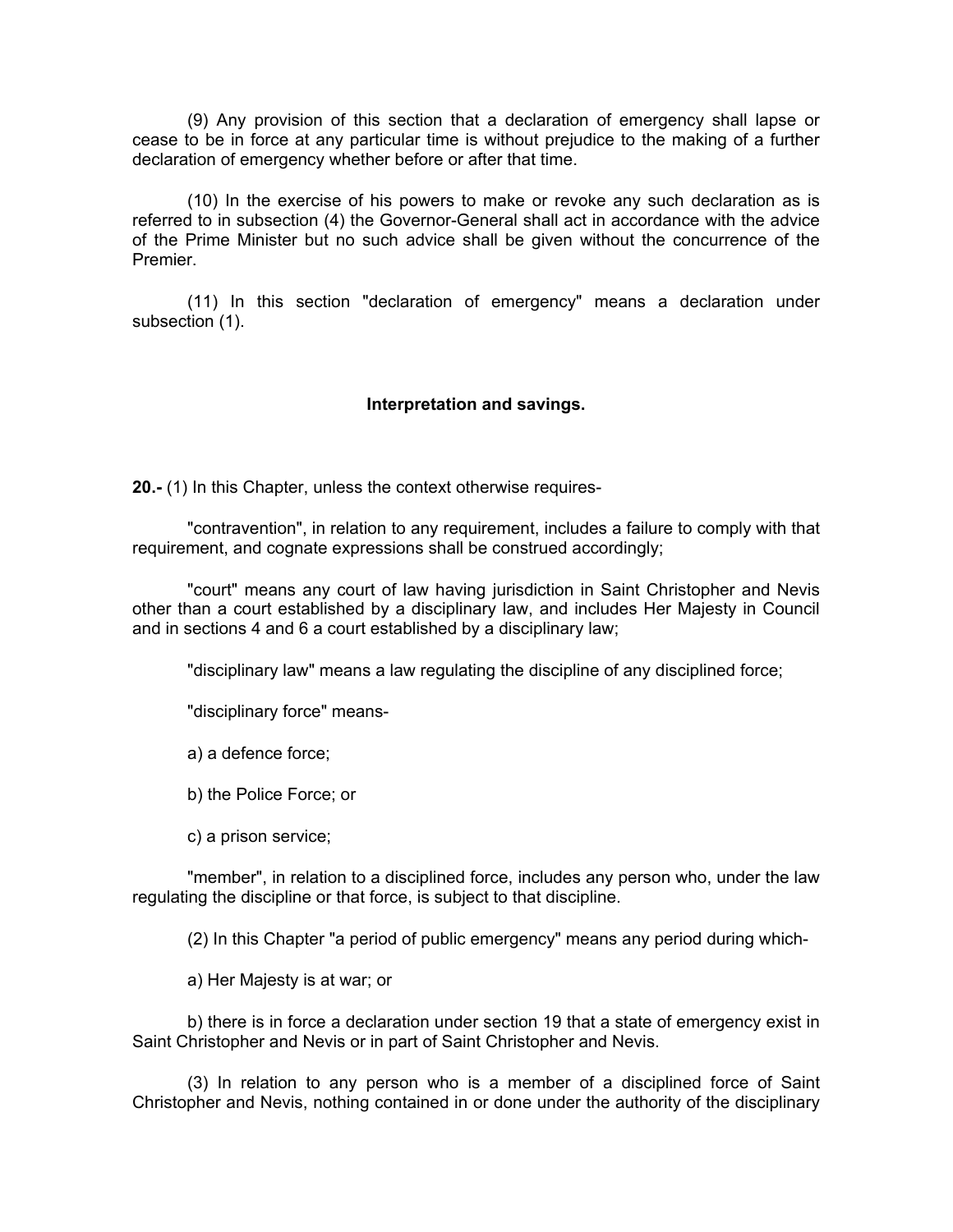law of that force shall be held to be inconsistent with or in contravention of any of the provisions of this Chapter other than sections 4, 6 and 7.

(4) In relation to any person who is a member of a disciplined force of a country other than Saint Christopher and Nevis and lawfully present in Saint Christopher and Nevis, nothing contained in or done under the authority of the disciplinary law of that force shall be held to be inconsistent with or in contravention of any of the provisions of this Chapter.

(5) Nothing in this Chapter shall be construed as empowering the legislature to make any law that would impede the due exercise by any person or authority (including any authority established for the island of Nevis by Chapter X) of any power or other functions vested in that person or authority by this Constitution.

## **CHAPTER III**

## **THE GOVERNOR-GENERAL**

## **Establishment of office.**

**21.-** There shall be for Saint Christopher and Nevis a Governor-General who shall be a citizen appointed by Her Majesty and shall hold office during Her Majesty's pleasure and who shall be Her Majesty's representative in Saint Christopher and Nevis.

## **Acting Governor-General.**

**22.-** (1) During any period when the office of Governor-General is vacant or the holder of the office of Governor-General is absent from Saint Christopher and Nevis or is for any other reason unable to perform the functions of his office those functions shall be performed by such person as Her Majesty may appoint.

(2) Any person appointed under subsection (1) shall hold office during Her Majesty's pleasure and shall in any case cease to perform the functions of the office of Governor-General if the holder of the office of Governor-general has notified him that he is about to assume or resume those functions.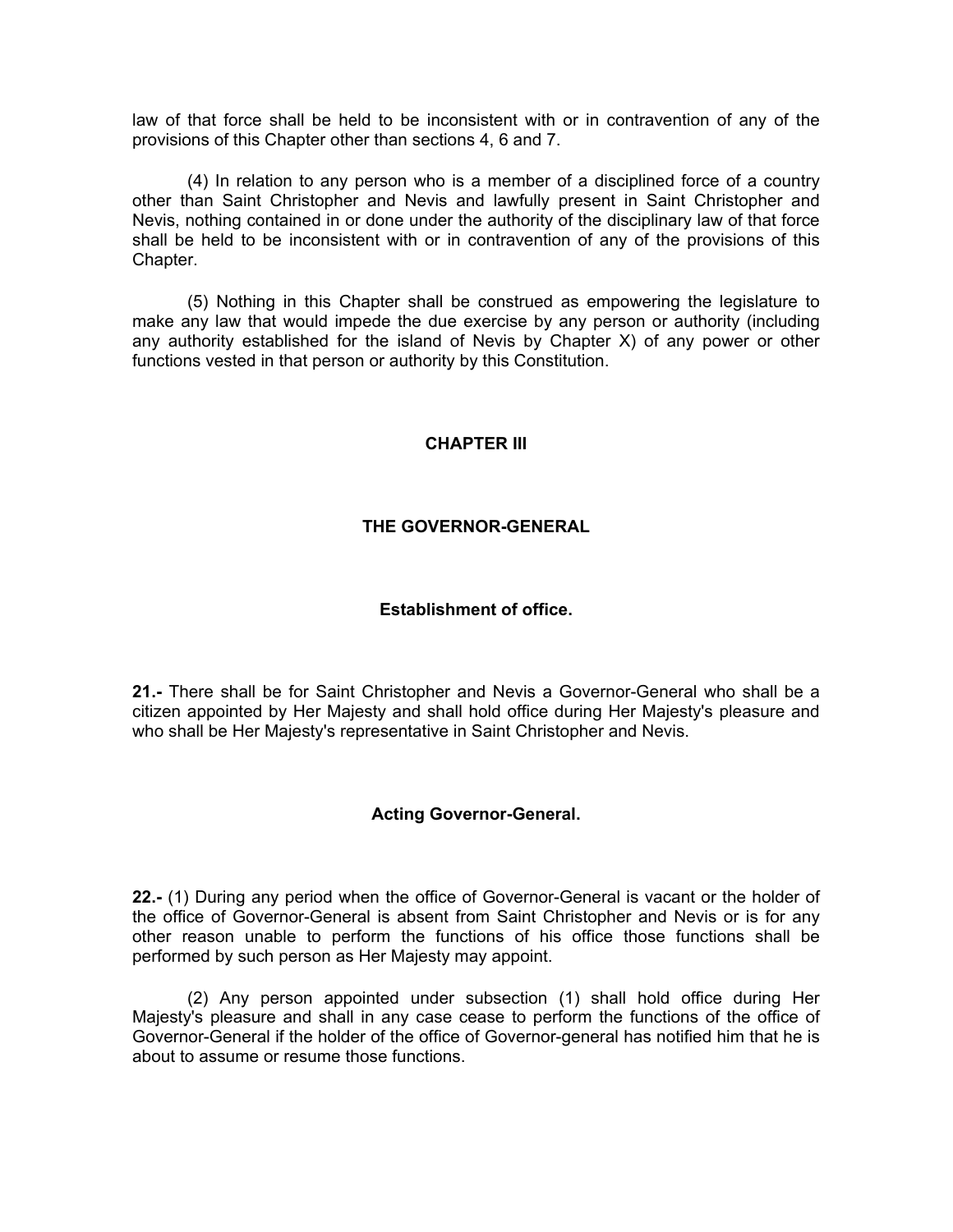(3) The holder of the office of Governor-General shall not, for the purposes of this section, be regarded as absent from Saint Christopher and Nevis or as unable to perform the function of his office-

a) by reason that he is in passage from one part of Saint Christopher and Nevis to another; or

b) at any time when there is a subsisting appointment of a deputy under section 23(1).

#### **Deputy to Governor-General.**

**23.-** (1) When the Governor-General-

a) has occasion to be absent from the seat of government but not from Saint Christopher and Nevis;

b) has occasion to be absent from Saint Christopher and Nevis for a period that he considers, in his own deliberate judgment, will be of short duration; or

c) is suffering from an illness that he considers, in his own deliberate judgment, will be of short duration, he may appoint any person in Saint Christopher and Nevis to be his deputy during such absence or illness and in that capacity to perform on his behalf such of the functions of the office of Governor-general as he may specify.

(2) Without prejudice to subsection (1), the Governor-General shall appoint a person in the island of Nevis as Deputy Governor-General to be his deputy in that island and in that capacity to signify on his behalf that he assents or withholds his assent to any bill passed by the Nevis Island Assembly and to perform on his behalf such other functions of the office of Governor-General relating to that island as he may specify.

(3) The power and authority of the Governor-General shall not be abridged, altered or in any way affected by the appointment of a deputy under this section and, subject to the provisions of this Constitution and any other law, a deputy shall conform to and observe all instructions that the Governor-General, acting in his own deliberate judgment, may from time to time address to him:

Provided that the question whether or not a deputy has conformed to and observed any such instructions shall not be enquired into by any court of law.

(4) Subject to subsection (5), a person appointed under subsection (1) or, as the case may be, subsection(2) shall hold his appointment for such period as may be specified by the Governor-General at the time of his appointment.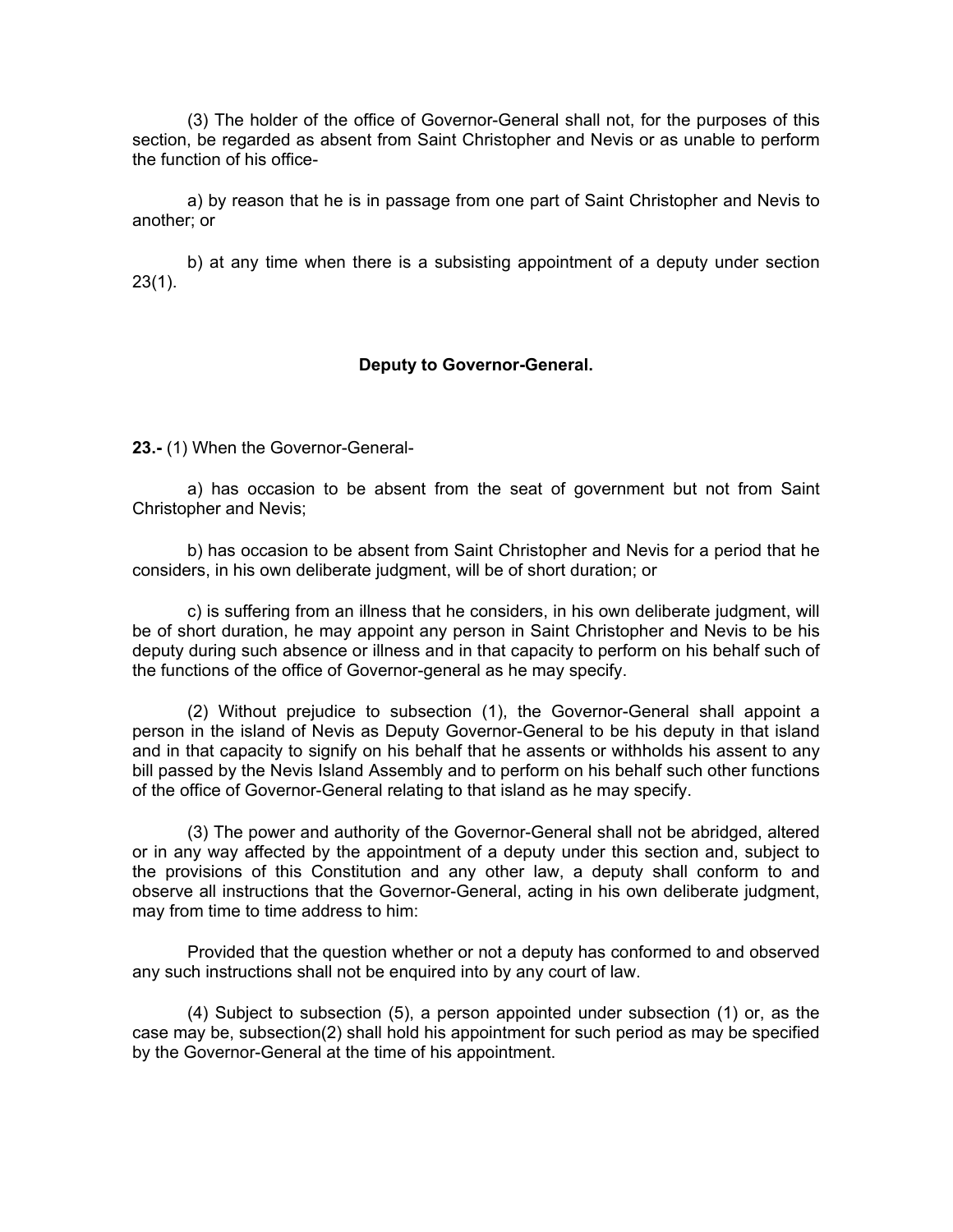(5) Any appointment made under subsection (1) or, as the case may be, subsection (2) may be revoked at any time by the Governor-General.

(6) The Governor-General shall act-

a) in relation to the making of an appointment under subsection (1) or the revocation of such an appointment, in accordance with the advice of the Prime Minister; and

b) in relation to the making of an appointment under subsection (2) or the revocation of such an appointment, in accordance with the advice of the Premier.

#### **Oaths.**

**24.-** A person appointed to hold or act in the office of Governor-General or to be his deputy shall, before entering upon the duties of that office, take and subscribe the oath of allegiance and the oath of office.

## **CHAPTER IV**

## **PARLIAMENT**

## **PART 1**

## **Composition or Parliament**

## **Establishment.**

25.- There shall be for Saint Christopher and Nevis a Parliament which shall consist of Her Majesty and a National Assembly.

**National Assembly.**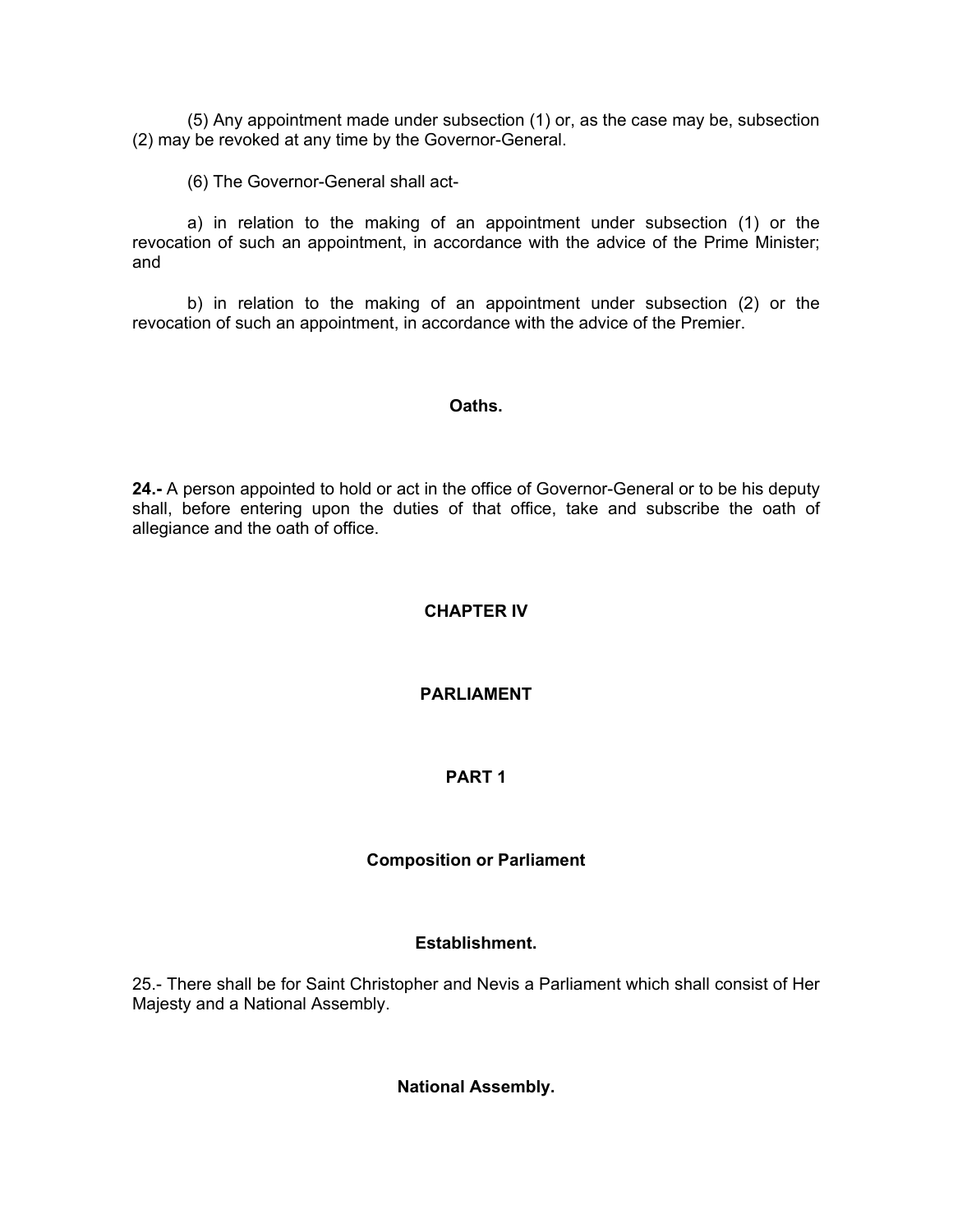**26.-** (1) The National Assembly shall consist of-

a) such number of Representatives as corresponds with the number or constituencies for the time being established in accordance with section 50; and

b) such number of Senators as is specified in subsection (2), who shall be appointed in accordance with section 30.

(2) The number of Senators shall be three or such greater number (not exceeding two-thirds of the number of Representatives) as may be prescribed be Parliament:

Provided that at any time when a person who is a Senator holds the office or Attorney-General the number of Senators shall be increased by one.

(3) If a person who is not a member of the National Assembly is elected to be Speaker be a member of the Assembly.

(4) At any time when the office of Attorney-General is a public office the Attorney-General shall, by virtue of holding or acting in that office, be a member of the National Assembly.

(5) Any person who sits or votes in the National Assembly knowing or having reasonable grounds for knowing that he is not entitled to do so shall be guilty of a criminal offence and liable to a fine not exceeding one hundred dollars, or such other sum as may be prescribed by Parliament, for each day on which he so sits or votes in the Assembly.

(6) Any prosecution for an offence under subsection (5) shall be instituted in the High Court and shall nor be so instituted except by the Director of Public Prosecutions.

#### **Qualification for Representatives and Senators.**

**27.-** Subject to section 28, a person shall be qualified to be elected or appointed as a member of the National Assembly if, and shall not be so qualified unless, he is a citizen of the age of twenty-one years or upwards and he or one of his parents was born in Saint Christopher and Nevis and he is domiciled there at the date of his nomination for election or his appointment, as the case may be.

#### **Disqualifications for Representatives and Senators.**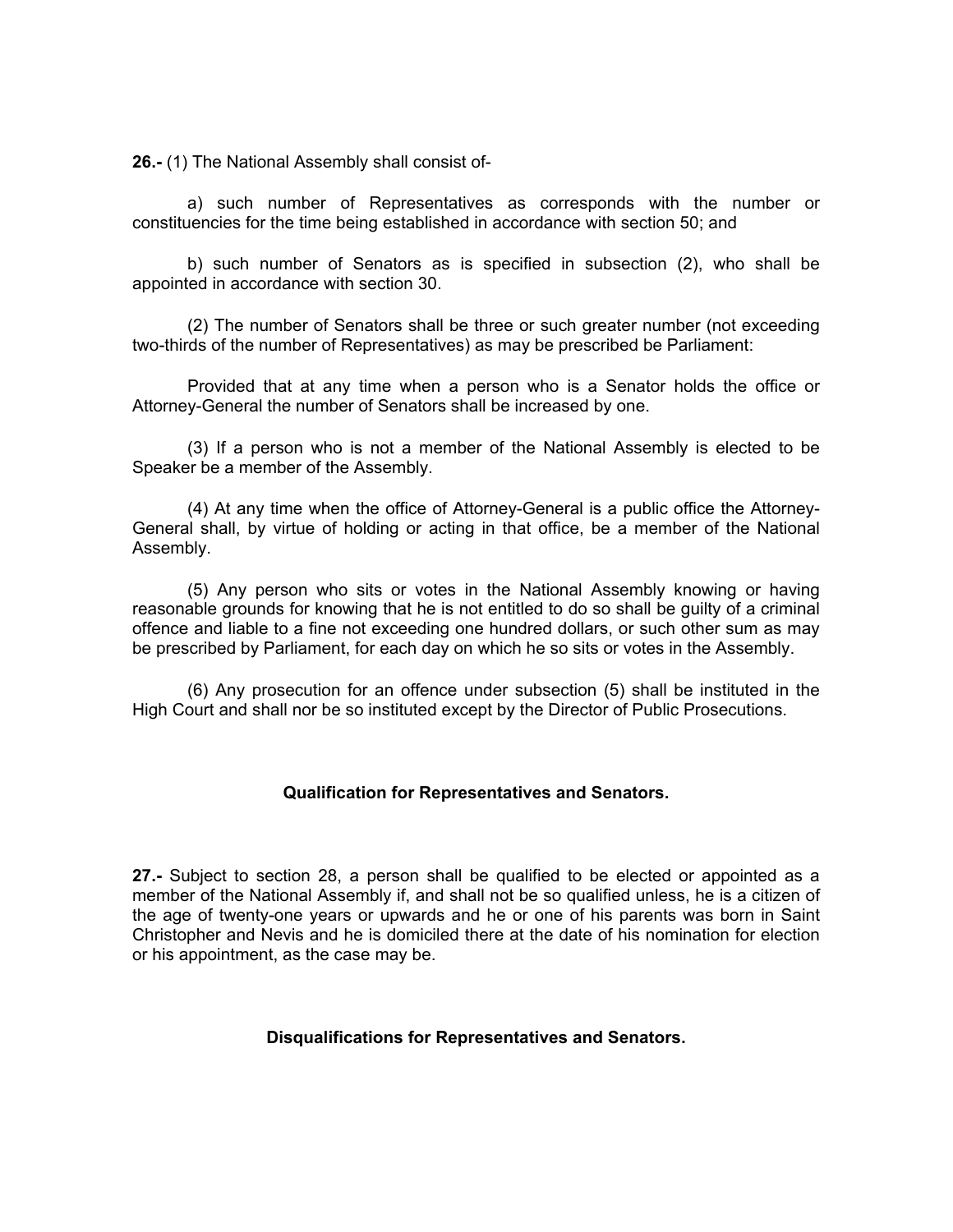**28.-** (1) A person shall not be qualified to be elected or appointed as a member if he-

a) is, by virtue of his own act, under any acknowledgement of allegiance, obedience or adherence to a foreign power or state;

b) is a minister of religion;

c) is an undischarged bankrupt, having been adjudged or otherwise declared bankrupt under any law;

d) is a person certified to be insane or otherwise adjudge to be of unsound mind under any law; or

e) is under sentence of death imposed on him by a court of law in any part of the Commonwealth or is serving a sentence of imprisonment (by whatever name called) exceeding twelve months imposed on him by such a court or substituted by competent authority for some other sentence imposed on him by such a court, or is under such a sentence of imprisonment the execution of which has been suspended.

(2) If it so provided by Parliament, a person shall not be qualified to be elected or appointed as a member if he holds or is acting in any office that is specified by Parliament and the functions of which involve responsibility for, or in connection with, the conduct of any election of Representatives or members of the Nevis Island Assembly or the compilation of any register of voters for the purpose of electing Representatives or members of that Assembly.

(3) If it id so provided by Parliament, a person who is convicted by any court of law of any criminal offence that is prescribed by Parliament and that is connected with the election of Representatives or members of the Nevis Island Assembly or is reported guilty of such an offence by the court trying an election petition shall not be qualified, for such a period (not exceeding five years) following his conviction or, as the case may be, following the report of the court as may be so prescribed, to be elected or appointed as a member.

(4) A person shall not be qualified to be elected as a Representative who is a Senator; and a person shall not be qualified to be appointed as a Senator who is, or is nominated for election as, a Representative or who has at any time since Parliament was last dissolved stood as a candidate for election as a Representative without being so elected.

(5) If it is so provided by Parliament, and subject to such exceptions and limitations (if any) as Parliament may prescribe, a person shall not be qualified to be elected or appointed as a member if-

a) he holds or is acting in any office or appointment (whether specified individually or by reference to a class of office or appointment) other than the office of elected member of nominated member of the Nevis Island Assembly or member of the Nevis Island Administration;

b) he belongs to any defence force or to any class of person that is comprised in any such force;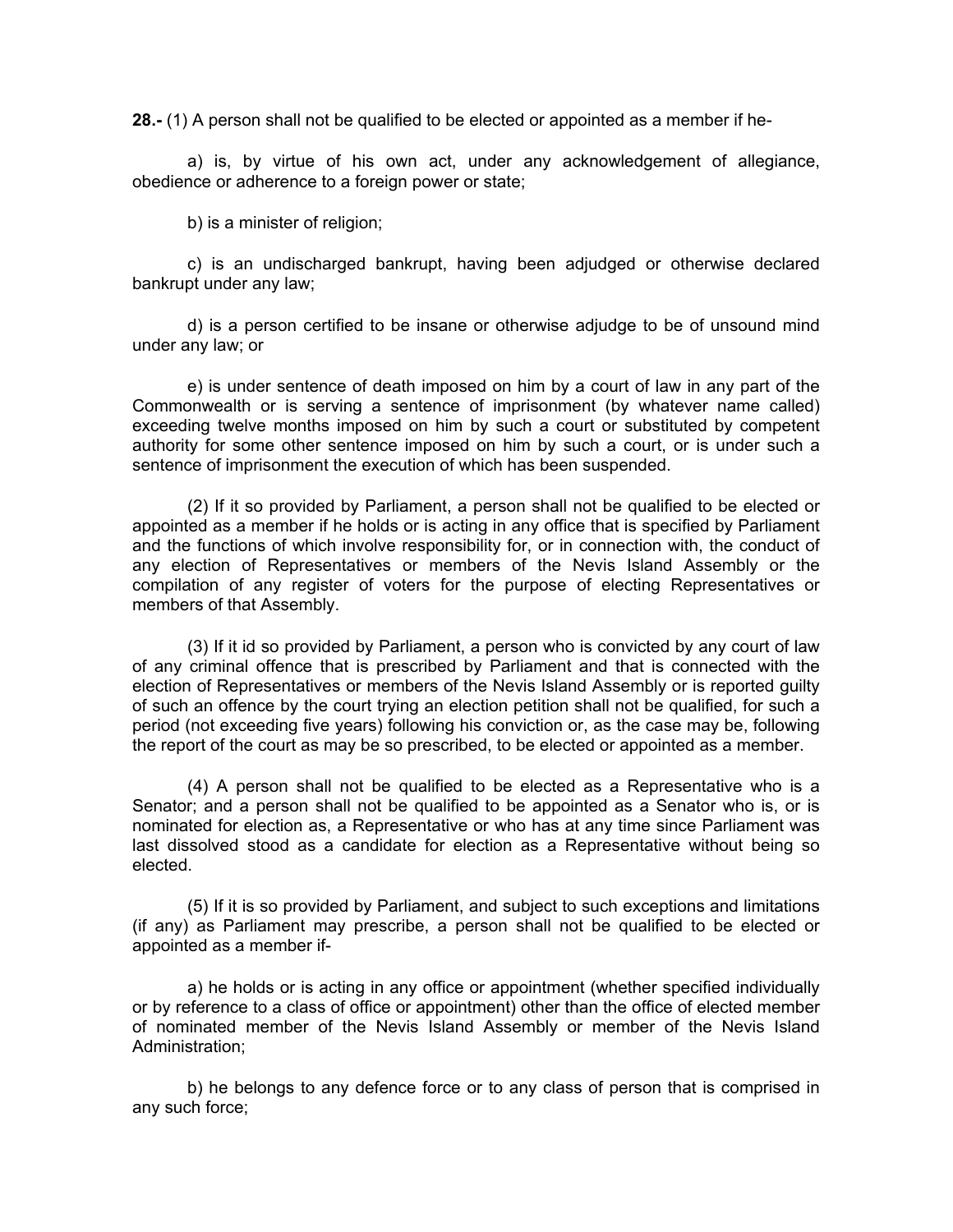c) he belongs to any police force or to any class of person that is comprised in any such force; or

d) subject to any exception or limitations prescribed by Parliament, he has any such interest in any such government contract as may be so prescribed.

(6) In this section-

"government contract" means any contract made with the Government or with a department of the Government or with an officer of the Government contracting as such;

"member" means member of the National Assembly;

"minister or religion" means any person in holy orders and any other person the principal function of whose occupation include teaching or preaching i any congregation for religious worship.

(7) For the purposes of paragraph (e) of subsection (1)-

a) two or more sentences or imprisonment that are required to be served consecutively shall be regarded as separate sentences if none of those sentence exceeds twelve months, but if any one of such sentence exceeds that term they shall be regarded as on sentence; and

b) no account shall be taken of a sentence of imprisonment imposed as an alternative to or in default or the payment of a fine.

#### **Election of Representatives.**

**29.-** (1) Each of the constituencies established in accordance with the provisions of section 50 of this Constitution shall return one Representative to the National Assembly who shall be directly elected in such manner as may, subject to the provisions of this Constitution, be prescribed by or under any law enacted by Parliament.

(2) Every Commonwealth citizen of the age of eighteen years or upward who possesses such qualifications relating to residence or domicile in Saint Christopher and Nevis as Parliament may prescribe shall, unless he is disqualified by Parliament from registration as such, be entitled to be registered as a voter for the purpose of electing Representatives in one (but not more than one) constituency in accordance with the provisions of any law in that behalf and no other person may be registered as such.

(3) Every person who is registered under subsection (2) in any constituency shall, unless he is disqualified by Parliament from voting in any election of Representatives or of members of the Nevis Island Assembly, be entitled so to vote in that constituency in accordance with the provisions of any law in that behalf and no other person may so vote.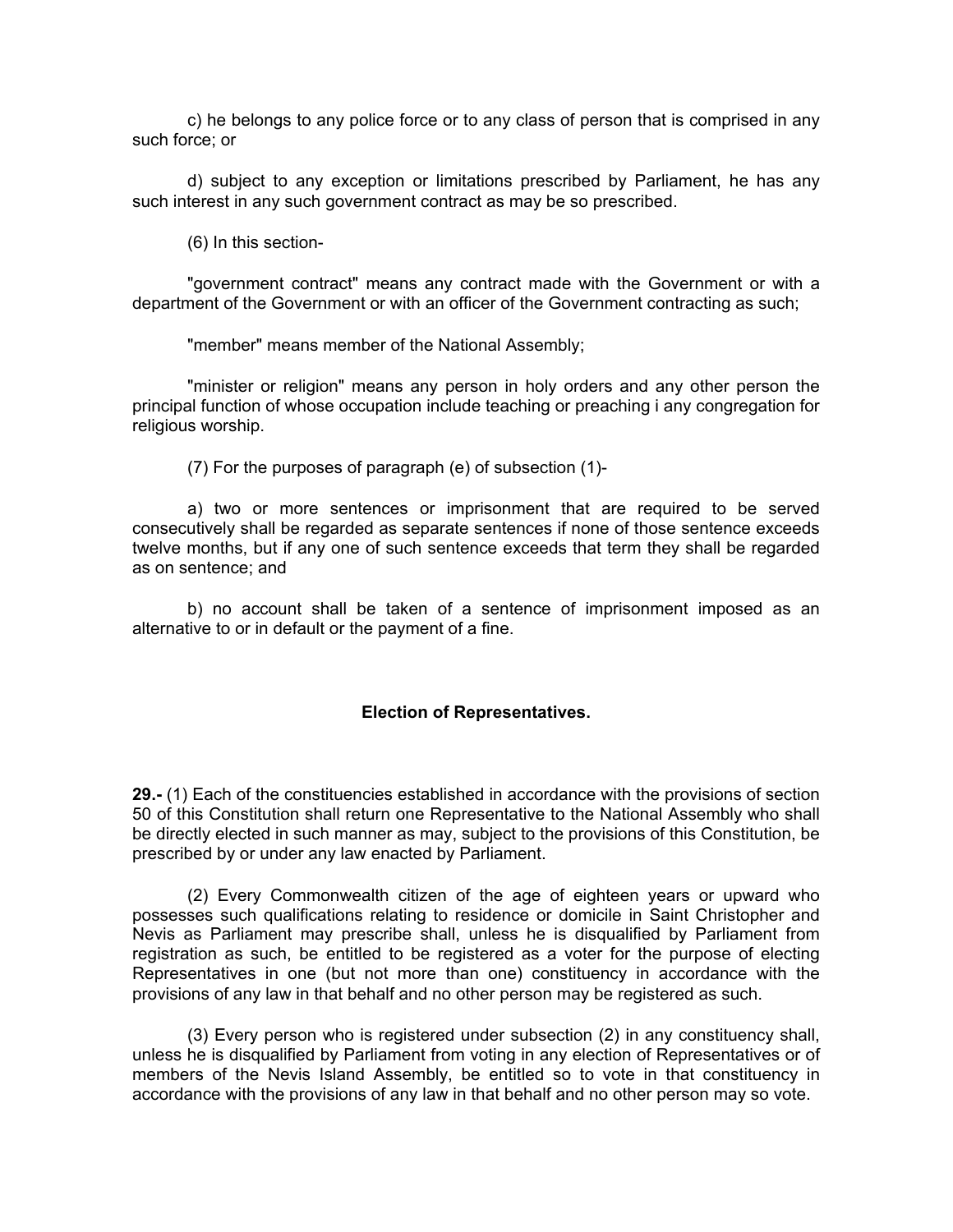(4) In any election of Representatives the votes shall be given by ballot in such manner as not to disclose how any particular person votes.

## **Appointment of Senators.**

**30.-** (1) Of the Senators-

a) one-third or their number (excluding any Senator who holds the office of Attorney-General) shall be appointed by the Governor-General, acting in accordance with the advice of the Leader to the Opposition; and

b) the others shall be appointed by the Governor-General, acting in accordance with the advice of the Prime Minister.

(2) In this section "one-third" means, in relation to a number of Senators that is not a multiple of three, one-third of the next higher number that is such a multiple.

#### **Tenure of office of Representatives and Senators.**

**31.-** (1) An elected or appointed member shall vacate his seat in the National Assembly at the next dissolution of Parliament after his election or appointment.

(2) A Senator appointed under subsection (1)(a) of section 30 shall vacate his seat in the National Assembly if his appointment is revoked by the Governor-General, acting in accordance with the advice of the Leader of the Opposition, and a Senator appointed under subsection (1)(b) of that section shall vacate his seat in the Assembly if his appointment is revoked by the Governor-General, acting in accordance with the advice of the Prime Minister.

(3) An elected or appointed member shall also vacate his seat in the Assembly-

a) if he is absent from the sittings of the Assembly for such period and in such circumstances as may be prescribed in the rules of procedure or the Assembly;

b) if he ceases to be a citizen;

c) subject to subsection (4), if any other circumstances arise that, if he were not a member, would cause him to be disqualified to be elected or appointed as such by virtue of subsection (1) of section 28 or of any law enacted in pursuance of subsection (2),(3) or (5) of that section; or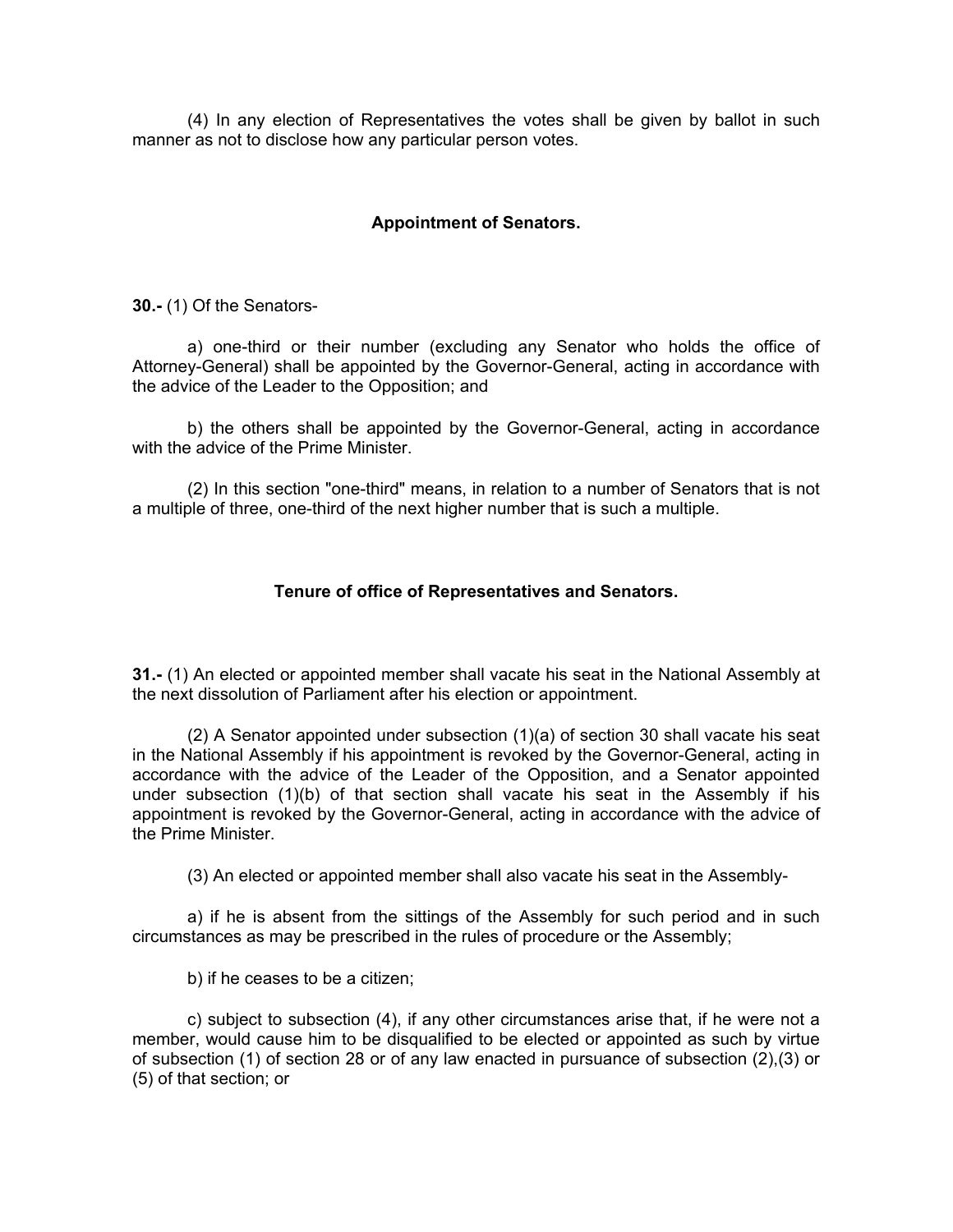d) in the case of a Senator who holds the office of Attorney-General, if he ceases to hold that office.

(4) a) If any such circumstances as are referred to in paragraph (c) of subsection (3) arise because an elected or appointed member is under sentence of death or imprisonment, adjudge to be of unsound mind, declared bankrupt or convicted or reported guilty of an offence relating to elections and if it is open to the member to appeal against the decision (either with the leave of a court of law or other authority or without such leave) he shall forthwith cease to perform his functions as a member but, subject to the provisions of this section, he shall not baccate his seat until the expiration of a period or thirty days thereafter:

Provided that the Speaker may, at the request of the member, from time to time extend that period for further periods of thirty days to enable the member to pursue an appeal against the decision, so however, that extensions of time exceeding in the aggregate one hundred and fifty days shall not be given without the approval, signified by resolution, of the National Assembly.

b) If, on the determination of any appeal, such circumstances continue to exist and no further appeal is pen to the member of if, by reason of the expiration of any period for entering an appeal or notice thereof on the refusal of leave to appeal or for any other reason, it ceases to be open to the member to appeal, he shall forthwith vacate his seat.

c) If at any time before the member vacates his seat such circumstances cease to exist, his seat shall not become vacant on the expiration of the period referred to in paragraph (a) and he may resume the performance of his functions as a member.

(5) In this section "member" means member of the National Assembly.

#### **Speaker and Deputy Speaker.**

**32.-** (1) When the National Assembly first meets after any general election and before it proceeds to the despatch of any other business, if shall elect a person to be the Speaker of the Assembly; and if the office of Speaker falls vacant at any time before the next dissolution of Parliament the Assembly shall,as soon as practicable, elect another person to that office.

(2) The Speaker may be elected from among the members of the National Assembly who are not members of the Cabinet or Parliamentary Secretaries of from among persons who are not members of the Assembly but who are qualified for election as a Representative or appointment as a Senator.

(3) When the National Assembly first meets after any general election and before it proceeds to the despatch of any other business except the election of the Speaker the Assembly shall elect a member of the Assembly who is not a member of the Cabinet or a Parliamentary Secretary to be Deputy Speaker of the Assembly, and if the office of Deputy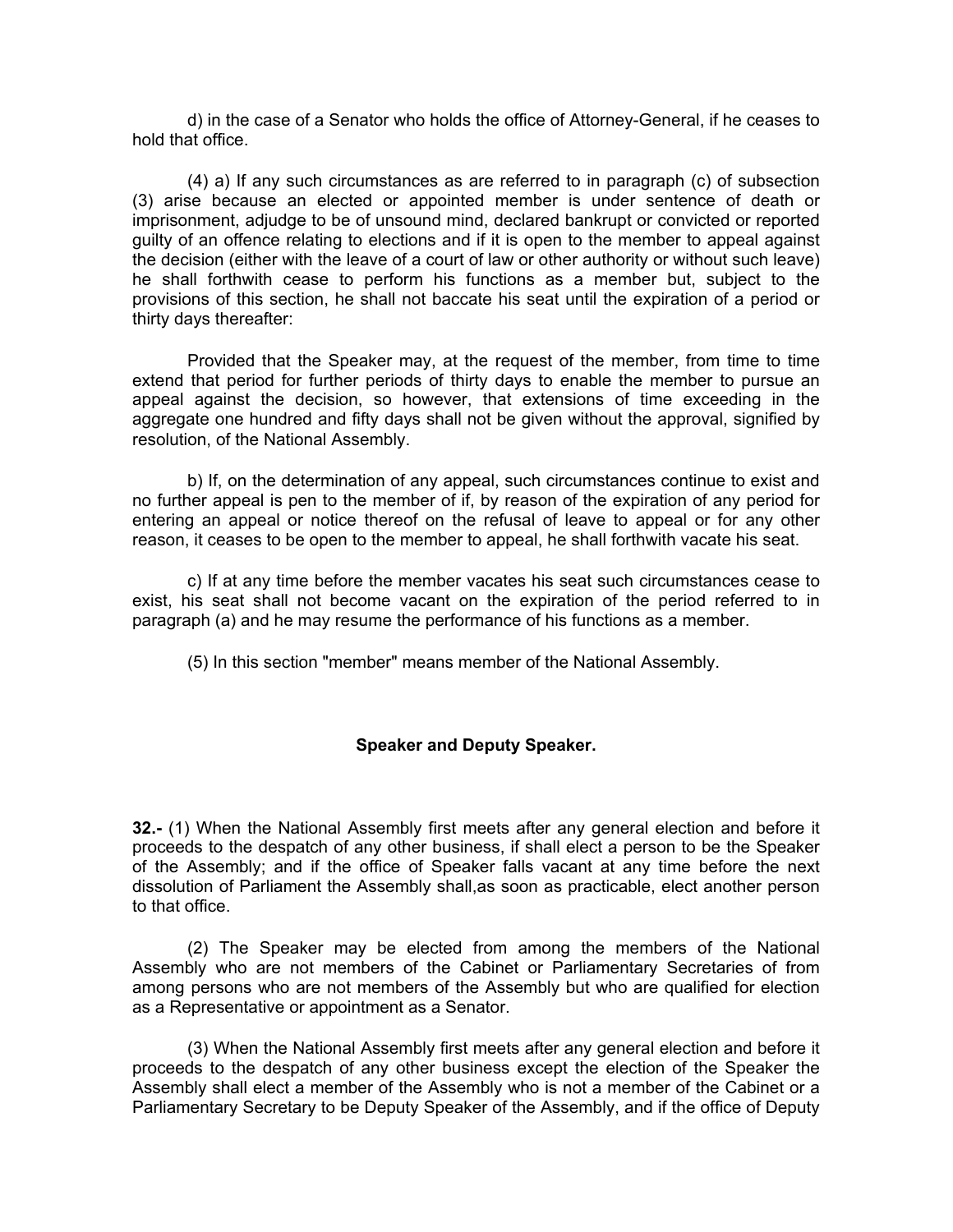Speaker falls vacant at any time before the next dissolution of Parliament, the Assembly shall, as soon as convenient, elect another such member to that office.

(4) No business shall be transacted in the National Assembly (other than the election of a Speaker) at any time when the office of Speaker is vacant.

(5) A person shall vacate the office of Speaker or Deputy Speaker-

a) in the case of a Speaker elected from among the members of the National Assembly or in the case of the Deputy Speaker-

i) if he ceases to be a member of the Assembly:

Provided that the Speaker shall not baccate his office by reason only that he has ceased to be a member of the Assembly on a dissolution of Parliament, until the Assembly first meets after the dissolution; or

ii) if he becomes a member of the Cabinet or a Parliamentary Secretary.

b) in the case of a Speaker elected from among persons who are not members of the Assembly-

i) when the Assembly first meets after any dissolution of Parliament;

ii) if he ceases to be a citizen; or

iii) if any circumstances arise that would cause him to be disqualified for election as a Representative or appointment as a Senator; or

c) in the case of the Deputy Speaker, if he is elected to be Speaker.

(6) a) If, by virtue of section 31(4),the Speaker or the Deputy Speaker is required to cease to perform his functions as a member of the National Assembly he shall also cease to perform his functions as Speaker or Deputy Speaker, as the case may be, and those functions shall, until he vacates his seat in the Assembly or resumes the performance of the functions of his office, be performed-

i) In the case of the Speaker, by the Deputy Speaker or, if the office of Deputy Speaker is vacant or the Deputy Speaker is required to cease to perform his functions as a member of the Assembly, by such member of the Assembly (not being a member of the Cabinet or a Parliamentary Secretary) as the Assembly may elect for the purpose;

ii) in the case of the Deputy Speaker, by such member of the Assembly (not being a member of the Cabinet or a Parliamentary Secretary) as the Assembly may elect for the purpose.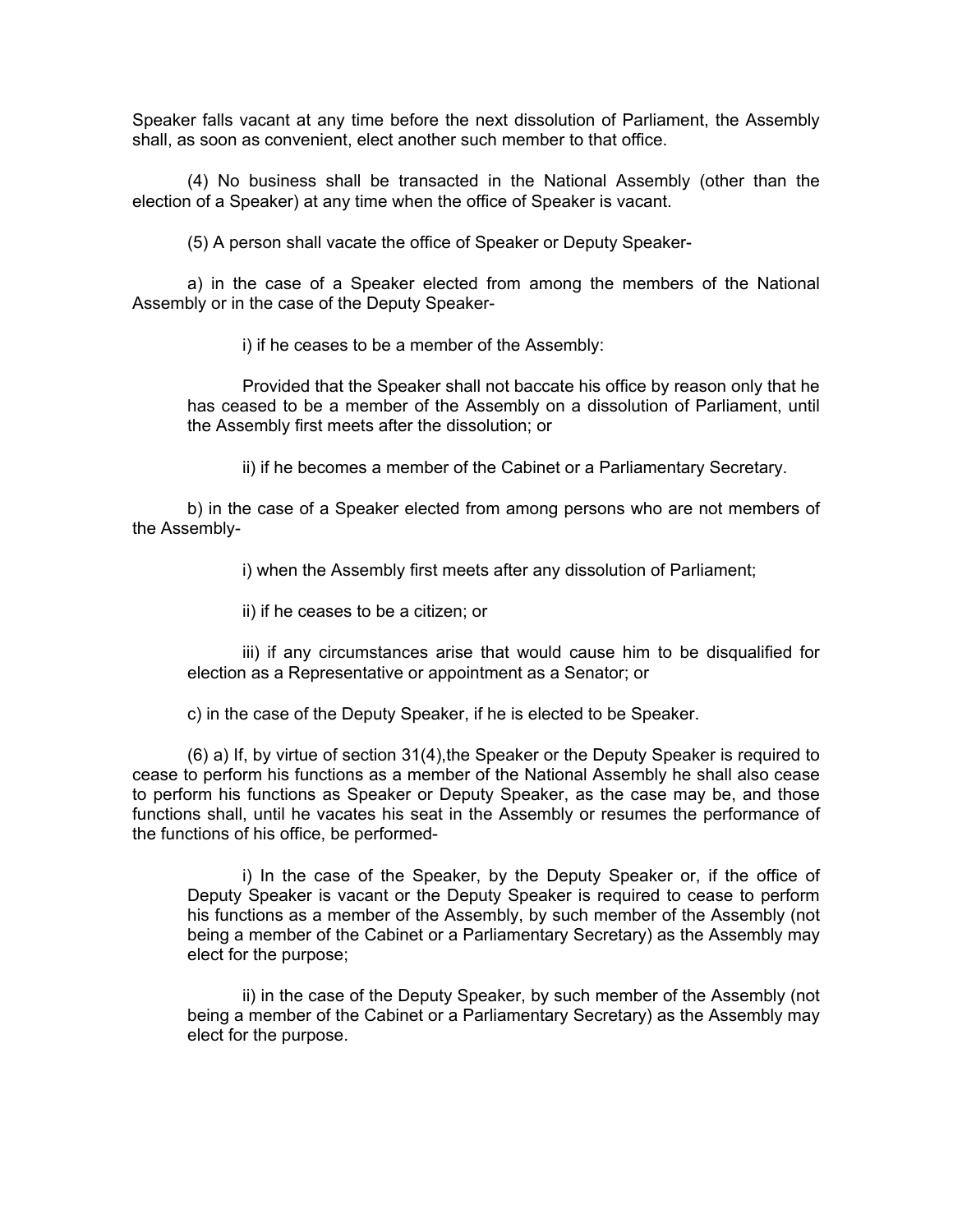b) If the Speaker or Deputy Speaker resumes the performance of his functions as a member of the Assembly, he shall also resume the performance of his functions as Speaker or Deputy Speaker, as the case may be.

#### **Electoral Commission.**

**33.-** (1) There shall be for Saint Christopher and Nevis an Electoral Commission (hereinafter in this section referred to as the Commission) which shall consist of-

a) a chairman appointed by the Governor-General, acting in his own deliberate judgment;

b) one member appointed by the Governor-General, acting in accordance with the advice of the Prime Minister; and

c) one member appointed by the Governor-General, acting in accordance with the advice of the Leader of the Opposition.

(2) A person shall not be qualified to be appointed as a member of the Commission if he is a Representative, a Senator or a member of the Nevis Island Assembly or a public officer nor, in the case or the chairman, unless he holds one of the specified qualifications and has held one or other of those qualifications for a total period of not less than seven years.

(3) A member of the Commission shall baccate his office-

a) at the expiration of such period as may be specified by the Governor-General at the time of his appointment;

b) if any circumstances arise that, if he were not a member of the Commission, would cause him to be disqualified for appointment as such; or

c) if the Governor-General, acting in his own deliberate judgment in the case of the chairman, in accordance with the advice of the Prime Minister in the case of a member appointed under subsection (1)(b) or in accordance with the advice of that Leader of the Opposition in the case of a member appointer under subsection (1)(c), so directs.

(4) The function of the Commission shall be to supervise the Supervisor of Elections in the performance of his functions under sections 34(1), 38(9) and 113(5).

(5) The Commission may regulate its own procedure and, with the consent of the Prime Minister, amy confer powers and impose duties on any public officer or on any authority of the Government for the purpose of the discharge of its functions.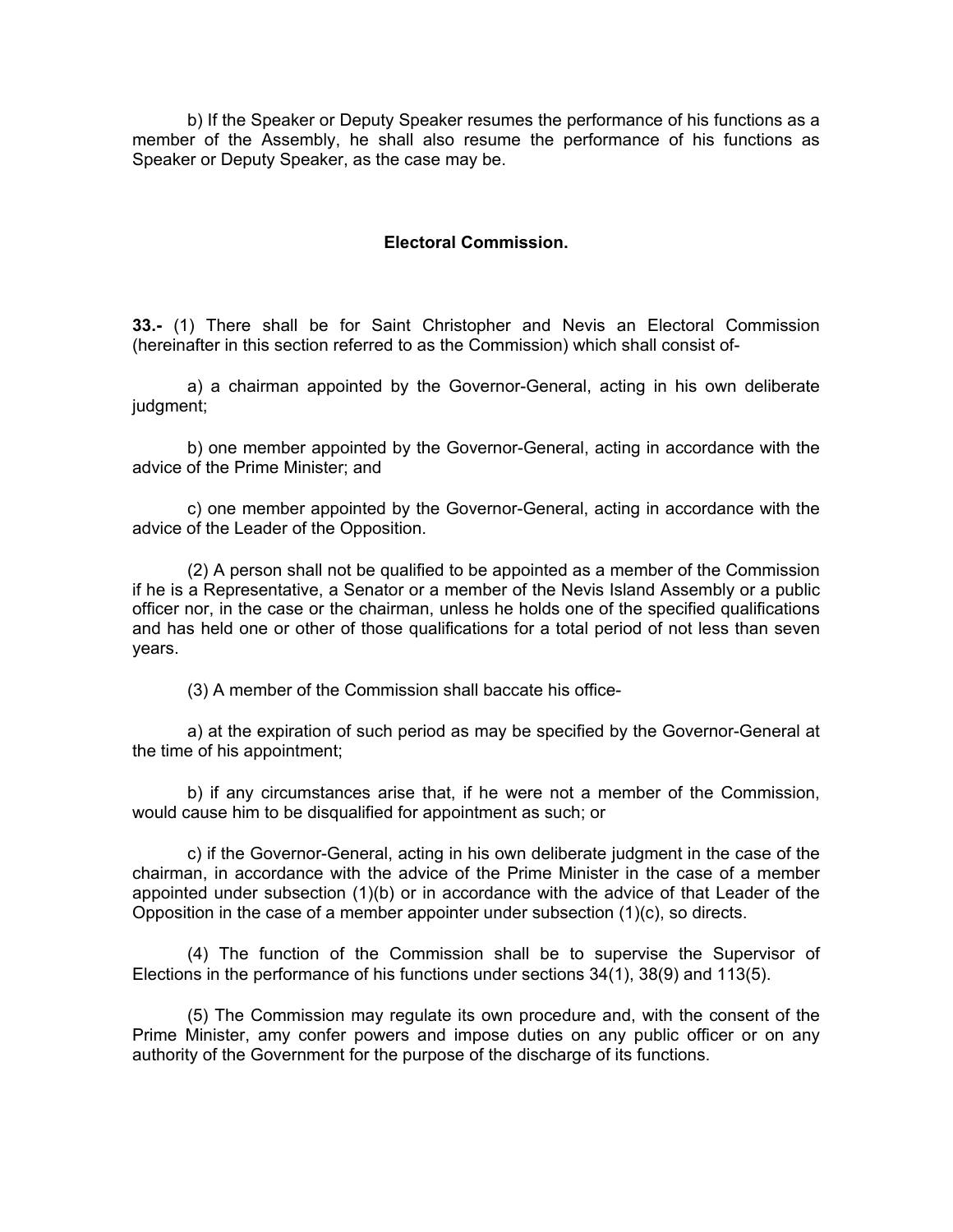(6) The Commission may, subject to its rules of procedure, act notwithstanding any vacancy in its membership and its proceedings shall not be invalidated by the presence or participation of any person not entitled to be present at or to participate in those proceedings:

Provided that any decision of the Commission shall require the concurrence of a majority of all its members.

#### **Supervisor of Elections.**

34.- (1) There shall be a Supervisor of Elections whose duty it shall be to exercise general supervision over the registration of voters in elections of Representatives and over the conduct of such elections.

(2) The functions of the office of Supervisor of Elections shall be exercised either by the person holding or acting in such public office as may for the time being be designated in that behalf by the Governor-General or, if the Governor-General so decides, by such other person who is not a public officer as may for the time being be so designated.

(3) A person shall not enter upon the duties of the office of Supervisor of Elections until he has taken and subscribed the oath of allegiance and the oath of office.

(4) For the purposes of the exercise of his functions under subsection (1), the Supervisor or Elections may give such directions as he consider necessary or expedient to any registering officer, presiding officer or returning officer relating to the exercise by that officer of his functions under any law regulating the registration of voters or the conduct of elections, and any officer to whom any such directions are given shall comply with those directions.

(5) The Supervisor of Elections may, whenever he considers it necessary or expedient to do so and shall whenever so required by the Commission, report to the Electoral Commission on the exercise of this functions under subsection (1); he shall also submit every such report to the Minister for the time being responsible for matters relating to the election of Representatives; and that Minister shall, not later than seven days after the National Assembly first meets after he has received the report, lay it before the Assembly together with such comments thereon as he may have received from the Commission.

(6) In the exercise of his powers under subsection (2) the Governor-General shall act in his own deliberate judgment after consulting the Prime Minister, the Premier and the Leader of the Opposition.

(7) In the exercise of his functions under subsection (1), the Supervisor of Elections shall act in accordance with such directions as he may from time to time be given by the Electoral Commission but shall not be subject to the direction or control of any other person or authority.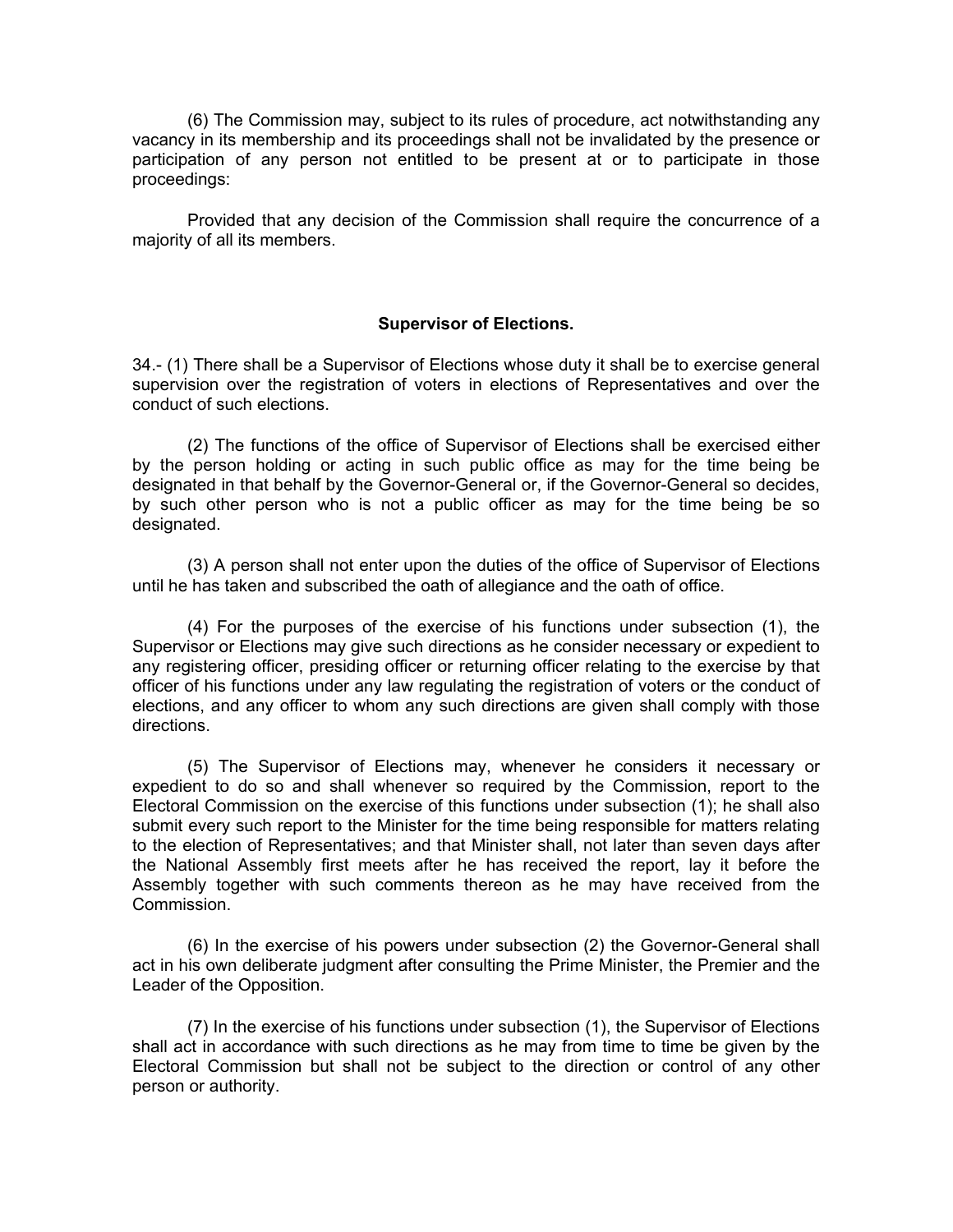(8) The Supervisor of Elections shall exercise such other functions in relation to elections whether to the National Assembly of to local government authorities) as may be prescribed by or under any law enacted by Parliament.

## **Clerk of National Assembly and his staff.**

**35.-** (1) There shall be a Clerk of the National Assembly.

(2) The office of the Clerk of the National Assembly and the offices of the members of this staff shall be public offices.

## **Determination of questions of membership.**

**36.-** (1) The High Court shall have jurisdiction to hear and determine any question whether-

- a) any person has been validly elected as a representative;
- b) any person has been validity appointed as a Senator;

c) any person who has been elected as Speaker from among persons who were not members of the National Assembly was qualified to be do elected of has vacated the office of Speaker; or

d) any member of the Assembly has vacated his seat or is required, by virtue of section 31(4), to cease to perform his functions as a member of the Assembly.

(2) An application to the High Court for the determination of any question under subsection (1)(a) may be made by any person entitled to vote in the election to which the application relates or by any person who was, or who alleges that he was, a candidate at that election or by the Attorney-General and, if it is made by a person other than the Attorney-General, the Attorney-General may intervene and may then appear or be represented in the proceedings.

(3) An application to the High Court for the determination of any question under subsection (1)(b) or (1)(c) may be made by any Representative or by the Attorney-General and, if it is made by a person other than the Attorney-General, the Attorney-general may intervene and may then appear or be represented in the proceedings.

(4) An application to the High Court for the determination of any question under subsection (1)(d) may be made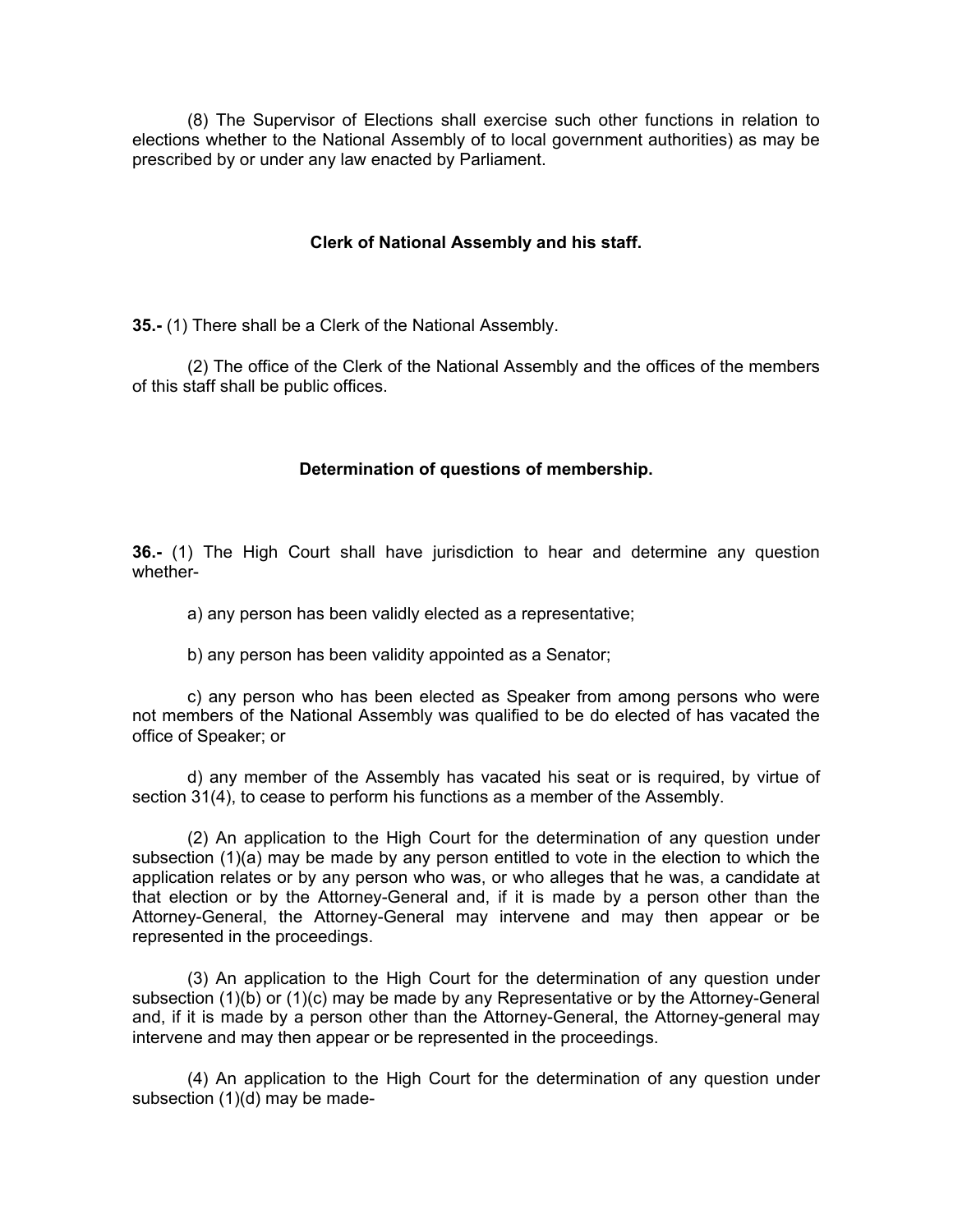a) by any Representative or by the Attorney-General; or

b) in the case of the seat of a Representative, by any person registered in some constituency as a voter in elections of Representatives, and, if it is made by a person other than the Attorney-General, the Attorney-General may intervene and may then appear and be represented in the proceedings.

(5) There shall be such provision as may be made by Parliament with respect to-

a) the circumstances and manner in which and the imposition of conditions upon which any application may be to the High Court for determination of any question under this section; and

b) the powers, practice and procedure of the High Court in relation to any such application.

(6) An appeal shall lie as of right to the Court of Appeal from any final decision of the High Court determining any such question as is referred to in subsection(1).

(7) No appeal shall lie from any decision of the Court of Appeal in exercise of the jurisdiction conferred by subsection (6) and no appeal shall lie from any decision of the High Court in proceedings under this section other than a final decision determining any such question as is referred to in subsection (1) of this section.

(8) In the exercise of his functions under this section, the Attorney-General shall not be subject to the direction or control of any other person or authority.

#### **PART 2**

#### **Legislation and Procedure in Parliament**

#### **Power to make laws.**

**37.-** (1) Subject to the provisions of this Constitution, Parliament may make laws for the peace, order and good government of Saint Christopher and Nevis.

(2) Save as otherwise provided in subsections (3) and (4) the power of Parliament to make laws having effect in the island of Nevis shall no extend to any of the specified matters (that is to say, matters with respect to which the Nevis Island Legislature has exclusive power to make laws so having effect).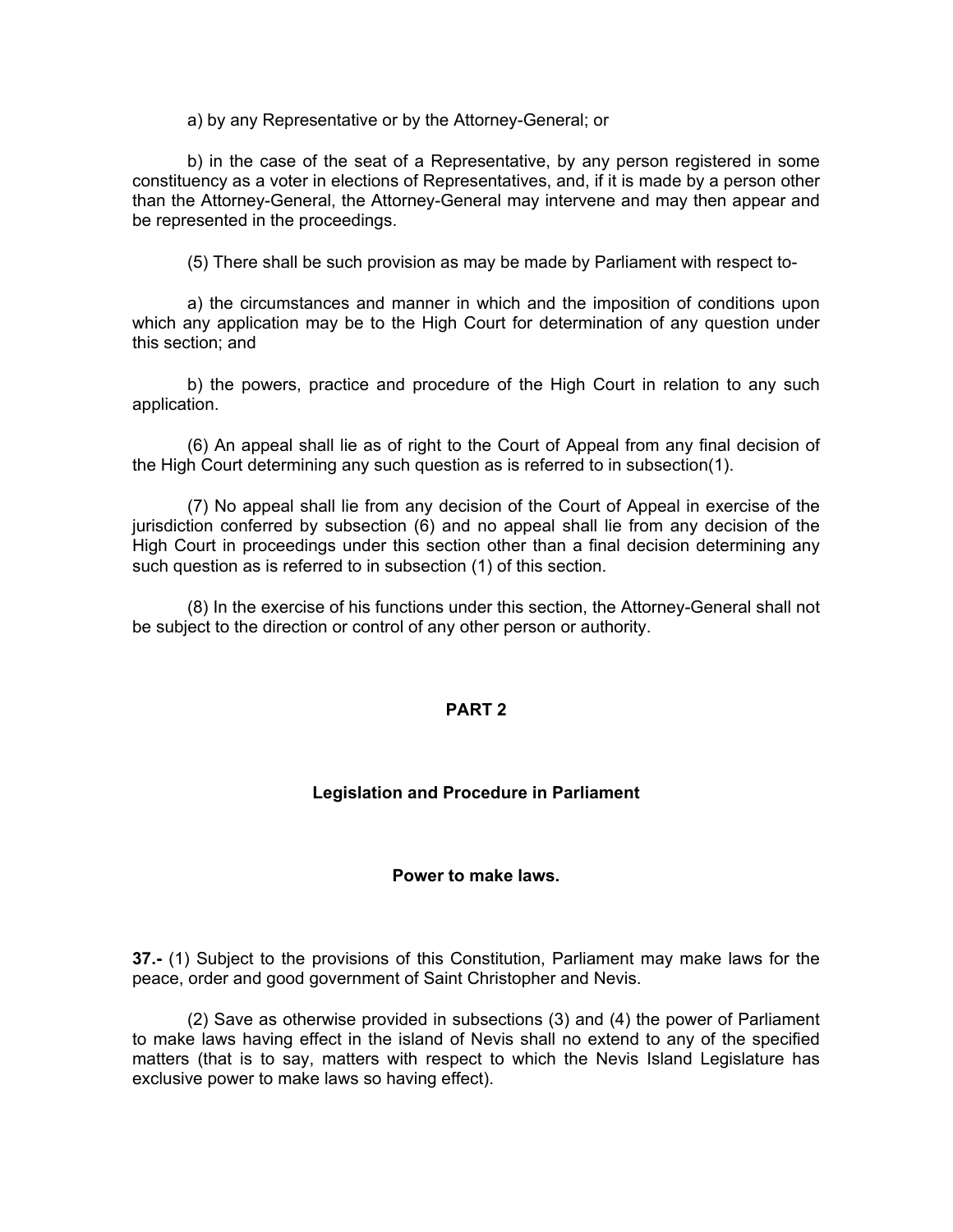(3) If it is expressly declared in any law enacted by Parliament that the Nevis Island Administration has requested and consented to the enactment in respect to the island of Nevis of any of the provisions of that law relating to any of the specified matters those provisions shall accordingly have effect i the island of Nevis as if they had been enacted by the Nevis Island Legislature and may be amended or revoked accordingly.

(4) At any time when there is in force a declaration made by the Governor-General by proclamation that any provisions of any law enacted by Parliament specified in that declaration (being provisions that relate to a specified matter) are required to have effect in the island of Nevis-

a) in the interests of external affairs, or

b) in the interests of defence, those provisions shall accordingly have effect in the island of Nevis; and if there is any inconsistency between those provisions and the provisions of any law enacted by the Nevis Island Legislature, the provisions of the law enacted by Parliament shall prevail.

(5) a law enacted by Parliament shall not be regarded as extending to a specified matter by reason only that it contains incidental or supplementary provisions relating to that matter and having effect in the island of Nevis; and if there is any inconsistency between any such provisions and the provisions of any law enacted by the Nevis Island Legislature, the provisions of the law enacted by Parliament shall prevail.

(6) Parliament may make additions to the specified matters but a bill for that purpose shall not be regarded as being passed in the National Assembly unless on its final reading it is supported by the votes of not less than two-thirds of all the Representatives.

(7) In the exercise of his powers to make or revoke any such declaration as is referred to in subsection (4) the Governor-General shall act in accordance with the advice of the prime Minister but no such advice shall be given without the concurrence of the Premier.

## **Alteration of Constitution and Supreme Court Order.**

**38.-** (1) Parliament may alter any of the provisions of this Constitution or of the Supreme Court Order in the manner specified in the following provisions of this section.

(2) A bill to alter any of the provisions of this Constitution or of the Supreme Court Order shall not be regarded as being passed by the National Assembly unless on its final regarding the bill is supported by the votes of not less than two-thirds of all the Representatives.

(3) A bill to alter this section, schedule 1 to this Constitution or any of the provisions of this Constitution specified in Part 1 of that schedule or any of the provisions of the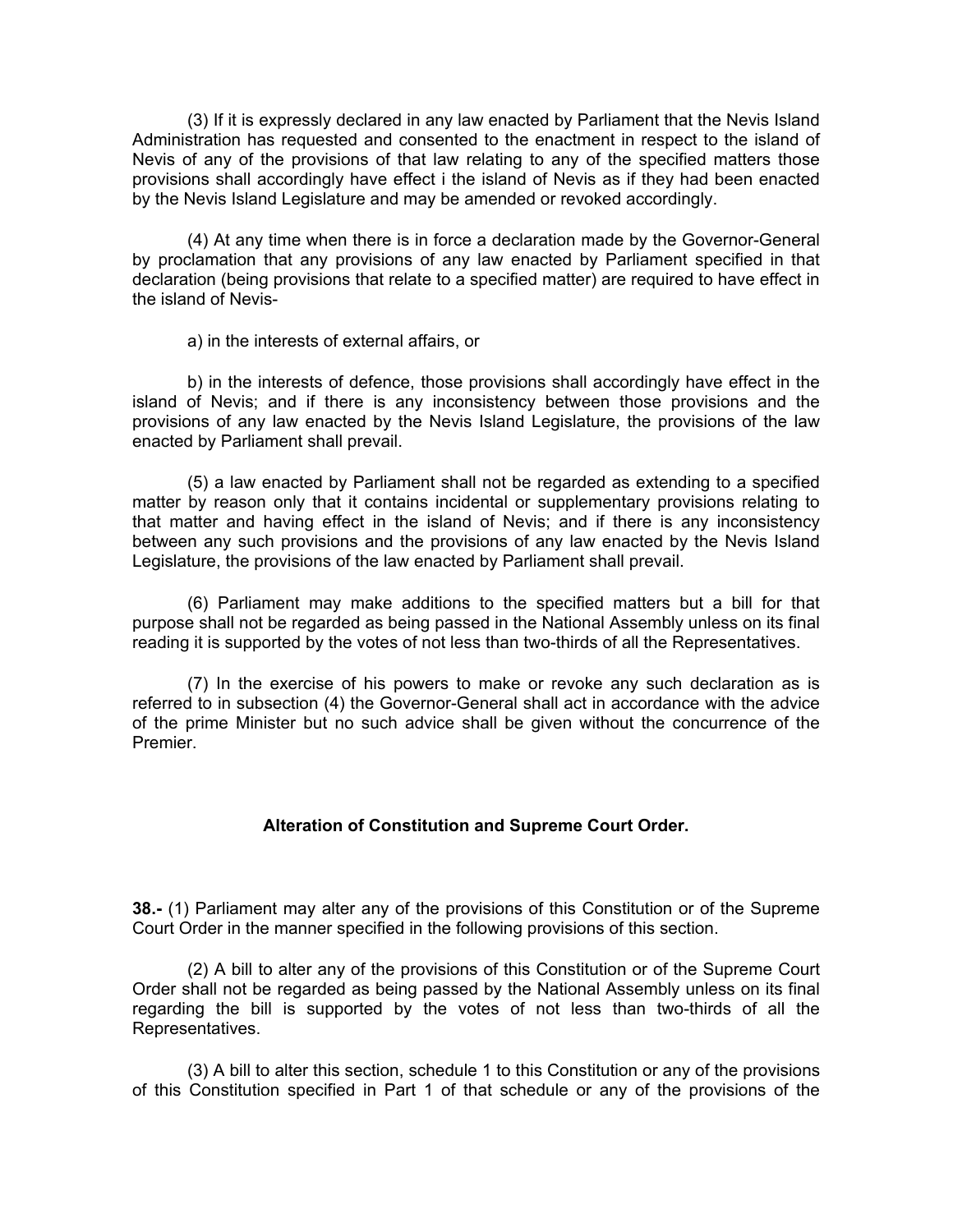Supreme Court Order specified in Part 2 of that schedule shall not be submitted to the Governor-General for his assent unless-

a) there has been an interval of not less than ninety days between the introduction of the bill in the National Assembly and the beginning of the proceedings in the Assembly on the second reading of the bill; and

b) after it has been passed by the Assembly the bill has been approved on a referendum by not less than two-third of all the votes validity cast on that referendum in the island of Saint Christopher and two-thirds of all the votes validly cast on that referendum in the island of Nevis.

(4) The provisions of paragraph (b) of subsection (3) shall not apply in relation to any bill to alter-

a) section 99 in order to give effect to any agreement between Saint Christopher and Nevis and the United Kingdom concerning appeals from any court having jurisdiction in Saint Christopher and Nevis to Her Majesty in Council;

b) any of the provisions of the Supreme Court Order in order to give effect to any international agreement of which Saint Christopher and Nevis is a party relating to the Supreme Court or any other court of law (or any officer or authority having functions in respect of any such court) constituted in common for Saint Christopher and Nevis and for other countries also parties to the agreement; or

c) any of the provisions of this Constitution relating to the island of Nevis that have become spent or inappropriate as a result of the enactment by the Nevis Island Legislature of a law under section 11381) providing that the island of Nevis shall cease to be federated with the island of Saint Christopher.

(5) A bill to alter section 104 in its application to other provisions of this Constitution (not being provisions referred to in subsection (3) of this section) shall not be submitted to the Governor-General for his assent unless the alteration is in accordance with a request from, or the consent of the Nevis Island Assembly signified by resolution; and references in section 104 to those other provisions shall not be construed as including references to any law altering those other provisions unless that section is altered so to provide.

(6) Every person who, at the time when a referendum is held for the purposed of this section, would be entitled to vote in elections of Representatives held in the island of Saint Christopher shall be entitled to vote on that referendum in that island; every person who, at that time, would be entitled to vote on that referendum in that island; and no other person shall be entitled to vote on that referendum in the island of Saint Christopher or, as the case may be, in the island of Nevis.

(7) The right of any person to vote on a referendum under this section shall be exercised in accordance with such procedures as may be prescribed by Parliament for the purposes of the referendum.

(8) In any referendum for the purposes of this section the voters shall given by ballot in such manner as not to disclose how any particular person votes.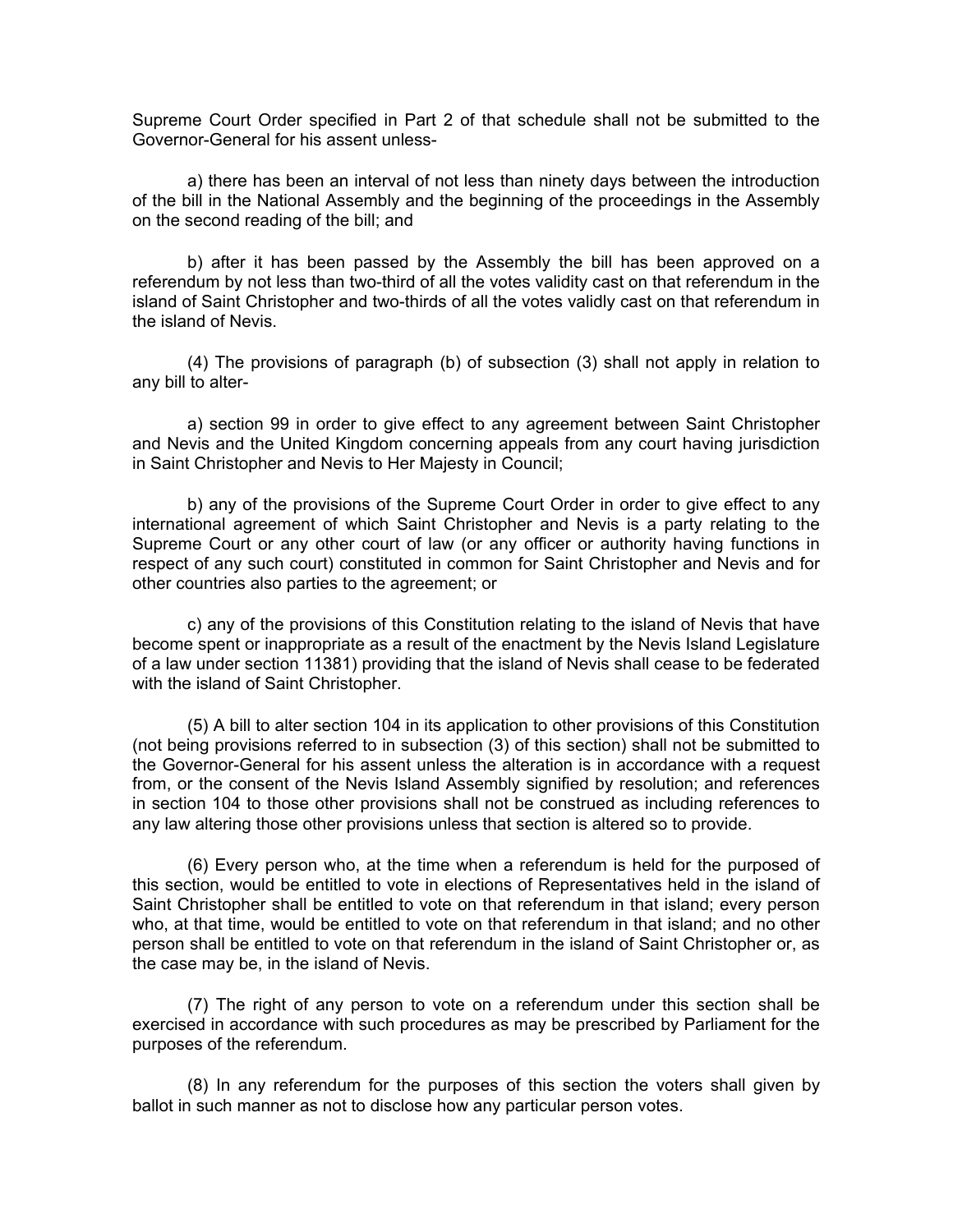(9) The conduct of any referendum for the purposes of this section shall be the responsibility of the Supervisor of Elections and the provisions of subsections (4), (5) and (7) of section 34 shall apply in relation to the exercise by the Supervisor of Elections or by any other officer of his functions with respect to a referendum as they apply in relation to the exercise of his functions with respect to elections of Representatives.

(10) a) A bill to alter any of the provisions of this Constitution or of the Supreme Court Order shall not be submitted to the Governor-General for his assent unless it is accompanied by certificate under the hand of the Speaker that the provisions of subsection (2) and, where applicable, those of subsection 3(a) have been complied with and, where a referendum has been held in pursuance of subsection (3)(b), by a certificate under the hand of the Supervisor of Elections stating the results of the referendum.

b) The certificate of the Speaker under this subsection shall be conclusive that the provisions of subsections (2) and, where applicable, those of subsections (3) have been complied with and shall not be enquired into in any court of law.

c) In this subsection references to the Speaker shall, if the person holding the office of Speaker is for any reason unable to perform the functions of his office and no other person is performing them, include references to the Deputy Speaker.

### **Oath.**

**39.-** (1) Every member of the National Assembly shall, before taking his seat in the Assembly, take and subscribe before the Assembly the oath of allegiance but a member may before taking that oath take part in the election of the Speaker.

(2) Any person elected to the office of Speaker shall, if he has no already taken and subscribed the oath of allegiance under subsection (1) take and subscribe that oath before the National Assembly before entering upon the duties of his office.

### **Presiding.**

**40.-** There shall preside at any sitting of the National Assembly-

- a) the Speaker.
- b) in the absence of the Speaker,the Deputy Speaker; or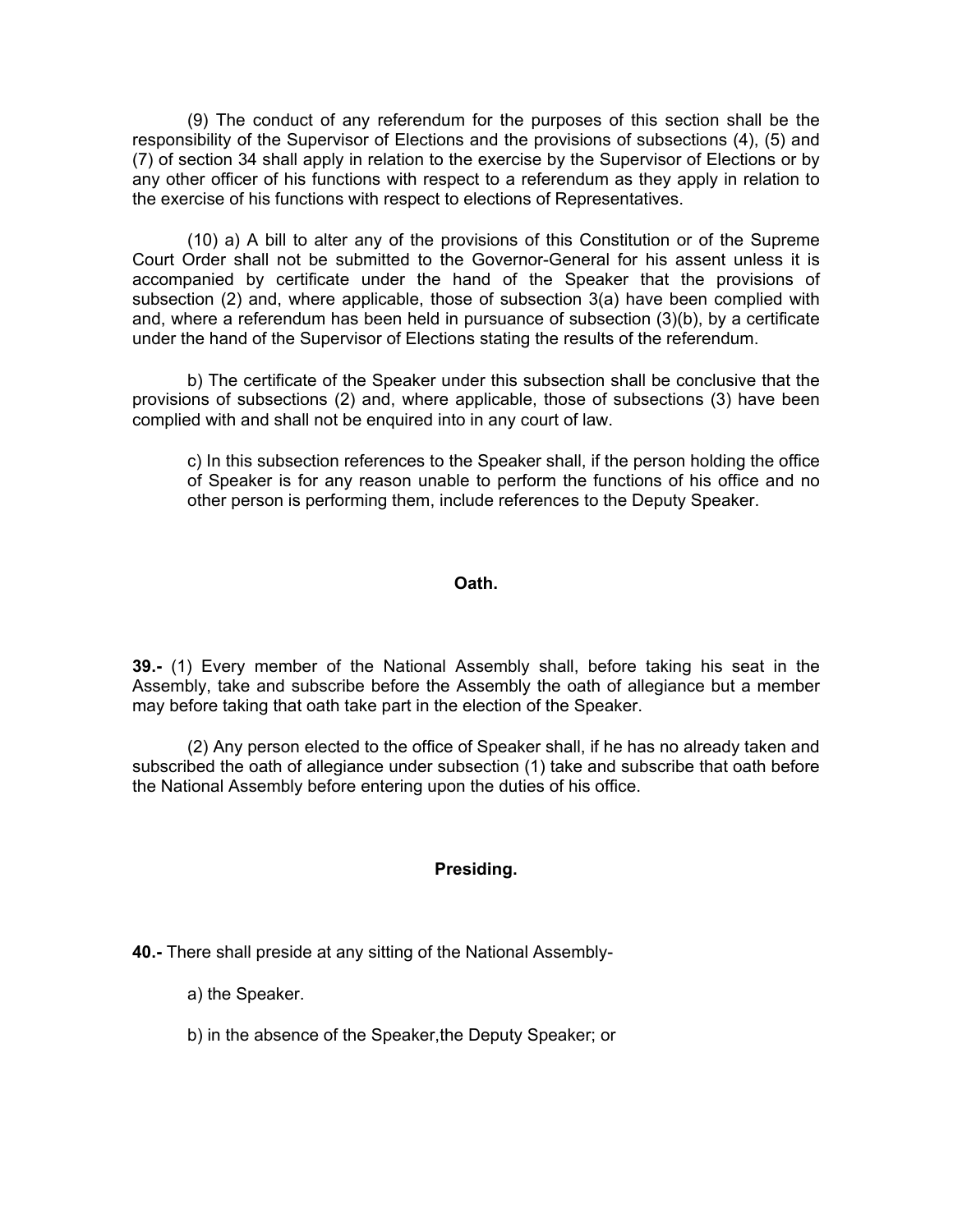c) in the absence of the Speaker and the Deputy Speaker, such member of the Assembly (not being a member of the Cabinet or a Parliament Secretary) as the Assembly may elect for that purpose.

### **Voting.**

**41.-** (1) Save as otherwise provided in section 19(8), 37(6) or 3882), any question proposed for decision in the National Assembly shall be determined by a majority of the votes of the members present and voting:

Provided that question of no confidence in the Government shall be determined by a majority of the votes of all the Representatives.

(2) Except in the case of a question of no confidence in the Government, a question shall not be regarded as having been validly determined by a vote in the National Assembly on occasions when the numbers of members voting are recorded unless not less than three-fifths of all the members, or such grater number of members as Parliament may prescribe, take part in the voting.

(3) Subject to subsection (4), a person presiding in the Assembly shall not vote unless on any question the votes of the members are equally divided, in which case he shall have and exercise a casting vote:

Provided that in the case of the question of the final reading of any such bill as is referred to in section 38(2) he shall, if he is a Representative, have an original vote but no casting vote.

(4) A Speaker who was elected from among persons who were not members of the National Assembly shall have neither an original nor a casting vote and if upon any question before the Assembly when such a Speaker is presiding, the votes of the member are equally divided, the motion shall be lost.

#### **Mode of exercise of legislative power.**

**42.-** (1) The power of Parliament to make laws shall be exercised by bills passed by the national Assembly and assented to by the Governor-General.

(2) When a bill is submitted to the Governor-General for assent in accordance with the provisions of this Constitution he shall signify that he assents or that he withholds assent.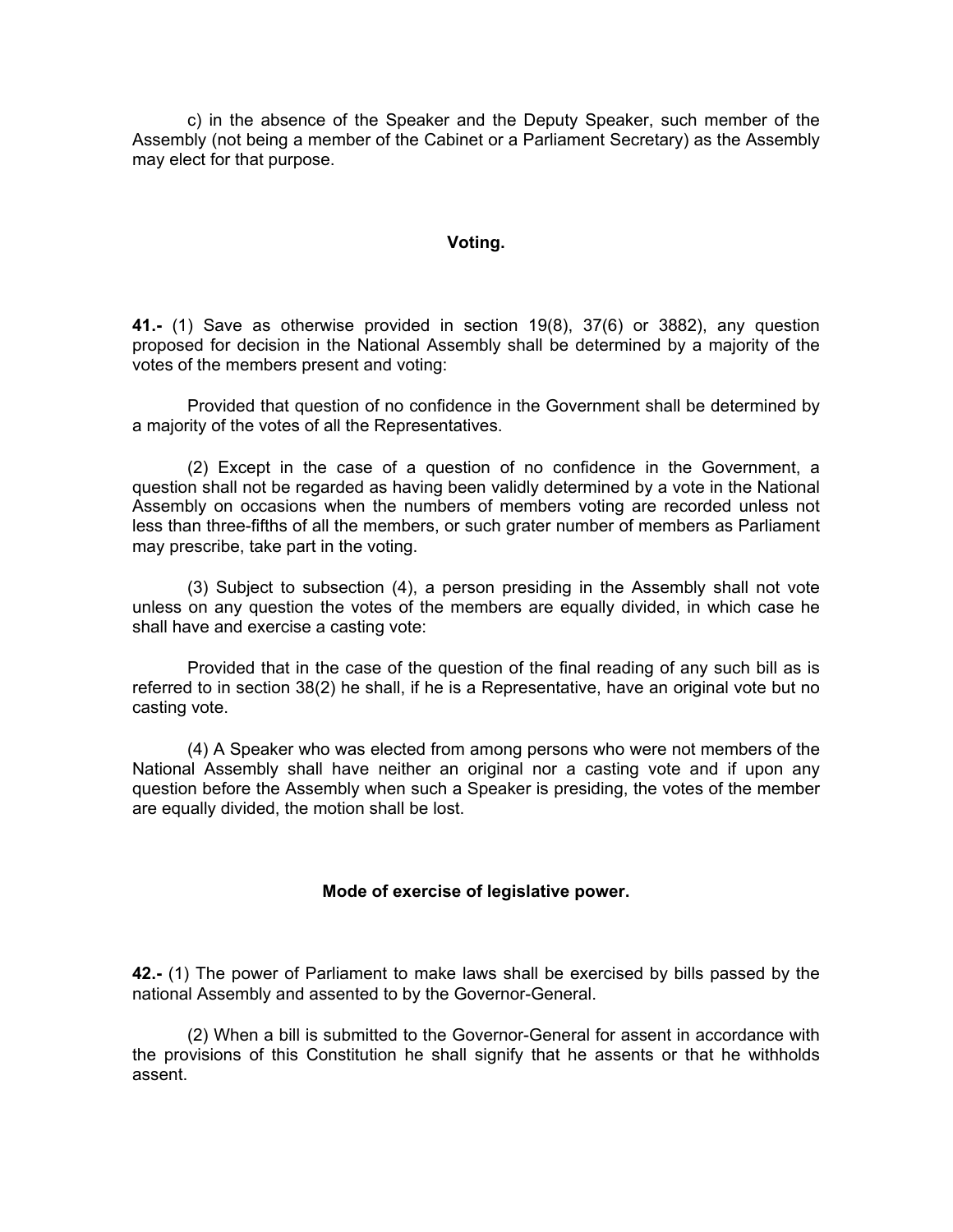(3) When the Governor-General assents to a bill that has been submitted to him in accordance with the provisions of this Constitution the bill shall become law and the Governor-General shall thereupon cause it to be published in the Gazette as law.

(4) No law made by Parliament shall come into operation until it has been published in the Gazette but Parliament may postpone the coming into operation of any such law and may make laws with retrospective effect.

## **Restrictions with regard to certain financial measures.**

**43.-** Except on the recommendation of the Governor-General signified by a Minister, the National Assembly shall not-

a) proceed upon any bill (including any amendment to a bill) that, in the opinion or the person presiding, makes provision for any of the following purposes-

i) for the imposition of taxation or the alteration of taxation otherwise than by reduction;

ii) for the imposition of any charge upon the Consolidated Fund or any other public fund of the Government or the alteration of any such charge otherwise than by reduction;

ii) for the payment, issue or withdrawal from the Consolidated Fund or any other public fund of the Government of any moneys not charged thereon or any increase in the amount of such payment, issue or withdrawal; or

iv) for the composition or remission of any debt due to the Crown in right of the Government; or

b) proceed upon any motion (including any amendment to a motion) the effect of which, in the opinion of the person presiding, would be to make provision for any of those purposes.

### **Regulation of procedure in National Assembly.**

**44.-** (1) Subject to the provisions of this Constitution, the National Assembly may regulate its own procedure and may in particular make rules for the orderly conduct of its own proceedings.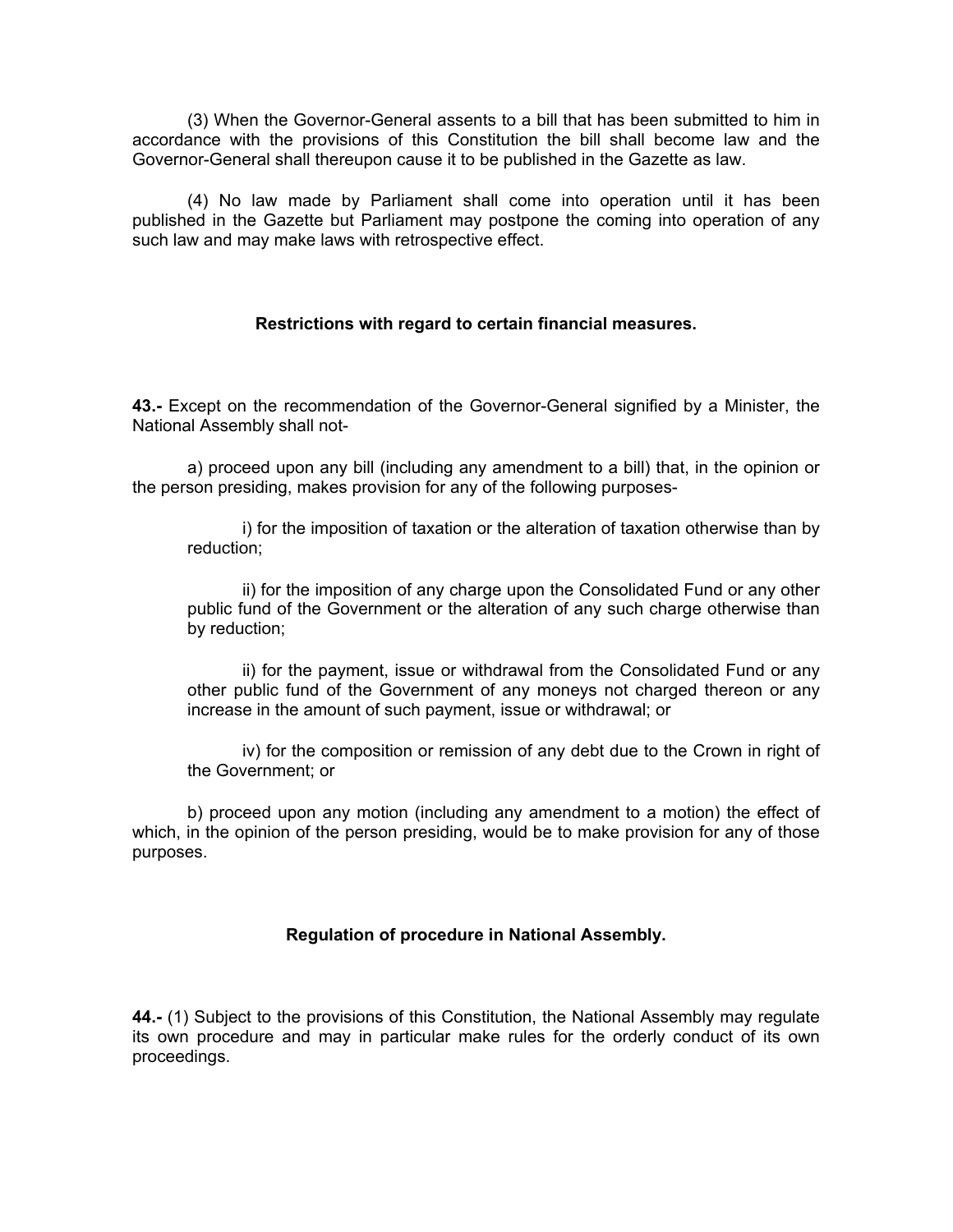(2) The National Assembly may act notwithstanding any vacancy in its membership (including any vacancy not filled when the Assembly first meets after any general election) and the presence or participation of any person not entitled to be present at or to participate in the proceedings of the Assembly shall not invalidate those proceedings.

## **Freedom of speech.**

**45.-** Without prejudice to any provision made by Parliament relating to the powers, privileges and immunities of the National Assembly and its committees, or the privileges and immunities of the members and officers of the Assembly and of other persons concerned in the business of the Assembly or its committees, no civil or criminal proceedings may be or written in a report to, the Assembly or a committee thereof or by reason of any matter or thing brought by him therein by petition, bill, resolution, motion or otherwise.

## **PART 3**

# **Summoning, prorogation and dissolution**

### **Sessions.**

**46.-** (1) Each session of Parliament shall be held at such place within Saint Christopher and Nevis and shall begin at such time, not being later than one hundred and eighty days from the end of the preceding session if Parliament has been prorogue or ninety days from the holding of a general election of Representatives if Parliament has been dissolved, as the Governor-General shall appoint by proclamation.

(2) Subject to subsection (1), the sittings of the National Assembly shall be held at such time and place as the Assembly may, by its rules of procedure or otherwise, determine.

**Prorogation and dissolution.**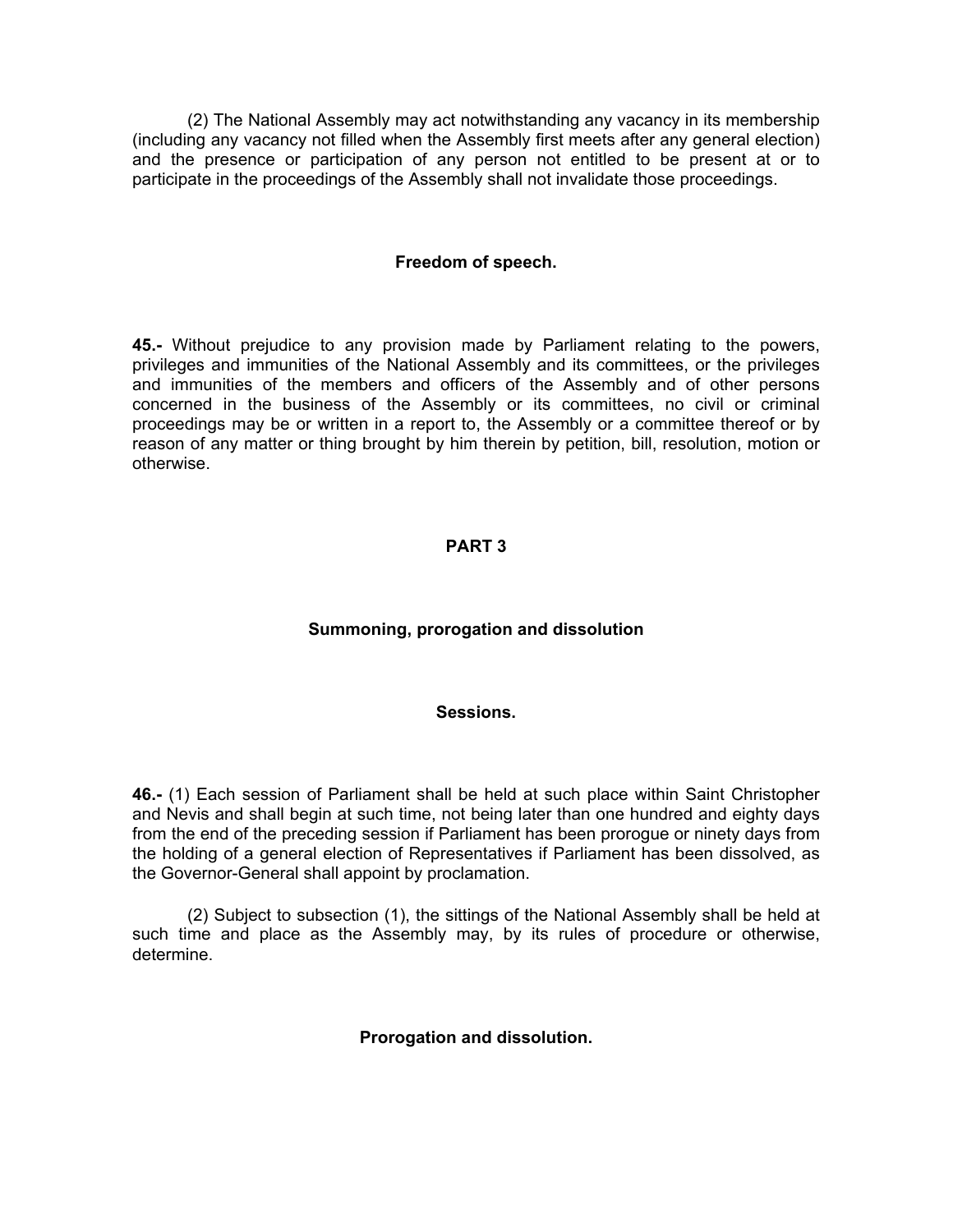**47.-** (1) The Governor-General may at any time prorogue or dissolve Parliament.

(2) Subject to subsection (3), Parliament, unless sooner dissolve, shall continue for five years from the date of the first sitting of the National Assembly after any dissolution and shall then stand dissolved.

(3) At any time when Her Majesty is at war, Parliament may extend the period of five years specified in subsection (2) for not more than twelve months at a time:

provided that the life of Parliament shall not be extended under this subsection for more than five years.

(4) In the exercise of his powers to dissolve Parliament the Governor-General shall act in accordance with advice of the Prime Minister:

Provided that if the office of the Prime Minister is vacant and the Governor-General, acting in his own deliberate judgment, consider that there is no prospect of his being able within a reasonable time to appoint to that office a person who can command the support of the majority of the Representatives, the Governor-General shall dissolve Parliament.

(5) If, after a dissolution of Parliament and before the holding of the general election of Representatives, the Prime Minister advises the Governor-General that, because of some matter of urgent national importance, it is necessary to recall Parliament, the Governor-General shall summon the Parliament that has been dissolved to meet, but the general election of Representatives shall proceed and the Parliament that has been recalled shall, if not sooner dissolved, again stand dissolved on the date appointed for the nomination of candidates in that general election.

### **Holding of elections.**

**48.-** (1) A general election of members of the National Assembly shall be held at such time within ninety days after any dissolution of Parliament as the Governor-general may appoint.

(2) Where the seat of a member of the National Assembly falls vacant otherwise than by reason of a dissolution of Parliament-

a) if the vacant seat is that of a Representative, by-election shall be held; or

b) if the vacant seat is that of a Senator, an appointment shall be made, to fill the vacancy within ninety days of the occurrence of the vacancy unless parliament is sooner dissolved.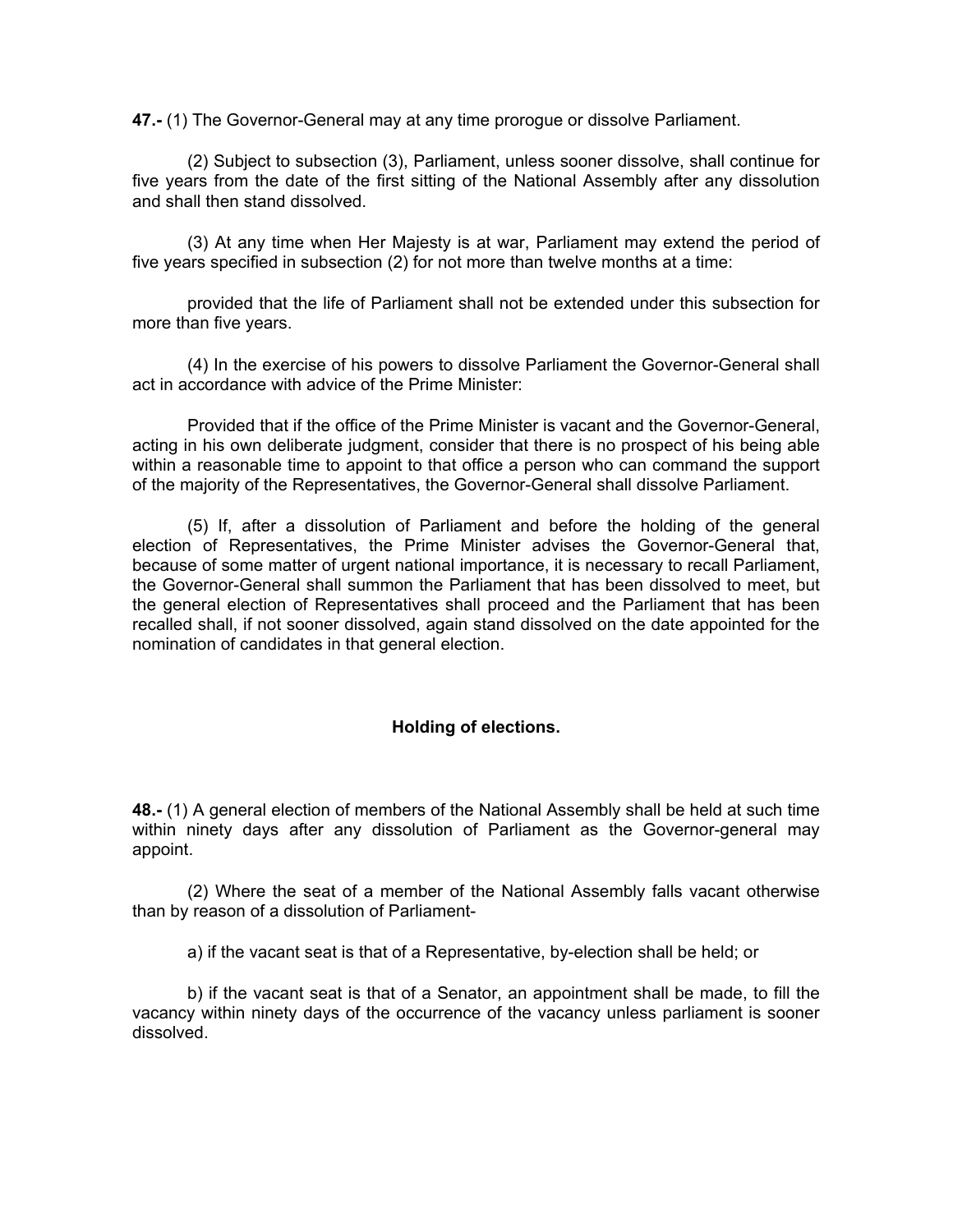### **PART 4**

### **Delimitation of constituencies**

#### **Constituency Boundaries Commission.**

**49.-** (1) There shall be for Saint Christopher and Nevis a Constituency Boundaries Commission (hereinafter in this section referred to as the Commission) which shall consist of-

a) a chairman appointed by the Governor-General, acting in accordance with the advice of the Prime Minister given after the Governor-general has consulted the Leader of the Opposition and such other persons as the Governor-General, acting in his own deliberate judgment, has seen fit to consul;

b) two members of the National Assembly appointed by the Governor-General, acting in accordance with the advice of the prime Minister; and

c) two members of the Assembly appointed by the Governor-General, acting in accordance with the advice of the Leader of the Opposition:

Provided that the chairman shall not be a member of the Assembly or of the Nevis Island Assembly.

(2) A member of the Commission shall vacate his office-

a) at the next dissolution of Parliament after his appointment,

b) in the case of the chairman, if any circumstances arise that, if he were not a member of the Commission, would cause him to be disqualified for appointment as such;

c) in the case of member other than the chairman, if he cease to be a member of the National Assembly otherwise than by reason of the dissolution of Parliament; or

d) if the Governor-General, acting in accordance with the advice of the Prime Minister given after the Governor-General has consulted the Leader of the Opposition in the case of the chairman, in accordance with the advice of the Prime Minister in the case of a member appointed under subsection  $(1)(b)$  or in accordance with the advice of the Leader of the Opposition in the case of a member appointed under subsection  $(1)(c)$ , directs.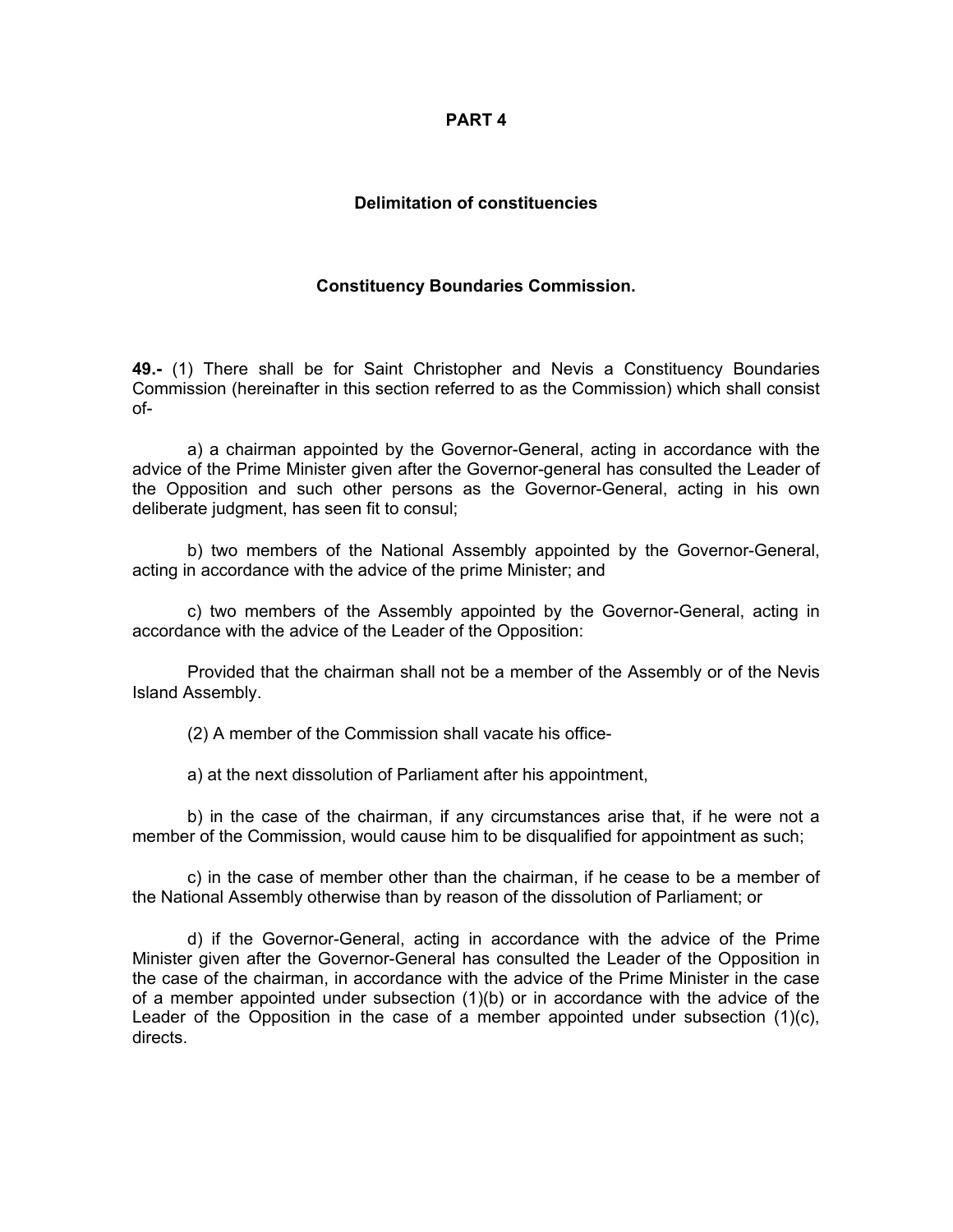(3) The Commission may regulate its own procedure and, with the consent of the Prime Minister, may confer powers and impose duties on any public officer or on any authority of the Government for the purpose of the discharge of its functions.

(4) The Commission may, subject to its rules of procedure, act notwithstanding any vacancy in its membership and its proceedings shall not be invalidated by the presence or participation of any person not entitled to be present at or to participate in those proceedings:

Provided that any decision of the Commission shall require the concurrence of a majority of all its members.

### **Review of constituency boundaries.**

**50.-** (1) The Constituency Boundaries Commission (hereinafter in this section referred to as the Commission) shall, in accordance with the provisions of this section, review the number and boundaries of the constituencies into which Saint Christopher and Nevis is divided and submit to the Governor-General reports either-

a) showing the constituencies into which it recommends that Saint Christopher and Nevis should be divided in order to give effect to the rules set out in schedule 2; or

b) stating that, in its opinion, no alteration is required to the existing number or boundaries of constituencies in order to give effect to those rules.

(2) Reports under subsection (1) shall be submitted by the Commission at intervals of not less than two nor more than five years.

(3) As soon as may be after the Commission has submitted a report under subsection 81)(a), the Prime Minister shall lay before the National Assembly for its approval the draft of a proclamation by the Governor-General for giving effect, whether with or without modifications, to the recommendations contained in the report, and that draft proclamation may make provisions for any matters that appear to the Prime Minister be incidental to or consequential upon the other provisions of the draft.

(4) Where any draft proclamation laid before the National Assembly gives effect to any recommendations of the Commission whit modifications, the Prime Minister shall lay before the Assembly together with the draft a statement of the reason for the modifications.

(5) If the motion for the approval of any draft proclamation laid before the National Assembly under subsection (3) is rejected by the Assembly, or is withdrawn by leave of the Assembly, the Prime Minister shall amend the draft and lay the amend draft before the Assembly.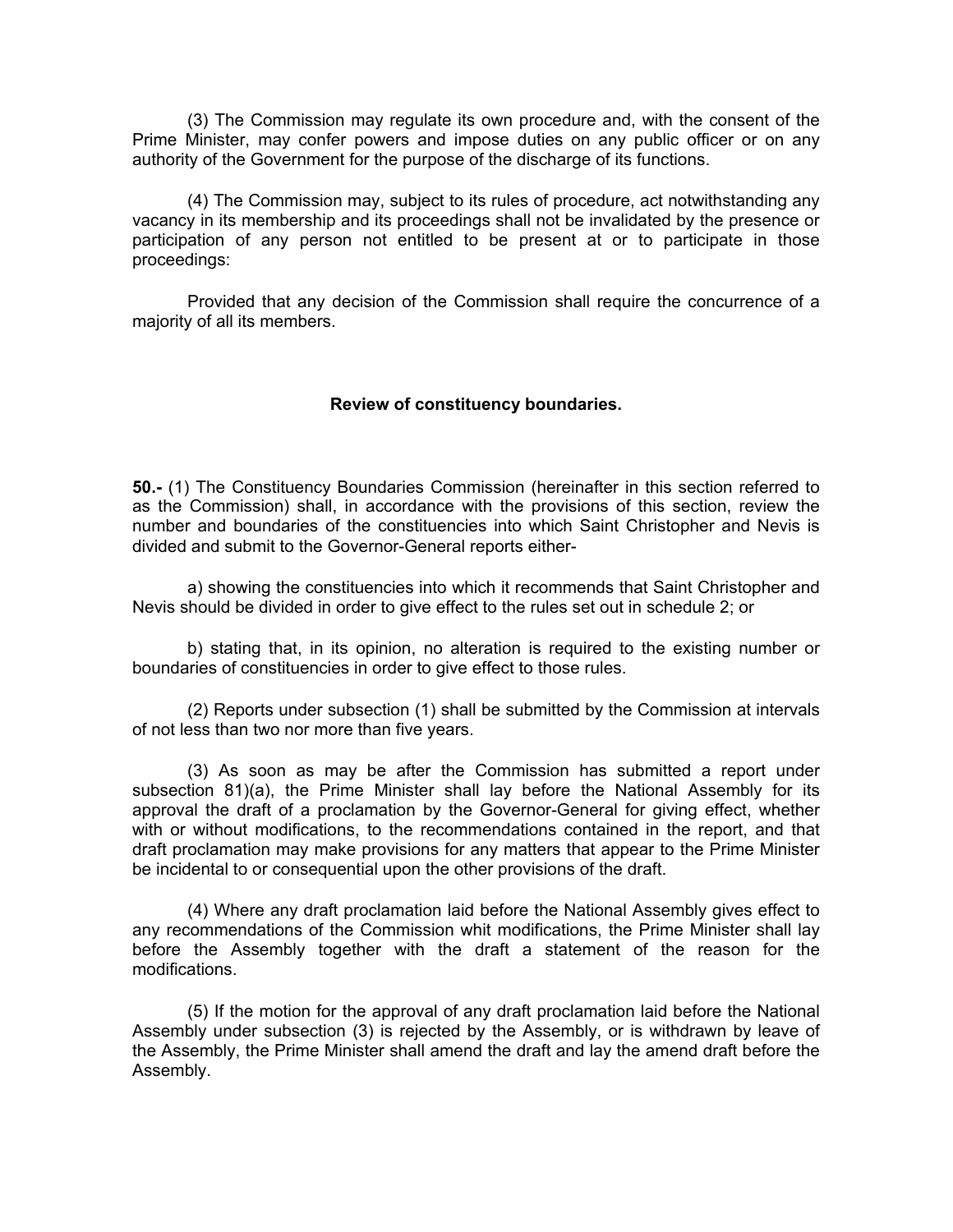(6) If any draft proclamation laid before the National Assembly under subsection (3) or (5) is approved by a resolution of the Assembly, the Prime Minister shall submit it to the Governor-General who shall make a proclamation in terms of the draft; and that proclamation shall come into force upon the next dissolution of Parliament after it is made.

(7) The question of the validity of any proclamation by the Governor-General purporting to be made under subsection (6) and reciting that a draft thereof has been approved by resolution of the National Assembly shall not be enquired into in any court of law except upon the ground that the proclamation does not give effect to rule 1 in schedule 2.

# **CHAPTER V**

# **THE EXECUTIVE**

# **Executive authority.**

**51.-** (1) The executive authority of Saint Christopher and Nevis is vested in Her Majesty.

(2) Subject to the provisions of this Constitutional, the executive authority of Saint Christopher and Nevis may be exercised on behalf of Her Majesty by the Governor-General either directly or through officers subordinate to him.

(3) Nothing in this section shall prevent the legislature from conferring functions on persons or authorities other than the Governor-General.

(4) In this section references to the executive authority of Saint Christopher and Nevis include references to the executive authority of the island of Nevis with respect to the specified matters.

### **Ministers.**

**52.-** (1) There shall be a prime Minister of Saint Christopher and Nevis who shall be appointed by the Governor-General.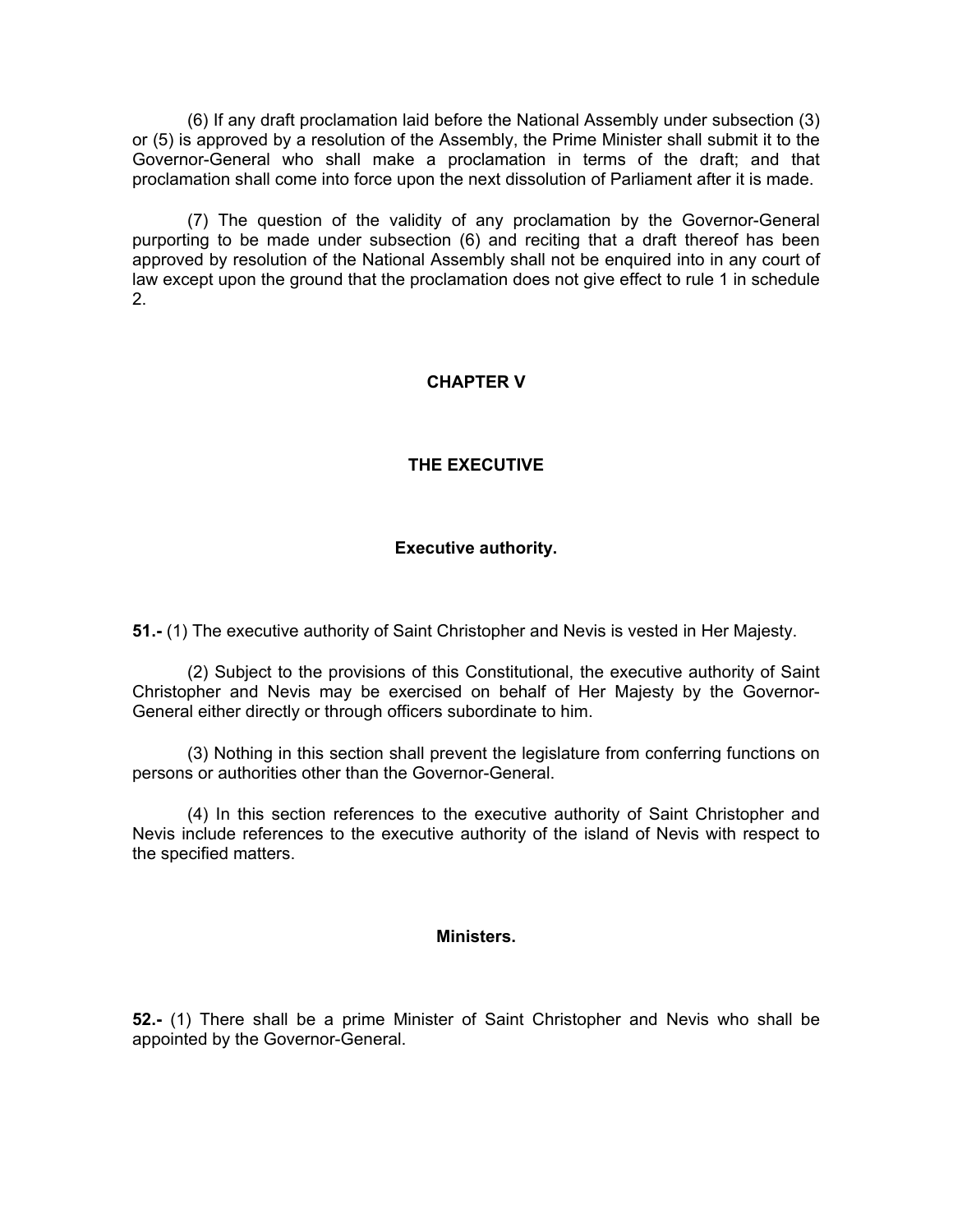(2) Whenever the Governor-General has occasion to appoint a Prime Minister he shall appoint a representative who appears to him likely to command the support of the majority of the Representatives.

(3) There shall be, in addition to the office of Prime Minister, an office of Deputy Prime Minister and such other offices of Minister of the Government as may be established by Parliament, or, subject to the provisions of any law enacted by Parliament by the Governor-general, acting in accordance with the advice of the Prime Minister.

(4) Appointments to the office of Minister, other than the office of Prime Minister, shall be made by the Governor-general, acting in accordance with the advice of the Prime Minister, from among the members of the National Assembly.

(5) If occasion arises for making an appointment to the office of Prime Minister or any other Minister while Parliament is dissolved, then, notwithstanding the provisions of subsections (2) and (4), a person who was a Representative immediately before the dissolution may be appointed as Prime Minister and a Person who was a Representative or a Senator immediately before the dissolution may be appointed as any Minister other than Prime Minister.

(6) The Governor-General shall remove the Prime Minister from office if a resolution of no confidence in the Government is passed by the National Assembly and the Prime Minister does not within three days either resign from his office or advice the Governor-General to dissolve Parliament.

(7) If, at any time between the holding of a general election of Representatives and the first meeting of the National Assembly thereafter, the Governor-general considers that in consequence of changes in the membership of the Assembly resulting from that election the Prime Minister will not be able to command the support of the majority of the representatives, the Governor-General may remove the Prime Minister from office.

(8) The office of any Minister shall become vacant-

a) if the holder of the office ceases to be a member of the National Assembly otherwise than by reason of the dissolution of parliament;

b) in the case of the Prime Minister, if, when the Assembly first meet after any dissolution of Parliament, he is not then a Representative;

c) in the case of any other Minister, if, when the Assembly first meets after any dissolution of Parliament, he is not then a Representative or a Senator; or

d) if, by virtue of section 31(4), he is required to cease to perform his functions as a member of the Assembly.

(9) The office of a Minister other than the Prime Minister shall become vacant-

a) if the Governor-General, acting in accordance with the advice of the prime Minister, so directs;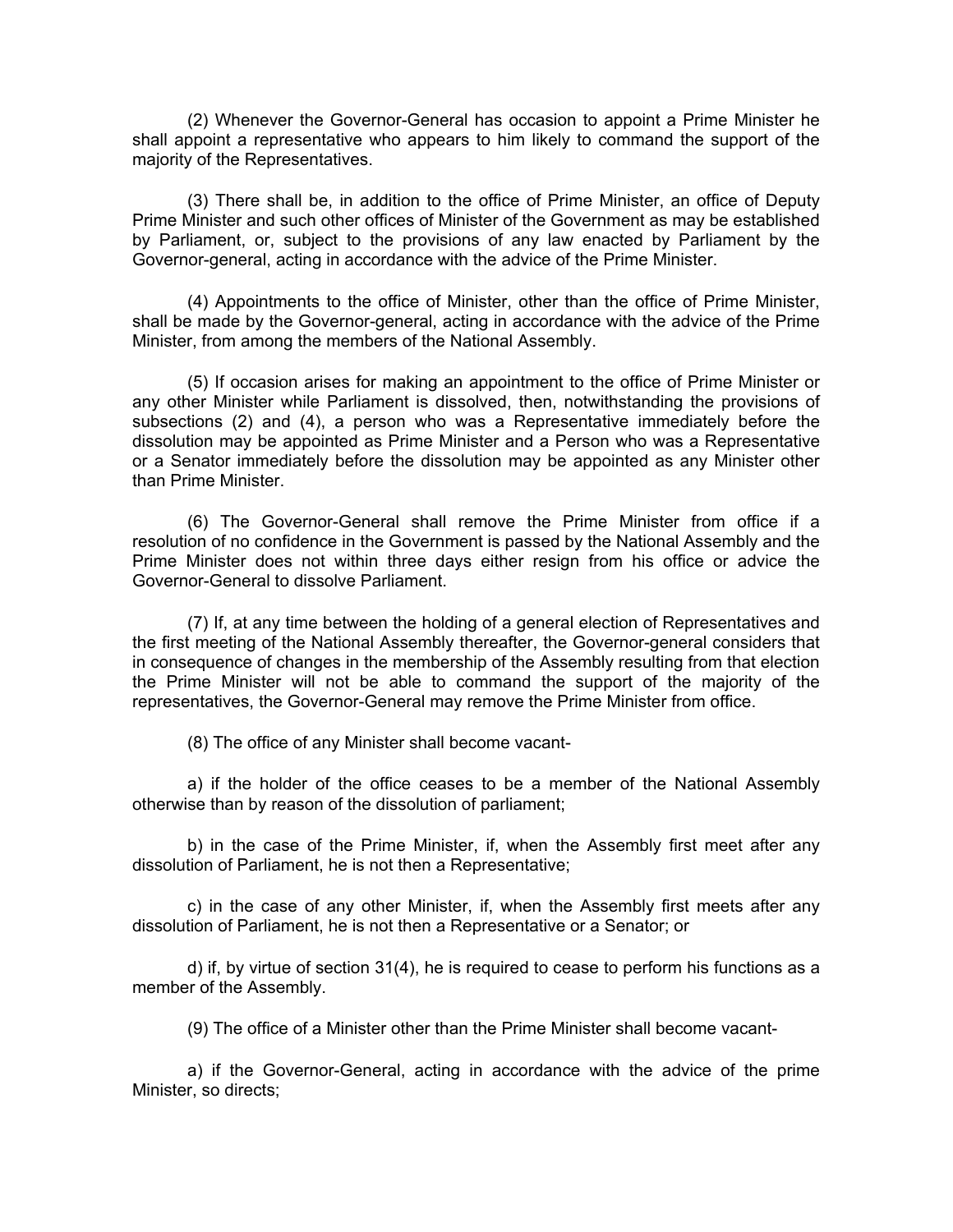b) if the prime Minister resigns from office within three days after a resolution of no confidence in the Government has been passed by the National Assembly or is removed from office under subsection (6) or (7); or

c) on the appointment of any person to the office of Prime Minister.

(10) In the exercise of the powers conferred upon him by subsections (2) and (7) the Governor-General shall act in his own deliberate judgment.

# **Cabinet.**

**53.-** (1) There shall be for Saint Christopher and Nevis a Cabinet of Ministers which shall consist of the Prime Minister and the other Minister.

(2) At any time when the office of Attorney-General is a public office the Attorney-General shall, by virtue of holding or acting in that office, be a member of the Cabinet in addition to the Minister.

(3) The functions of the Cabinet shall be to advice the Governor-General in the government of Saint Christopher and Nevis and the Cabinet shall be collectively responsible to the National Assembly for any advice given to the Governor-General by or under the general authority of the Cabinet and for all things done by or under the authority of any Minister in the execution of his office.

(4) Subsection (3) shall not apply in relation to-

a) the appointment and removal from office of Ministers and Parliamentary Secretaries, the assignment of responsibility to any Minister under section 54, or the authorization of another Minister to perform the functions of the Prime Minister during absence or illness;

b) the dissolution of Parliament;

c) the matters referred to in section 66 (which relate to the prerogative of mercy);or

d) in relation to the government of the island of Nevis, any matter in respect of which parliament has no power to make laws for the island of Nevis.

# **Allocation of portfolios.**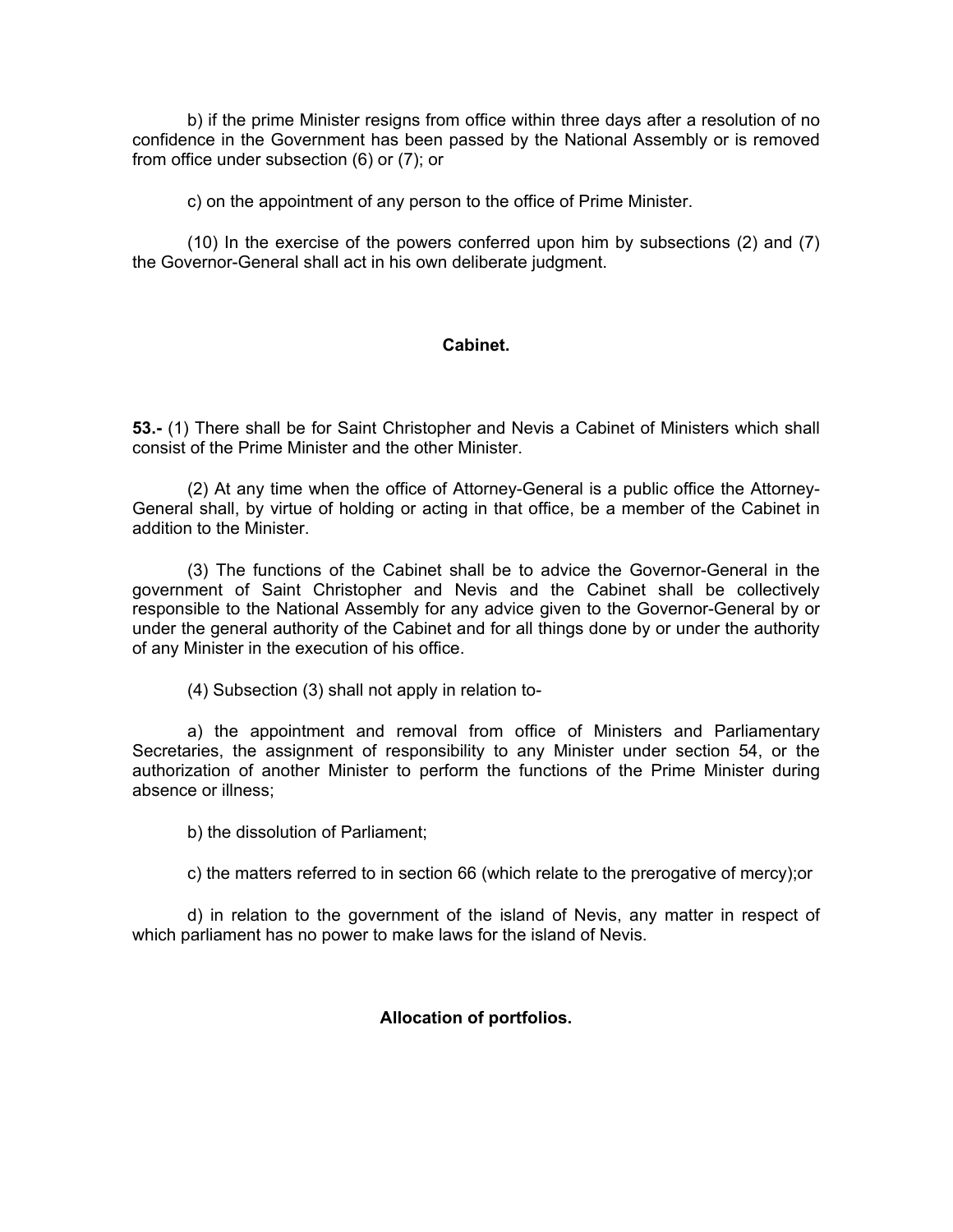**54.-** The Governor-General, acting in accordance with the advice of the Prime Minister, may, by directions in writing, assign to the Prime Minister, may, by directions in writing, assign to the Prime Minister or any other Minister responsibility for any business of the Government, including the administration of any department of the Government.

### **Absence or illness of Prime Minister.**

**55.-** (1) Whenever the Prime Minister is absent from Saint Christopher and Nevis or by reason of illness is unable to perform the functions conferred upon Minister to perform those functions (other than the functions conferred by this section) and that Minister may perform those functions until his authority is revoked by the Governor-General.

(2) The powers of the Governor-general under this section shall be exercised by him in accordance with the advice of the Prime Minister:

Provided that if the Governor-general, acting in his own deliberate judgment, considers that it is impracticable to obtain the advice of the Prime Minister owing to his absence or illness he may exercise those power without tat advice and in his own deliberate judgment.

### **Exercise of Governor-General's functions.**

**56.-** (1) In the exercise of his function the Governor-General shall act in accordance with the advice of the Cabinet or a Minister acting under the general authority of the Cabinet except in cases where he is required by this Constitution to act in accordance with the advice of, or the recommendation or, any person or authority other than the Cabinet:

Provided that the foregoing provisions shall not apply where the Governor-General is authorized to act in his own deliberate judgment in accordance with the following provisions-

a) section 23 (which relates to the Governor-General's deputy);

b) section 33 and 34 (which relate respectively to the Electoral Commission and to the Supervisor of Elections);

c) section 49 (which relates to the Constituency Boundaries Commission);

d) sections 52 and 55 (which relates to Minister);

e) section 58 (which relates to the Leader of the Opposition);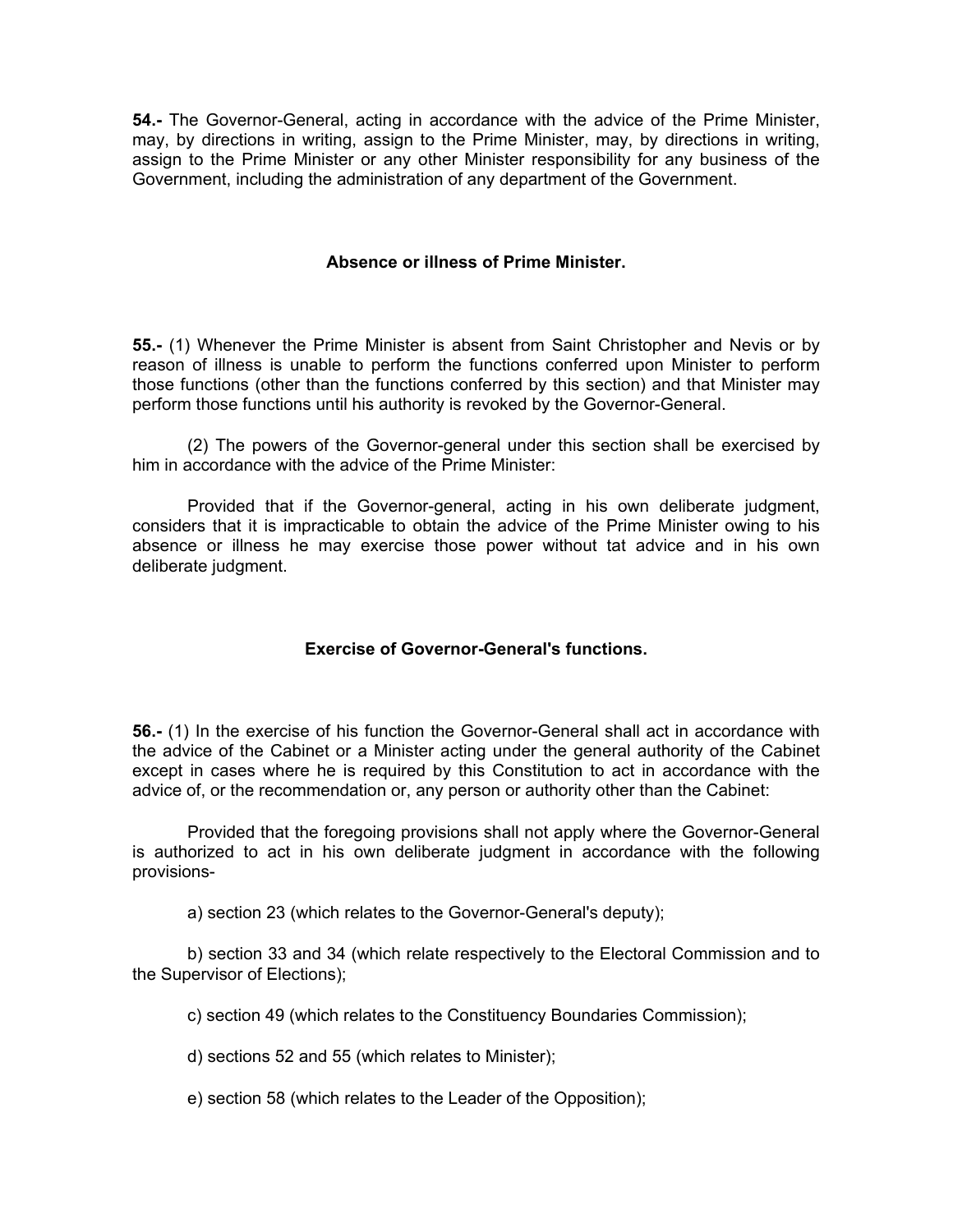f) section 77 (which relates to the Public Service Commission);

g) section 78 (which relates to the appointment etc. of public officers);

h) section 86 (which relates to the Public Service Board of Appeal); and

i) section 102 (which relates to the Nevis Island Administration).

(2) Where the Governor-General is directed to exercise any function in accordance with the recommendation of any person or authority, he shall exercise that function accordingly:

Provided that before that Governor-general acts in accordance with a recommendation in any case he may, acting in his own deliberate judgment, once request the person or authority by whom it is made to reconsider the recommendation and if, upon any reconsideration of a recommendation, the person or authority makes a different recommendation, the Governor-General, acting in his own deliberate judgment, may likewise once request the person or authority by whom it is made to reconsider that different recommendation.

(3) During any period in which there is a vacancy in the office of Leader of the Opposition by reason of the fact that no person is both qualified for appointment to that office in accordance with section 58 and willing to accept appointment or if the Governor-General, acting in his own deliberate judgment, considers that it is not practicable for him to obtain the advice of, or to consult, the Leader of the Opposition within the time within which it may be necessary for him to act, he may act without that advice and in his own deliberate judgment or, as the case may be, without such consultation, in the exercise of any power conferred upon him by this Constitution in respect of which it is provided that he shall act on the advice of, or after consultation with the leader of the Opposition.

(4) Nothing in subsection (1) shall require the Governor-General to act in accordance with the advice of the Cabinet or a Minister in exercise of the functions conferred upon him by the following provisions-

a) the proviso to section 47(4) (which requires the Governor-General to dissolve Parliament in certain circumstances);

b) section 52(6) (which requires the Governor-General to remove the Prime Minister from office in certain circumstances);

c) section 57 (which entitles the Governor-General to information);

d) sections 58(5), 77(5), 81(7), 82(7) and 86(5) (which require the Governor-General to remove the holders of certain offices from office in certain circumstances).

(5) The references in this section to sections 47, 52, 55, 57 and 58 include references to those sections as applied with modifications by section 104 (which relates to institution established for the island of Nevis by Chapter X).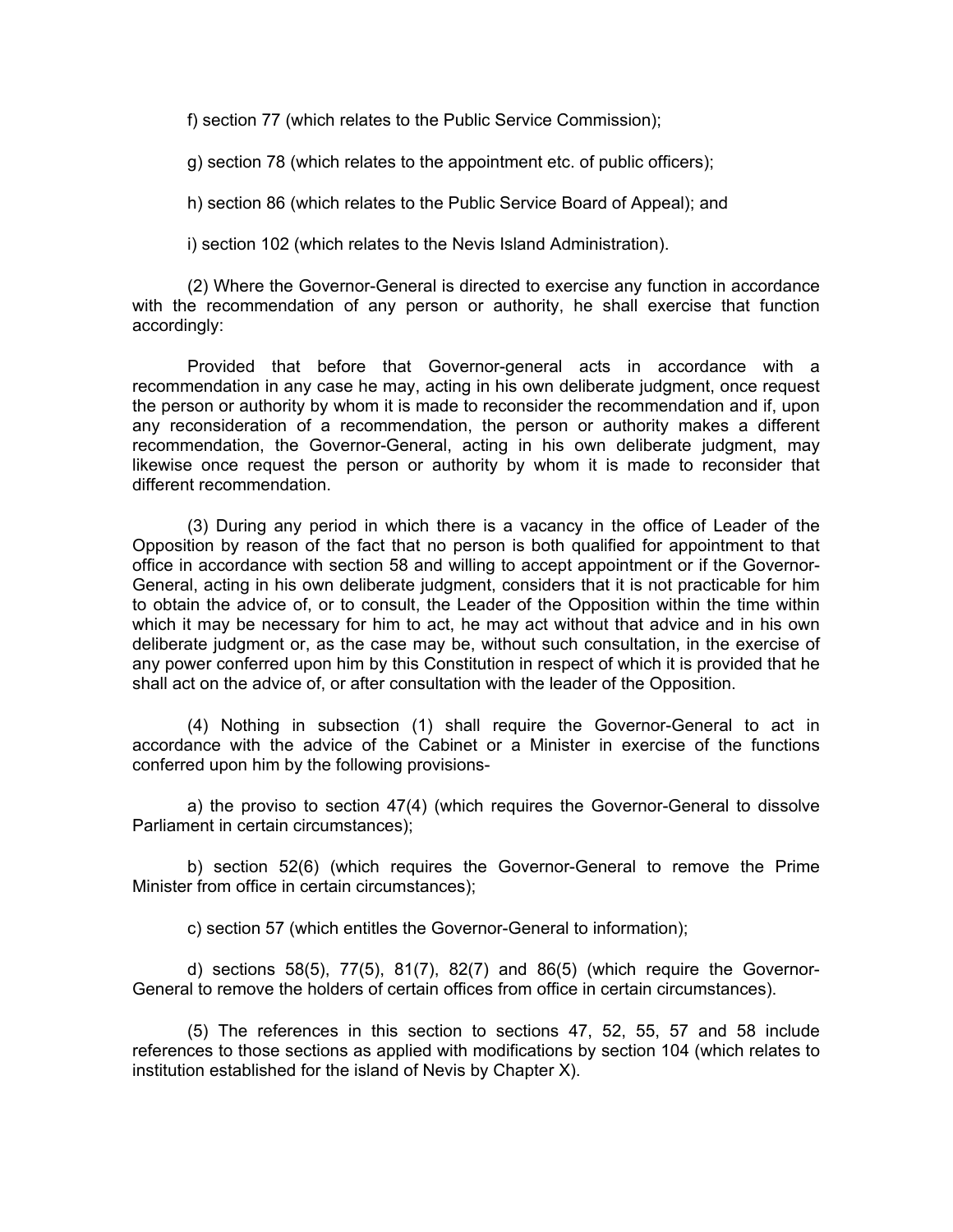#### **Governor-General to be kept informed.**

**57.-** The Prime Minister shall keep the Governor-General fully informed concerning the general conduct of the Government and shall furnish the Governor-General with such information as he may request with respect to any particular matter for which the Government is responsible.

### **Leader of the Opposition.**

**58.-** (1) There shall (except at time when no Representative is eligible for appointment) be a Leader of the Opposition in the National Assembly who shall be appointed by the Governor-General.

(2) Whenever there is occasion for the appointment of a Leader of the Opposition the Governor-General shall appoint the Representative who appears to him most likely to command the support of a majority of the Representatives appears to him to command such support, the Representative who appears to him to command the support of the largest single group of Representative who do not support the Government:

Provided that no Representative shall be eligible for appointment unless it appears to the Governor-General that Representative commands the support of at least one other Representative.

(3) If occasion arises to appoint a Leader of the Opposition during the period between a dissolution of Parliament and the day on which the ensuing election of Representatives is held, an appointment may be made as if Parliament has not been dissolved.

(4) The office of Leader of the Opposition shall become vacant-

a) if he ceases to be a member of the National Assembly otherwise than by reason of a dissolution of Parliament;

b) if, when the Assembly first meets after a dissolution of Parliament, he is not then a Representative;

c) if, by virtue of section 31(4), he is requires to cease to perform his functions as a member of the Assembly; or

d) if he is removed from office by the Governor-General under subsection (5).

(5) If it appears to the Governor-General that the Leader of the Opposition in no longer able to command the support of a majority of the Representatives who do not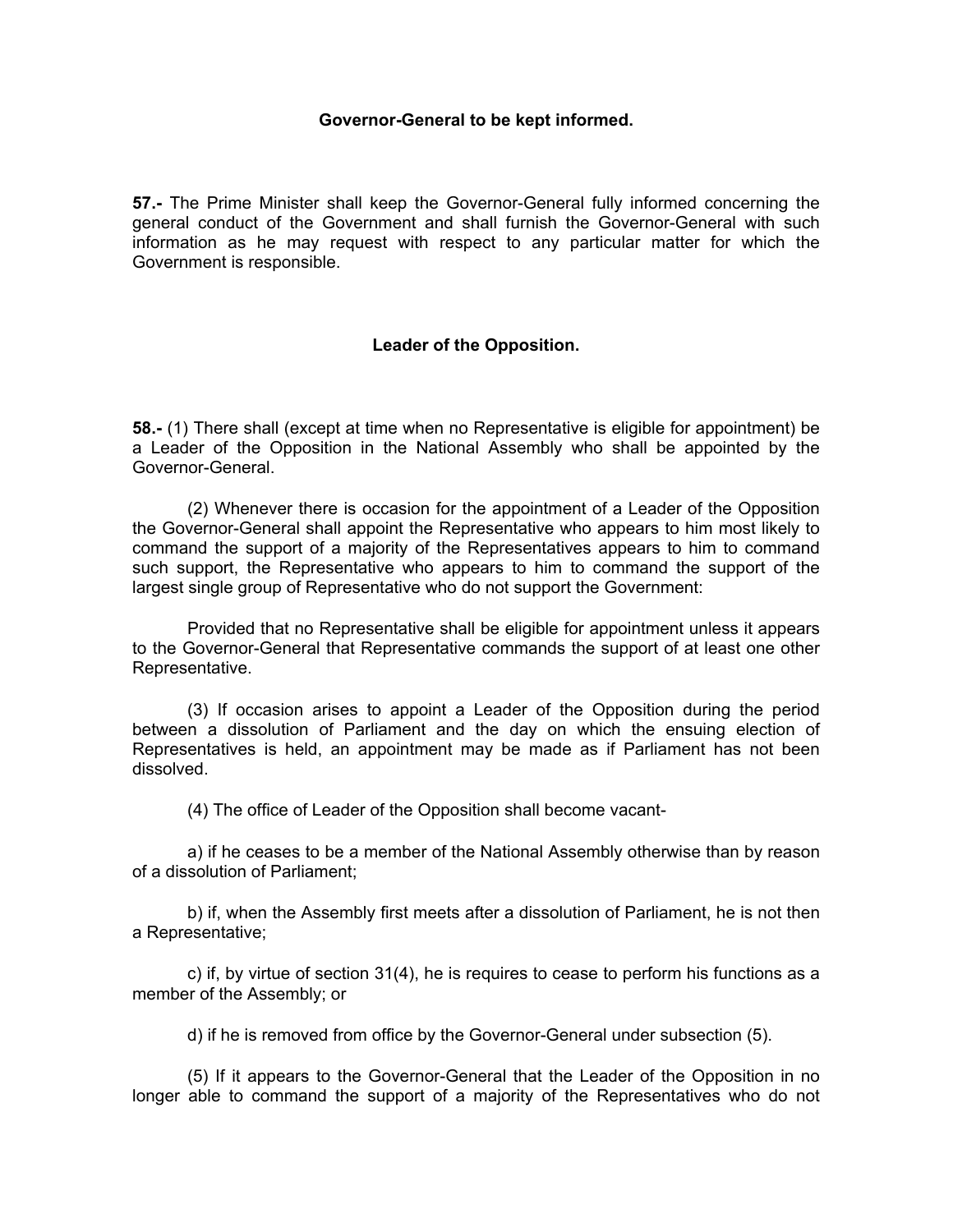support the Government or (if no Representative appears to him to be able to command such support) the support of the largest single group of Representatives who do not support the Government, he shall remove the Leader of the Opposition from office.

(6) The power of the Government-General under this section shall be exercised by him in his own deliberate judgment.

## **Parliamentary Secretaries.**

**59.-** (1) The Governor-General, actin in accordance with the advice of the Prime Minister, may appoint Parliamentary Secretaries from among the members of the National Assembly to assist Ministers in the performance of their duties:

Provided that, if occasion arises for making an appointment while Parliament is dissolved,l a person who was a Representative or a Senator immediately before the dissolution may be appointed as a Parliamentary Secretary.

(2) The office of a Parliamentary Secretary shall become vacant-

a) if the Governor-General, acting in accordance with the advice of the Prime Minister, so directs;

b) if the Prime Minister resigns from office with three days after a resolution of no confidence in the Government has been passed by the National Assembly or is removed from office under section 52(6);

c) upon the appointment of any person to the office of Prime Minister;

d) if the holder of the office ceases to be a member of the Assembly otherwise than by reason of a dissolution of Parliament;

e) if, when the Assembly first meets after the dissolution of Parliament, he is not then a Representative or a Senator; or

f) if, by virtue of section 31 (49, he is required to cease to perform his functions as a member of the Assembly.

**Oaths.**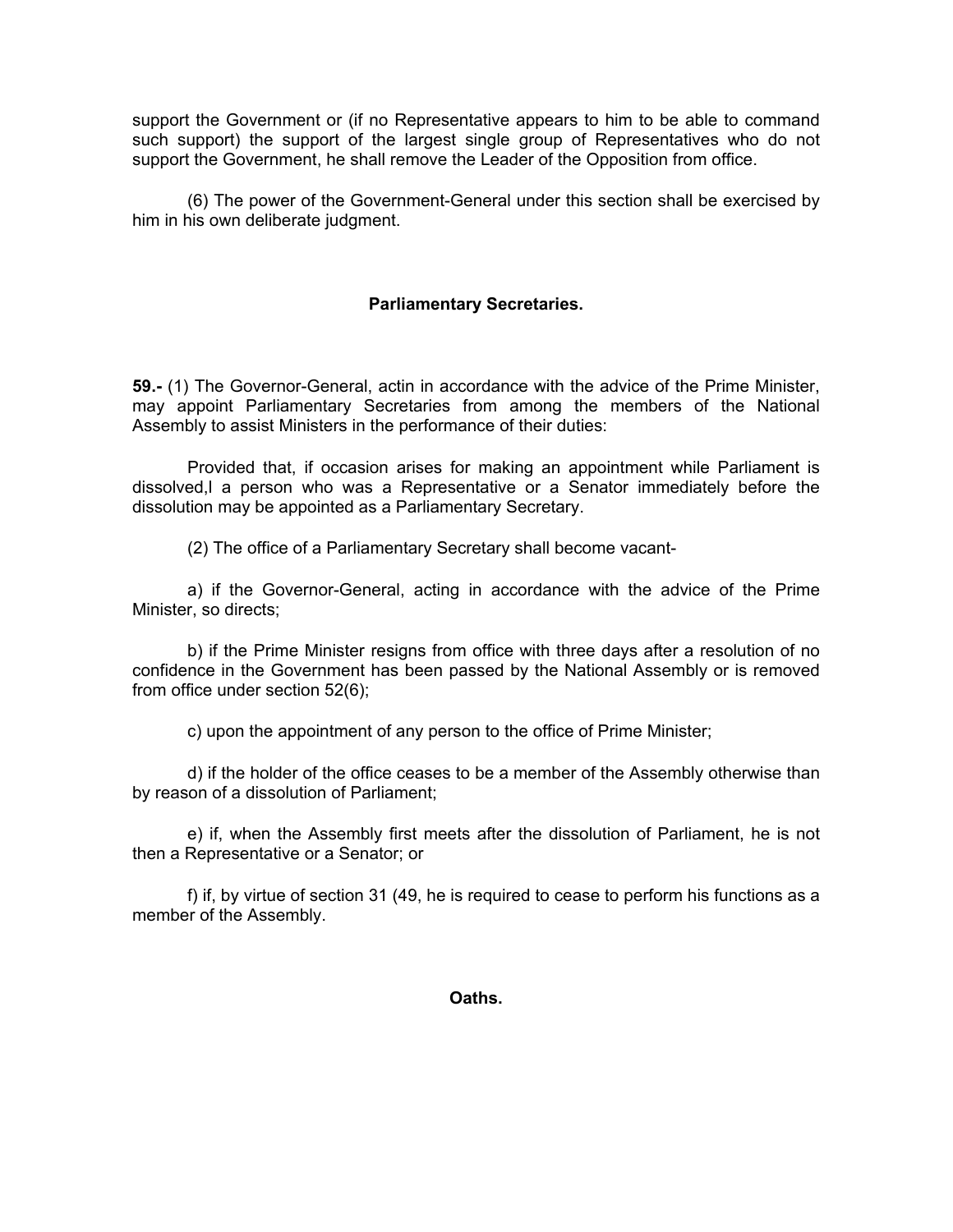**60.-** A Minister or a Parliamentary Secretary shall not enter upon the duties of his office unless he has taken and subscribed the oath of allegiance, the oath of office and the oath of secrecy.

# **Permanent Secretaries.**

**61.-** Where any Minister has been charged with responsibility for any department of the Government, he shall exercise general direction and control over that department; and, subject to such direction and control every department of the Government shall be under the supervision of a permanent secretary whose office shall be a public office;

Provided that two or more departments may be place under the supervision of one permanent secretary.

# **Secretary to Cabinet.**

**62.-** (1) There shall be a Secretary to the Cabinet whose office shall be a public office.

(2) The Secretary to the Cabinet,who shall have charge of the Cabinet Office, shall be responsible, in accordance with such instructions as may be given to him by the Prime Minister, for arranging the business for, and keeping the minutes of, the Cabinet and for conveying the decisions of the Cabinet to the appropriate person or authority and shall have such other functions as the Prime Minister may direct.

# **Constitution of offices etc.**

**63.-** Subject to the provisions of this Constitution and of any other law, the Governor-General may constitute offices for Saint Christopher and Nevis, make appointments to any such office and terminate any such appointment.

# **Attorney-General.**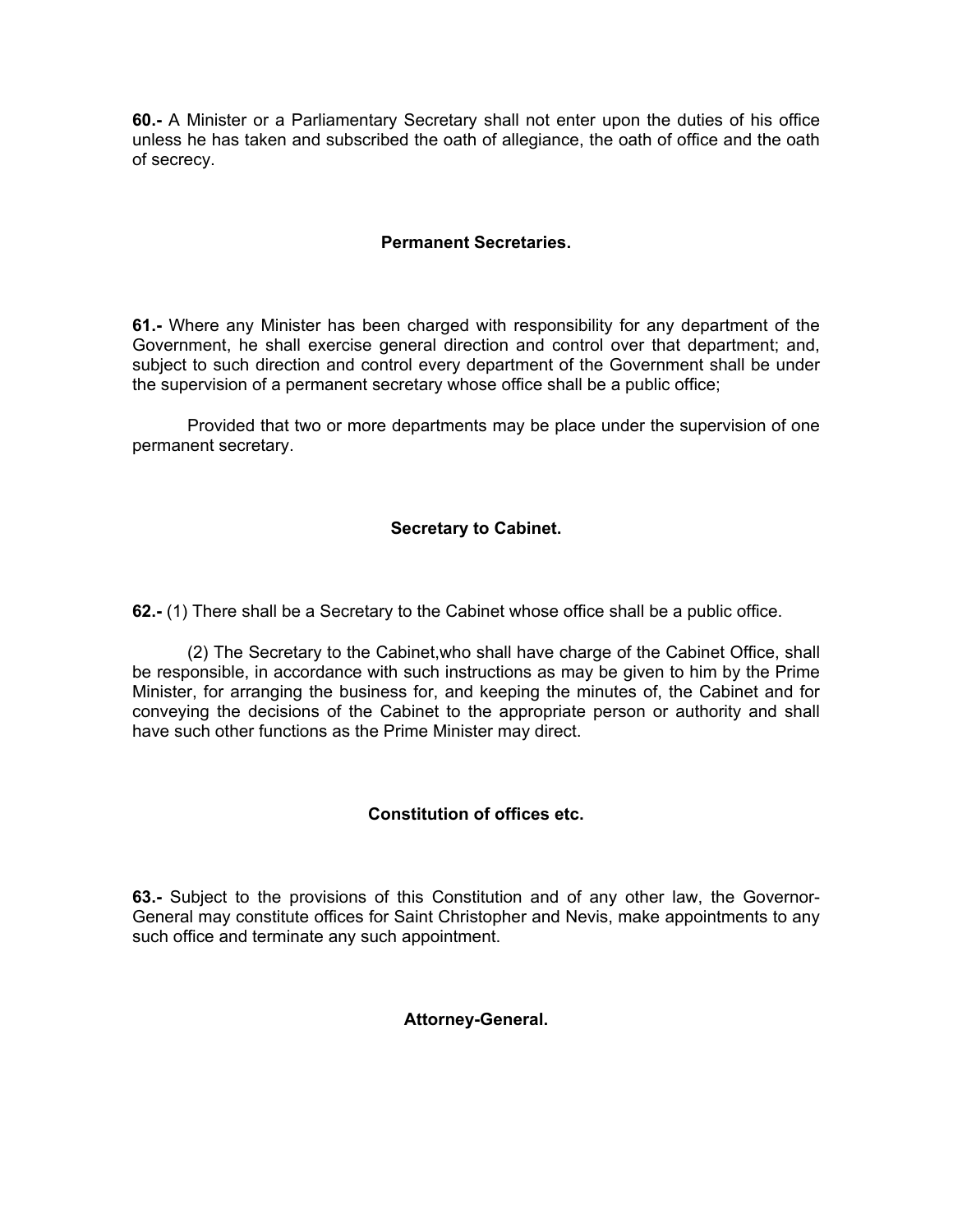**64.-** (1) There shall be an Attorney-General who shall be the principal legal adviser to the Government.

(2) The office of Attorney-General shall be either a public office or the office of a **Minister** 

(3) No person shall be qualified to hold or act in the office of Attorney-general unless he is qualified for elections a Representative or appointment as a Senator and is also qualified to practice as a barrister is Saint Christopher and Nevis.

### **Control of public prosecutions.**

**65.-** (1) There shall be a Director of Public Prosecutions whose office shall be a public office.

(2) The Director of Public Prosecutions shall have power in any case in which he considers it desirable so to do-

a) to institute and undertake criminal proceedings against any person before any court of law (other than in a court-martial) in respect of any offence under a law alleged to have been committed by that person;

b) to take over and continue any such criminal proceedings that have been instituted or undertaken by any other person or authority;and

c) to discontinue at any stage before judgment is delivered any such criminal proceedings instituted or undertaken by himself or any other person or authority.

(3) The power of the Director of Public Prosecutions under subsection (2) may be exercised by him in person or through other persons acting under and in accordance with his general or special instructions.

(4) The power conferred on the Director of Public Prosecutions by paragraphs (b) and (c) of subsection (2) shall be vested in him to the exclusion of any other person or authority:

Provided that where any other person or authority has instituted criminal proceedings, nothing in this subsection shall prevent the withdrawal of those proceedings by or at the instance of that person or authority and with the leave of the court.

(5) For the purposes of this section, any appeal from a judgment in criminal proceedings before any court or any case stated or question of law reserved for the purpose of any such proceedings, to any other court (including Her Majesty in Council) shall be deemed to be part of those proceedings: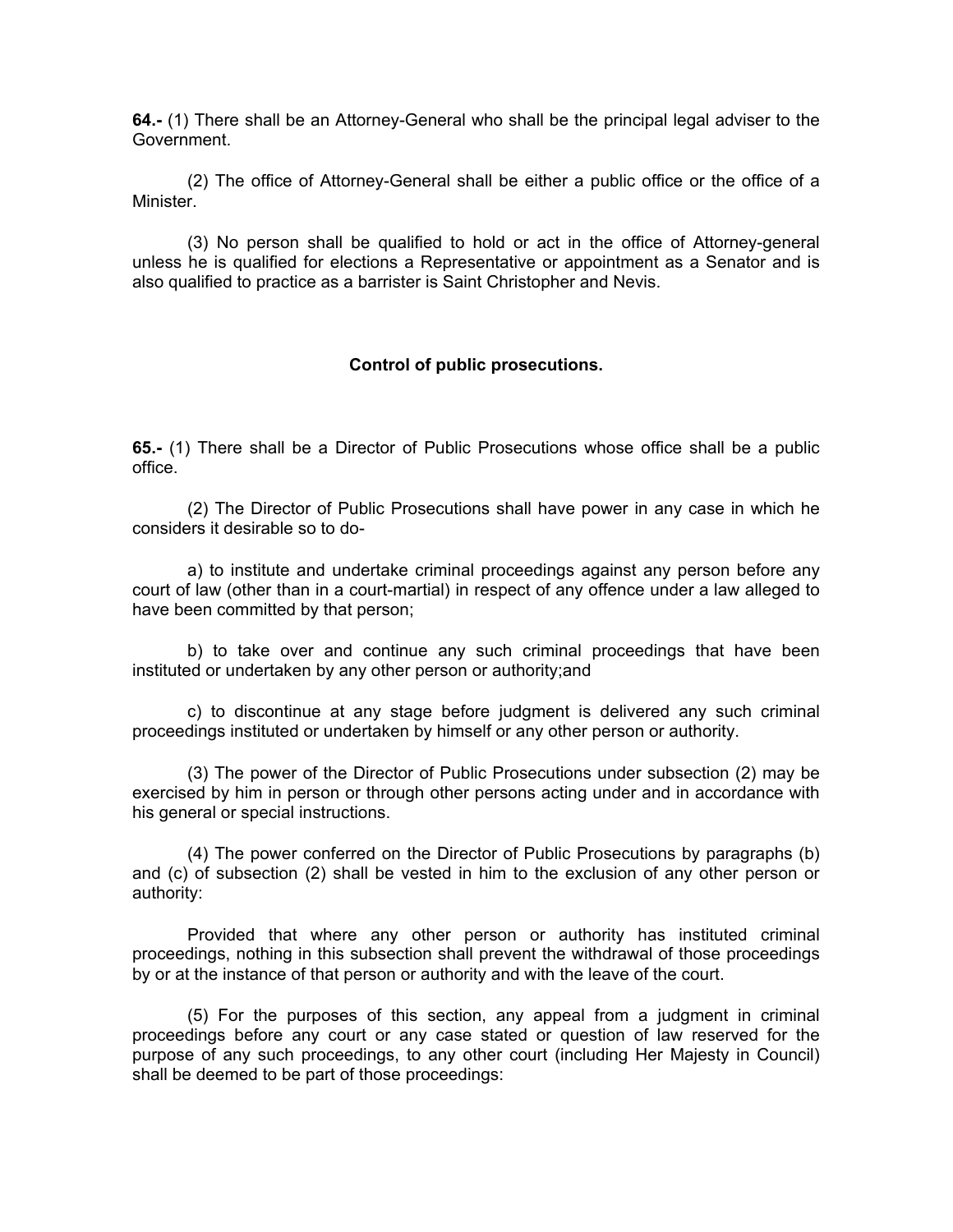Provided that the power conferred of the Director of Public Prosecutions by subsection (2)(c) shall not be exercised in relation to any appeal by a person convicted in any criminal proceedings or to any case stated or question of law reserved at the instance of such a person.

(6) In the exercise of the functions vested in him by subsection (2) and by section 26 (5) and 101(6), the Director of Public Prosecutions shall not be subject to the direction or control of any other person or authority.

## **Prerogative of mercy.**

**66.-** (1) The Governor-General may-

a) grant a pardon, either free or subject to lawful conditions, to any person convicted of any criminal offence under a law;

b) grant to any person a respite, either indefinite or for a specified period, of the execution of any punishment imposed on that person for any such offence;

c) substitute a less severe form of punishment for any punishment imposed on any person for any such offence; or

d) remit the whole or any part of any punishment imposed on any person for any such offence or of any penalty or forfeiture otherwise due to the Crown on account of any such offence.

(2) The powers of the Governor-General under this section shall be exercised by him in accordance with the advice of such Minister as may from time to time be designated by the Governor-General, acting in accordance with the advice of the Prime Minister.

# **Committee on Prerogative of Mercy.**

**67.-** (1) There shall be for Saint Christopher and Nevis an Advisory Committee on the Prerogative of Mercy (hereinafter in this section referred to as the Committee) which shall consist of-

a) the Minister for the time being designated under section 6682), who shall be chairman;

b) the Attorney-General; and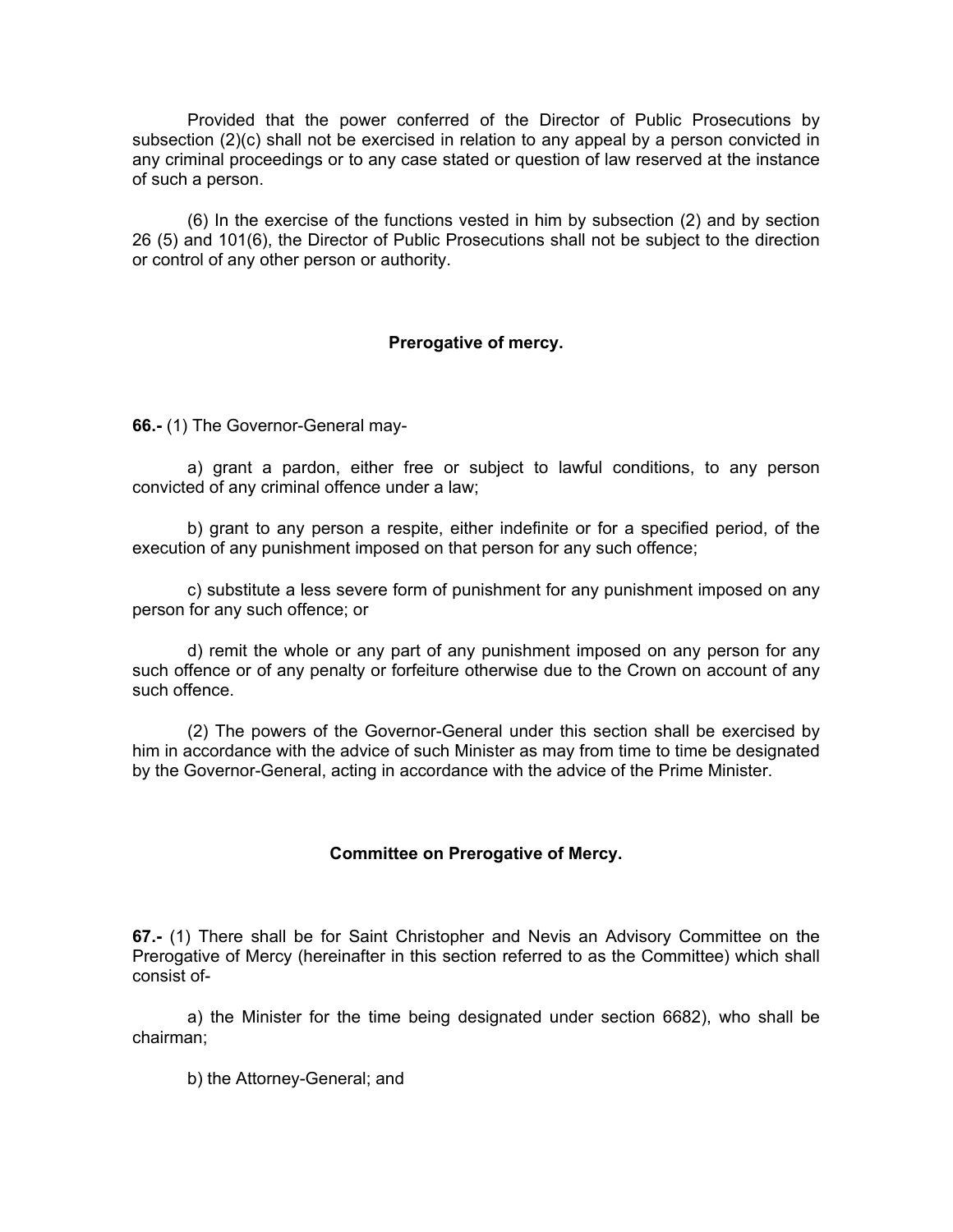c) not less than three nor more than four other members appointed by the Governor-General.

(2) A member of the Committee appointed under subsection (1)(c) shall hold his seat thereon for such period as may be specified by the Governor-general at the time of his appointment:

Provided that his seat shall become vacant-

a) in the case of a person who was a Minister when he was appointed, if he ceases to be a Minister; or

b) if the Governor-general so directs.

(3) The Committee may act notwithstanding any vacancy in its membership or the absence of any member and its proceedings shall not be invalidated by the presence or participation of any person not entitled t be present at or to participate in those proceedings.

(4) The Committee may regulate its own procedure.

(5) In the exercise of his functions under this section, the Governor-General shall act in accordance with the advice of the Prime Minister.

# **Functions of Committee.**

**68.-** (1) Where any person has been sentenced to death (otherwise than by a courtmartial) for a criminal offence under any law, the Minister for the time being designated under section 66(2) shall cause a written report of the case from the trial judge (or the Chief Justice, if a report from the trial judge cannot be obtained) together whit such other information derived from the record of the case or elsewhere as he may require, to be taken int o consideration at a meeting of the Advisory Committee of the Prerogative of Mercy; and after obtaining the advice of the Committee he shall decide in his own deliberate judgment whether to advise the Governor-General to exercise any of hi power under section 66(1).

(2) The Minister for the time being designated under section 66(2) may consult with the Advisory Committee on the Prerogative of Mercy before tendering any advice to the Governor-General under tat subsection in any case not falling within subsection (1) of this section but he shall not be obliged to act in accordance with the recommendation of the Committee.

# **CHAPTER VI**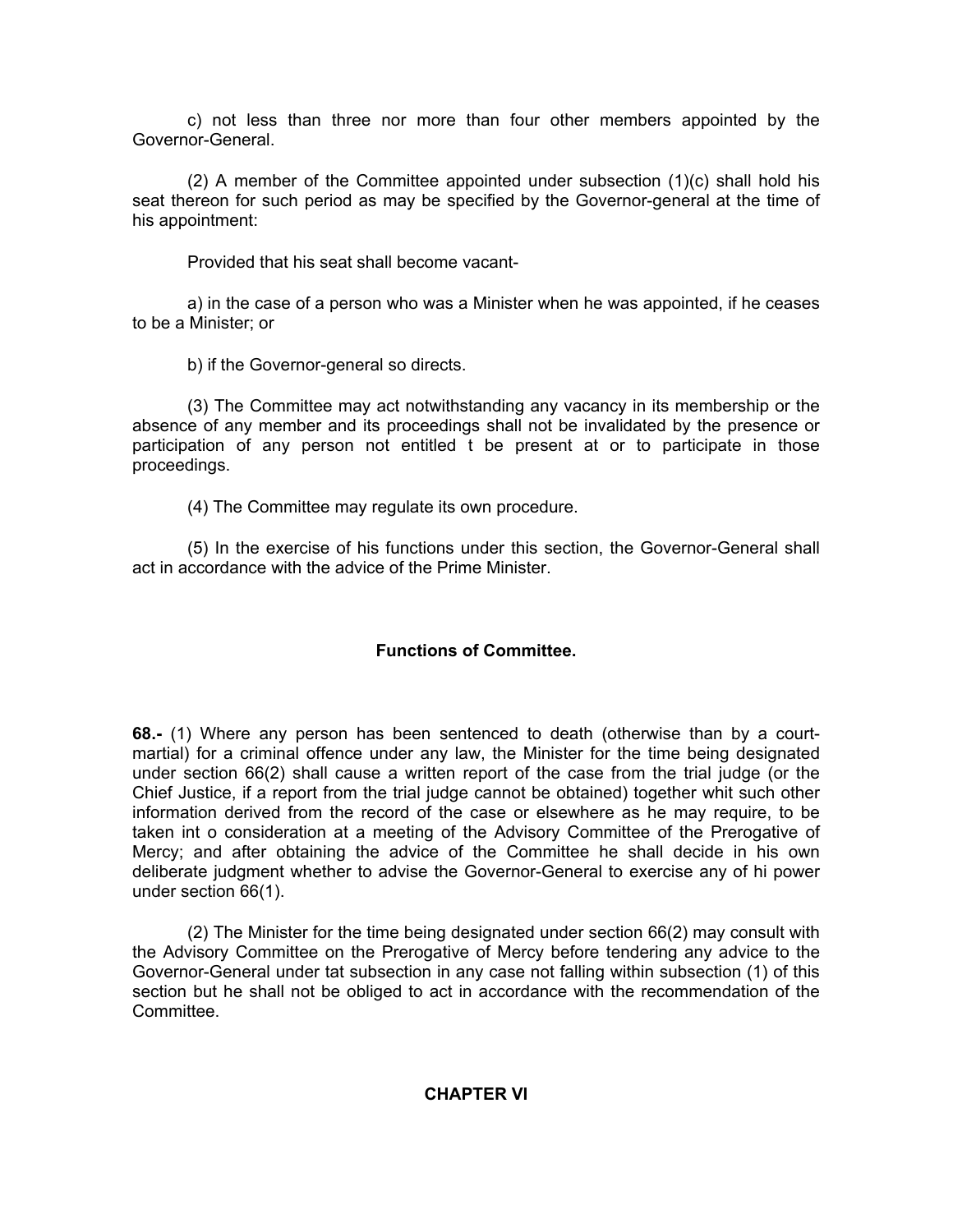#### **FINANCE**

#### **Consolidated Fund.**

**69.-** All revenue or other moneys raised or received by the Government (not being revenues or other moneys that are parable, by or under any law, into some other fund of the Government established for a specific purpose) shall be paid into and form a Consolidated Fund.

#### **Withdrawals from Consolidated Fund or other public funds.**

**70.-** (1) No moneys shall be withdrawn from the Consolidated Fund except-

a) to meet expenditure that is charged upon the Fund by this Constitution or by any law made in pursuance of section 72.

(2) Where any moneys are charged by this Constitution or any law enacted by Parliament upon the Consolidated Fund or any other public fund of the Government, they shall be paid out of that fund by the Government to the person or authority to whom payment is due.

(3) No moneys shall be withdrawn from any public fund of the Government other than the Consolidated Fund unless the issue of those moneys has been authorized by or under any law.

(4) There shall be such provision as may be made by Parliament prescribing the manner in which withdrawals may be made from the Consolidated Fund or any other public fund of the Government.

(5) The investment of moneys forming part of the Consolidated Fund shall be made in such manner as may be prescribed by or under a law enacted by Parliament.

(6) Notwithstanding subsection (1), provision may be made by or under a law enacted by Parliament authorizing withdrawals to be made from the Consolidated Fund, in such circumstance and to such entente as may be prescribed by or unbar a law enacted by Parliament, for the purpose of making repayable advances.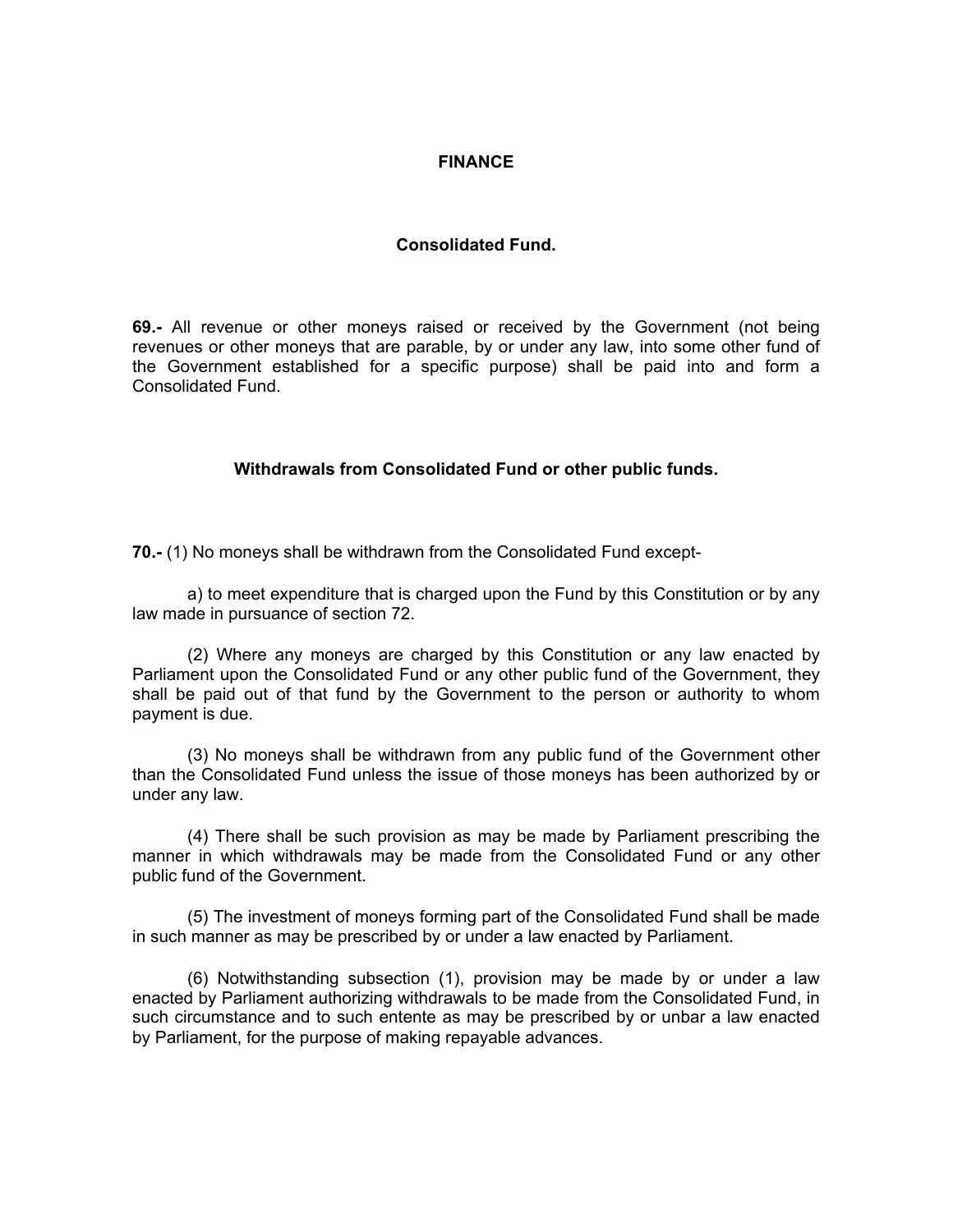## **Authorization of expenditure from Consolidated Fund by the appropriation law.**

**71.-** (1) The Minister for the time being responsible for finance shall cause to be prepared and laid before the National Assembly before, or not later than sixty days after, the commencement of each financial year estimates of the revenues and expenditure of the Government for that financial year.

(2) When the estimates of expenditure (other than expenditure charged upon the Consolidated Fund by this Constitution or by any law enacted by Parliament) have been approved by the National Assembly, a bill known as an appropriation bill, shall be introduced in the Assembly providing for the issue from the Consolidated Fund of he sums,under separate votes for the several services required, to the purposes specified therein.

(3) If in respect of any financial year it is found-

a) that the amount appropriated by the appropriation law to any purpose is insufficient or that a need has arisen for expenditure for a purpose to which no amount has been appropriated by that law; or

b) that any moneys have been expended for any purpose in excess of the amount appropriated to that purpose by the appropriation law or for a purpose to which no amount has been appropriated by that law, a supplementary estimate showing the sums required or spent shall be laid before the National Assembly and, when the supplementary appropriation by shall be introduced in the Assembly providing for the issue of such sums from the Consolidated Fund and appropriating them to the purposes specified therein.

### **Authorization of expenditure in advance of appropriation.**

**72.-** There shall be such provisions as may be made by Parliament under which, if the appropriation law in respect of any financial year has not come into operation by the beginning of that financial year, the Minister for the time being responsible for finance may authorize the withdrawal of moneys from the Consolidated Fund for the Purpose r meeting expenditure necessary to carry on the services of the Government until the expiration of four months from the beginning of that financial year or the coming into operation of the law, whichever is the earlier.

### **Warrants for unforeseen expenditure.**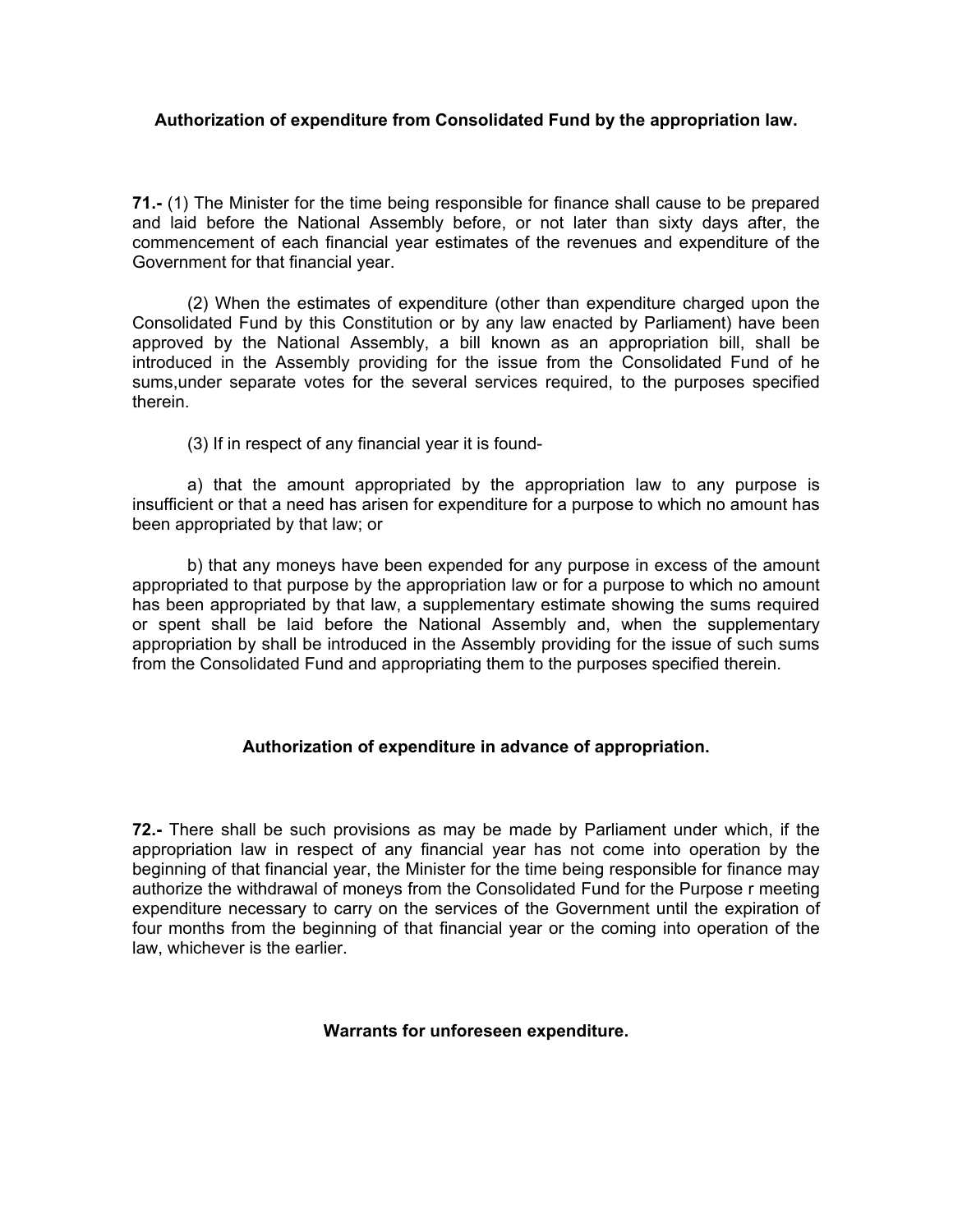**73.-** (1) If it appears to the Minister for the time being responsible for finance that-

a) there is an urgent need to incur expenditure;

b) no provision exist for that expenditure in any appropriation law or other law; and

c) it would not be in the public interest to delay the authorization of that expenditure until such time as a supplementary estimate can be laid before the National Assembly, the Minister may, by special warrant, authorize the issue from the Consolidated Fund of the money required to meet that expenditure:

Provided that the total such for the time being authorized to be issued under this subsection, for which no provisions has been made by an appropriation law, shall not exceed such amount as may be prescribed by Parliament.

(2) Where in any financial year any expenditure has been authorized by special warrant under subsection (1) the Minister for the time being responsible for finance shall cause a supplementary estimate relating to that expenditure to be laid before the National Assembly at the first sitting of the Assembly occurring after the expiration of fourteen days from the date of the warrant and a supplementary appropriation bill shall be introduced in the Assembly providing for the issue of the sums authorized to be spent and appropriating them to the purposed specified therein.

## **Remuneration of certain officers.**

**74.-** (1) There shall be paid to the holders of the offices to which this section applies such salaries and such allowances as may be prescribed by or under a law enacted by Parliament.

(2) The salaries and allowances prescribed under subsection (1) shall be a charge on the Consolidated Fund.

(3) The Salary prescribed under subsection (1) in respect of the holder of an office and his other terms of service (other than allowances that are not taken in to account in computing, under any law in that behalf, any pension payable in respect of his service in that office) shall not be altered to his disadvantage after his appointment.

(4) When a person's salary or other terms of service depend upon his option, the salary or terms for which he opts shall, for the purposes of subsection (3), be deemed to be more advantageous to him than any others for which he might have opted.

(5) This section applies to the office of the Governor-General, member of the Public Service Commission, member of the Police Service Commission, member of the Public Service Board of Appeal, the Director of Public Prosecutions and the Director of Audit.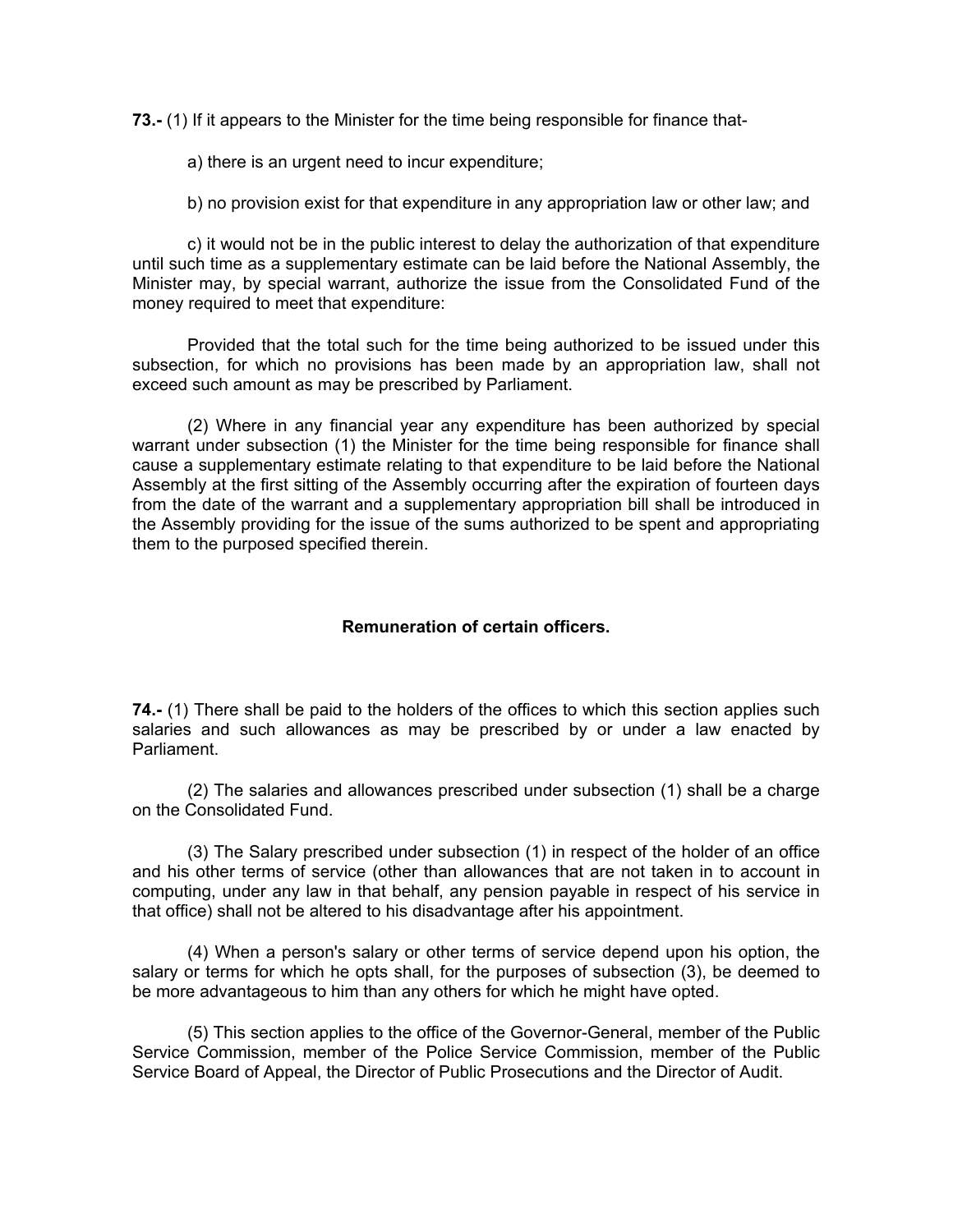(6) Nothing in this section shall be construed as affecting section 88 of this Constitution (which protects pensions rights in respect of service as a public officer).

### **Public Debt.**

**75.-** (1) All debt charges for which the Government is liable shall be a charge on the Consolidated Fund.

(2) For the purposes of this section debt charges include interest, sinking fund charges, the repayment or amortization of debt and all expenditure in connection with the raising of loans on the security of the Consolidated Fund and the service and redemption of the debt created thereby.

#### **Audit of public accounts etc.**

**76.-** (1) There shall be a Director of Audit whose office shall be a public office.

(2) The Director of Audit shall-

a) Satisfy himself that all moneys that have been appropriated by Parliament and disbursed have been applied to the purposes to which thy were so appropriated and that the expenditure conforms to the authority that governs it; and

b) at least once in every year audit and report on the public accounts of the Government, the accounts of all officers and authorities of the Government, the accounts of all courts of law in Saint Christopher and Nevis (including any accounts of the Supreme Court maintained in Saint Christopher and Nevis), the accounts of every Commission and Board established by this Constitution and the accounts of the Clerk of the National Assembly.

(3) The Director of Audit and any officer authorized by him shall have access to all books, records, returns, reports and other documents that in his opinion relate to any of the accounts referred to in subsection (2).

(4) The Director of Audit shall submit every report made by him in pursuance of subsection (2) to the Minister for the time being responsible for finance who shall, not later than seven days after the National Assembly first meets after he has received the report, lay it before the Assembly.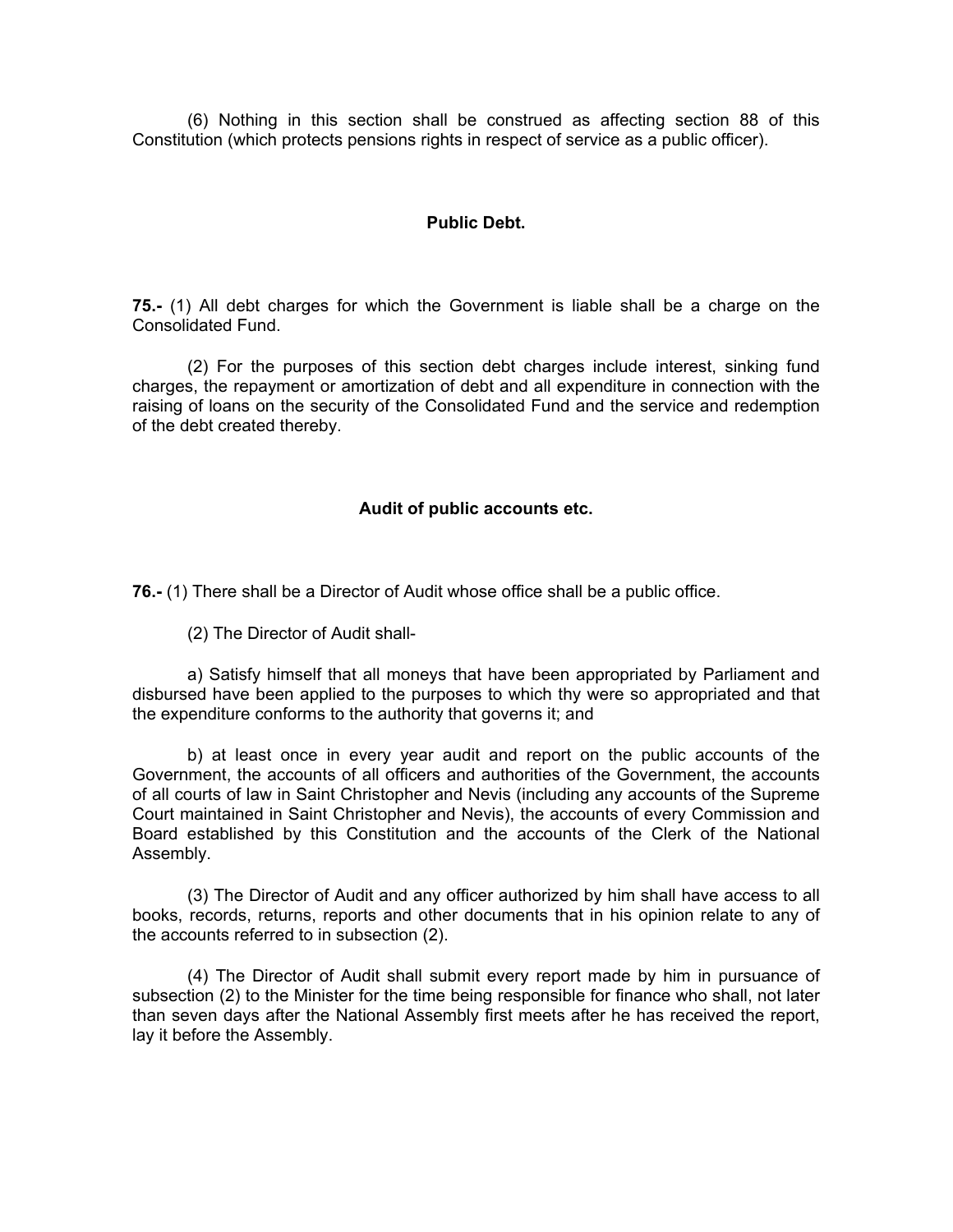(5) If the Minister fails to lay a report before the National Assembly in accordance with subsection (4) the Director of Audit shall transmit copies of the report to the Speaker who shall, as soon as practicable, present them to the Assembly.

(6) The Director of Audit shall exercise such other functions in relation to the accounts of the Government or the accounts of other authorities or bodies established by law for public purposes as may be prescribed by or under any law enacted by Parliament.

(7) In the exercise of his function under subsection (2), (3), (4) and (5), the Director of Audit shall not be subject to the direction or control of any other person or authority.

## **CHAPTER VII**

### **THE PUBLIC SERVICE COMMISSION**

#### **Public Service Commission.**

**77.-** (1) There shall be for Saint Christopher and Nevis a Public Service Commission (hereinafter in this section referred to as the Commission) which shall consist of a chairman and not less than two nor more than four other members who shall be appointed as follows-

a) the chairman and not more than three other members shall be appointed by the Governor-General, acting in accordance with the advice of the Prime Minister; and

b) one member shall be appointed by the Governor-General, acting in accordance with the advice of the Prime Minister, from among persons selected by the appropriate representative body or, if there is no such body, by the Governor-General, acting in his own deliberate judgment:

Provided that, for the purposes of discharging its functions in relation to public offices on the staff of the Nevis Island Administration, the Commission shall consist of-

a) the chairman who has been appointed as aforesaid;

b) such one of the members appointed as aforesaid as may be designated in that behalf by the chairman; and

c) two members appointed specifically in relation to the island of Nevis by the Governor-General, acting in accordance with the advice of the Prime Minister after the Prime Minister has consulted the Premier.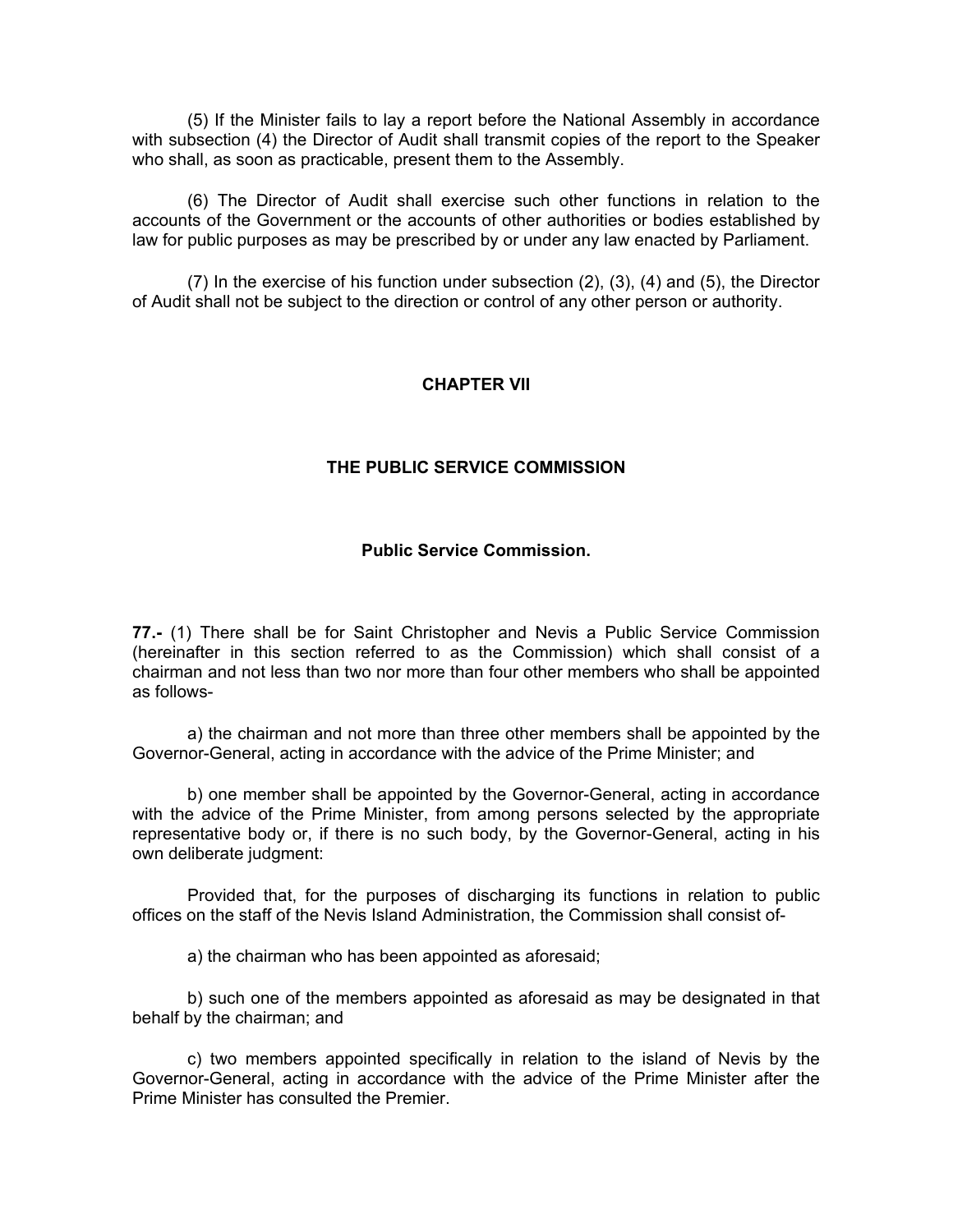(2) A person shall not be qualified to be appointed as a member of the Commission-

a) unless he is a Commonwealth citizen ordinarily resident in Saint Christopher and Nevis; or

b) if he is member of the National Assembly or the Nevis Island Assembly or a public officer.

(3) Subject to the provisions of this section,the office of a member of the Commission shall become vacant-

a) at the expiration of such period (not being less than two years nor more than five years from the date of his appointment) as may be specified by the Governor-General, acting in accordance with the advice of the Prime Minister, at the time of this appointment; or

b) if any circumstances arise that, if he were not a member of the Commission, would cause him to be disqualified to be appointed as such under subsection (2).

(4) A member of the Commission may be removed from office only for inability to exercise the functions of his office (whether arising from infirmity of body or mind or any other cause or for misbehavior and shall not be so removed except in accordance with the provisions of this section.

(5) A member of the Commission shall be removed from office by the Governor-General if the question of his removal from office has been referred to a tribunal appointed under subsection (6) and the tribunal has recommended to the Governor-General that he ought to be removed from office for inability as aforesaid or for misbehavior.

(6) If the Prime Minister represents to the Governor-General that the question of removing a member of the Commission under this section ought to be investigated then-

a) the Governor-General shall appoint a tribunal which shall consist of a chairman and not less than two other members, selected by the Chief Justice from among persons who hold or have held office as a judge of a court having unlimited jurisdiction in civil and criminal matters in some part of the Commonwealth or a court having jurisdiction in appeals from such a court; and

b) the tribunal shall enquire into the matter and report on the facts thereof to the Governor-general and recommend to him whether the member ought to be removed under this section.

(7) If the question of removing a member of the Commission has been referred to a tribunal under this section, the Governor-general, acting in accordance with the advice of the Prime Minister, may suspend that member from the exercise of the function of his office and any such suspension may at any time be revoked by the Governor-General, acting in accordance with such advice as aforesaid, and shall in any case cease to have effect if the tribunal recommends to the Governor-General that member should not be removed.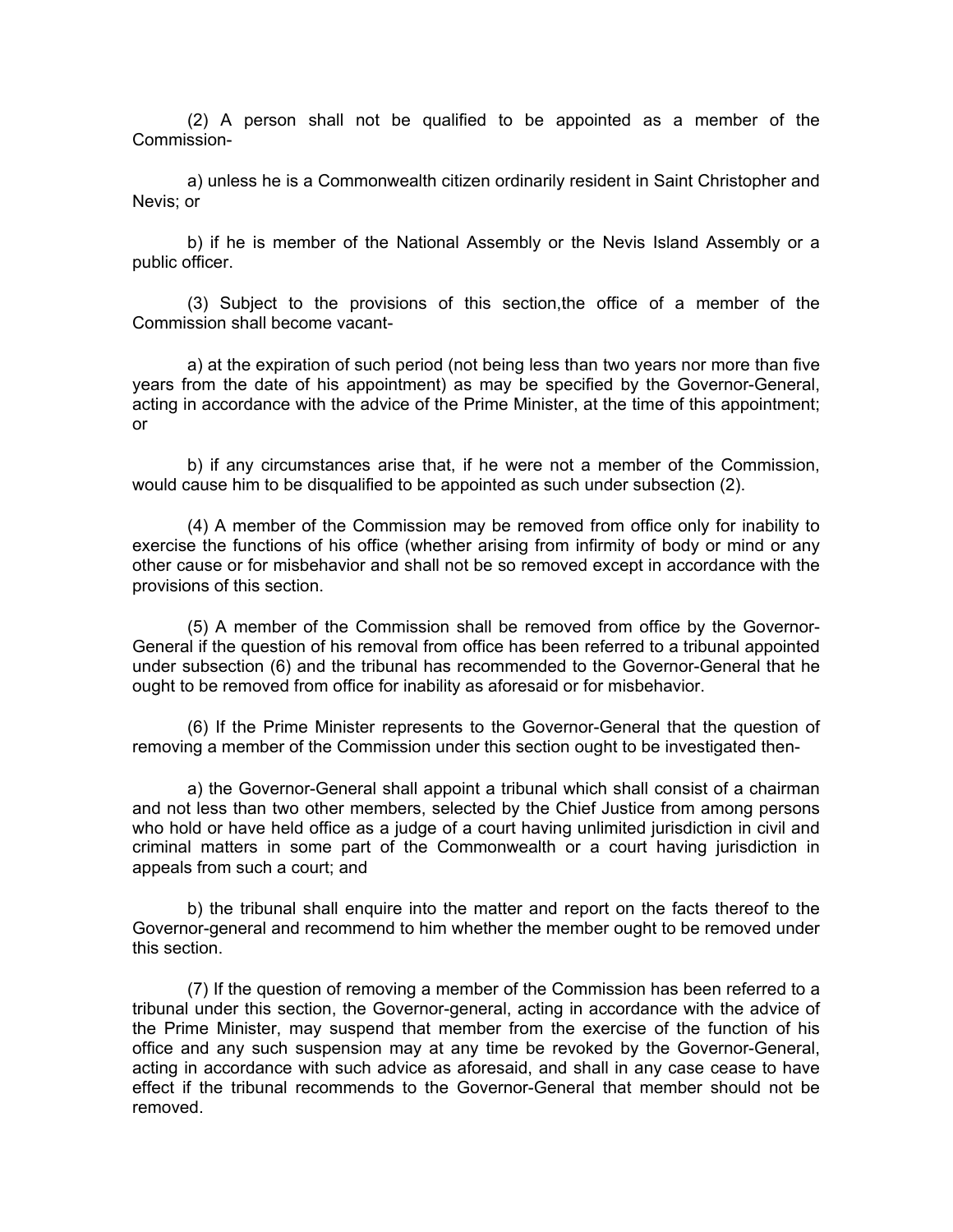(8) If the office of chairmen of the Commission is vacant or if the holder of that office is for any reason unable to exercise the function of this office, then, until a person has been appointees to and has assumed the functions of that office or until the person holding that office has resumed those functions, as the case may be, they shall be exercised by such other member of the Commission as may for the time being be designated by the Governor-General, acting in accordance with the advice of the Prime Minister.

(9) If at any time there are less than two members of the Commission beside the chairman or if any such member is acting as chairman or is for any reason unable to exercise the functions of his office, the Governor-General, acting in accordance with the advice of the Prime Minister, may appoint a person who is qualified to be appointees as a member of the Commission to act as a member, and any person so appoints shall, subject to subsection (4), continue to act until the office in which he is acting has been filled or, as the case may be, until the holder thereof that resumed his functions or until his appointment to act has been revoked by the Governor-General, acting in accordance with the advice of the Prime Minister.

(10) A member of the Commission shall not enter upon the duties of his office until he has taken and subscribed the oath of allegiance and the oath of office.

(11) The Commission shall, in the exercise of its functions under this Constitution, not be subject to the direction or control of any other person or authority.

(12) The Commission may by regulation or otherwise regulate its own procedure, and with the consent of the Prime Minister, may confer powers or impose duties on any public officer or on any authority of the Government for the purpose of the exercise of its functions.

(13) The Commission may, subject to its rules of procedure, act notwithstanding any vacancy in its membership or the absence of any member and its proceedings shall not be invalidated by the presence of participation of any person not entitled to be present at or to participate in those proceedings:

Provided that any decision of the Commission shall require the concurrence of a majority of all its members.

(14) In this section "the appropriate representative body" means such body (if any) as may be designated by the Governor-General, acting in accordance with the advice of the Prime Minister, as the principal body in Saint Christopher and Nevis representing the interests of public officers.

### **Appointment etc. of public officers.**

**78.-** (1) Subject to section 87, the power to appoint persons to hold of act in offices in the public service (including the power to confirm appointments), and the power to exercise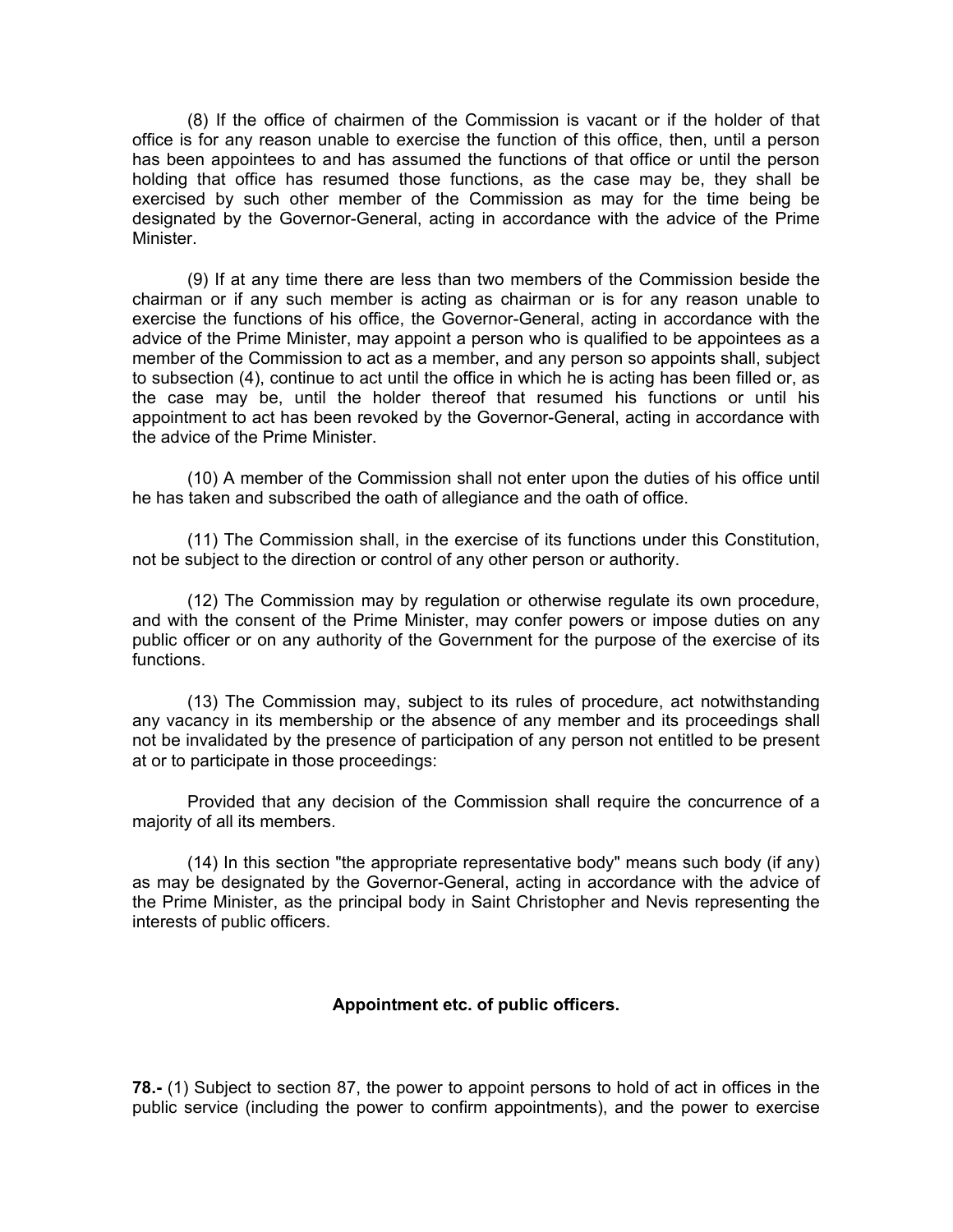disciplinary control over persons holding or acing in such offices and the power to remove such persons from office shall vest in the Governor-General, acting in accordance with the recommendation of the Public Service Commission (hereinafter in this section referred to as the Commission).

(2) The Governor-General, acting in accordance whit the recommendation of the Commission, may, be directions in writing and subject to such conditions ad ha thinks fit, delegate any of his power under subsection(1) to any one or more members of the Commission or, with the consent of the Prime Minister, to any public officer.

(3) The provisions of this section shall not apply in relation to the following offices, that is to say-

a) any office to which section 79 applies;

b) the office of Attorney-General;

c) the office of Director or Public Prosecutions;

d) the officer of Director of Audit;

e) any office to which section 83 applies; or

f) any office in the Police Force.

(4) No person shall be appointed under this section to or to act in any office on the Governor-General's personal staff except with the concurrence of the Governor-General, acting in his own deliberate judgment.

(5) Before the Commission makes any recommendation in relation to the Clerk of the National Assembly or a member of his staff for the purposes of subsection (1) or (2) and before any other person exercises in relation to the Clerk of the National Assembly or a member of his staff any power delegated to him under subsection (2),the Commission or that person shall consult the Speaker.

(6) Before the Commission recommends the Governor-general under subsection (1), or any other person exercises any power delegated to him under subsection (2), to appoint to hold or act in any public office any person who is in the public service of the Government of any other country or territory, the Commission or that person shall consult the Prime Minister.

(7) Before the Commission recommends the Governor-General under subsection (1)l, or any other person exercises any power delegated to him under subsection (2), to appoint to or to act in any public office any person who holds or is acting in any office to which section 83 of this Constitution applies, the Commission or that person shall consult the Judicial and Legal Services Commission.

(8) A public officer shall not be removed from office or subjected to any other punishment under this section on the grounds of any act done or omitted by him in the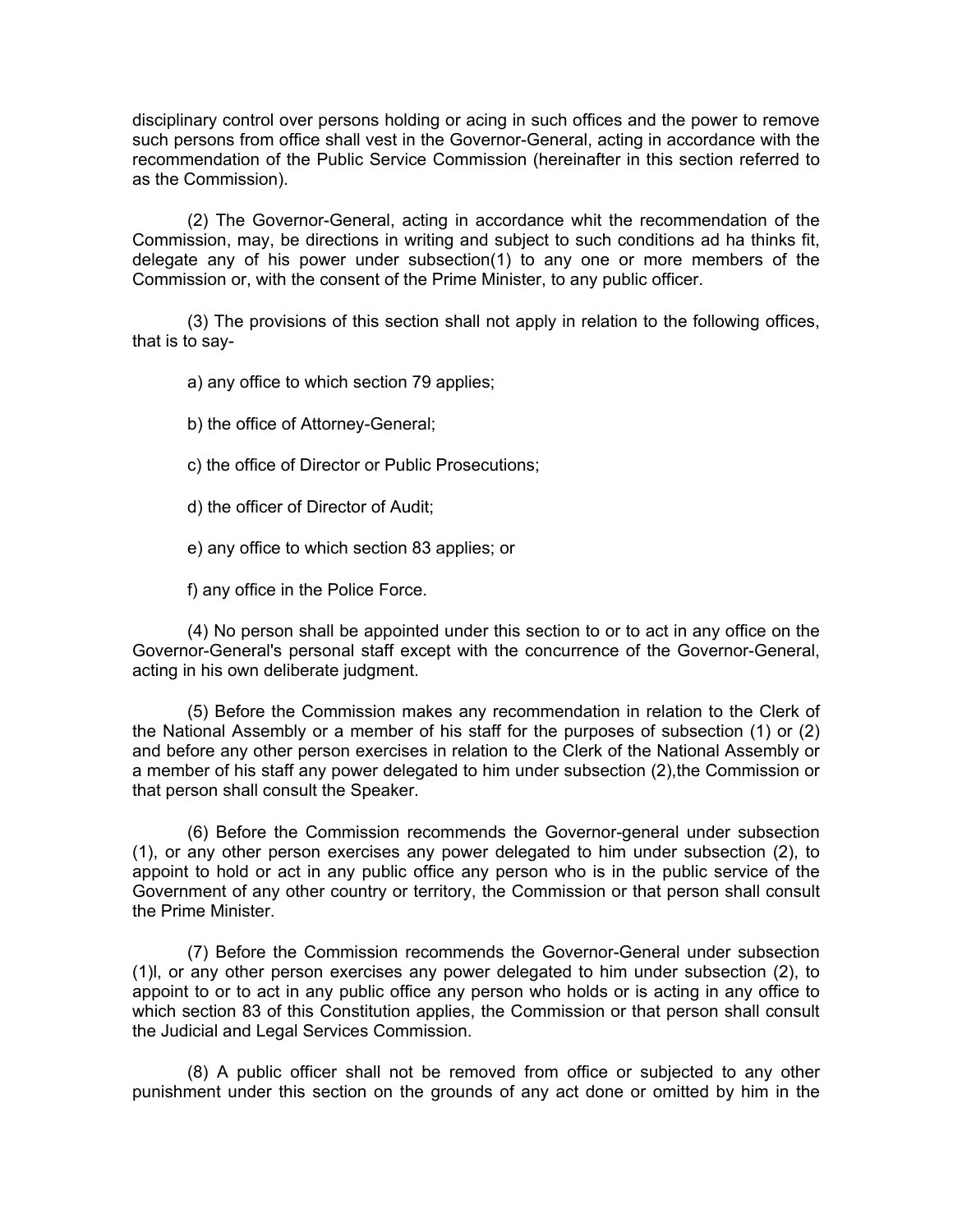exercise of a judicial functions conferred on him unless the Judicial and Legal Services Commission concurs therein.

## **PART 2**

## **Appointment etc, to particular offices**

## **Appointment etc. of permanent secretaries and certain other officers.**

**79.-** (1) This section applies to the offices of Secretary to the Cabinet, permanent secretary of a department of the Government, head or deputy head of a department of the Government, any office for the time being designated by the Public Service Commission as an office of a chief professional adviser to a department of the Government and any office for the time being designated by the Commission, after consultation with the Prime Minister, as an office the holder of which are required to reside outside Saint Christopher and Nevis or whose function relate to external affairs.

(2) The power to appoint person to hold or to act in offices to which this section applies (including the power to confirm appointments), and, subject to section 87, the power to exercise disciplinary control over persons holding or acting in such offices and the power to remove such persons from office shall vest in the Governor-General, acting in accordance with the recommendation of the Public Service Commission.

Provided that-

a) the power to appoint a person to hold or act in an office of permanent secretary on transfer from another office carrying the same salary shall vest in the Governor-General, acting in accordance with the advice of the Prime Minister;

b) before the Public Service Commission makes a recommendation to the Governor-General with respect to the appointment of any person to hold an office to which this section applies (other than an appointment to an offence of permanent secretary on transfer from another such office carrying the same salary) it shall consult with the Prime Minister and if the Prime Minister signifies his objection to the appointment of any person to the office, the Commission shall not make a recommendation to the Governor-General to appoint that person;

c) in relation to any office of Ambassador, High Commissioner or other principal representative of Saint Christopher and Nevis in any other country or accredited to any international organization the Governor-general shall act in accordance with the advice of the Prime Minister, who shall, before tendering any such advice in respect of any person who holds any public office to which appointments are made by the Governor-General in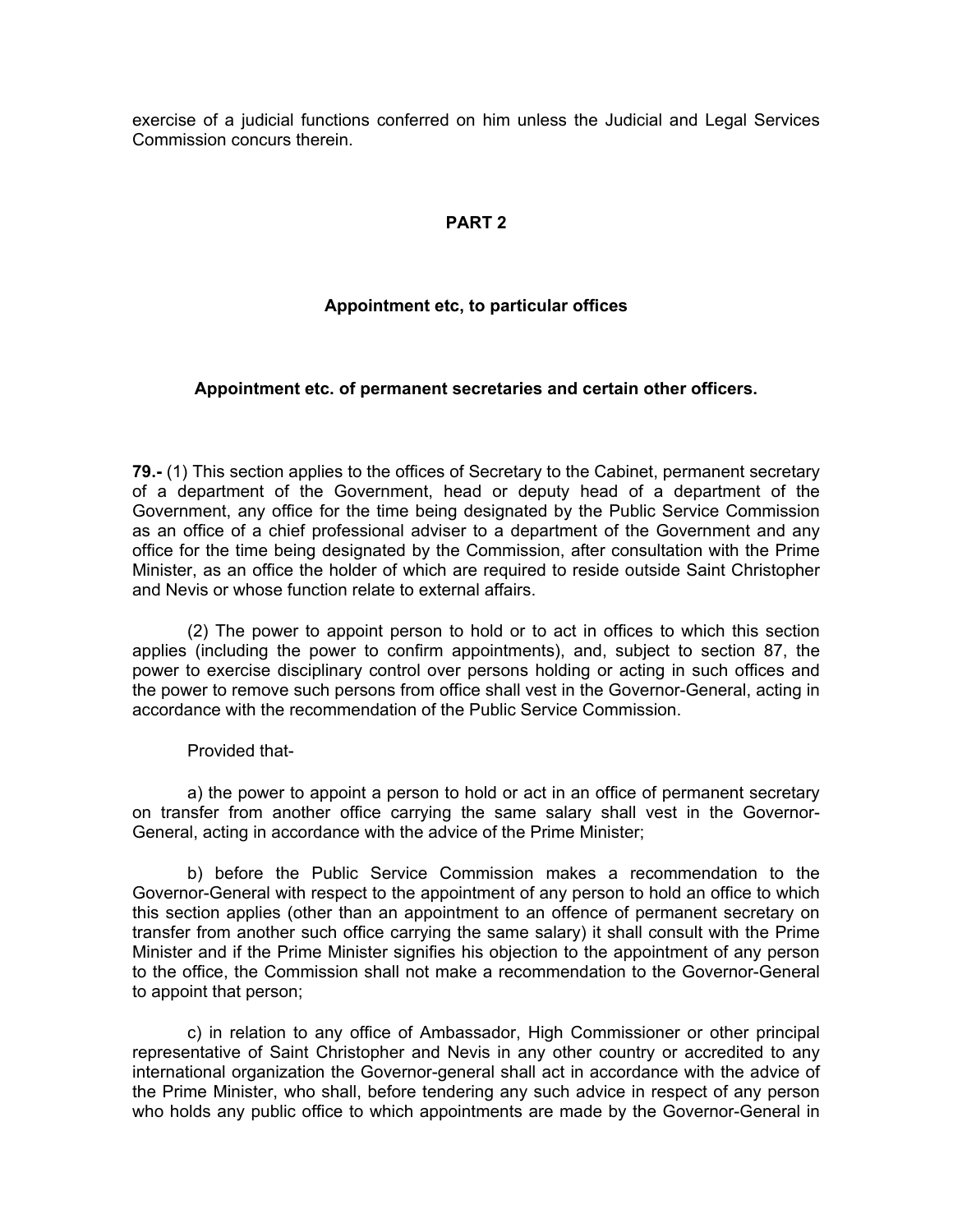accordance with the recommendation of some other person or authority consult that person or authority.

(3) References in this section to a department of the Government shall not include the office of the Governor-General, the department of the Attorney-General, the department of the Director of Public Prosecutions the department of the Director of Audit, the department of the Clerk of the National Assembly or the Police Force.

### **Attorney-General when a public officer.**

**80.-** (1) This section shall have effect at any time when the office of Attorney-genera is a public office.

(2) The power to appoint a person to hold or act in the office of Attorney-General shall vest in the Governor-General, acting in accordance dance with the recommendation of the Public Service Commission:

Provided that before the Public Service Commission makes any recommendation under this subsection it shall consult the Prime Minister and the Judicial and Legal Services Commission:

(3) The power to exercise disciplinary control over and remove from office a person holding or acting in the office of Attorney-General shall vest in the Governor-General, acting in accordance with the recommendation for the Judicial and Legal Services Commission:

Provided that before the Judicial and Legal Services Commission makes any recommendation under this subsection it shall consult the Public Service Commission.

#### **Director of Public Prosecutions.**

**81.-** (1) The Director of Public Prosecutions shall be appointed by the Governor-General, acting in accordance with the recommendation of the Judicial and Legal Services Commission.

(2) If the office of Director of Public Prosecutions is vacant or if the holders of that office is for any reason unable to exercise the functions of his office, the Governor-General, acting in accordance with the recommendation of the Judicial and Legal Services Commission, may appoint a person to act as Director.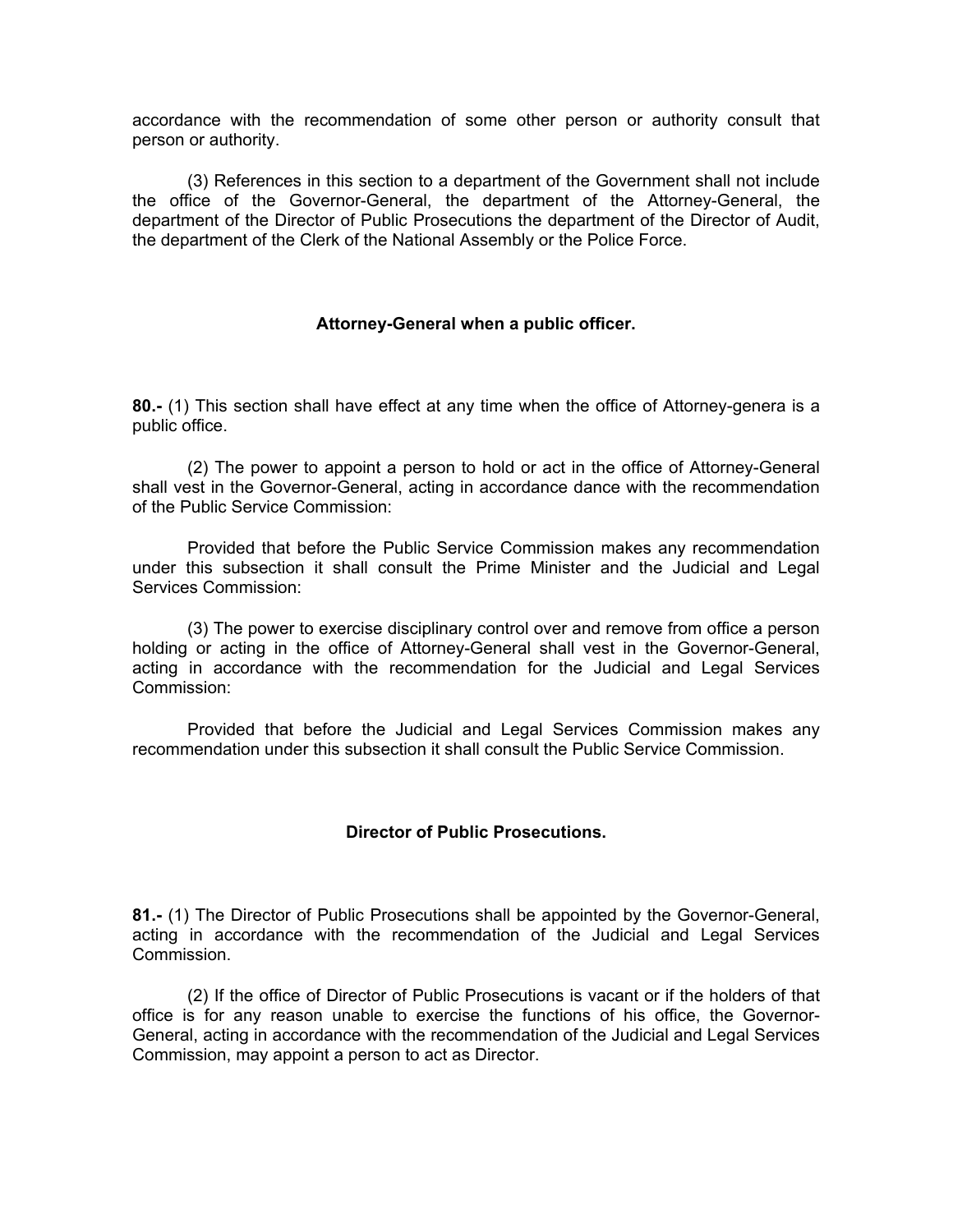(3) A person shall not be qualified to be appointed to hold the office of Director of Public Prosecutions unless he holds one of the specified qualifications and has held one or other of those qualifications for a total period of not less than five years.

(4) A person appointed to act in the office of Director of Public Prosecutions shall, subject to subjections (5), (7), (8) and (9), cease so to act-

a) when a person is appointed to hold that office and has assumed the functions thereof or, as the case may be, when the person in whose place he is acting resumes the functions of that office; or

b) at such earlier time (if any) as may be specified by the Governor-General at the time of his appointment.

(5) Subject to subsection (7), the Director of Public Prosecutions shall vacate his office when the attains the prescribed age.

(6) A person holding the office of Director of Public Prosecutions may be removed from office only for inability to exercise the function of his office (whether arising from infirmity of body or mind or any other cause or for misbehavior and shall not be so removed except in accordance with the provisions of this section.

(7) The Director of Public Prosecutions shall be removes from office by the Governor-General if the question of his removal from office has been referred to a tribunal appointed under subsection (8) and the tribunal has recommended to the Governor-General that he ought to be removed for inability as aforesaid or for misbehavior.

(8) If the Prime Minister or the chairman of the Judicial and Legal Service Commission represents to the Governor-General that the question of removing the Director of Public Prosecutions under this section ought to be investigated, then-

a) the Governor-General shall appoint a tribunal which shall consist of a chairman and not less than two other members, selected by the Chief Justice from among persons who hold or have held office as a judge of a court having unlimited jurisdiction in civil and criminal matters in some part of the Commonwealth or a court having jurisdiction in appeals from such a court; and

b) the tribunal shall enquire into the matter and report on the facts thereof to the Governor-General and recommend to him whether the Director ought to be removed under this section.

(9) If the question of removing the Director of Public Prosecutions has been referred to a tribunal under this section, the Governor-General, acting in accordance with the advice of the Judicial and Legal Services Commission, may suspend the Director from the exercise of the functions of his office and any such suspension may at any time be revoked by the Governor-General,actin in accordance with such advice as aforesaid, and shall in any case cease to have effect if the tribunal recommends to the Governor-General that the Director should not be removed.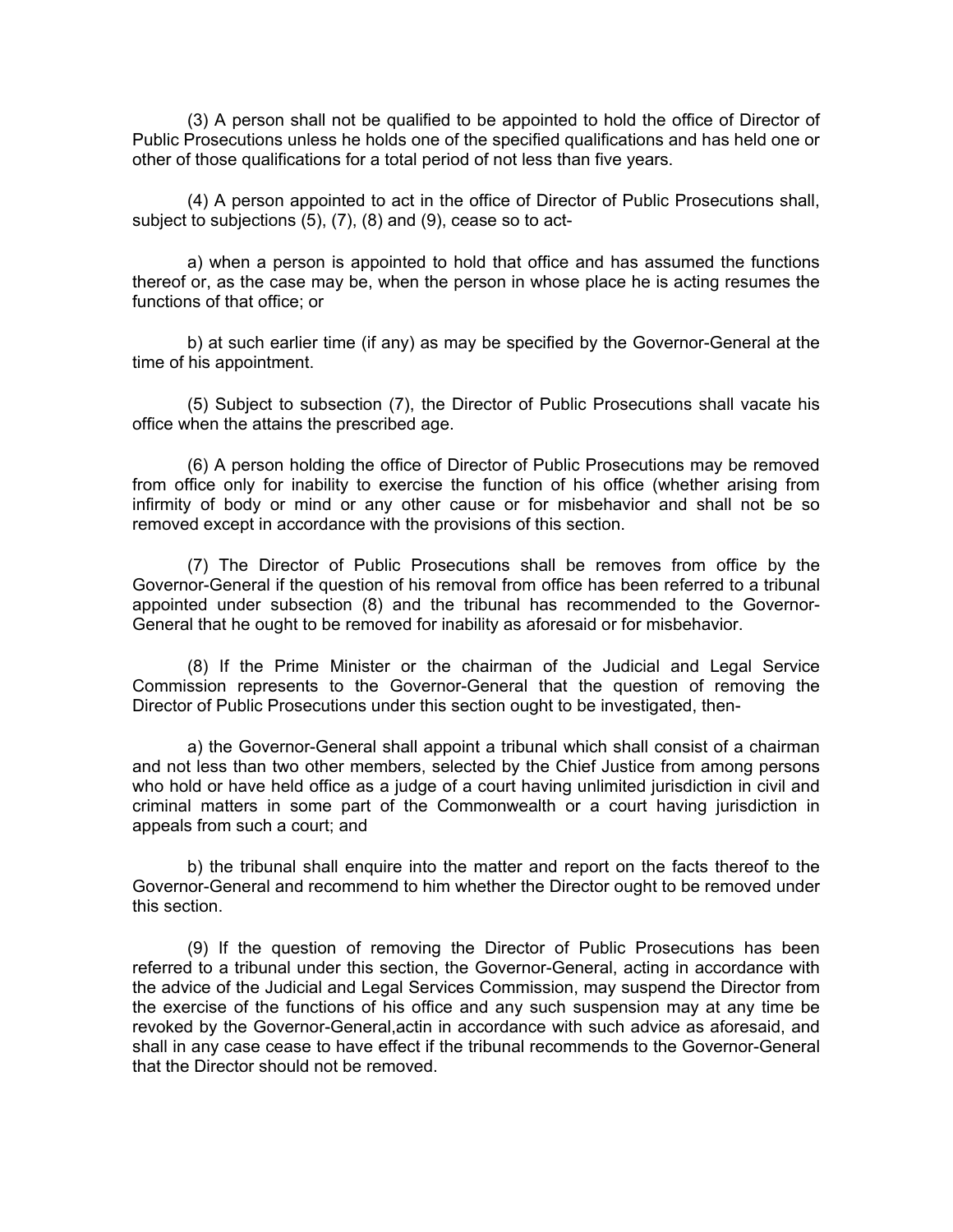(10) The prescribed age for the purposes of subsection (5)is the age of fifty-five years or such other age as may be prescribed by Parliament:

Provided that any law enacted by Parliament, to the extent to which it alters the prescribed age after a person has been appointed to be or to actin as Director of Public Prosecutions, shall not have effect in relation to that person unless he consents that it should have effect.

### **Director of Audit.**

**82.-** (1) The Director of Audit shall be appointed by the Governor-General, acting in accordance with the recommendation of the Public Service Commission.

(2) If the office of Director of Audit is vacant or if the holder of that office is for any reason unable to exercise the functions of his office, the Governor-General, acting in accordance with the recommendation of the Public Service Commission, may appoint a person to act as Director.

(3) Before making any recommendation for the purposes of subsection (1) or (2), the Public Service Commission shall consult the Prime Minister.

(4) A person appointed to act in the office of Director of Audit shall subject to subsections  $(5)$ ,  $(7)$ ,  $(8)$  and  $(9)$ , cease to act-

a) when a person is appointed to hold that office and has assumed the functions thereof or, as the case may be, when the person in whose place he is acting resumes the functions of that office; or

b) at such earlier time (if any) as may be specified by the Governor-General at the time of his appointment.

(5) Subject to subsection (7), the Director of Audit shall vacate his office when he attains the prescribed age.

(6) A person holding the office of Director of Audit may be removed from office only for inability to exercise the functions of his office (whether arising from infirmity of body or mind or any other cause) or for misbehavior and shall not be so removed except in accordance with the provisions of this section.

(7) The Director of Audit shall be removed from office by the Governor-General if the question of his removal from office has been referred to a tribunal appointed under subsection (8) and the tribunal has recommended to the Governor-General that he ought to be removed for inability as aforesaid or for misbehavior.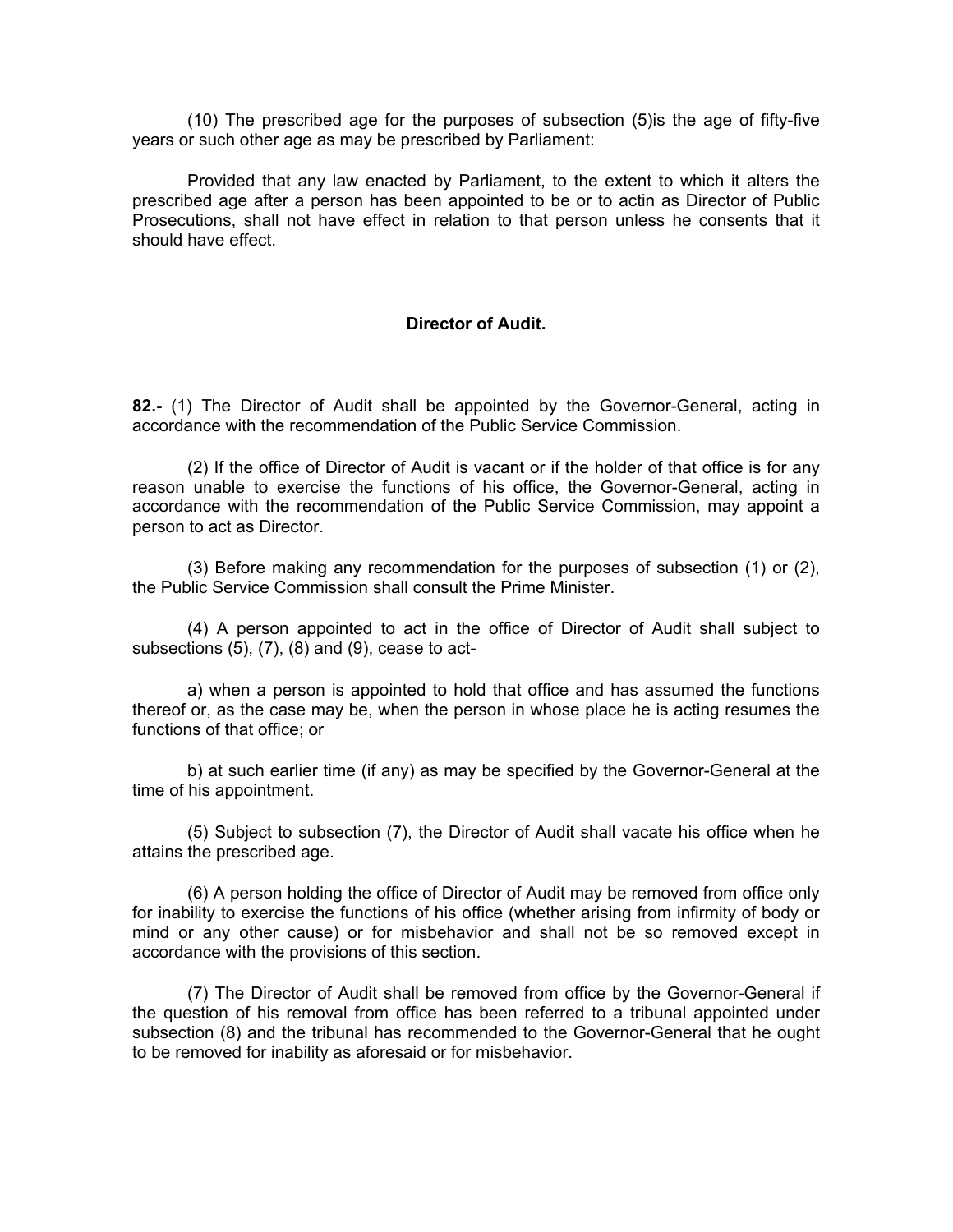(8) If the Prime Minister or the chairman of the Public Service Commission represents to the Governor-General that the question of removing the Director of Audit under this section ought to be investigated-

a) the Governor-General shall appoint a tribunal which shall consist of a chairman and not less than two other members selected by the Chief Justice from among persons who hold or have held office as a judge of a court having unlimited jurisdiction in civil and criminal matters in some part of the Commonwealth or a court having jurisdiction in appeals from such a court; and

b) the tribunal shall enquire into the matter and report on the facts thereof to the Governor-General and recommend to him whether the Director ought to be removed under this section.

(9) If the question of removing the Director of Audit has been referred to a tribunal under this section, the Governor-General, acting in accordance with the advice of the Public Service Commission, may suspend the Director or Audit from the exercise of the functions of his office and any such suspension may at any time be revoked by the Governor-general, acting in accordance with such advice, and shall in any case cease to have effect if the tribunal recommends to the Governor-General that the Director should not be removed.

(10) The prescribed age for the purposes of subsection (5) is the age of fifty-five or such other age as may be prescribed by Parliament:

Provided that any law enacted by Parliament, to the extent to which is alters the prescribed age after a person has been appointed to be or to act as Director of Audit, shall not be have effect in relation to that person unless he consents that it should have effect.

### **Appointment etc. of magistrates, registrars and legal officers.**

**83.-** (1) This section applies to the office of magistrate, registrant of the High Court and to any public office in the department of the Attorney-General (other than the public office of Attorney-General) or the department of the Director of Public Prosecutions (other than the office of Director) for appointment to which persons are required to hold one or other of the specified qualifications.

(2) The power to appoint persons to hold or act in offices to which this section applies (including the power to confirm appointments) shall vest in the Governor-General, acting in accordance with the recommendation of the Public Service Commission:

Provided that before making any recommendation as to the exercise of the powers conferred by this section in any case the Public Service Commission shall consult the Judicial and Legal Services Commission.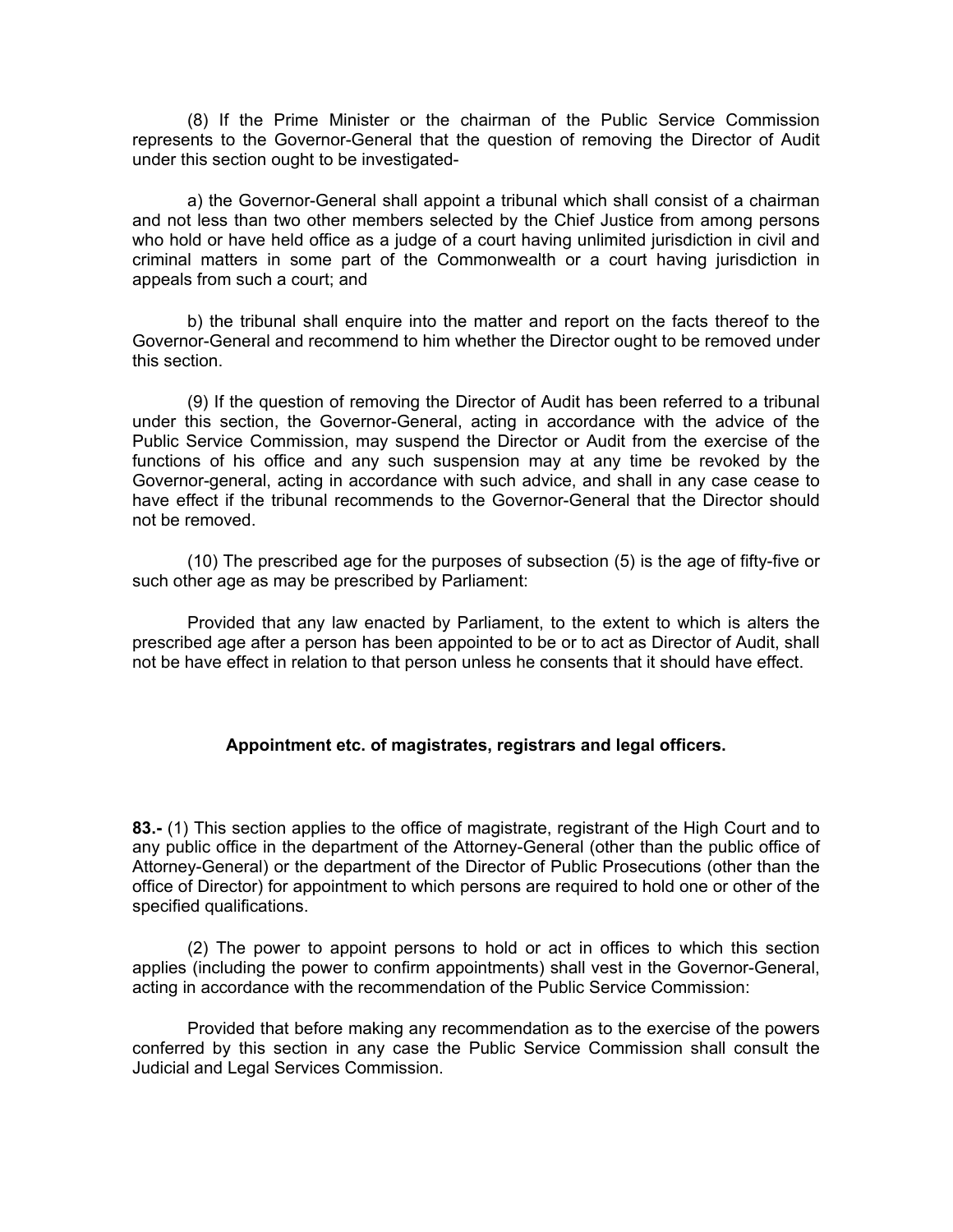(3) The power to exercise disciplinary control over persons holding or acting in offices to which this section applies and the power to remove such persons from office shall vest in the Governor-General, acting in accordance with the recommendation of the Judicial and Legal Service Commission:

Provided that before making any recommendation as to the exercise of the powers conferred by this subsection in any case the Judicial and Legal Services Commission shall consult the Public Service Commission.

## **PART 3**

#### **The Police.**

### **Police Service Commission.**

**84.-** (1) There shall be for Saint Christopher and Nevis a Police Service Commission (hereinafter in this section referred to as the Commission) which shall consist of-

a) the chairman and the members of the Public Service Commission appointed under paragraph (a) of section 77(1); and

b) one member appointed by the Governor-general, acting in accordance with the advice of the Prime Minister, who shall, if persons have been selected in that behalf by the appropriate representative body, be so appointed from among those persons.

(2) The provisions of sections 77(2), 77(3), 77(4), 77(5), 77(6), 77(7) and 77(10) shall apply in relation to a member of the Commission appointed under paragraph (b) of subsection (1) as they apply in relation to a member of the Public Service Commission.

(3) The member of the Public Service Commission for the time being performing the functions of the chairman of that Commission shall perform the functions of the chairman of the Commission.

(4) Any person for the time being authorized to act as a member of the Public Service Commission under section 77(9) (other than a person so authorized on account of the inability of a member thereof appointed under section 77(b)) shall act as a member of the Commission.

(5) If at any time the member of the Commission appointed under paragraph (b) of subsection (1) of this section if for any reason unable to exercise the functions of his office , the Governor-General, acting in accordance with the advice of the Prime Minister, may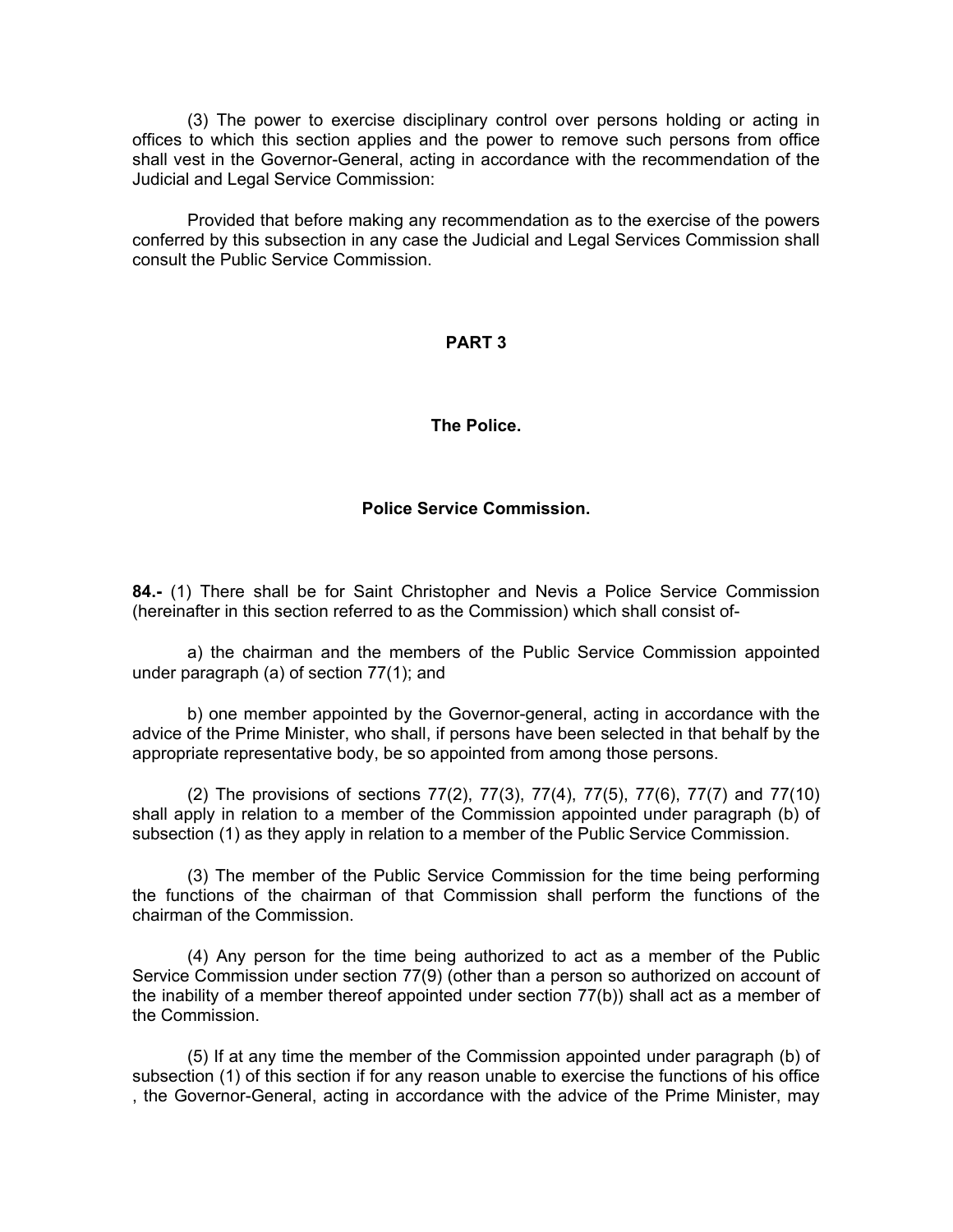appoint a person who is qualified to be appointed as a member of the Commission to act as a member, and any person so appointed shall, subject to subsection (2), continue to act until the holder of the office has resumed his functions of until his appointment to act has been revoked by the Governor-General, acting in accordance with the advice of the Prime Minister.

(6) The Commission shall, in the exercise of its functions under this Constitution, not be subject to the direction or control of any other person or authority.

(7) The Commission may by regulations otherwise regulate its own procedure and, with the consent of the Prime Minister, amy confer powers or impose duties on any public officer or on any authority of the Government for the purpose of the exercise of its functions.

(8) The Commission may, subject to its rules of procedure, act notwithstanding any vacancy in its membership or the absence of any member and its proceedings shall not be invalidated by the presence or participate in those proceedings:

Provided that any decision of the Commission shall require the concurrence of a majority of all its member.

(9) In this section "the appropriate representative body" means such body ( if any) as may be designated by the Governor-general, acting in accordance with the advice of the Prime Minister, as the principal body in Saint Christopher and Nevis representing the interests of officers of the Police Force.

# **Appointment etc. of police officers.**

**85.-** (1) Subject to section 87, the power to appoint persons to hold or act in offices in the Police Force (including the power to confirm appointments), the power to exercise disciplinary control over persons holding or acting in such officer and the power to remove such persons from office shall vest in the Governor-General, acting in accordance with the recommendation of the Police Service Commission:

Provided that before the Commission makes any recommendation to the Governorgeneral with respect to the appointment of any person to hold the office of Chief of Police or deputy Chief of Police the Commission shall consult with the Prime Minister and if the Prime Minister signifies his objection to the appointment of any person to the office the Commission shall not recommend the Governor-General to appoint that person.

(2) The Governor-General, acting in accordance with the recommendation of the Police Service Commission, may, by directions in writing and subject to such conditions as he things fit, delegate any of his powers under subsection (1) to any one or more members of the Commission of with the consent of the Prime Minister, to the Chief of Police or any other officer of the Police Force.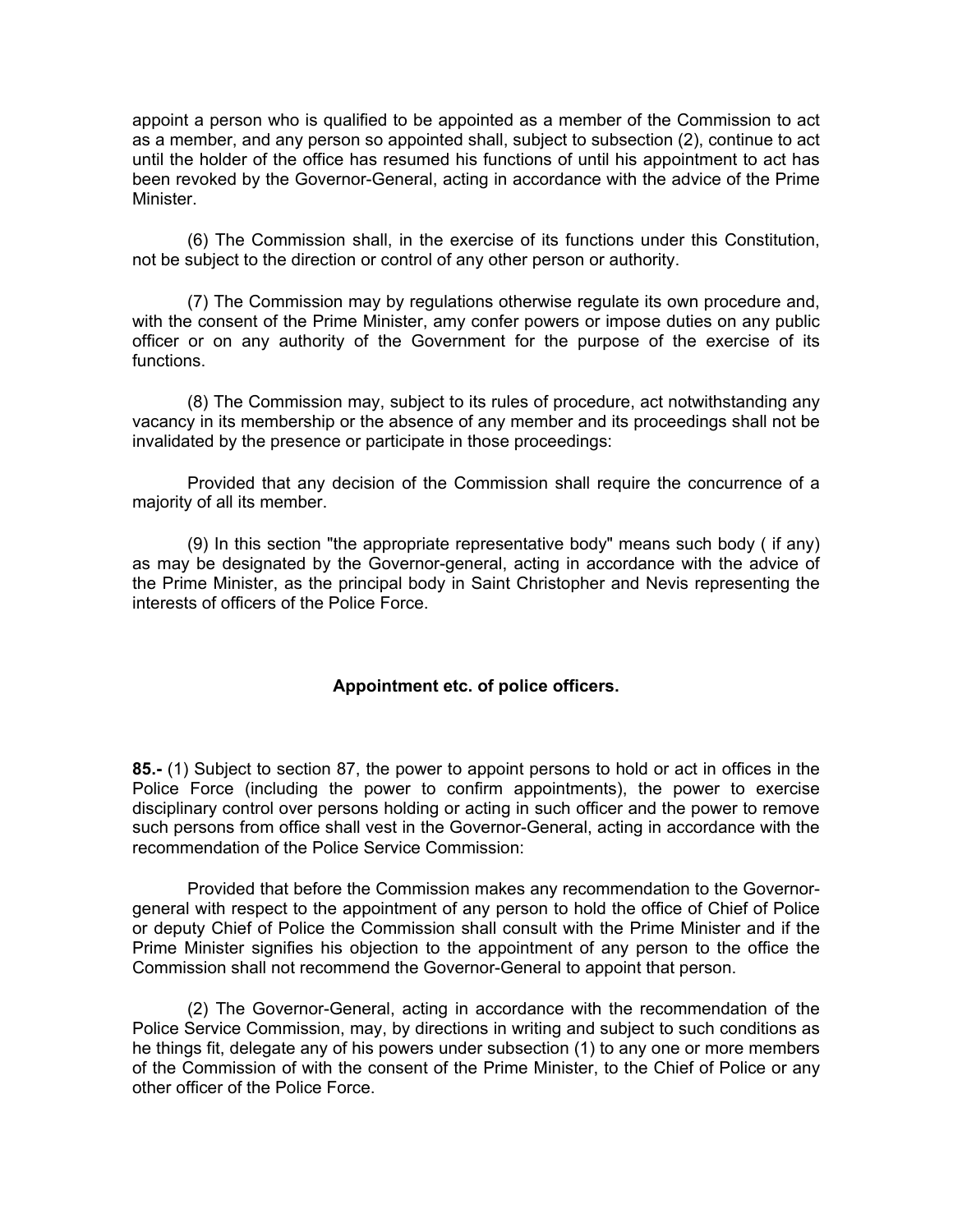(3) Before the Police Service Commission recommends the Governor General under subsection (1), or any other person or authority exercises any power delegated to him under subsection (2), to appoint to or to act in any office in the Police Force any person who holds or is acting in any office to which section 83 applies the Commission shall consult with the Judicial and Legal Services Commission.

(4) An officer to the Police Force shall not be removed from office or subjected to any other punishment under this section on the grounds of any act done or omitted by him in the exercise of a judicial function conferred on him unless the Judicial and Legal Service Commission concurs therein.

### **PART 4**

### **The Public Service Board of Appeal**

### **Public Service Board of Appeal.**

**86.-** (1) There shall be for Saint Christopher and Nevis a Public Service Board of Appeal (hereinafter in this section referred to as the Board) which shall consist of-

a) one member appointees by the Governor-General, who shall be chairman;

b) one member appointed by the Governor-General, acting in accordance with the advice of the Prime Minister; and

c) one member appointed by the Governor-General, who shall, when there is an appropriate representative body, act in accordance with the recommendation of that body.

(2) A person shall not be qualified for appointment as a member of the Board if he is a member of the National Assembly and a person shall not be qualified for appointment under subsection (1)(c) unless he is or has at any time been a public officer.

(3) Subject to the provisions of this section, the office or a member of the Board shall become vacant-

a) at the expiration of three year from the date of his appointment; or

b) if any circumstances arise that, if he were not a member of the Board, would cause him to be disqualified to be appointed as such under subsection (2).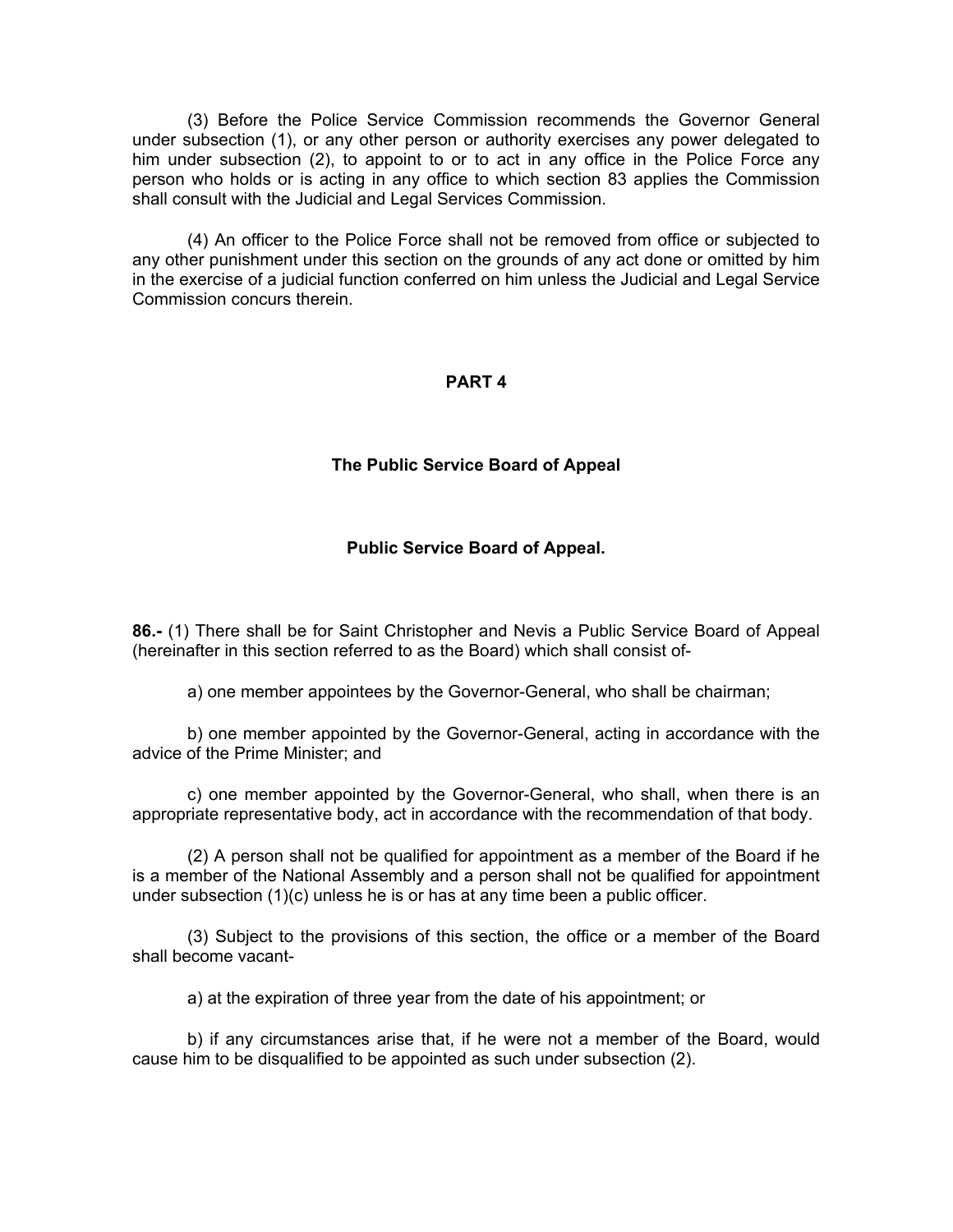(4) A member of the Board may be removed from office only for inability to exercise the functions of his office (whether arising from infirmity of body or mind or any other cause) or for misbehavior and shall not be so removed except in accordance with the provisions of this section.

(5) A member of the Board shall be removed from office by the Governor-General, if the question of his removal from office has been referred to a tribunal appointed under subsection (6) and the tribunal has recommended to the Governor-General that he ought to be removed from office for inability as aforesaid or for misbehavior.

(6) If the Governor-General considers that the question of removing a member of the Board under this section ought to be investigated, then-

a) the Governor-General shall appoint a tribunal which shall consist of a chairman and not less than two other members selected by the Chief Justice from among persons who hold or have held office as a judge of a court having unlimited jurisdiction in civil and criminal matters in some part of the Commonwealth or a court having jurisdiction in appeals from such a court; and

b) the tribunal shall enquire into the matter and report on the facts thereof to the Governor-General and recommend to him whether the member ought to be removed under this section.

(7) If the question of removing a member of the Board has been referred to a tribunal under this section, the Governor-General may suspend that member from the exercise of the functions of his office and any such suspension may at any time be revoked by the Governor-General and shall in any case cease to have effect if the tribunal recommends to the Governor-General that member should not be removed.

(8) a) If at any time any member of the Board is for any reason unable to exercise the functions of his office, the Governor-General may appoint a person who is qualified to be appointed as a member of the Board to act as a member, and any person so appointed shall, subject to subsection (4), continue to act until the holder of the office has resumed his functions or until his appointment to act has been revoked by the Governor-General.

b) Where the member of the Board unable to exercise the functions of his office was appointed under paragraph (b) of subsection (1), the Governor-General shall act in accordance with the advice of the Prime Minister and where he was appointed under paragraph (c) of that subsection the Governor-General shall, when there is an appropriate representative body, act in accordance with the recommendation of that body in exercise of the powers conferred by this subsection.

(9) The Board shall, in the exercise of its functions under this Constitution, not be subject to the direction or control of any other person or authority.

(10) In this section "appropriate representative body" means a body designated under section 77(14).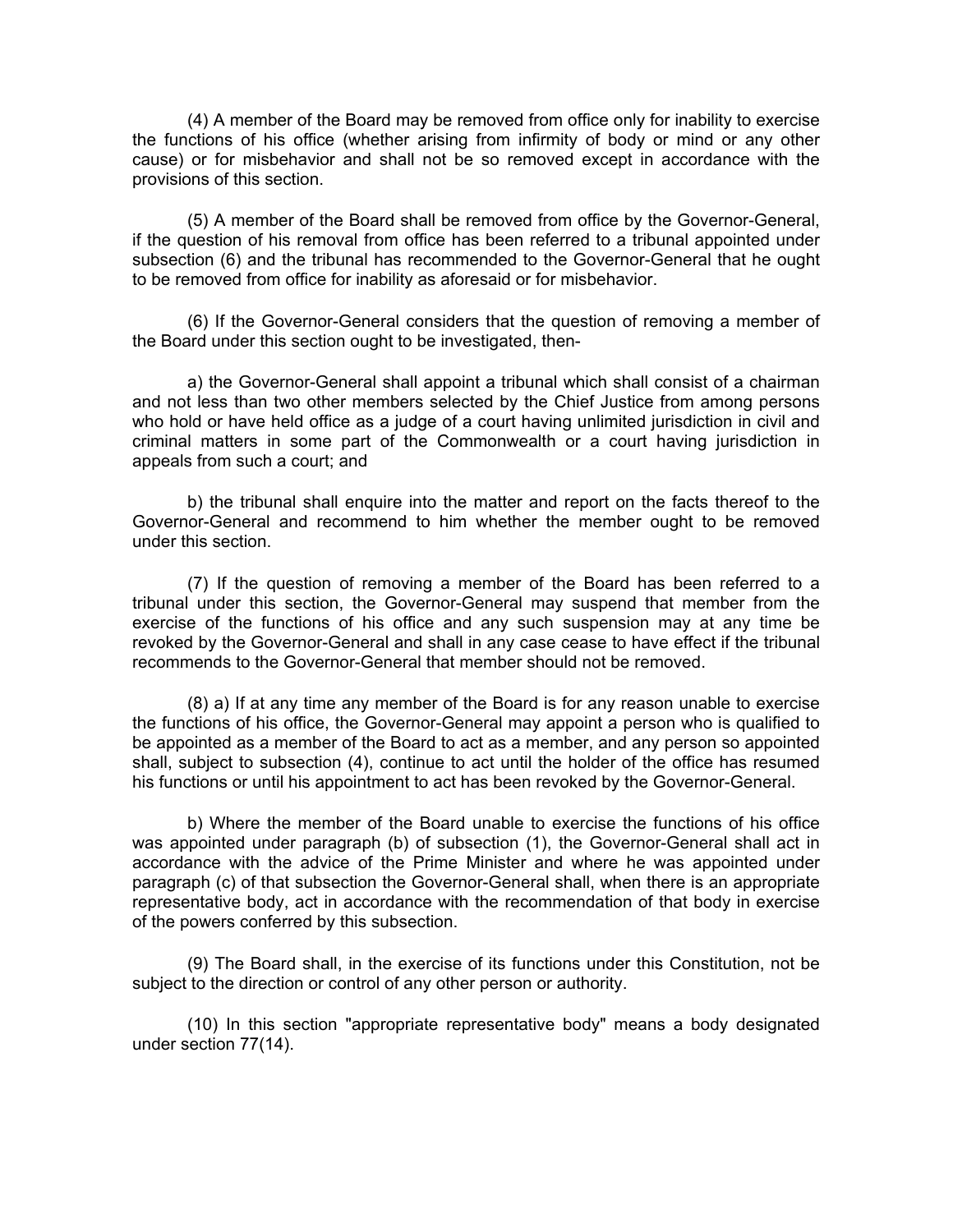(11) In the exercise of the powers conferred upon him by this section the Governor-General shall, except where it is otherwise expressly provided, act in his own deliberate judgment.

### **Appeals to Public Service Board of Appeal.**

**87.-** (1) This section applies to-

a) any decision of the Governor-General, acting in accordance with the recommendation for the Public Service Commission or the Police Service Commission, to remove a public officer from office or to exercise disciplinary control over a public officer (including a decision made on appeal from or confirming a decision or any person to whom powers are delegated under section 77(2) or 85(2));

b) any decision of any person to whom powers are delegated under section 77(2) or 85(2) to remove a public officer from office or to exercise disciplinary control over a public officer (not being a decision that is subject to appeal to or confirmation by the Governor-General, acting in accordance with the recommendation of the Public Service Commission or the Police Service Commission); and

c) such decisions with respect to the discipline of any defence force established for Saint Christopher and Nevis as may be prescribed by Parliament.

(2) Subject to subsection (5),an appeal shall lie to the Public Service Board or Appeal (hereinafter in this section referred to as the Board) from any decision to which this section applies at the instance of the public officer or member of the defence force in respect of whom the decision is made.

(3) Upon an appeal under this section the Board may affirm or set aside the decision appealed against or may make any other decision that the authority or person from whom the appeal lies could have made.

(4) Every decision f the Board shall require the concurrence of a majority of all its members.

(5) The Board may by regulation make provision for its own procedure and the procedure on appeals under this section and may, with the approval of the Governor-General, by regulation-

a) except from the provisions of subsection (2) decisions in respect of public officers holding offices whose emoluments do not exceed such amount as may be prescribed by the regulations or such decisions to exercise disciplinary control over public officers, other than decisions to remove a public officer from office, as may be so prescribed; and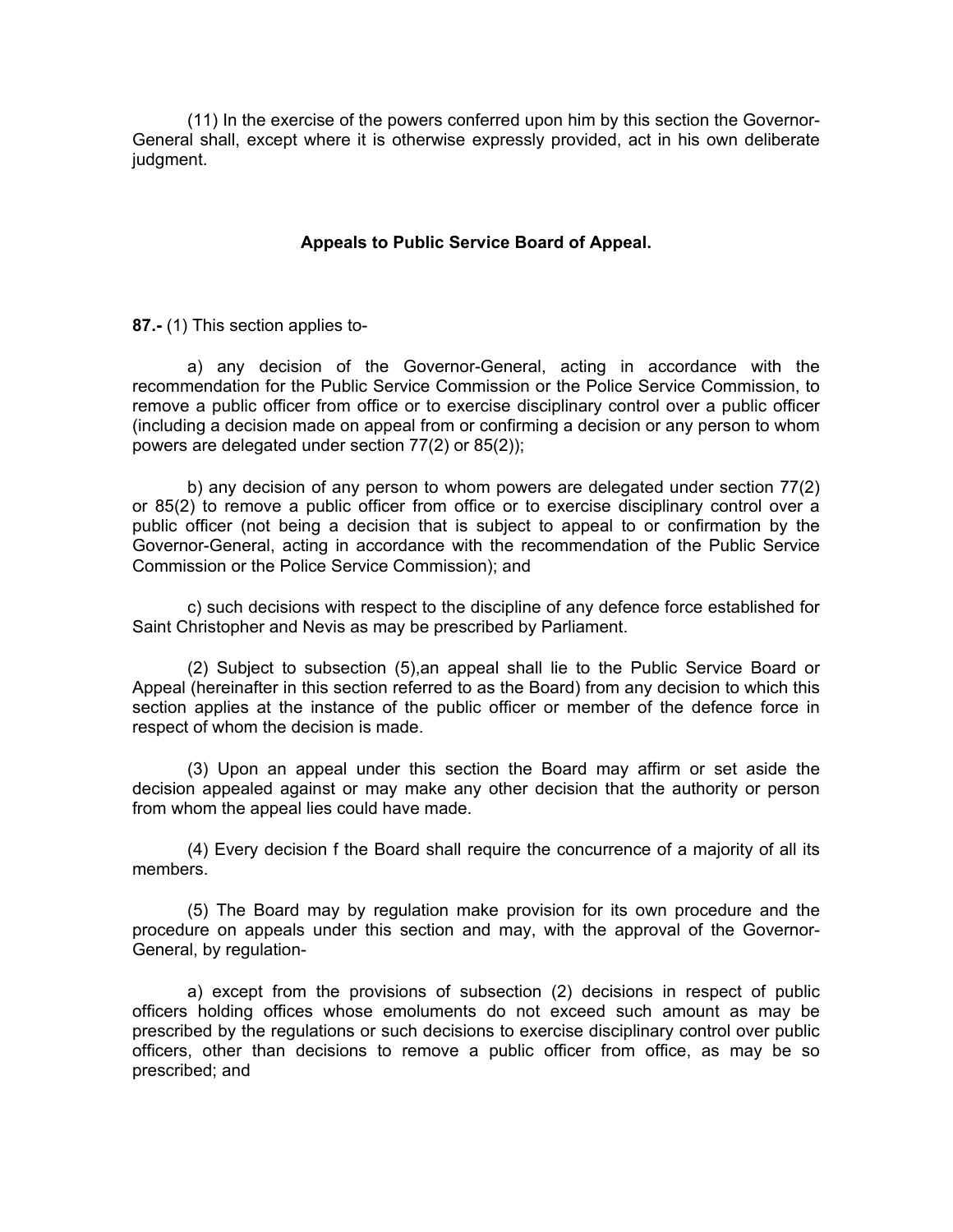b) confer powers or impose duties on any public officer or on may authority of the Government for the purpose of the exercise of its functions.

### **PART 5**

### **Pensions.**

### **Pensions laws and protection of pensions rights.**

88.- (1) The law to be applied with respect to any pension benefits that were granted to any person at any time before 19th September 1983 shall be the law that was in force at the date on which those benefits were granted or any law in force at a later date that is not less favorable to that person.

(2) The law to be applied with respect to any pensions benefits (not being benefits to which subsection (1) applies) shall-

a) in so far as those benefits are wholly in respect of a period of service as a public officer or a judge that commenced at any time before 19th September 1983 be law that was in force on that date; and

b) in so far as those benefits are wholly or partly in respect of a period of service as a public officer or a judge that commenced on or after that date, be the law in force on the date on which that period of service commenced, or any law in force at a later date that is not less favorable to that person.

(3) Where a person is entitled to exercise an option as to which of two or more laws shall apply in his case, the law for which he opts shall, for the purposes of this section, be deemed to be more favorable to him than the other law or laws.

(4) All pensions benefits shall (except to the extent they are charged by law upon and duly paid out of some other fund) be a charge on the Consolidated Fund.

(5) In this section "pensions benefits" means any pensions, compensation, gratuities or other like allowances for persons in respect of their service as members of the National Assembly, judges or officers of the Supreme Court or public officer or for the widows, children, dependents or personal representatives of such persons in respect of such service.

(6) References in this section to the law with respect to pensions benefits include (without prejudice to their generality) references to the law regulating the circumstances in which such benefits may be granted or in which the grant of such benefits may be refused, the law regulating the circumstances in which any such benefits that have been granted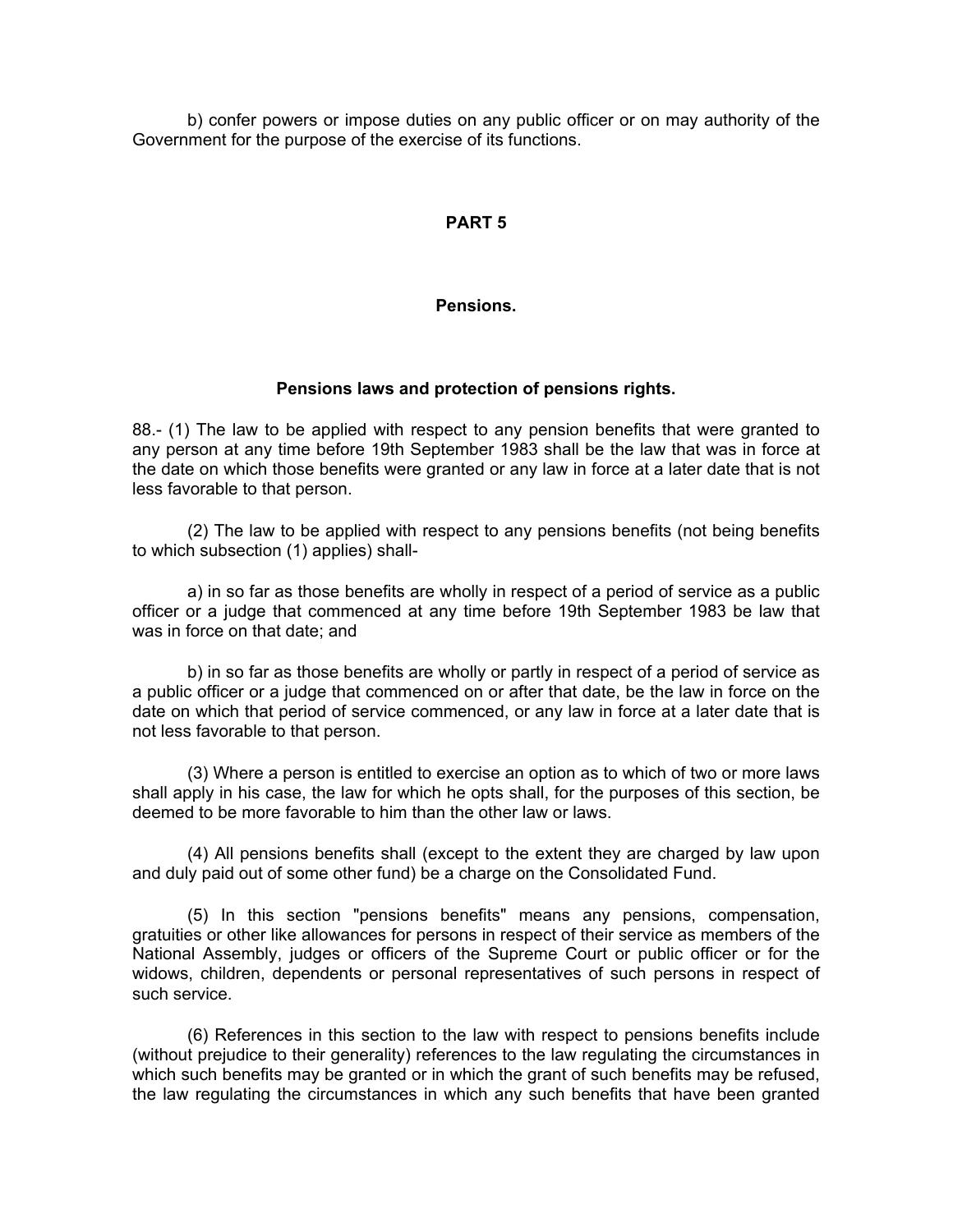may be withheld, reduce in amount or suspended and the law regulating the amount of any such benefits.

# **Power to withhold pensions etc.**

**89.-** (1) Where under any law any person or authority has a discretion-

a) to decide whether or not any pension benefits shall be granted; or

b) to withhold, reduce in amount or suspend any such benefits that have been granted, those benefits shall be granted and may not be withheld, reduced in amount or suspended unless the Public Service Commission concurs in the refusal to grant the benefits or, as the case may be, in the decision to withhold them, reduce them in amount or suspend them.

(2) Where the amount of any pensions benefits that may be granted to any person is not fixed by law, the amount of the benefits to be granted to him shall be the greatest amount for which he is eligible unless the Public Service Commission concurs in his being granted benefits of a smaller amount.

(3) The Public Service Commission shall not concur under subsection (1) or (2) in any action taken on the ground that any person who holds or has held the office of judge of the Court of Appeal, judge of the High Court, Director of Public Prosecutions or Director of Audit has been guilty of misbehavior in that office unless he has been removed from that office by reason of such misbehavior.

(4) Before the Public Service Commission concurs under subsection (1) or (2) in any action taken on the ground that any person who holds or has held any office to which, at the time of such action, section 83 of this Constitution applies has been guilty of misbehavior in that office, the Public Service Commission shall consult the Judicial and Legal Services Commission.

(5) In this section "pensions benefits" means any pensions, compensation, gratuities or other like allowances for persons in respect of their service as judges or officer of the Supreme Court or public officers or for the widows, children, dependents or personal representatives of such person in respect of such service.

# **CHAPTER VIII**

### **CITIZENSHIP**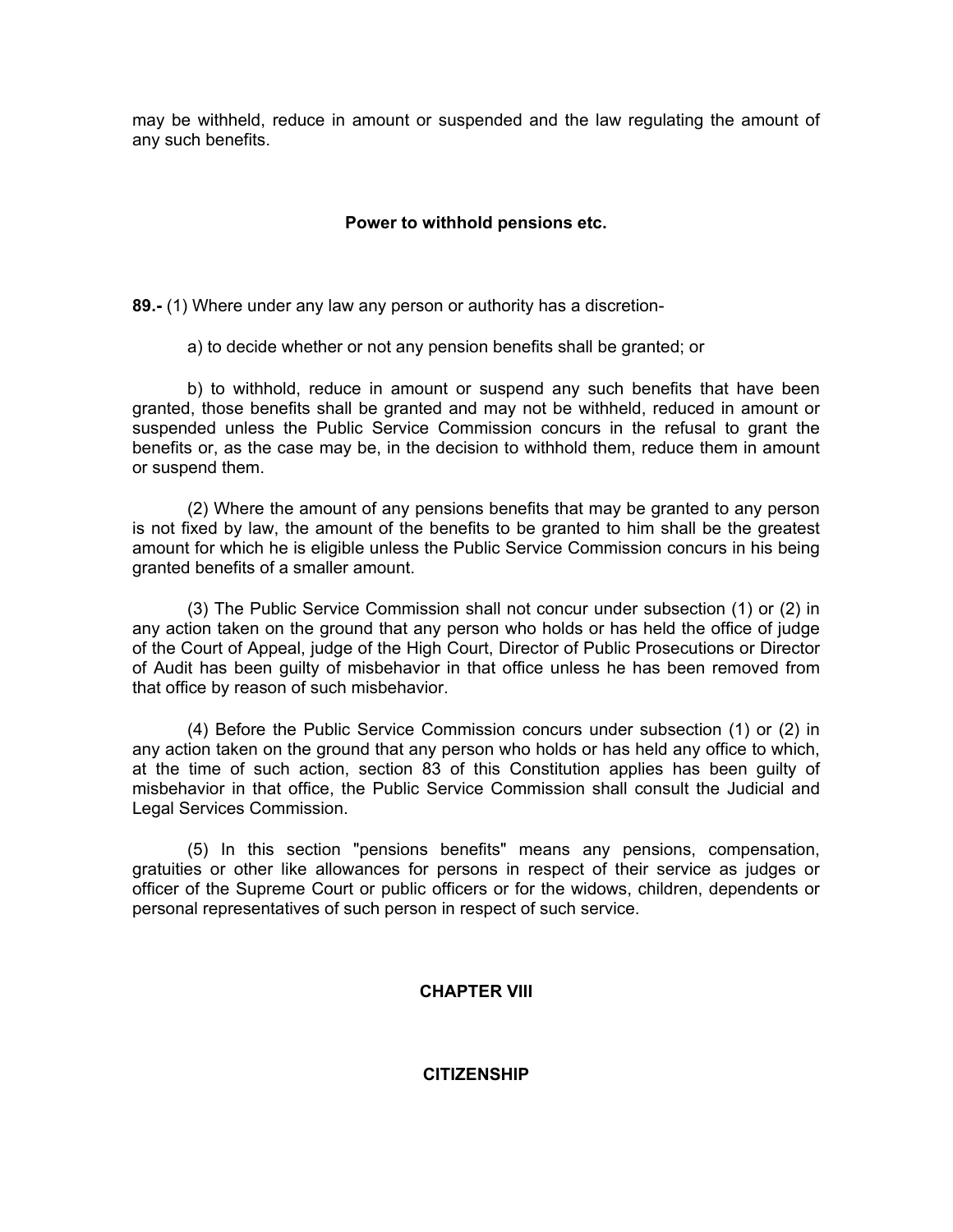#### **Person who become citizens at independence.**

**90.-** The following persons shall become citizen on 19th September 1983-

a) every person who, having been born in Saint Christopher and Nevis, was immediately before that date a British citizen or a British Dependent Territories citizen;

b) every person who, having been born outside Saint Christopher and Nevis, was immediately before that date a British citizen or a British Dependent Territories citizen by virtue or registration or naturalization in Saint Christopher and Nevis or by virtue of his adoption in Saint Christopher and Nevis in a manner recognized by law;

c) every other person who was immediately before that date a British citizen or a British Dependent Territories citizen and either of whose parents becomes, or but for death or renunciation of citizenship would have become, a citizen by virtue of paragraph (a), (b) or (d);

(d) every other person who was immediately before that date a British citizen or a British Dependent Territories citizen and either or whose parents becomes, or but for death or renunciation of citizenship would have become, a citizen by virtue of paragraph (a), (b) or (c);

e) every other person who, having been born, adopted in a manner recognized by law, registered or, as the case may be, naturalized in Anguilla before 19th December 1980 and having been ordinarily resident in Saint Christopher and Nevis since a date earlier than that date, was immediately before 19th September 1983 a British citizen or a British Dependent Territories citizen;

f) any person who was immediately before 19th September 1983 a British citizen or a British Dependent Territories citizen and one of whose grandparents becomes, or but for death or renunciation of citizenship would have become, a citizen by virtue of paragraph (a) or (b);

g) every other person who immediately before that date by virtue of section 113(10) of the Constitution then in force belonged to Saint Christopher and Nevis for the purposes of that Constitution; and

h) every other person who was immediately before that date under the age of eighteen years and is te child of a person who becomes, or but for death or renunciation of citizenship would have become, a citizen by virtue of any of the preceding paragraphs.

### **Person who become citizens after independence.**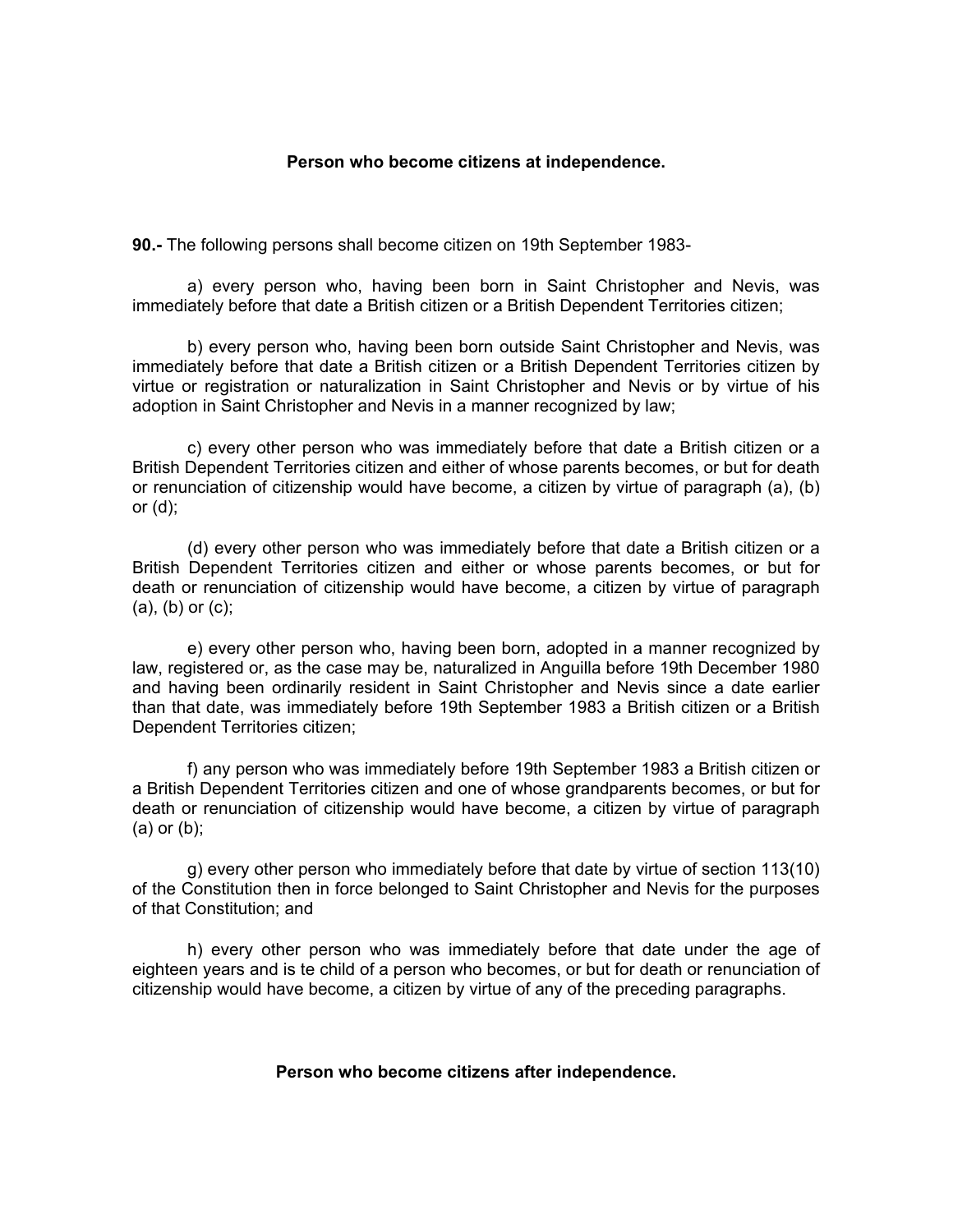**91.-** The following persons born on or after 19th September 1983 shall become citizens at the date of their birth-

a) every person born in Saint Christopher and Nevis:

Provided that a person shall not become a citizen by virtue of this paragraph if at the time of his birth-

i) neither of his parents is a citizen and either of them passed such immunity from suit and legal process as is accorded to the envoy of a foreign sovereign power accredited to Saint Christopher and Nevis; or

ii) either of his parents is a citizen of country with which Her Majesty is at war and the birth occurs in a place then under occupation by that country;

b) every person born outside Saint Christopher and Nevis if at the date of his birth either of his parents is, or but for death would have become, a citizen employed in service under the Government or under an authority of the Government that requires him to reside outside Saint Christopher and Nevis for the proper discharge of his functions.

#### **Registration.**

**92.-** (1) The following person shall, if they do not already possess citizenship, be entitled, upon making application, to be registered as citizens-

a) any person who is married to citizen;

b) any person who, being a Commonwealth citizen, is ordinarily resident in Saint Christopher and Nevis having been so resident for the period of fourteen years immediately preceding the date of his application;

c) any person who, having been a citizen, has renounced his citizenship;

d) any person who, but for renunciation of citizenship, would have become a citizen by virtue of section 90;

e) any person who is married to any such person as is mentioned in paragraph (b), (c) or (d);

f) any person who-

i) was married to a person who but for his death would have become a citizen by virtue of section 90; or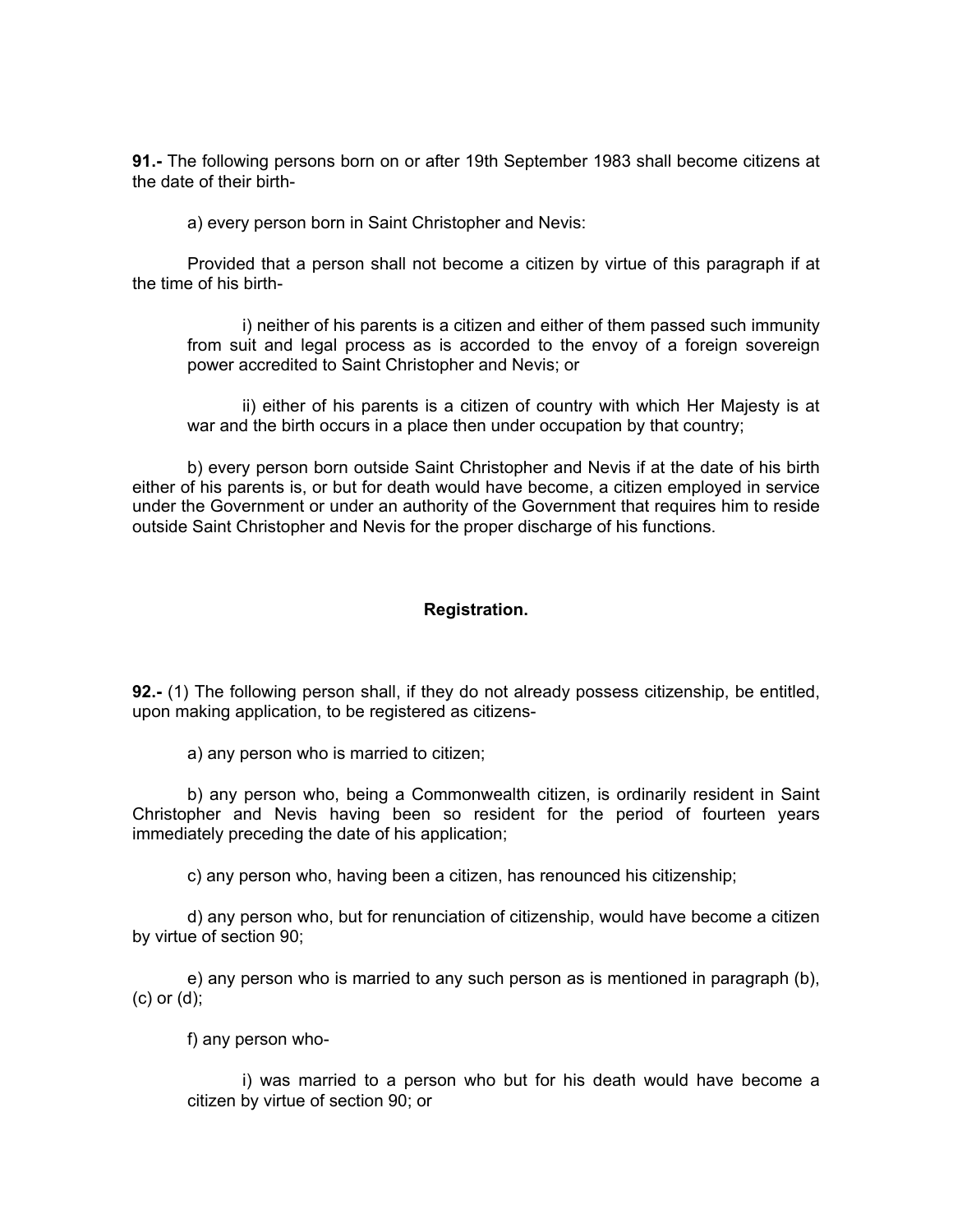ii) was married to a person who became a citizen by virtue of that section, but whose marriage to that person has been terminated by dissolution at any time before 19th September 1983 after having subsisted for at least three years;

g) any person under the age of eighteen years who is the child of a citizen of the child of a person who is or would but for his death have been entitled to be registered as a citizen under any of the preceding paragraphs; and

h) such other person as may be prescribed by Parliament:

Provided that if it is so provided by Parliament an application for registration as a citizen under this subsection may, in such circumstances as may be prescribed by Parliament in the interests of defence, public safety or public order, be refused by the Minister responsible for the matter in any case in which he is satisfied that there are reasonable grounds for refusing the application.

(2) An application for registration under subsection (1) shall be made in such manner as may be prescribed, as respects that application, by or under a law enacted by Parliament and, in the case of a person under the age of eighteen years, it shall be made on his behalf by his parent or guardian:

provided that, if any such person it or has been married, he may make the application himself.

(3) Every person not already owing allegiance to the Crown who, having reached the age of eighteen years, applies for registration under subsection (1) shall, before such registration, taken the oath of allegiance.

(4) For the purposes of paragraph (b) of subsection (1) any person who was ordinarily resident in Anguilla for any period before 19th December 1980 shall be regarded as having been ordinarily resident in Saint Christopher and Nevis during that period.

### **Dual citizenship.**

**93.-** (1) If a person who is a citizen of some other country or entitled to be registered as such is entitled to registration as a citizen under section 92, he shall not, by reason only that he is or may become a citizen of that other country, be refused registration under that section or be required to renounce his citizenship of the country as a condition of being registered under that section.

(2) Any such person as is referred to in subsection (1) shall not, if he is a citizen-

a) be refused a passport of Saint Christopher and Nevis, or have such a passport withdrawn, canceled or impounded, by reason only that he is in possession of passport issue by some other country of which he is a citizen; or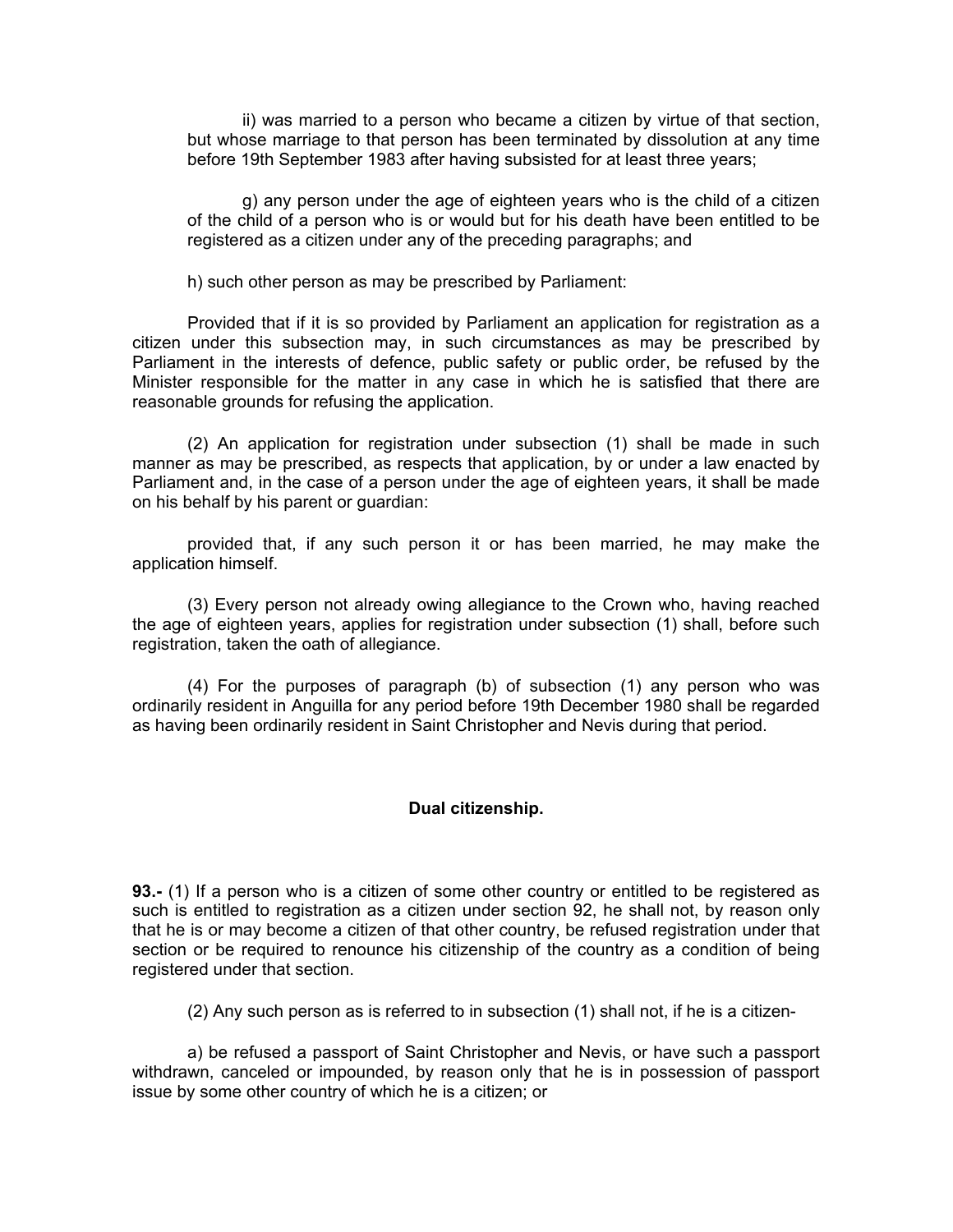b) be required to surrender, or be prohibited from acquiring, a passport issued by some other country of which he is a citizen before being issued with a passport of Saint Christopher and Nevis or as a condition of retaining such a passport.

### **Acquisition renunciation, certification and deprivation.**

**94.-** There shall be such provision as may be made by Parliament-

a) for the naturalization as citizens of persons who are not entitled to become citizens under section 92;

b) for the renunciation by any person of his citizenship;

c) for the certification of citizenship in relation to persons who are or were formerly citizens upon application by such persons or by such other interested persons as may be prescribed; and

d) for depriving of his citizenship any person who has become a citizen by virtue of registration or naturalization if his citizenship was obtained by false representation or fraud or wilful concealment of material facts or if he is convicted under any law of an act of treason or sedition:

Provided that any law enacted for the purposes of paragraph (p) shall include provisions under which the person concerned shall have a right of appeal to a court of law of competent jurisdiction or other independent authority and shall be permitted to appear before the court or authority in person or, at his own expense, to be represented by a legal practitioner of his own choice.

### **Interpretation.**

**95.-** (1) For the purpose of this Chapter, a person born aboard a registered ship or aircraft, or aboard an unregistered ship or aircraft of the Government of any country, shall be deemed to have been born in the place in which the ship or aircraft was registered or, as the case may be, in that country.

(2) Any reference in this Chapter to the national status of the parent of a person at the time of that person's birth shall, in relation to a person born after his father's death, be construed as a reference to the national status of the father at the time of the father's death; and where that death occurred before 19th September 1983 and the birth occurred on or after that date shall be deemed to be his national status at the time of this death.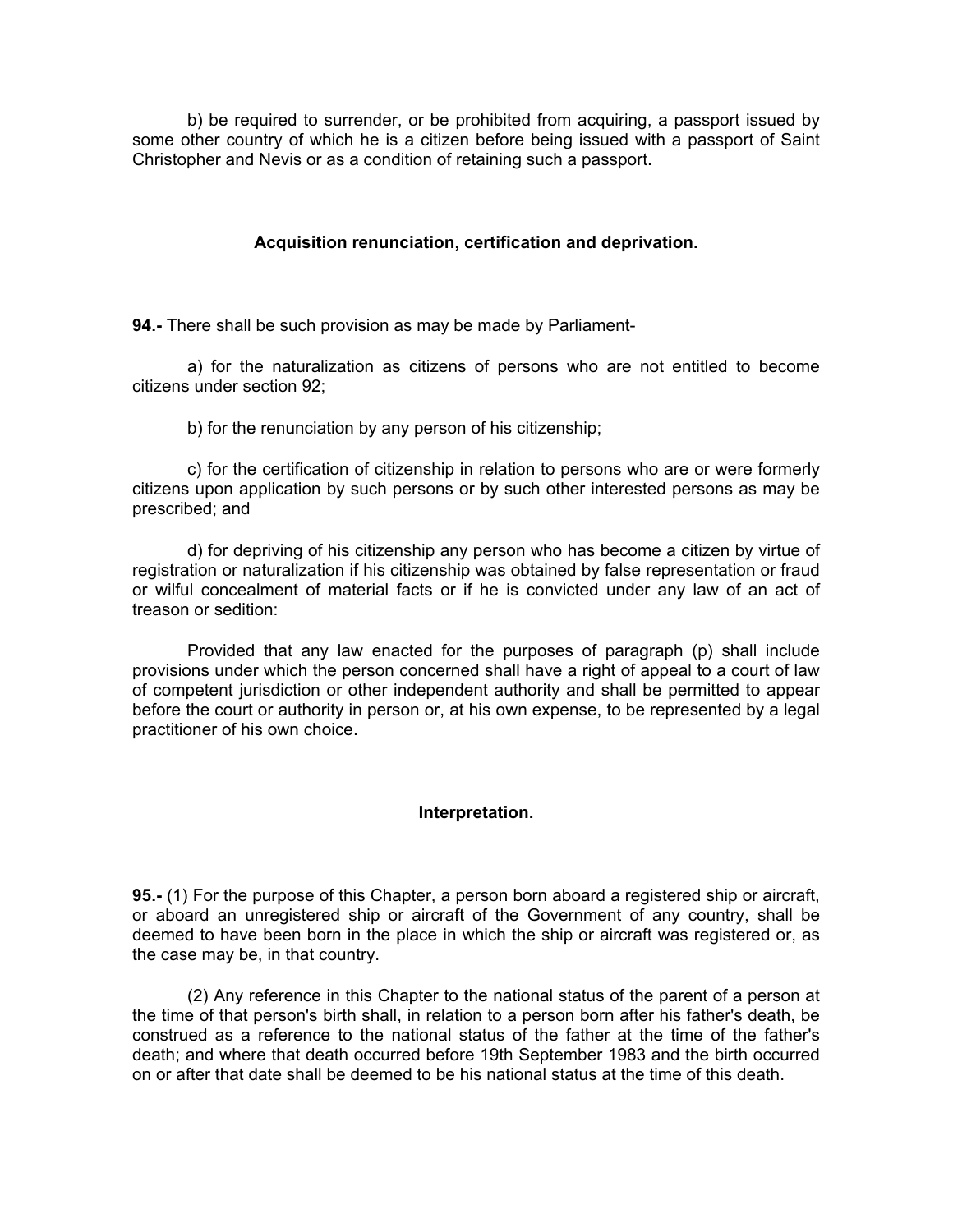(3) References in this Chapter to registration or naturalization are references to registration as a citizen under section 92 or naturalization as a citizen under any law made in pursuance of section 94 and include references to-

a) Registration or naturalization as a British citizen or a British Dependent territories citizen under the British Nationality Act 1981 (a);

b) registration or naturalization as a citizen of the United Kingdom and Colonies under the British Nationality Act 1948 (b); and

c) naturalization as a British subject before that Act came into force.

(4) references in this Chapter to renunciation of citizenship in relation to period before 19th September 1983 are reference to renunciation of British citizenship, citizenship of the British Dependent Territories, citizenship of the United Kingdom and Colonies or, as the Case may be, the status of a British subject before the British Nationality Act 1948 came into force.

(5) For the purposes of this Chapter-

a) a person shall be regarded as having been registered or naturalized in Saint Christopher and Nevis or, as the case may be, in Anguilla if he was registered or naturalized while resident in Saint Christopher and Nevis or, as the case may be, while resident in Anguilla;

b) a person who was adopted by a person who at the time of the adoption was resident in Saint Christopher and Nevis or, as the case may be, in Anguilla shall be regarded as having been adopted in Saint Christopher and Nevis or, as the case may be, in Anguilla; and

c) an newborn infant found abandoned in Saint Christopher and Nevis or,a s the case may be, in Anguilla shall, unless the contrary is shown, be regarded as having been born in Saint Christopher and Nevis or, as the case may be, in Anguilla.

# **CHAPTER IX**

# **JUDICIAL PROVISIONS**

# **Original jurisdiction of High Court in constitutional question.**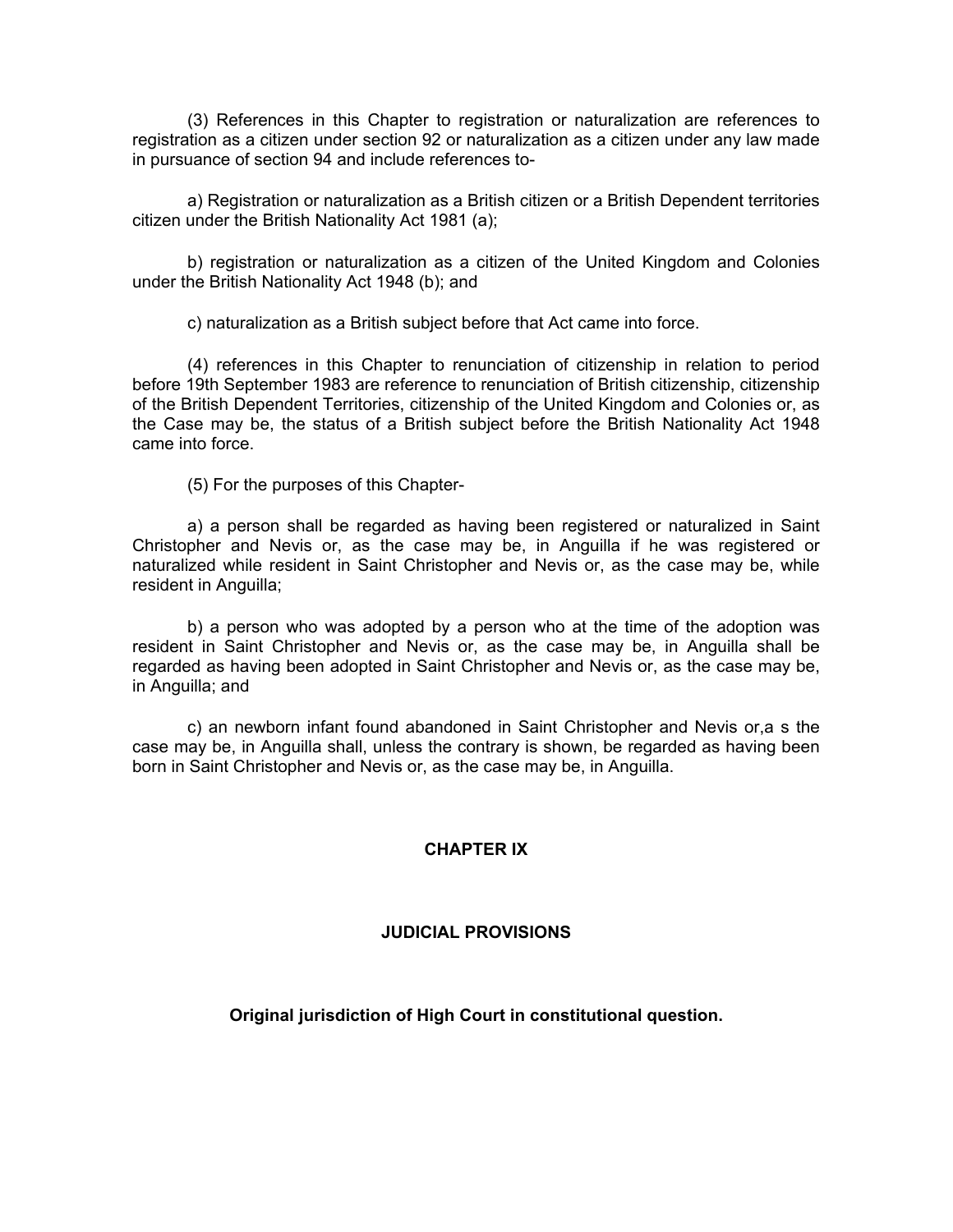**96.-** (1) Subject to sections 23(3), 37(10)(b), 50(7) and 116(2), any person who alleges that any provision of this Constitution (other than a provision of Chapter II) has been or is being contravened may, if he has a relevant interest, apply to the High Court for a declaration and for relief under this section.

(2) The High Court shall have jurisdiction on an application made under this section to determine whether any provision of this Constitution (other than a provision of Chapter II) has been or is being contravened and to make a declaration accordingly.

(3) Where the High Court makes a declaration under this section that a provision of this Constitution has been or is being contravened and the person on whose application the declaration is made has also applied for relief, the High Court may grant to that persons such remedy as it considers appropriate, being a remedy available generally under any law in proceedings in the High Court.

(4) The Chief Justice may make rules with respect to the practice and procedure of the High Court in relation to the jurisdiction and powers conferred on the court by or under this section, including provision with respect to the time within which any application under this section may be made.

(5) A person shall be regarded as having a relevant interest for the purpose of an application under this section only if the contravention of this Constitution alleged by him is such as to affect his interests.

(6) The rights conferred on a person by this section to apply for a declaration and relief in respect of an alleged contravention of this Constitution shall be in addition to any other action in respect of te same matter that may be available to that person under any law.

(7) Nothing in this section shall confer jurisdiction on the High Court to hear or determine any such question as is referred to in section 36.

### **Reference of constitutional question to High Court.**

**97.-** (1) Where any question as to the interpretation of this Constitution arises in any court of law established for Saint Christopher and Nevis (other than the Court of Appeal, the High Court or a court-martial) and the court is of the opinion that the question involves a substantial question of law, the court may, and shall if any party to the proceedings so requests, refer the question to the High Court.

(2) Where any question is referred to the High Court in pursuance of this section, the High Court shall give its decision upon the question and the court in which the question arose shall dispose of the case in accordance with that decision or, if the decision is the subject of any appeal to the Court of Appeal or to Her Majesty in Council, in accordance with the decision of the Court of Appeal or, as the case may be, of Her Majesty in Council.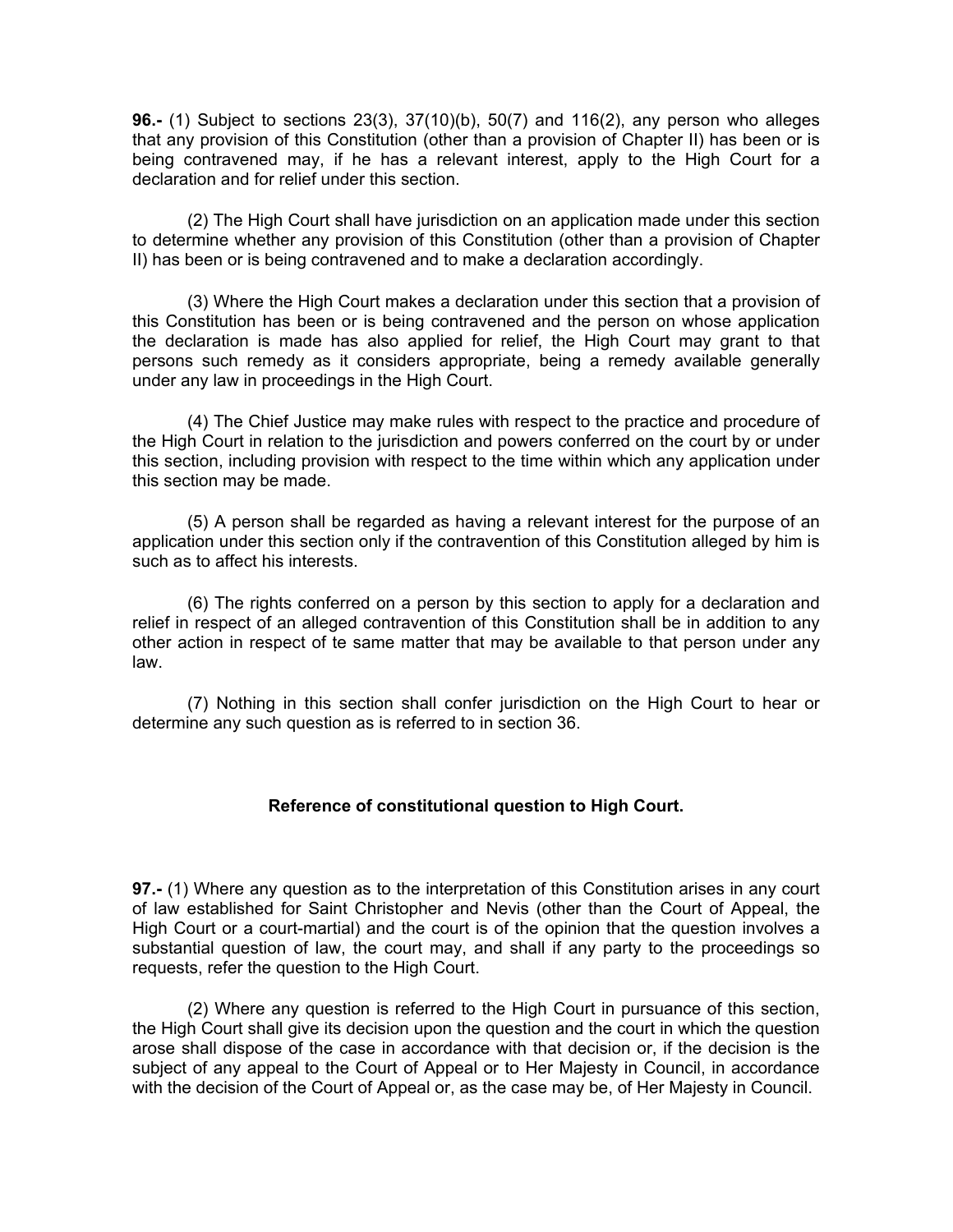### **Appeals to Court of Appeal.**

**98.-** Subject to section 36, an appeal shall lie from decisions of the High Court to the Court of Appeal as of right in the following cases-

a) final decisions in any civil or criminal proceedings that involve a question as to the interpretation of this Constitution;

b) final decision given in exercise of the jurisdiction conferred on the High Court by section 18 (which relates to the enforcement of the fundamental rights and freedoms);

c) final decisions given in exercise of the jurisdiction conferred on the High Court by section 112(which relates to disputes between the Nevis Island Administration and the Government); and

d) such other cases as may be prescribed by Parliament.

### **Appeals to Her Majesty in Council**

**99.-** (1) An appeal shall lie from decisions of the Court of Appeal to Her Majesty in Council as of right in the following cases-

a) final decision in any civil proceedings where the matter in dispute on the appeal to Her Majesty in Council is of the prescribed value or upwards or where the appeal involves directly or indirectly a claim to or question respecting property or a right of the prescribed value or upwards:

b) final decisions in proceedings for dissolution or nullity of marriage;

c) final decisions in any civil or criminal proceedings that involve a question as to the interpretation of this Constitution;

d) final decisions given in exercise of the jurisdiction conferred on the High Court by section 112; and

e) such other cases as may be prescribed by Parliament.

(2) Subject to section 36(7), an appeal shall lie from decisions of the Court of Appeal to Her Majesty in Council with the leave of the Court of Appeal in the following cases-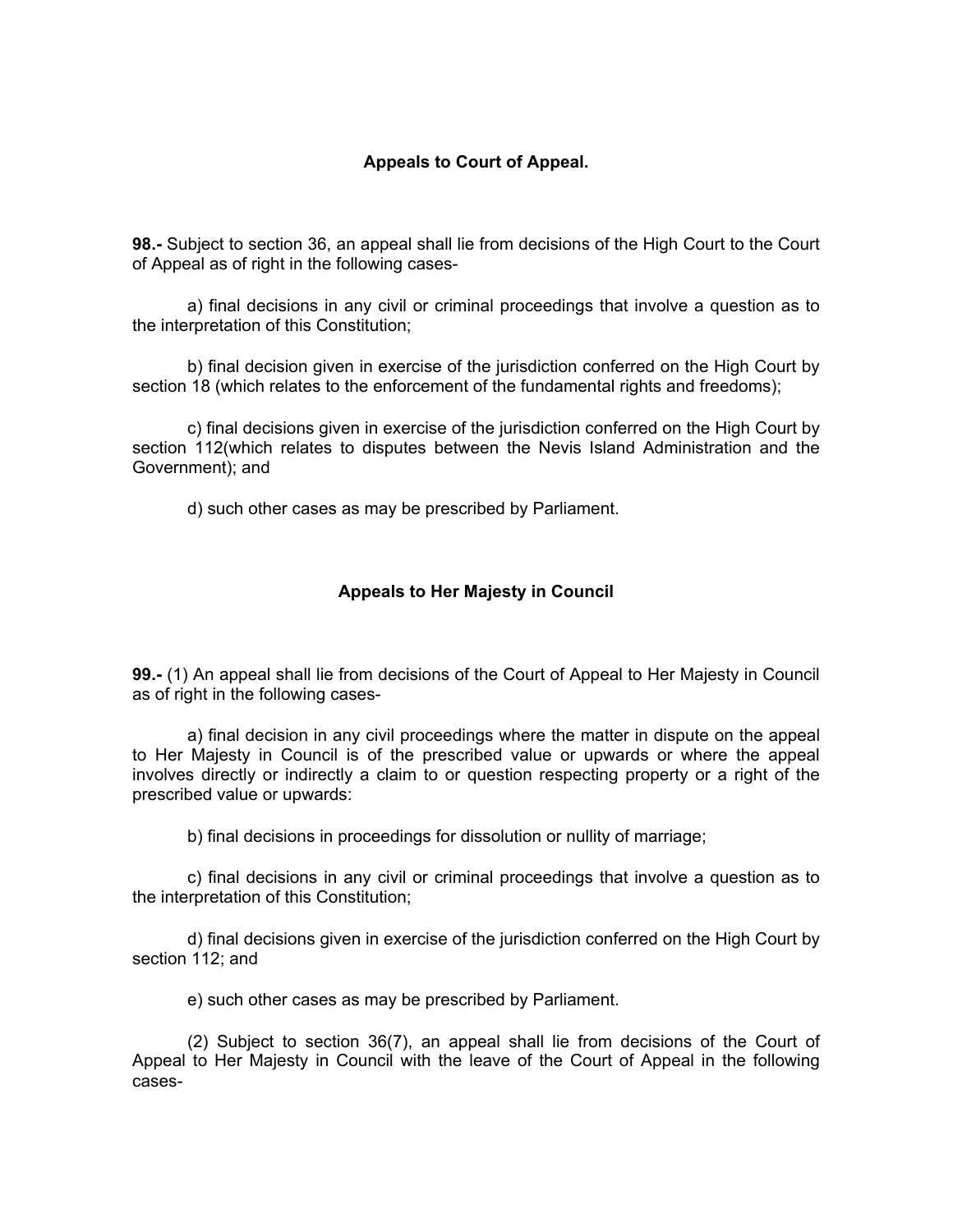a) decisions in any civil proceedings where in the opinion of the Court of Appeal the question involved in the appeal is one that, by reason of its great general or public importance or otherwise, ought to be submitted to Her Majesty in Council; and

b) such other cases as may be prescribed by Parliament.

(3) An appeal shall lie to Her Majesty in Council with the special leave of Her Majesty from any decision of the Court of Appeal in any civil or criminal matter.

(4) Reference in this section to decision of the Court of Appeal shall be construed as references to decisions of the Court of Appeal in exercise of the jurisdiction conferred upon that court by this Constitution or any other law.

(5) In this section the prescribed valued means the value of five thousand dollars or such other value as may prescribed by Parliament.

### **CHAPTER X**

# **THE ISLAND OF NEVIS**

### **Nevis Island Legislature.**

**100.-** There shall be a legislature for the island of Nevis, which shall be styled the Nevis Island Legislature and shall consist of Her Majesty and an assembly styled the Nevis Island Assembly.

### **Nevis Island Assembly.**

**101.-** (1) The Nevis Island Assembly shall consist of-

a) such number of elected members as corresponds with the number of electoral districts for the time being established under section 50, as applied with modifications by section 104(1); and

b) three nominated members or such greater number (not exceeding two-thirds of the number of elected members) as may be prescribed by the Nevis Island Legislature.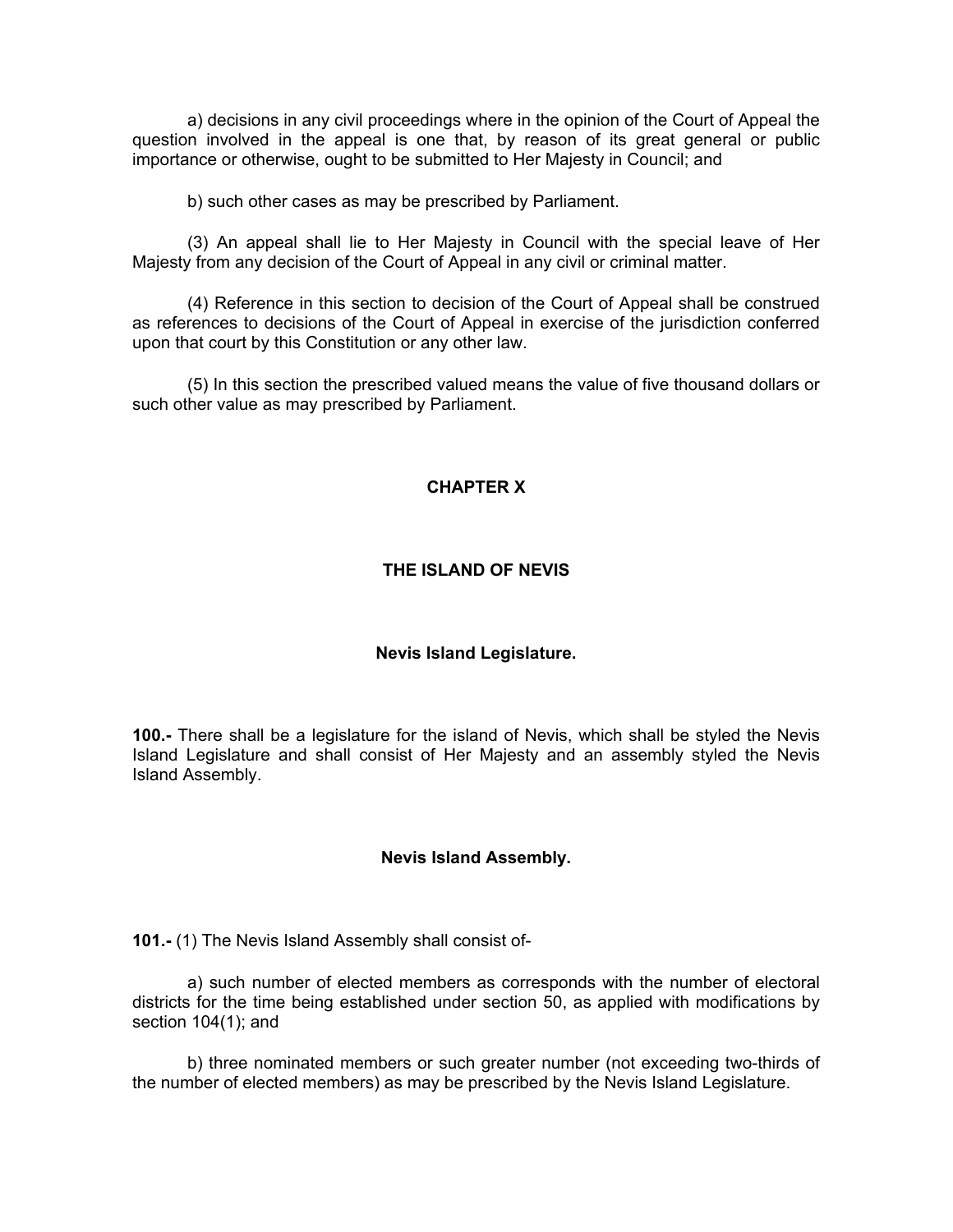(2) Of the nominated member-

a) one-third of their number shall be appointed by the Governor-General in accordance with the advice of the Leader of the Opposition in the Assembly; and

b) the others shall be appointees by the Governor-General in accordance with the advice of the Premier.

(3) Without prejudice to section 27 and 28, as applied with modifications by section 104(1), a person shall not be qualified for election to the Assembly unless, at the time when the election is held, he would be entitled to vote in elections of Representatives held in the island of Nevis.

(4) For the purposes of section 29(2), as applied with modifications by section 104(19, the provisions made by Parliament in relation to the election of elected members of the Assembly shall be such that the persons entitled to vote in elections of such elected members are persons entitled to vote in elections of Representatives in the island of Nevis.

(5) If a persons who is nor a member of the Assembly is elected to be president of the Assembly he shall, by virtue of holding the office of president, be a member of the Assembly.

(6) Any person who sits or votes in the Assembly knowing or having reasonable grounds for knowing that he is nor entitled to do so shall be guilty of a criminal offence and liable to a fine not exceeding one hundred dollars, or such other sum as may be prescribed by the Nevis Island Legislature, for each day on which he so sits or votes in the Assembly.

(7) Any prosecution for an offence under subsection (6) shall be instituted in the High Court an shall not be so instituted except by the Director of Public Prosecutions.

(8) In subsection (2) "one-third" means, in relation to a number of nominated members that is not a multiple of three, ne-Third of the next higher number that is such a multiple.

### **Nevis Island Administration.**

**102.-** (1) There shall be a Nevis Island Administration, which shall consist of-

a) a Premier; and

b) two other members or not less than two nor more than such greater number of members as the Nevis Island Legislature may prescribe, who shall be appointed by the Governor-General.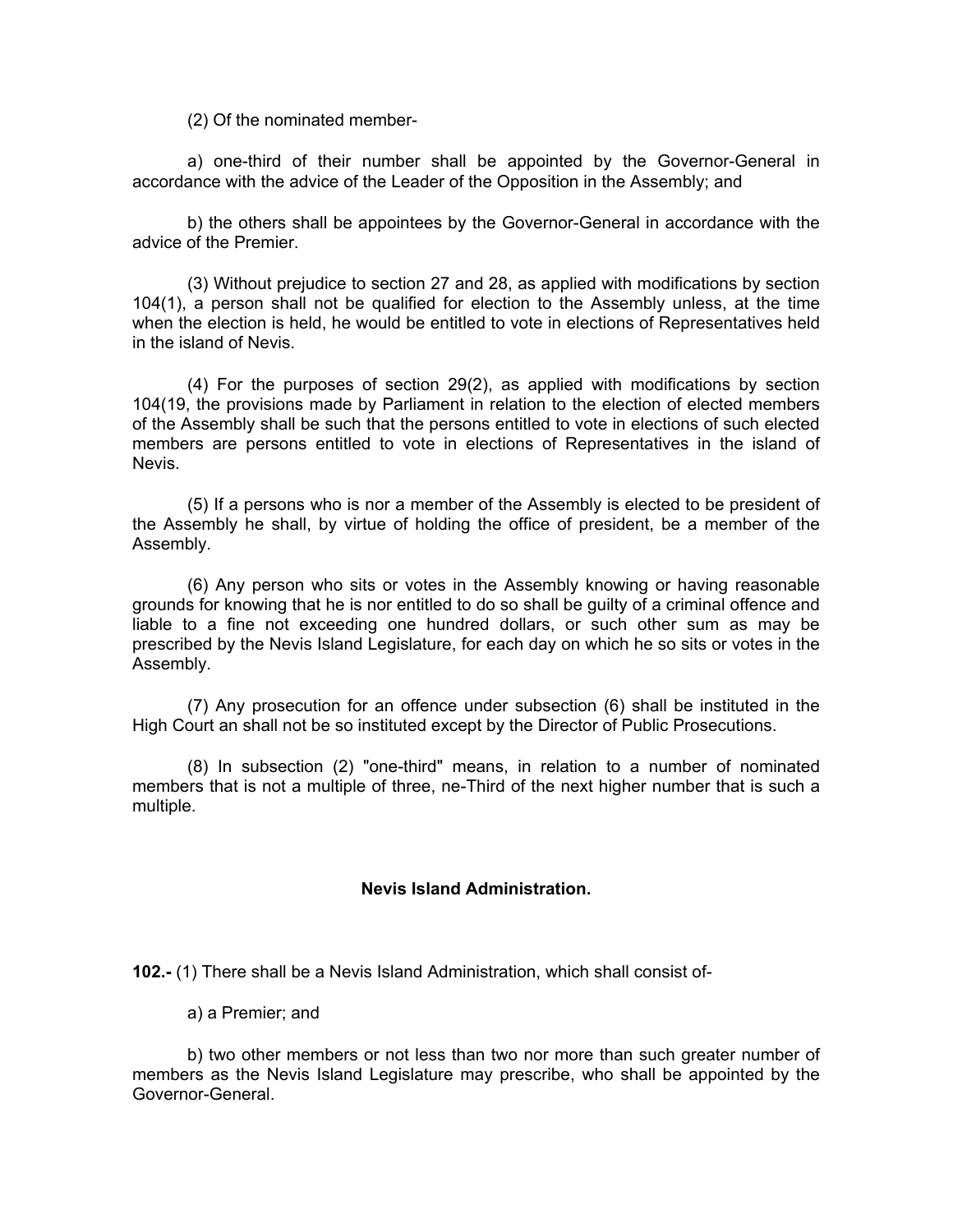(2) The Governor-General, acting in his own deliberate judgment, shall appoint as Premier an elected member of the Assembly who seems to him likely to command the support of the majority of the elected members of the Assembly.

(3) The Governor-General, acting in accordance with the advice of the Premier, shall appoint the other members of the Administration from among the members of the Assembly.

(4) If a member of the Administration is absent from Saint Christopher and Nevis or is for any reason unable to discharge his functions as such, the Governor-General, acting in accordance with the advice of the Premier, may appoint another member of the Assembly to be a temporary member os the Administration in his place and may terminate any such appointment.

(5) The functions of the Administration shall be to advise the Governor\_General in the government of the island of Nevis and the Administration shall be collectively responsible to the Assembly for any advice given to the Governor-General by or under the general authority of the Administration and for all things done by or under the authority of any member of the Administration in the execution of his office.

(6) Subsection (5) shall not apply in relation to-

a) the assignment of responsibility to any member of the Administration under section 54, as applied with modifications by section 104(4), or the authorization of another member of the Administration to perform the functions of the Premier during absence of illness;

b) the dissolution of the Nevis Island Legislature;

c) the matters referred to in section 66 of this Constitution (which relate to the prerogative of mercy); or

d) any matter in respect of which the Nevis Island Legislature has no power to make laws for the island of Nevis.

# **Power to make laws.**

**103.-** (1) Subject to the provisions of this Constitution, the Nevis Island Legislature may make laws, which shall be styled Ordinances, for the peace, order and good government of the island of Nevis with respect to the specified matters.

(2) A law made by the Nevis Island Legislature may contain incidental and supplementary provisions that relate to a matter other than a specified matter but if there is any inconsistency between those provisions and the provisions of any enacted by Parliament, the provisions of the law enacted by Parliament shall prevail.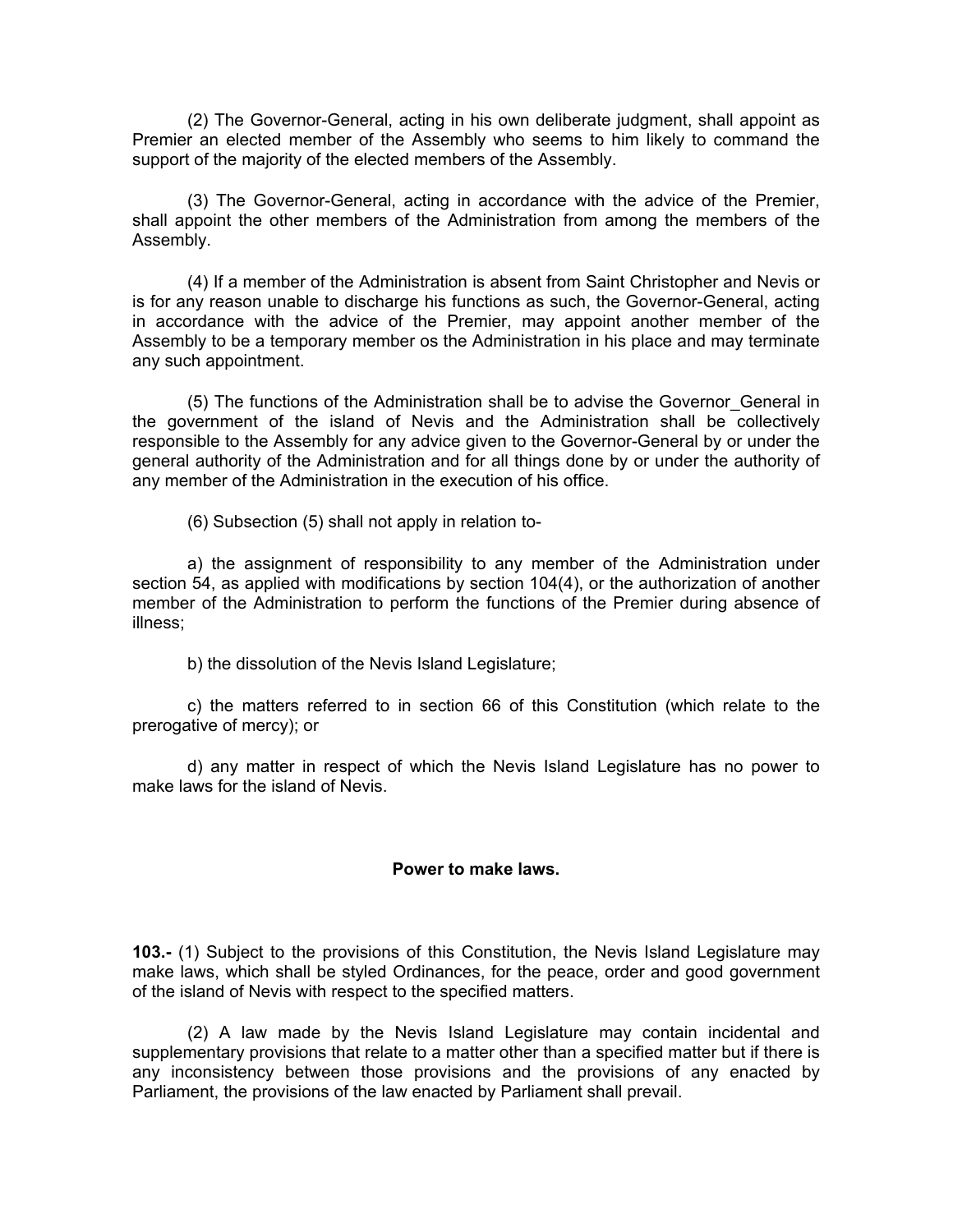#### **Provisions applied with modifications.**

**104.-** (1) Section 27, 28, 29, 31, 32, 34, 35, 36, 39, 40, 41, 42, 43, 44, 45, 46, 47, 48, 49, 50, 56(3), 58, 78(5), 88(5) and 117(1) and (2) and schedule 2 shall apply in relation to the Assembly as they apply in relation to the National Assembly and for that purpose they shall have effect as if-

a) references to the National Assembly (except the reference in the proviso to section 49(1)) were references to the Assembly;

b) references to Representative or to Senators (except the references in subsection 28(2) and (3) to Representative) were references to elected members or, as the case may be, to nominated members of the Assembly;

c) references to constituencies were references to electoral districts;

d) references to the Government, to the Prime Minister or any other Minister, to the Leader of the Opposition or to the Speaker were references to the Administration,to the Premier, to the Leader of the Opposition in the Assembly or, as the case may be, to the president of the Assembly;

e) references to the Consolidated Fund or any other public fund of the Government of Saint Christopher and Nevis were references to the Nevis Island Consolidated Fund or any other public fund of the Administration;

f) references to the Deputy Speaker or to a Parliamentary Secretary were deleted;

g) the references in section 28(5)(a) to the office of elected member or nominated member of the Assembly or member or the Administration were a reference to the office of representative Senator, Minister Or Parliamentary Secretary;

h) the reference in section 29(2) to residence in Saint Christopher and Nevis were a reference to residence in the island of Nevis;

i) the reference in section 31 to section 30 were a reference to section  $101(2)$ , paragraph (d) of section 31(3) were deleted, the references in section 41 to sections 19(8) and 37(6) were deleted and the references in that section to section 38(2) were references to section 113(2);

j) the references in section 31, 32, 42, 46, 47 and 48 to Parliament were references to the Nevis Island Legislature and the referenced in section 46, 49, and 50 to Saint Christopher and Nevis were references to the island of Nevis; and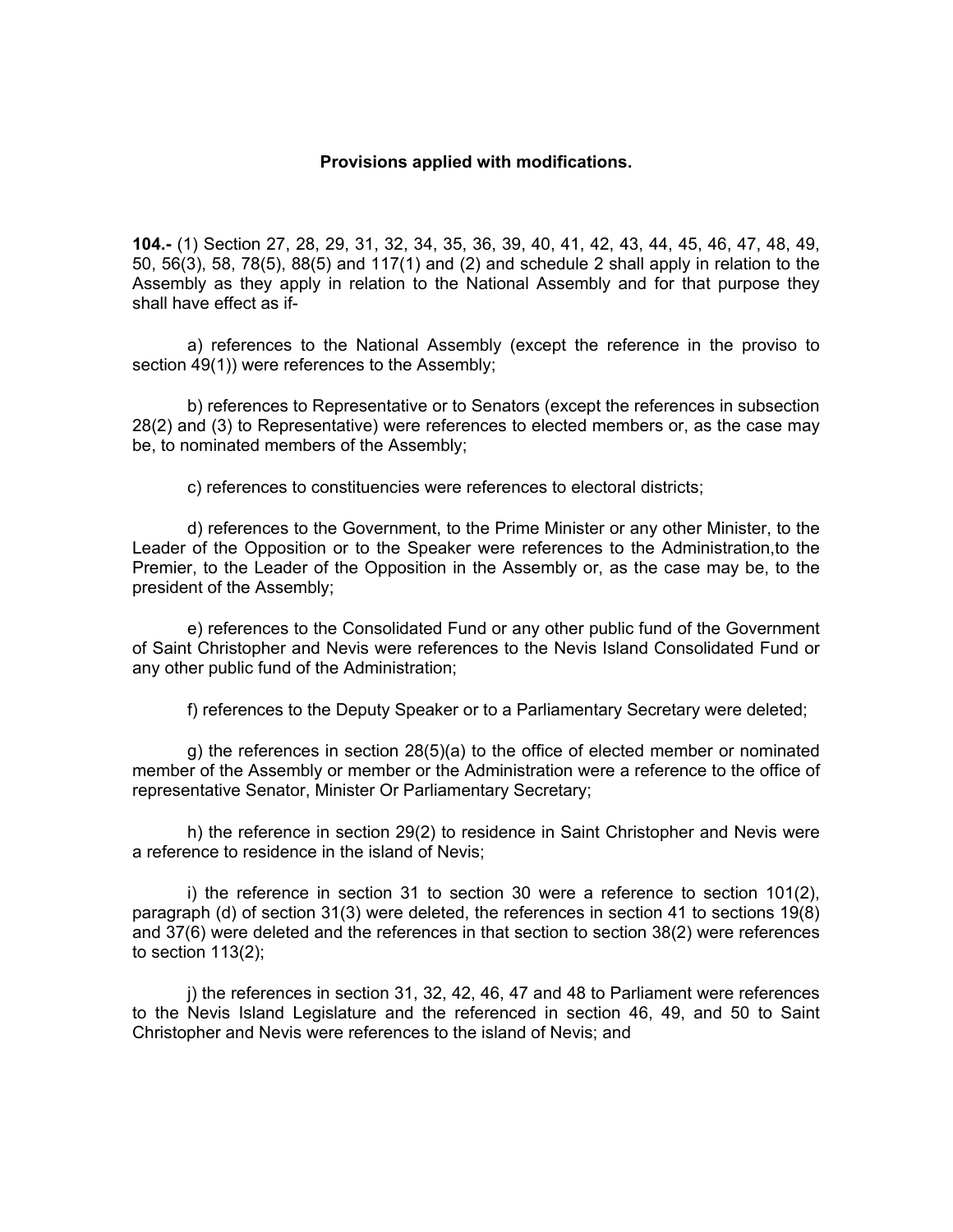k) rule 1 and paragraph (a) of rule 2 were deleted from schedule 2 an in place of rule 1 the following rule were substituted- "1 There shall be not less than five electoral districts in the island of Nevis".

(2) Any provision made by Parliament such as is referred to in section 45 shall apply in relation to the Assembly and its members, officers and committees as it applies in relation to the National Assembly and its members, officers and committees.

(3) Before advising the Governor-General to dissolve the Assembly under section 47, as applied with modifications by subsection (1) of this section,the Premier shall consult the Prime Minister.

(4) Section 52 (except subsections (1), (29, (3) and (4)) and sections 54, 55, 57, 60, 61 and 62 shall apply in relation to the Administration as they apply in relation to the Cabinet and for that purpose they and Part 3 of schedule 4 shall have effect as if-

a) references to the Prime Minister were references to the Premier;

b) references to a Minister were references to a member of the Administration;

c) references to the Government or to the Cabinet were references to the Administration;

d) references to Parliament or to the National Assembly were references tot he Nevis Island Legislature or, as the case may be, to the Assembly.

### **Exercise of Governor-General's functions.**

**105.-** (1) In the exercise of the functions to which this section applies the Governor-General shall act in accordance with the advice of the Administration or a member of the Administration acting under its general authority except in cases where he is required by this Constitution to act in accordance with the advice of or on the recommendation of, any person or authority other than the Administration.

(2) This section applies to the functions of the Governor-General with respect to the government of the island of Nevis that relates to the specified matters but does not include any functions conferred upon him-

a) by any of the provisions of this Constitution except sections 43, 46 and 48, as applied with modifications by sections 104; or

b) by or under any law enacted by Parliament having effect in the island of Nevis that relates to any specified matter.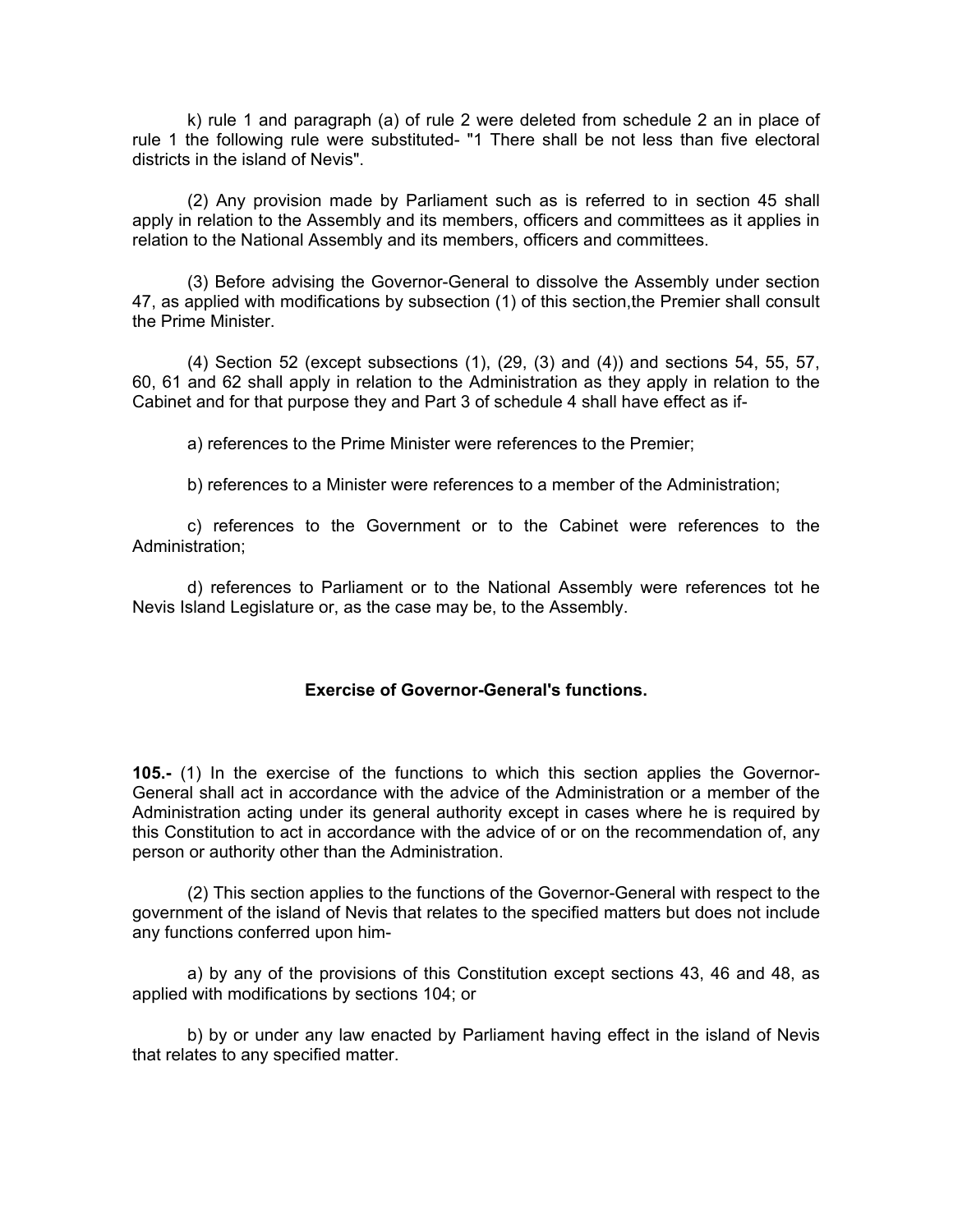### **Responsibilities of Administration.**

**106.-** (1) The Administration shall have exclusive responsibility for the administration within the island of Nevis, in accordance with the provisions of any relevant laws, of the following matters-

a) airports and seaports;

b) education;

c) extraction and processing of minerals;

d) fisheries;

e) health and welfare;

f) labour;

g) land and buildings vested in the Crown and specifically appropriated to the use of the Government; and

h) licensing of imports into and exports out of Saint Christopher and Nevis.

(2) Nothing in subsection (1) shall-

a) affect the exercise of any power vested by law in the Governor General or a Minister; or

b) empower the Administration to take any action that is inconsistent with the general policy of the Government as signified by the Prime Minister in a written communication to the Premier, or that relates to a question that in the opinion of the Prime Minister as so signified involves issues of national concern, without the prior concurrence of the Prime Minister.

(3) If land in the island of Nevis is required for the use of the Government, the Administration shall either make available suitable land that is vested in the Crown or else acquire and make available other suitable land and the Government shall be responsible for paying appropriate compensation to any private person whose interests may have been adversely affected and appropriate compensation to the Administration and buildings or other property previously paid for by the Administration and appropriated for the use of the Government with the land.

(4) Nothing in subsection (1) shall be construed as precluding the legislature from conferring other responsibilities on the Administration.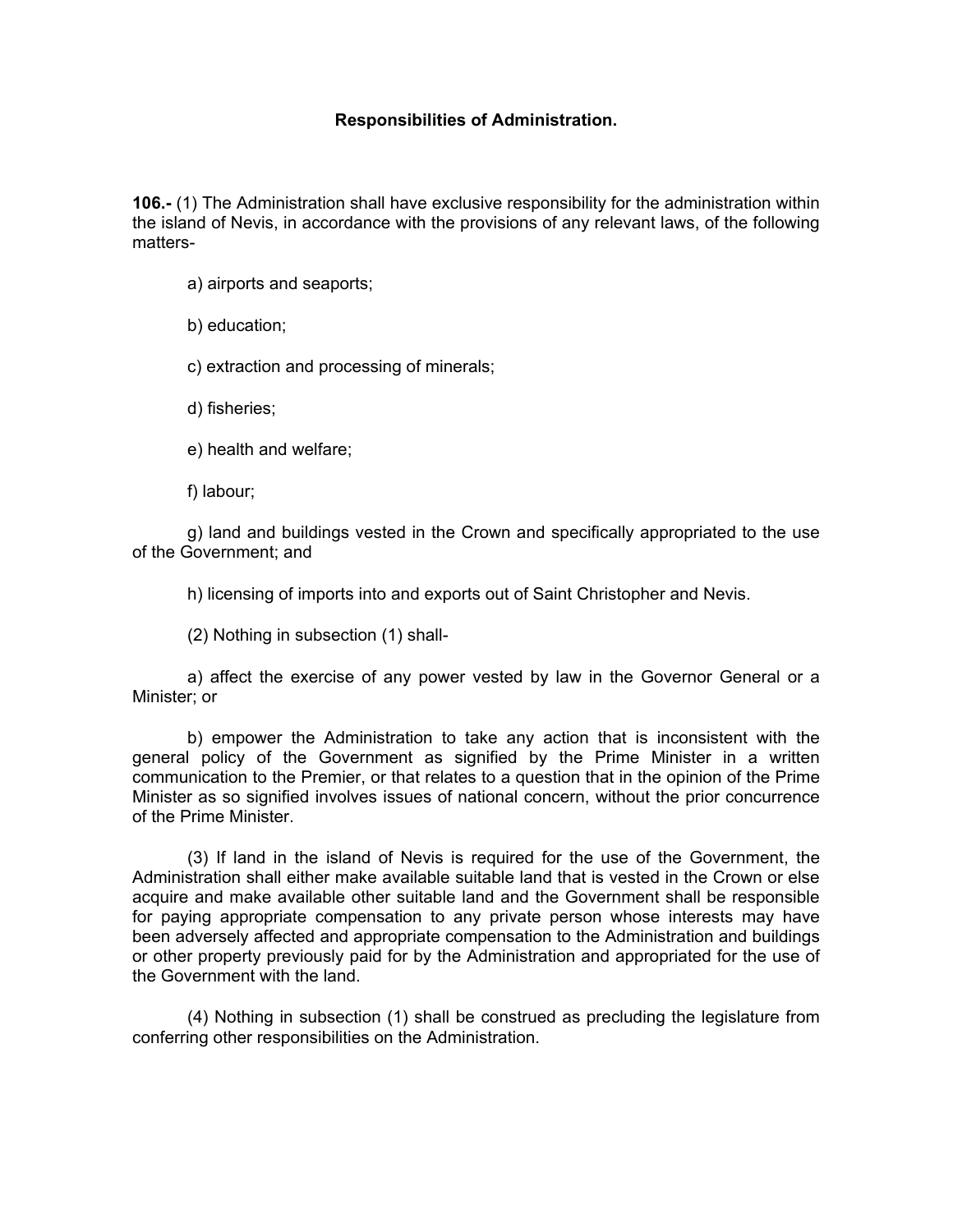**107.-** (1) The Premier may give such general directions with respect to the maintaining and securing of public safety and public order in the island of Nevis as he may consider necessary to-

a) the senior officer of the Police Force stationed in the island of Nevis; or

b) the senior officer of any defence force of Saint Christopher and Nevis stationed in the island of Nevis. and subject to subsection (2),that officer shall comply with those general directions.

(2) Nothing in subsection (1) shall preclude the Prime Minister from giving general directions with respect to the maintaining and securing of public safety and public order in Saint Christopher and Nevis to the Chief of Police or the officer commanding any defence force of Saint Christopher and Nevis and if there is any inconsistency between any such directions and any directions given under subsection (1), the officers concerned shall comply with the directions given by the Prime Minister.

### **Finance.**

**108.-** (1) All revenues or other moneys raised or received by the Administration (not being revenues or other moneys that are payable by or under any law into some other fund of the Administration established for a specific purpose) shall be paid into and form a fund styled the Nevis Island Consolidated Fund (hereinafter in this section referred to as the Fund).

(2) Sections 70, 71, 72, 73, 75 and 76 shall apply in relation to the Administration as they apply in relation to the Government and for that purpose they shall have effect as if-

a) references to the Consolidated Fund were references to the Fund;

b) references to Parliament and to the National Assembly were references to the Nevis Island Legislature or, as the case may be, to the Assembly;

c) references to the Minister for the time being responsible for finance were references to the member of the Administration for the time being responsible for finance; and

d) references to the Government were references to the Administration.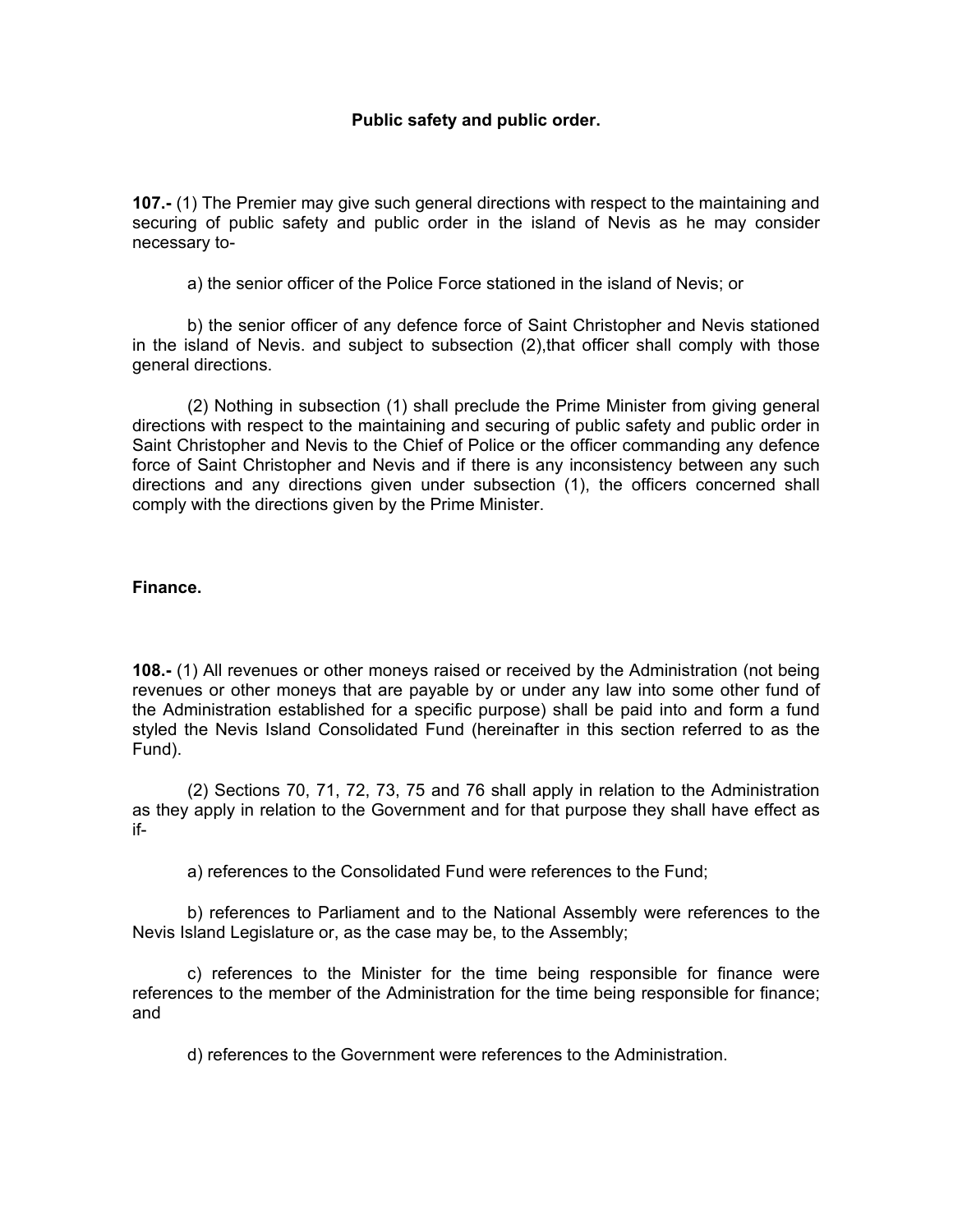#### **Staff.**

**109.-** (1) The staff of the Administration shall consist of such number of public office as may be constituted in that behalf under section 63 after consultation between the Prime Minister and the Premier.

(2) The staff of the Administration shall be under the supervision of an Establishment officer stationed in the island of Nevis, whose office shall be a public office and who shall be entitled to communicate direct with the chairman of the Public Service Commission on all matters concerning the staff of the Administration.

#### **Revenue allocation.**

**110.-** (1) Subject to subsection (2),the proceeds of all takes collected in Saint Christopher and Nevis under any law shall be shared between the Government and the Administration and the share of each shall be determined by reference to the proportion between the population of the island of Saint Christopher and the population of Saint Christopher and Nevis as a whole or,as the case may be, the population of the island of Nevis and the population of Saint Christopher and Nevis as a whole, as ascertained by reference to the latest available results of a census of those populations carried out in pursuance of a law enacted by Parliament.

(2) The share of the Administration under subsection (1) shall be subject to the following deductions\_

a) a contribution to the cost of common services provided for Saint Christopher and Nevis by the Government; and

b) a contribution to the cost of meeting the debt charges for which the Government is responsible under section 75.

(3) The Governor-General may make rules for the purpose of giving effect to the provisions of this section and (without prejudice to the generality of the foregoing power) any such rules may make provisions-

a) for prescribing what services are to be regarded as common services;

b) for determining the contributions to be made by the Administration in relation to any common service so prescribed;

c) for determining the contributions to be made by the Administration in respect of the debt charges for which the Government is responsible, and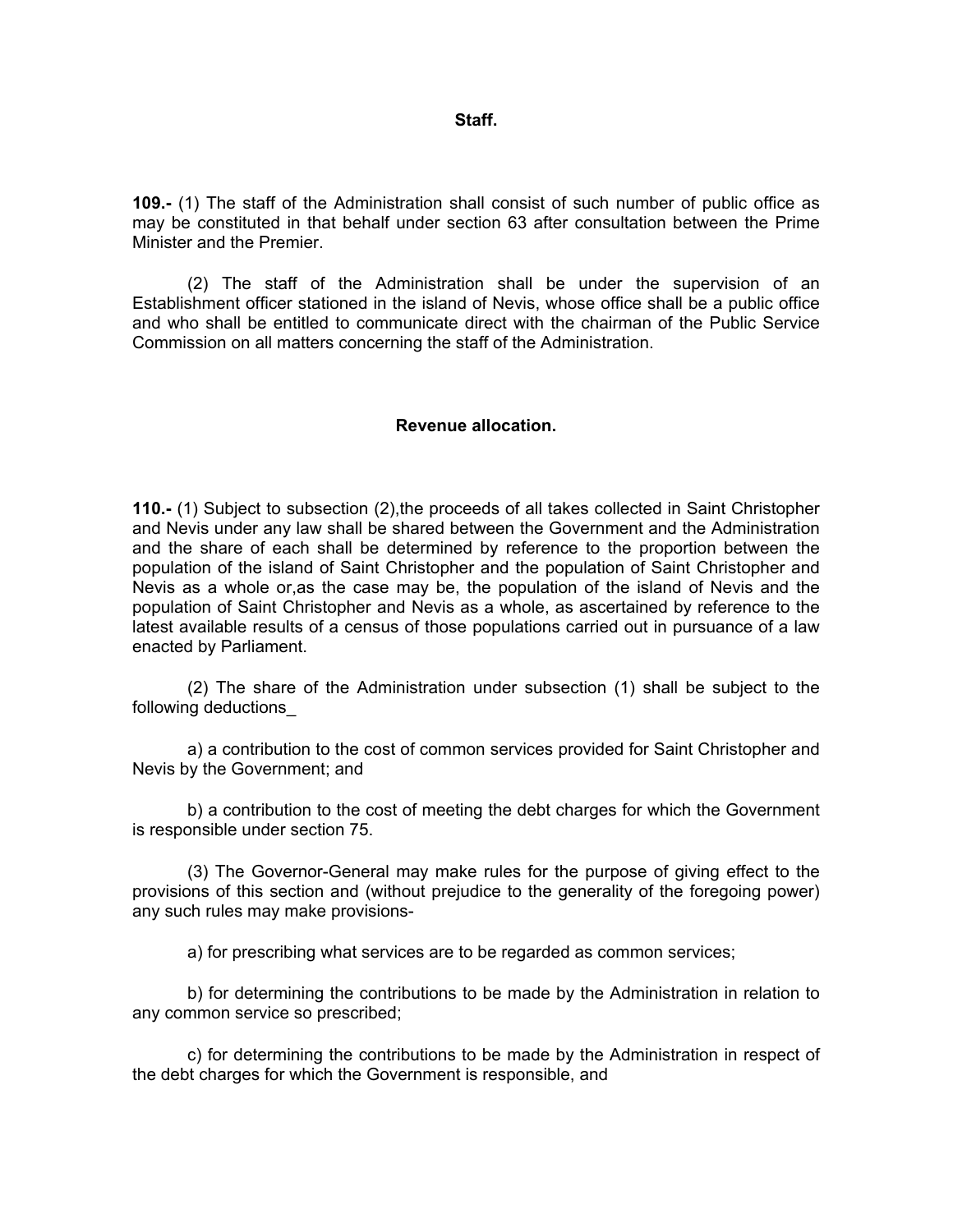d) for prescribing the time at which and the manner in which calculations and payments (including provisions payments) are to be made.

(4) The powers of the Governor-General under subsection (3) shall be exercised by him on the advice of the Prime Minister but no such advice shall be given without the concurrence of the Premier.

### **Grants an loans.**

**111.-** (1) The Governor-General may make rules providing that-

a) the existing or contingent liability of the administration for servicing its public debt shall not exceed such limits as may be prescribed;

b) the Minister responsible for finance shall be informed in advance of any proposal that the Administration should obtain any grant or loan of money; and

c) there shall be such consultation between the Government and the Administration as may be prescribed concerning any such proposal before the proposal is put into effect.

(2) The power of the Governor-General under subsection (1) shall be exercised by him on the advice of the Prime Minister but no such advice shall be give without the concurrence of the Premier.

### **Disputes between Administration and Government:**

**112.-** The High Court shall, to the exclusion of any other court of law have original jurisdiction in any dispute between the Administration and the Government if and in so far as the dispute involves any question (whether of law or fact) on which the existence or extent of a legal right depends.

### **Separation of Nevis from Saint Christopher.**

**113.-** (1) The Nevis Island Legislature may provide that the island of Nevis shall cease to be federated with the island of Saint Christopher and accordingly that this Constitution shall no longer have effect in the island of Nevis.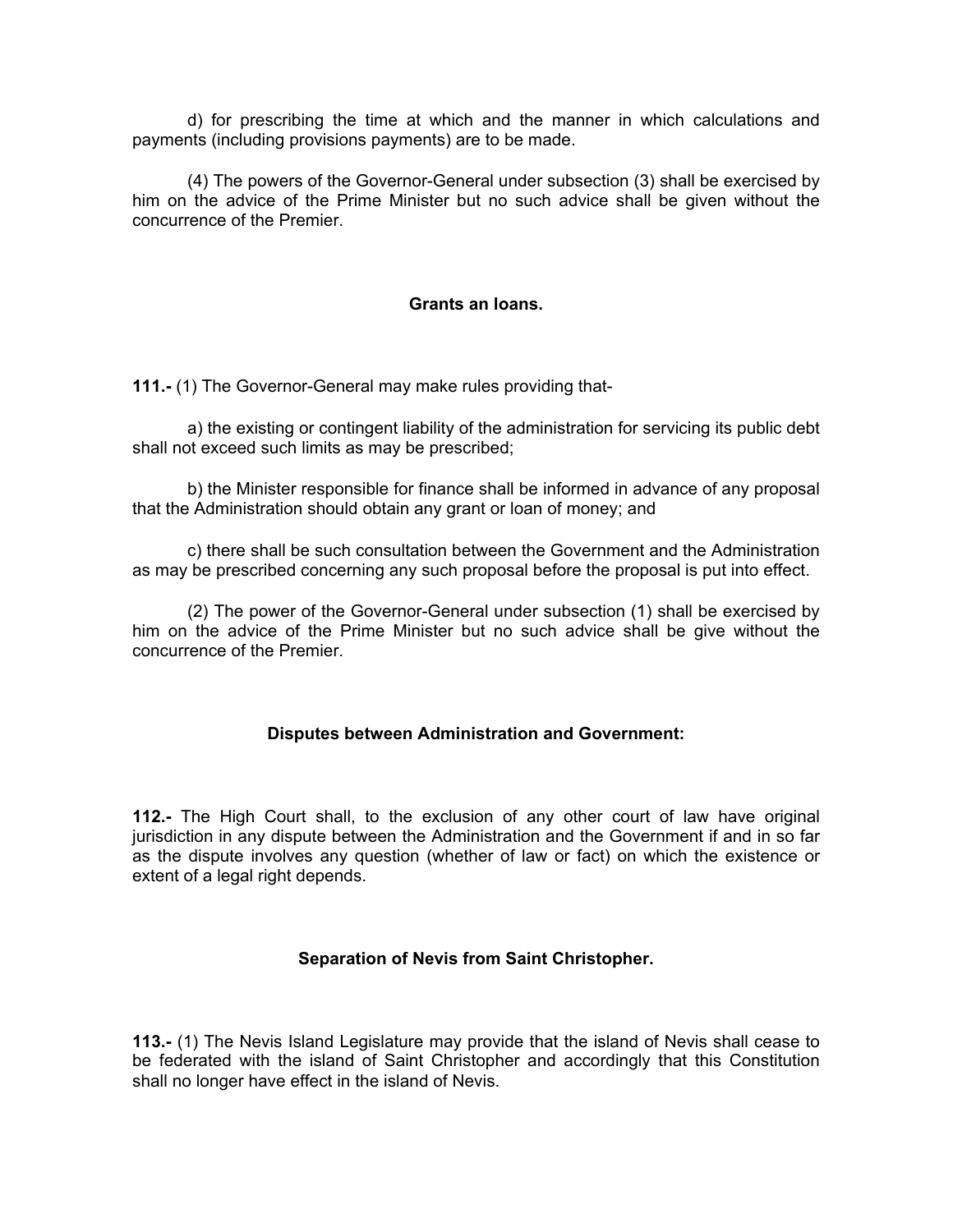(2) A bill for the purposes of subsection 81) shall not be regarded as being passed by the Assembly unless on its final reading the bill is supported by the votes of nor less than two-thirds of all the elected member of the Assembly and such a bill shall not be submitted to the Governor-General for his assent unless-

a) there has been an interval of not less than ninety days between the introduction of the bill in the Assembly and the beginning of the proceedings in the Assembly on the second reading of the bill,

b) after it has been passed by the Assembly, the bill has been approved in a referendum held in the island of Nevis by not less than two-thirds of all the votes validly cast on that referendum; and

c) full and detailed proposal for the future constitution of the island of Nevis (whether as a separate states or as part of or in association with some other country) have been laid before the Assembly for at least six months before the holding of the referendum and those proposals, with adequate explanations of their significance, have been made available to the persons entitled to vote on the referendum at least ninety days before the holding of the referendum.

(3) Every person who, at the time when the referendum is held, would be entitled to vote at elections of representatives held in the island of Nevis shall be entitled to vote on a referendum held for the purposes of this section in accordance with such procedure as may be prescribed by the Nevis Island Legislature for the purpose of the referendum and no other person shall be entitled so to vote.

(4) In any referendum for the purposes of this section the votes shall be given by ballot in such manner as not to disclose how any particular person votes.

(5) The conduct of any referendum for the purposes of this section shall be the responsibility of the Supervisor of Elections and the Provisions of subsection (4), (5) and (79 of section 34 shall apply in relation to the exercise by the Supervisor of Elections or by any other officer of his function with respect to a referendum as they apply in relation to the exercise of his functions with respect to elections of Representatives.

(6) There shall be such provisions as may be made by the Nevis Island Legislature to enable independent and impartial persons nominated by an international authority to observe the conduct of a referendum for the purposes of this section and to make reports on the conduct or results of the referendum to the Governor-General, who shall cause any such reports to be published, and for that purpose any such persons shall be accorded such powers, privileges and immunities as may be prescribed by or under any a law enacted by Parliament or, subject thereto, by or under any law enacted by the Nevis Island Legislature.

(7) A bill for the purposes of subsection (1) shall not be submitted to the Governor-General for his assent unless it is accompanied by a certificate under the hand of the president of the Assembly that the provisions of subsection (2) have been complied with and a certificate under that hand of the Supervisor of Elections stating the results of the referendum.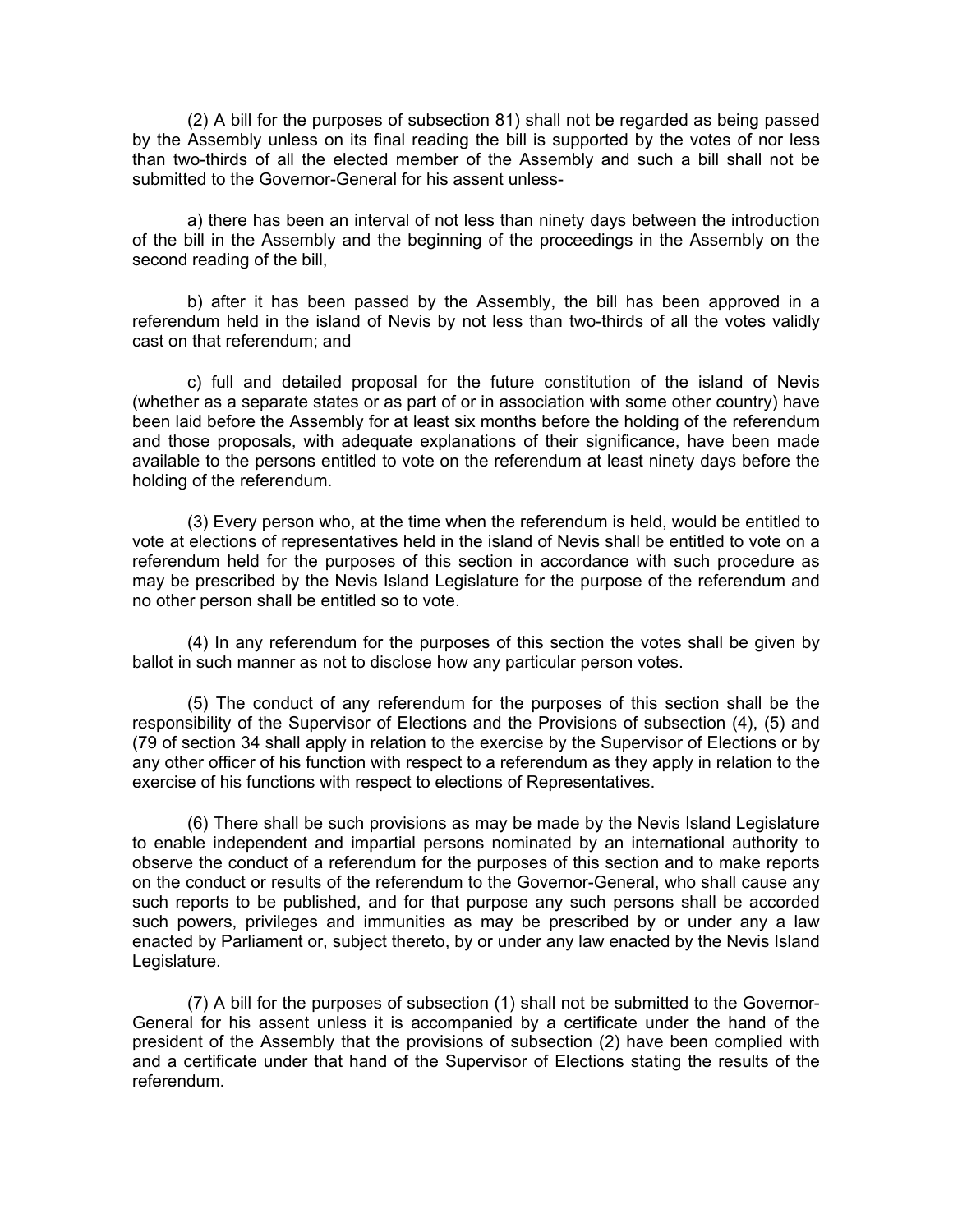(8) The certificate of the president of the Assembly under this subsection shall be conclusive that the provision of subsection (2) have been complied with and shall not be enquired into in any court of law.

### **Interpretation.**

**114.-** (1) In this Chapter-

"the Administration" means the Nevis Island Administration;

"the Assembly" means the Nevis Island Assembly.

# **CHAPTER XI**

# **MISCELLANEOUS**

### **Secession of Nevis.**

**115.-** If, by virtue of a law enacted by the Nevis Island Legislature under section 113(1),the island of Nevis ceases to be federated with the island of Saint Christopher, the provisions of schedule 3 shall forthwith have effect.

### **Functions of Governor-General**

**116.-** (1) Any references in this Constitution to the function of the Governor-General shall be construed as a references to his powers and duties in the exercise of the executive authority of Saint Christopher and Nevis and to any other power and duties conferred or imposed on him as Governor-General by or under this Constitution or any other law.

(2) Where by this Constitution the Governor-General is required to perform any functions in his own deliberate judgment or in accordance with the advice or recommendation of, or after consultation with, any person or authority, the question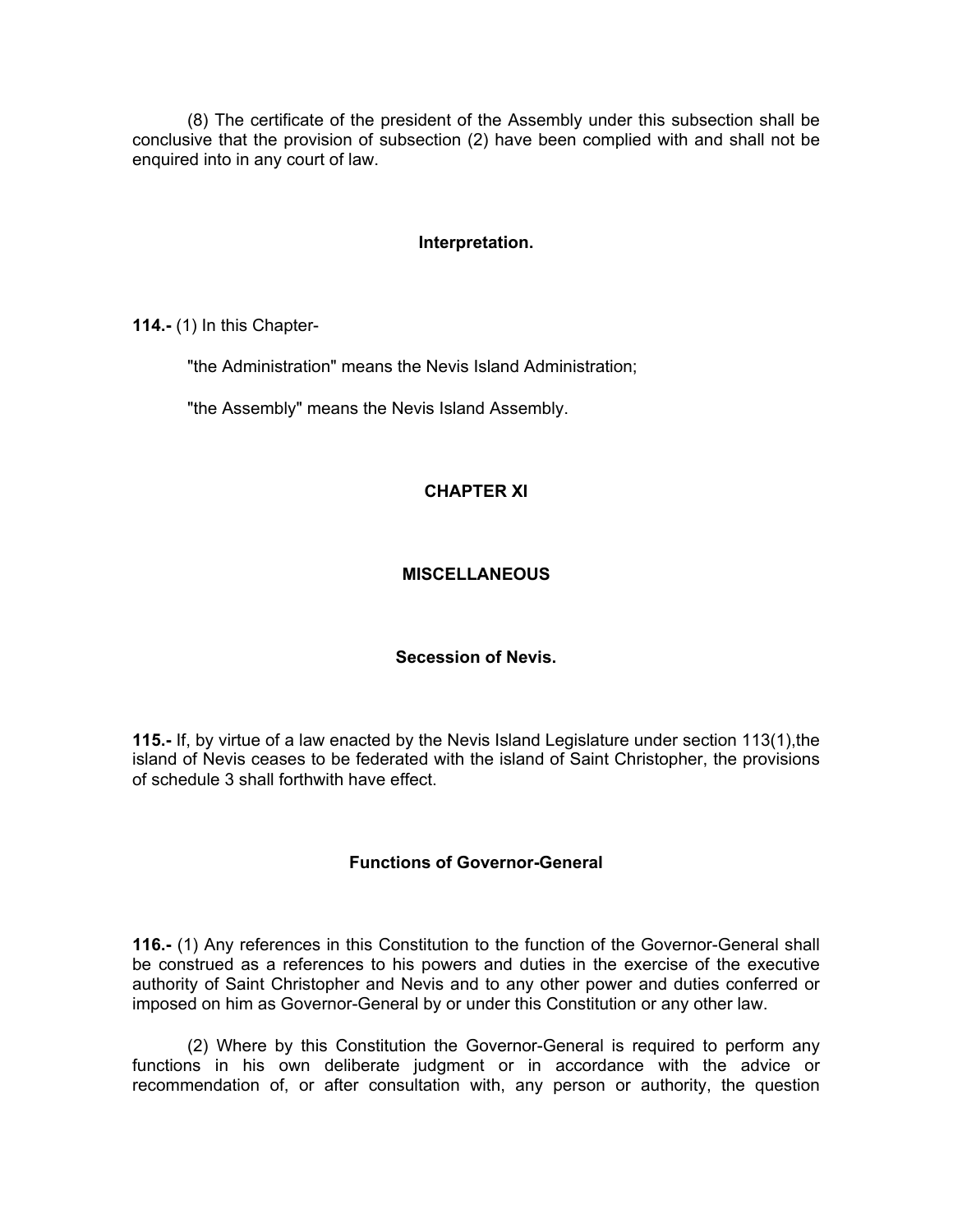whether the Governor-General has so exercised that function shall not be enquired into in any court of law.

(3) Where by this Constitution the Governor-General is required to perform any function after consultation with any person or authority he shall not be obliged to exercise that function in accordance with the recommendation of that person or authority.

### **Resignations.**

**117.-** (1) A Representative or a Senator may resign his seat by writing under his hand addressed to the Speaker and the resignation shall taken effect, and the seat shall accordingly become vacant, when the writing is received, as the case may be, by-

a) the Speaker;

b) if the office of Speaker is vacant or the Speaker is for any reason unable to perform m the functions of his office and no other person is performing them, the Deputy Speaker; or

c) if the office of Deputy Speaker is vacant or the Deputy Speaker is for any reason unable to perform the functions of this office and no other person is performing them, the Clerk of the National Assembly.

(2) The Speaker or the Deputy Speaker may resign his office by writing under his hand addressed to the National Assembly and the resignation shall take effect, and the office shall accordingly become vacant, when the writing is received by the Clerk of the National Assembly.

(3) Any person who has been appointed to an office established by this Constitution (other than an office to which subsection (1) of (2) applies) or any office of Minister established under this Constitution may resign that office by writing under his hand addressed to the person or authority by whom he was appointed and the resignation shall taken effect, and the office shall accordingly become vacant-

a) at such time or on such date (if any) as may be specified in the writing; or

b) when the writing is received by the person or authority to whom it is addressed, or by such person as may be authorized to receive it, whichever is the later:

Provided that the resignation may be withdrawn before it takes effect if the person or authority to whom the resignation is addressed consents to its withdrawal.

**Re-appointment and concurrent appointments.**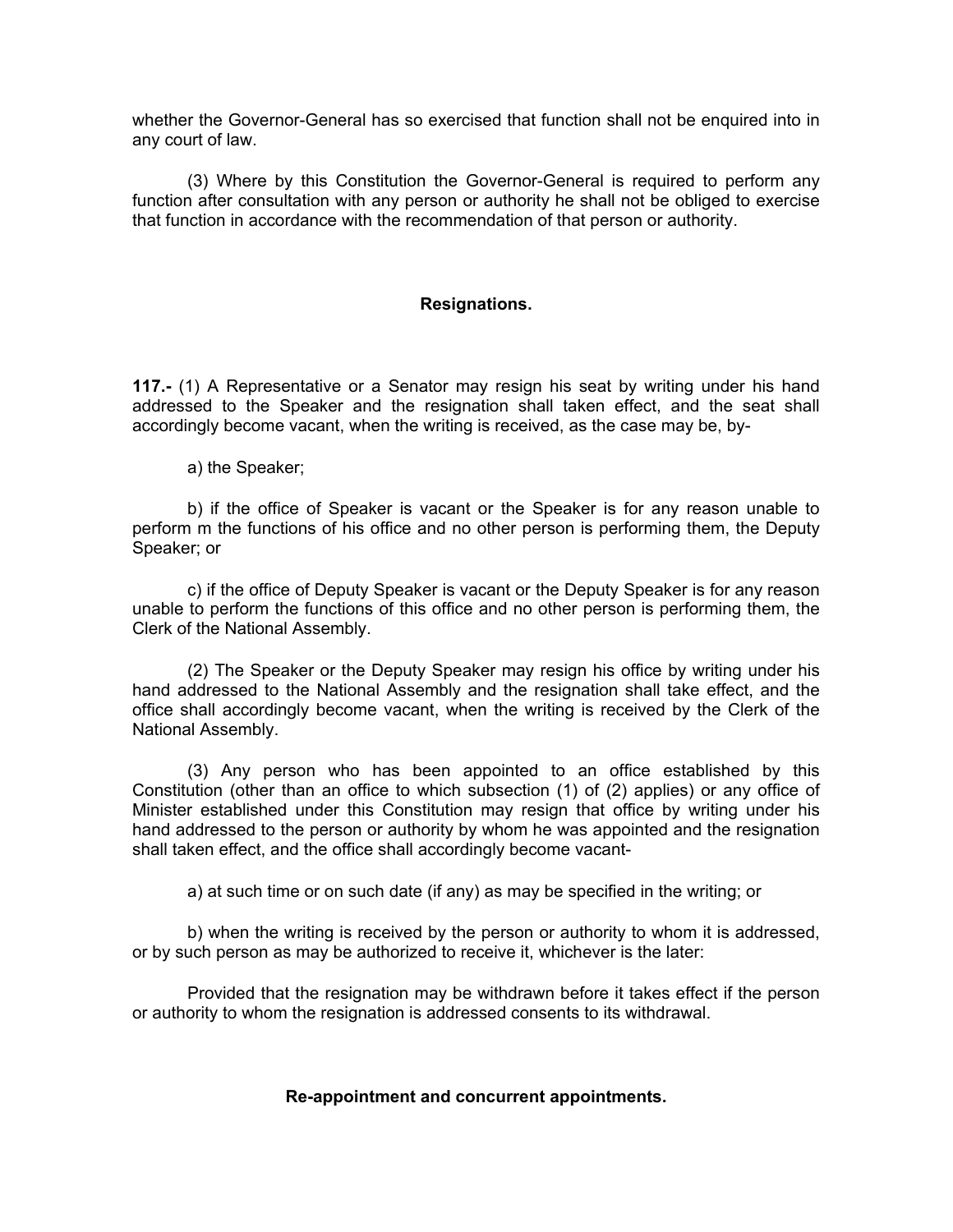**118.-** (1) Where any person has vacated any office established by this Constitution or any office of Minister or Parliamentary Secretary established under this Constitution, he may if qualified, again be appointed or elected to hold that office in accordance with the provisions of this Constitution.

(2) Where this Constitution vest in any person or authority the power to make any appointment to any office other than that of Senator, Minister, parliamentary Secretary, Leader of the Opposition, nominated member of the Nevis Island Assembly, member of the Nevis Island Administration or Leader of the Opposition in the Nevis Island Assembly, a person may be appointed to that office, when that other person is on leave of absence pending the relinquishment of the office, and where two or more persons are holding the same office by reason of an appointment made in pursuance of this subsection, them, for the purposes of any functions conferred upon the holder of that office, the person last appointed shall be deemed to be the sole holder of the office.

#### **Interpretation.**

**119.-** (1) In this Constitution,unless the context otherwise requires-

"child", in relation to any other person,means a person of whom that other person is a parent,

"citizen" means a citizen of Saint Christopher and Nevis and "citizenship"shall be construed accordingly;

"Commonwealth citizen" has such meaning as Parliament may prescribe;

"defence force" means a naval, military or air force;

"dollars" means dollars in the currency of Saint Christopher and Nevis;

"financial year" means any period of twelve months beginning on 1st January in any year or such other date as may be prescribed by any law enacted by Parliament;

"the Gazette" means the official Gazette of Saint Christopher and Nevis;

"the Government" means Her Majesty's Government of Saint Christopher and Nevis;

"grandparent", in relation to any other person, means a parent of one of his parents;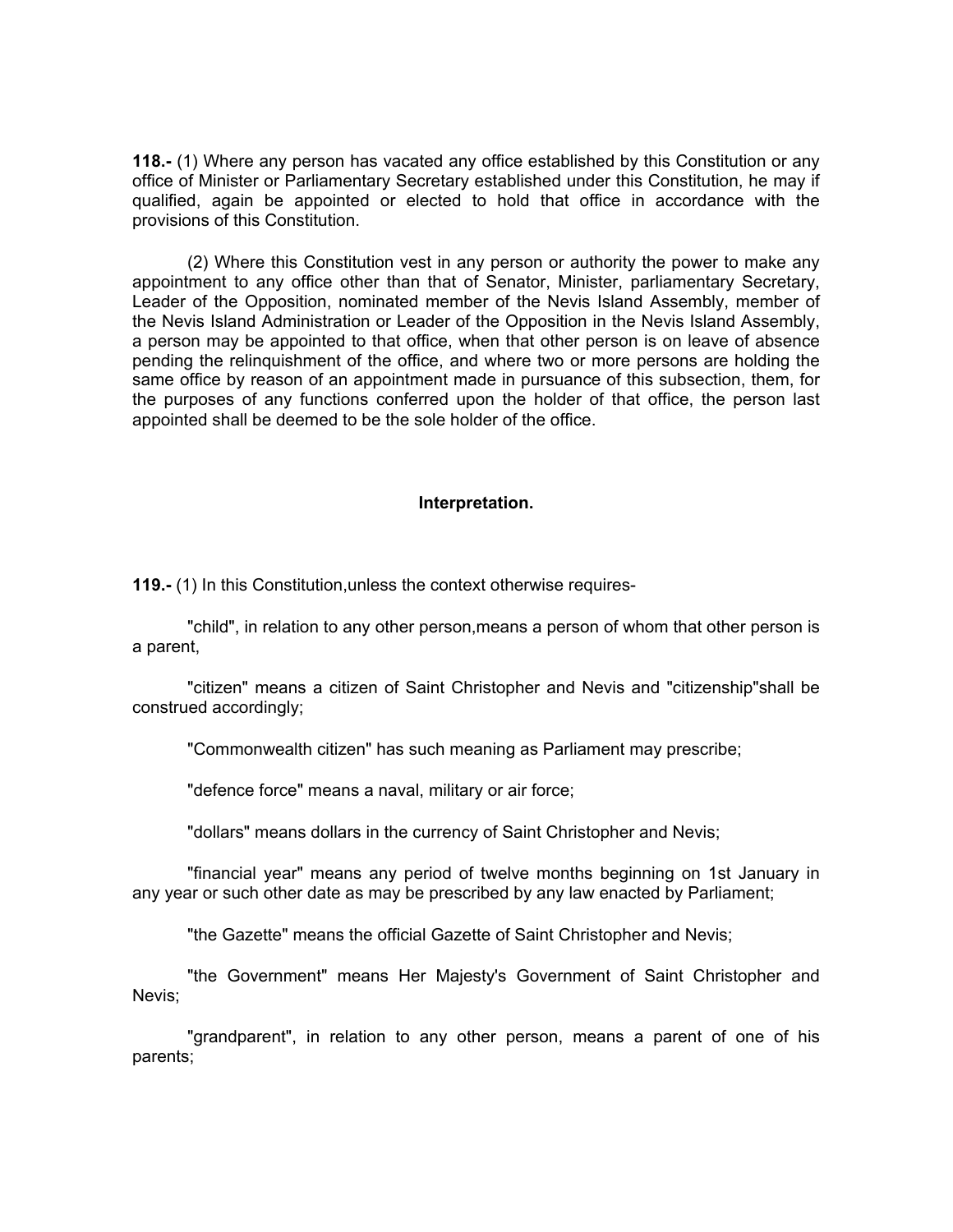"law" means any law in force in Saint Christopher and Nevis or any part thereof, including any instrument having the force of law and any unwritten rules of law and "lawful" and "lawfully" shall be construed accordingly;

"Leader of the Opposition "means the Leader of the Opposition in the National Assembly;

"legal practitioner" means a person entitled to be in or to enter Saint Christopher and Nevis and entitled to practice as a barrister in Saint Christopher and Nevis or, except in relation to proceedings before a court in which a solicitor has no right of audience, so entitled to practice as a solicitor;

"the legislature" means Parliament;

Provided that in relation to any specified matter it includes the Nevis Island Legislature;

"Minister" means a Minister of the Government;

"parent", in relation to any other person, includes-

a) any person who has adopted him in a manner recognized by law, and

b) in the case of a person born out of wedlock and not legitimated, his mother and the person (if any) who acknowledges and can show that he is his father or has been found by a court of competent jurisdiction to be his father.

but, in the case of a person who has been adopted, it does not include any person who has relinquished his parental rights over him as a consequence of the adoption.

"Parliament" means the Parliament of Saint Christopher and Nevis;

"oath" includes affirmation;

"oath of allegiance " means, the oath of secrecy set out in schedule 4;

"oath of office" means, in relation to any office, the oath for the due execution of that office set out in schedule 4;

"oath of secrecy" means the oath of secrecy set out in schedule 4;

"the Police Force" means the Royal Saint Christopher and Nevis Police Force and includes any other police force established to succeed to the functions of that Force;

"proclamation" means a proclamation published in the Gazette or, if such publications not reasonably practicable, published in Saint Christopher and Nevis by such means as are reasonably practicable and effective;

"public office" means any office of emolument in the public service;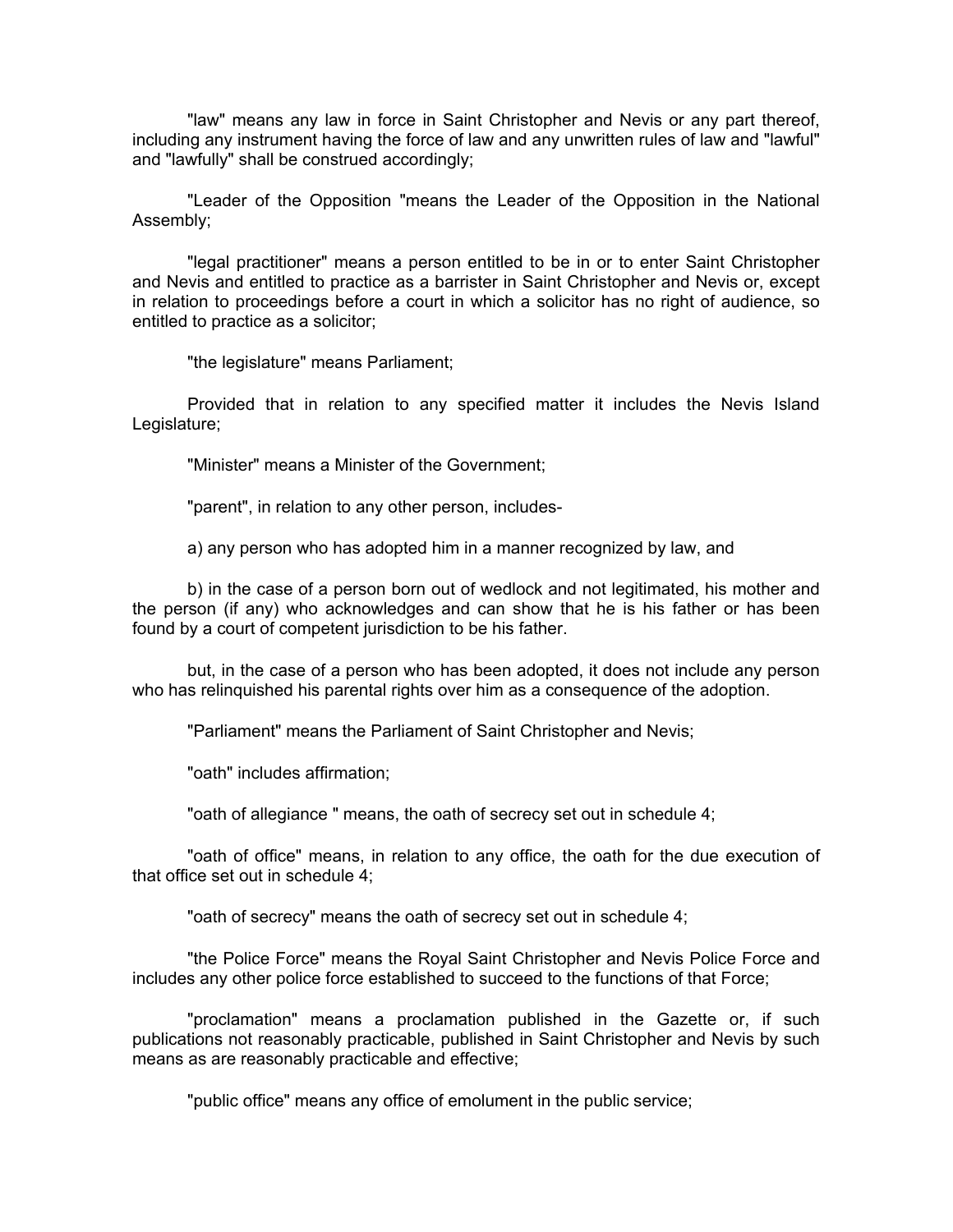"public officer" means a person holding or acting i any public office;

"the public service" means, subject to the provisions of this section, the service in a civil capacity of the Crown in right of the Government,

#### "session" means-

a) in relation to the National Assembly, the period beginning when it first meets after Parliament has at any time been prorogue of dissolved and ending when Parliament is prorogued or when Parliament is dissolved without having been prorogued,

b) in relation to the Nevis Island Assembly, the period beginning when it first meets after the Nevis Island Legislature has at any time been prorogued or dissolved and ending when that Legislature is prorogued or when that Legislature is dissolved without having been prorogued;

#### "sitting" means-

a) in relation to the National Assembly, the period during which it is sitting continuously without adjournment and includes any period during which it is in committee;

b) in relation to the Nevis Island Assembly, the period during which it is sitting continuously without adjournment and includes any period during which it is in committee;

"Speaker" and "Deputy Speaker" means the respective persons holding office as Speaker and Deputy Speaker and Deputy Speaker of the National Assembly;

"specified matter" means, in relation to the government of the island of Nevis, a matter specified in schedule 5 to this Constitution.

(2) In this Constitution references to an office in the public service shall not be construed as including-

a) references to the office of the Speaker or Deputy Speaker, the Prime Minister or any other Minister, a Parliamentary Secretary or a member of the National Assembly;

b) references to the office of the president of the Nevis Island Assembly, the Premier or any other member of the Nevis Island Administration or a member of the Nevis Island Assembly;

c) references to the office of a member of any Commission established by this Constitution or a member of the Advisory Committee on the Prerogative of Mercy or a member of that Public Service Board of Appeal;

d) references to the office of judge or officer of the Supreme Court; or

e) save in so far as may be provided by Parliament, references to the office of a member of any other council, board, panel, committee or other similar body (whether incorporated on not established by or under any law: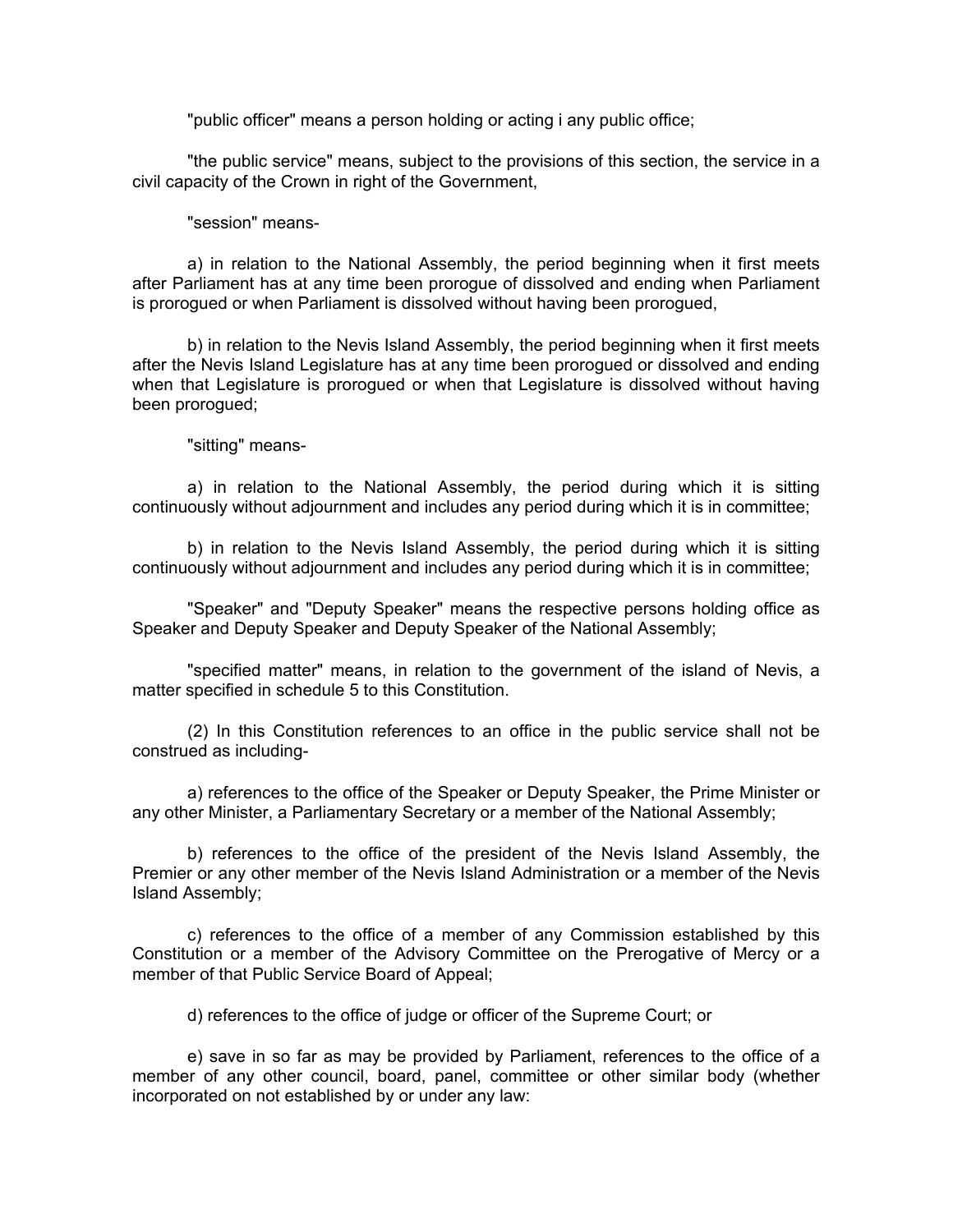(3) In this Constitution-

a) references to this Constitution, the Supreme Court Order, the British Nationality Act 1948 of the British Nationality Act 1981, or any provision thereof, include, unless otherwise provided, references to any law altering this Constitution or that Order, Act or provision, as the case may be;

b) references to the Supreme Court, the Court of Appeal, the High Court and the Judicial and Legal Services Commission are references to the Supreme Court, the Court of Appeal, the High Court and the Judicial and Legal Services Commission established by the Supreme Court Order;

c) references to the Chief Justice have the same meaning as in the Supreme Court Order;

d) references to a judge of the Supreme Court are references to a judge of the High Court or of the Court or of the Court of Appeal and, unless the context otherwise requires, include references to a judge of the former Supreme Court of the Windward Islands and Leeward Islands; and

e) references to officers of the Supreme Court are references to the Chief Registrar and other officer of the Supreme Court appointed under the Supreme Court Order.

(4) In this Constitution "the specified qualifications" means the professional qualifications specified by or under any law, one of which must by held by any person before he may apply under that law to be admitted to practice as a barrister or a solicitor in Saint Christopher and Nevis:

(5) For the purposes of this Constitution, a person shall not be regarded as holding an office by reason only of the fact that he is in receipt of a pension or other like allowance.

(6) In this Constitution,unless the context otherwise requires, a reference to the holder of an office by the term designating his office shall be construed as including, to the extent of his authority, a reference to any person for the time being authorized to exercise the functions of that office.

(7) Except in the case where this Constitution provides for the holder of any office thereunder to be such person holding or acting in any other office as may for the time being be designated in that behalf by some other specified person or authority, no person may, without his consent, be nominated for election to any such office or be appointed to or to act therein or otherwise be selected therefor.

(8) References in this Constitution to the power to remove a public officer from his office shall be construed as including references to any power conferred by any law to require or permit that officer to retire from the public service:

Provided that-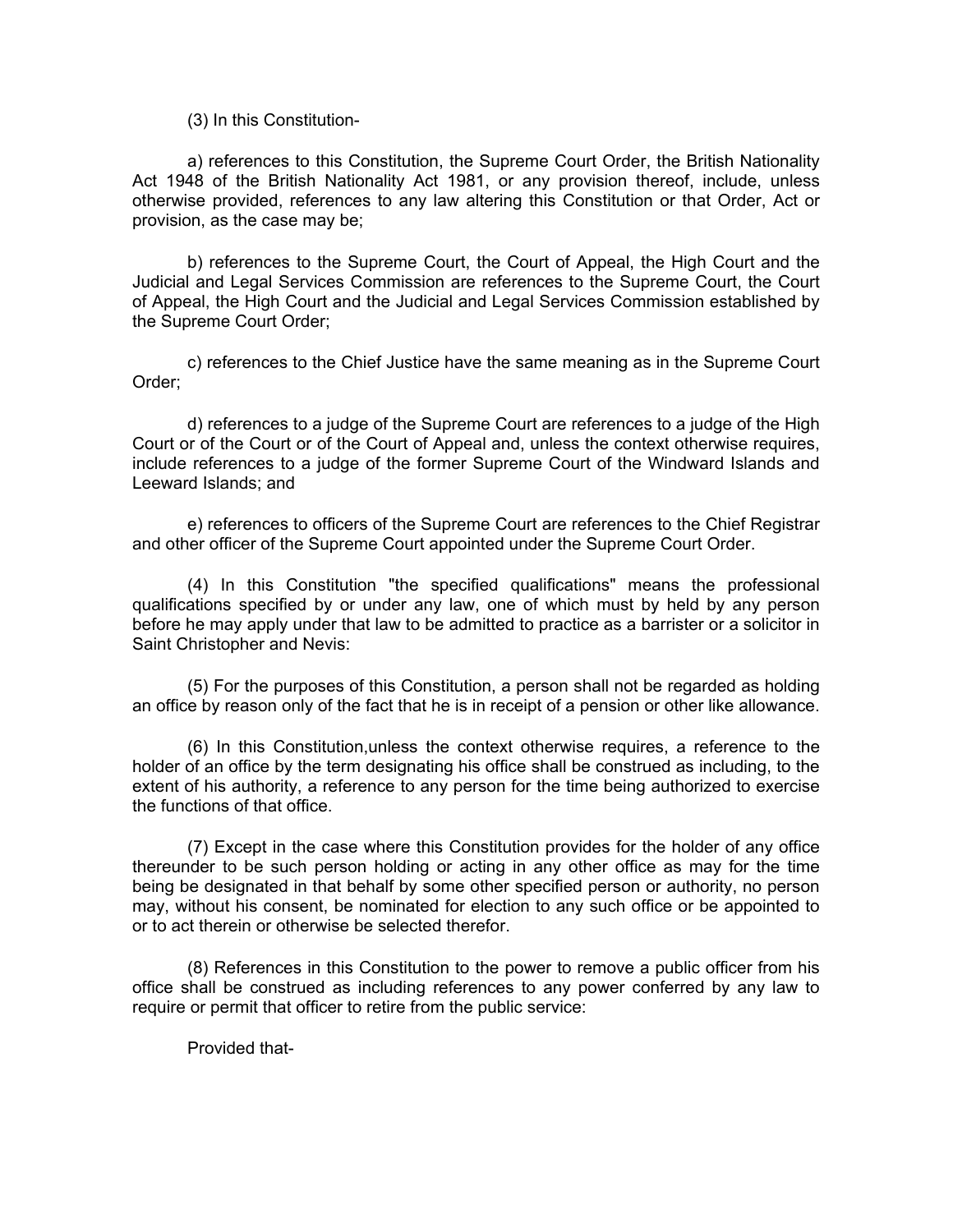a) nothing in this subsection shall be construed as conferring on any person or authority the power to require the Director of Public Prosecutions or the Director of Audit to retire from the public service; and

b) any power conferred by any law to permit a person to retire from the public service shall, in the case of any public officer who may be removed from office by some person or authority other thana Commission established by this Constitution, vested in the Public Service Commission.

(9) Any provisions in this Constitution that vest in any person or authority the power to remove any public officer from his office shall be without prejudice to the power of any person or authority to abolish any office of to any law providing for the compulsory retirement of a public officers generally or any class of public officer on attaining an age specified by or under that law.

(10) Where this Constitution vests in any person or authority the power to appoint any person to act in, or to exercise the functions of, any office if the holder thereof is himself unable to exercise those function, no such appointment shall be called in question on the grounds that the holder of the office was not unable to exercise those functions.

(11) No provisions of this Constitution that any person or authority shall not be subject to the direction or control of any other person or authority in the exercise of any function under this Constitution shall be construed as precluding a court of law from exercising jurisdiction in relation to any question whether that person or authority has exercised those functions in accordance with this Constitution or any other law.

(12) Without prejudice to section 14 of the Interpretation Act 1978 (a) (as applied by subsection (17) of this section), where any power is conferred by this Constitution to make any proclamation, regulation or rule or give any direction or make any designation, the power shall be construed as including the power, exercisable in like manner and subject to the like conditions, if any, to amend or revoked any such proclamation, regulation, rule direction or designation.

(13) Subject to subsection 3(a), any reference in this Constitution to a law made before 19th September 1983 shall, unless the context otherwise requires, be construed as a reference to that law as it has effect immediately before that date.

(14) Int his Constitution references to altering this Constitution or any other law, or any provisions thereof, include references-

a) to revoking it with or without re-enactment thereof of the making of different provision in lieu thereof;

b) to modifying it whether by omitting or amending any of its provisions or inserting additional provisions in it or otherwise; and

c) to suspending its operation for any period or terminating any such suspension.